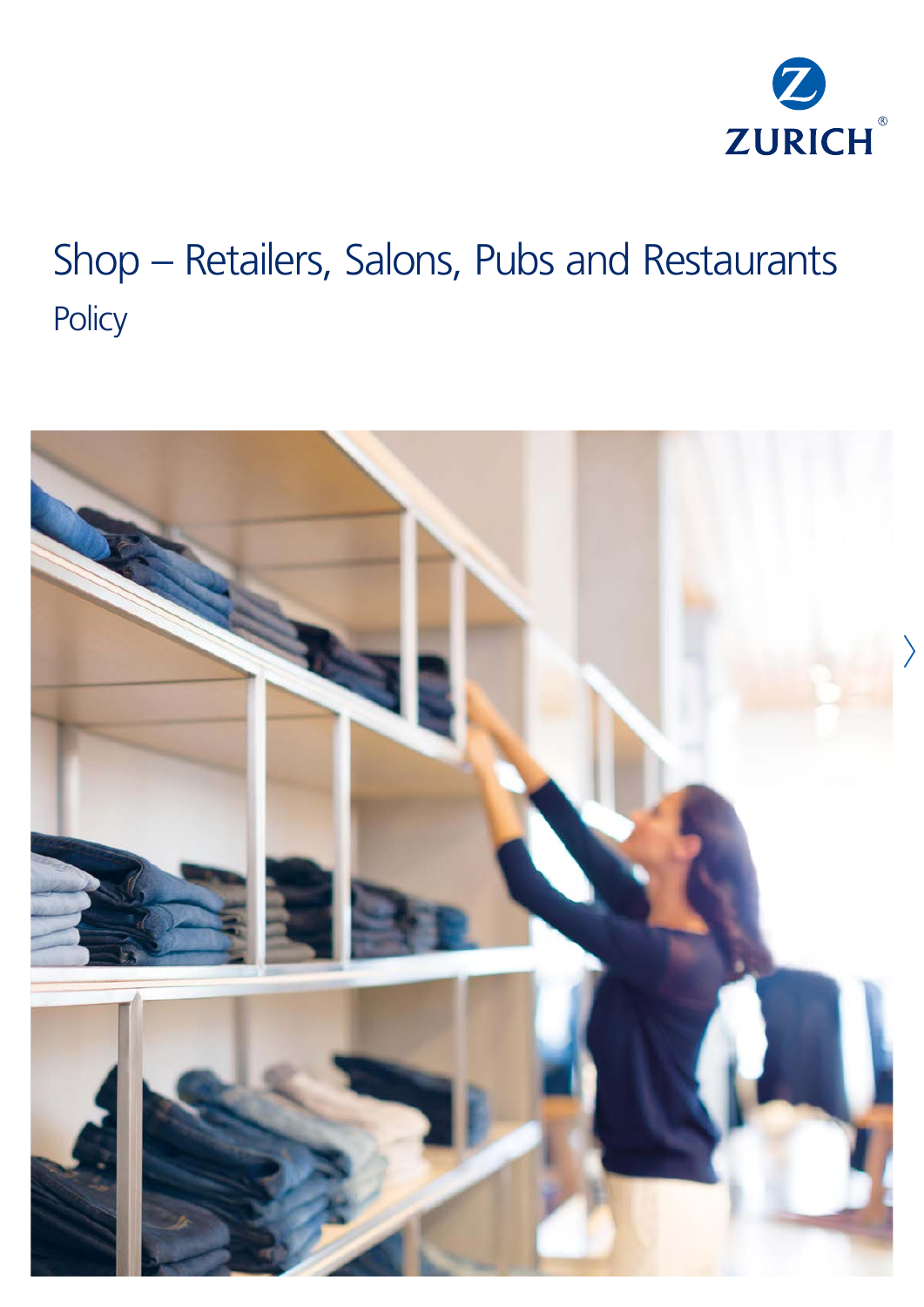# **Contents**

Please click titles below to navigate to the section

| How we use your information                      | 3  |
|--------------------------------------------------|----|
| Our complaints procedure                         | 6  |
| Helplines and additional benefits                | 7  |
| Your Shop Policy                                 | 10 |
| Definitions                                      | 11 |
| Section A - Material damage                      | 15 |
| Section B - Business interruption and book debts | 24 |
| Sub-section B1 - Loss of income                  | 25 |
| Sub-section B2 - Book debts                      | 30 |
| Section C - Money                                | 31 |
| Section D - Deterioration of stock               | 34 |
| Section E - Loss of licence                      | 36 |
| Section F - Employers' liability                 | 38 |
| Section G - Public and products liability        | 41 |
| Sub-section $G1$ – Public liability              | 41 |
| Sub-section G2 - Products liability              | 43 |
| Section H - Goods in transit                     | 50 |
| Section I - Specified items 'all risks'          | 52 |
| Section J - Legal expenses                       | 53 |
| Section K - Employee dishonesty                  | 66 |
| Section L - Personal accident                    | 68 |
| Section M - Terrorism                            | 73 |
| Sub-section M1 - Certified terrorism             | 74 |
| Sub-section M2 - Uncertified terrorism           | 75 |
| General exclusions                               | 76 |
| General conditions                               | 78 |
| Claims conditions                                | 80 |

 $\left\langle \right\rangle$ 

 $\langle$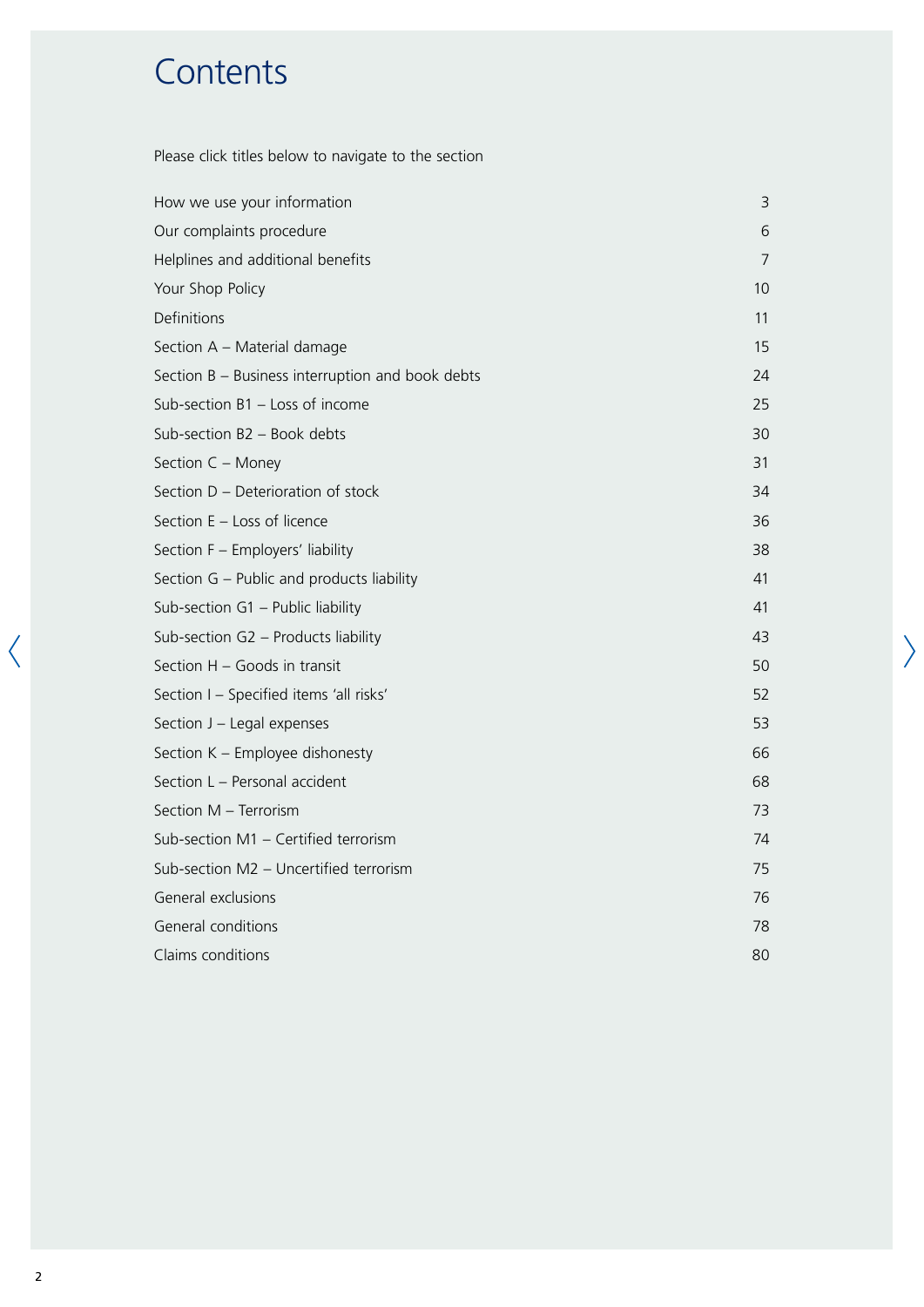# <span id="page-2-0"></span>How we use your information

#### **Who controls your personal information**

This notice tells you how Zurich Insurance plc ('Zurich'), as data controller, will deal with your personal information. Where Zurich introduces you to a company outside the group, that company will tell you how your personal information will be used.

You can ask for further information about our use of your personal information or complain about its use in the first instance, by contacting our Data Protection Officer at: Zurich Insurance Group, Tri-centre 1, Newbridge Square, Swindon, SN1 1HN or by emailing the Data Protection Officer at [GBZ.General.Data.Protection@uk.zurich.com.](mailto:GBZ.General.Data.Protection@uk.zurich.com)

If you have any concerns regarding our processing of your personal information, or are not satisfied with our handling of any request by you in relation to your rights, you also have the right to make a complaint to the Information Commissioner's Office. Their address is: First Contact Team, Information Commissioner's Office, Wycliffe House, Water Lane, Wilmslow, SK9 5AF.

#### **What personal information we collect about you**

We will collect and process the personal information that you give us by phone, e-mail, filling in forms, including on our website, and when you report a problem with our website. We also collect personal information from your appointed agent such as your trustee, broker, intermediary or financial adviser in order to provide you with the services you have requested and from other sources, such as credit reference agencies and other insurance companies, for verification purposes. We will also collect information you have volunteered to be in the public domain and other industry-wide sources.

We will only collect personal information that we require to fulfil our contractual or legal requirements unless you consent to provide additional information. The type of personal information we will collect includes; basic personal information (i.e. name, address and date of birth), occupation and financial details, health and family information, claims and convictions information and where you have requested other individuals be included in the arrangement, personal information about those individuals.

If you give us personal information on other individuals, this will be used to provide you with a quotation and/or contract of insurance and/or provision of financial services. You agree you have their permission to do so. Except where you are managing the contract on another's behalf, please ensure that the individual knows how their personal information will be used by Zurich. More information about this can be found in the 'How we use your personal information' section.

#### **How we use your personal information**

We and our selected third parties will only collect and use your personal information (i) where the processing is necessary in connection with providing you with a quotation and/or contract of insurance and/or provision of financial services that you have requested; (ii) to meet our legal or regulatory obligations; or (iii) for our "legitimate interests". It is in our legitimate interests to collect your personal information as it provides us with the information that we need to provide our services to you more effectively including providing you with information about our products and services. We will always ensure that we keep the amount of information collected and the extent of any processing to the absolute minimum to meet this legitimate interest. Examples of the purposes for which we will collect and use your personal information are:

- 1. to provide you with a quotation and/or contract of insurance;
- 2. to identify you when you contact us;
- 3. to deal with administration and assess claims;
- 4. to make and receive payments;
- 5. to obtain feedback on the service we provide to you;
- 6. to administer our site and for internal operations including troubleshooting, data analysis, testing, research, statistical and survey purposes;
- 7. for fraud prevention and detection purposes.

We will contact you to obtain consent prior to processing your personal information for any other purpose, including for the purposes of targeted marketing unless we already have consent to do so.

#### **Who we share your personal information with**

Where necessary, we will share the personal information you gave us for the purposes of providing you with the goods and services you requested with the types of organisations described below:

- associated companies including reinsurers, suppliers and service providers;
- introducers and professional advisers;
- regulatory and legal bodies;
- survey and research organisations;
- credit reference agencies;
- healthcare professionals, social and welfare organisations; and
- other insurance companies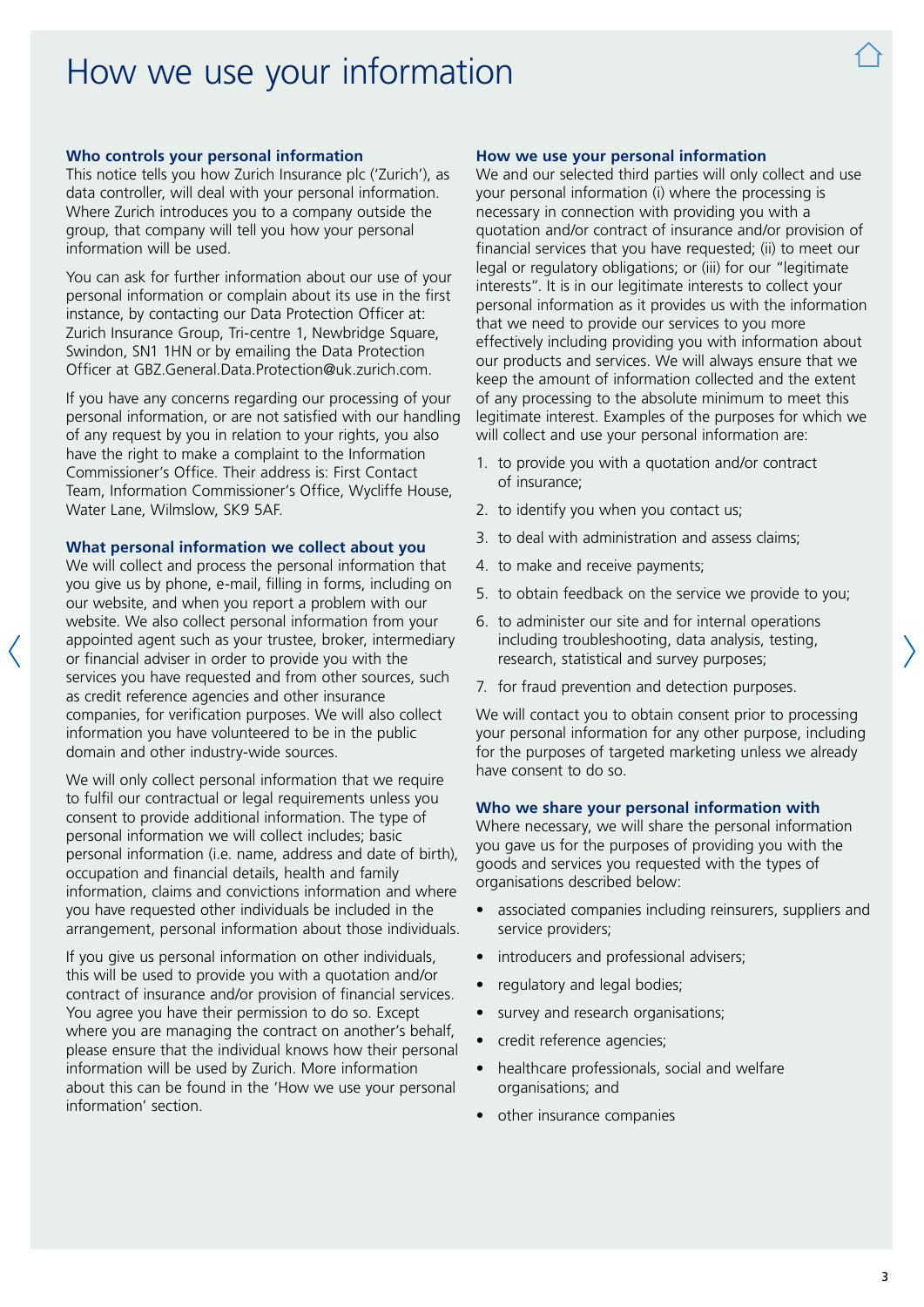Or, in order to meet our legal or regulatory requirements, with the types of organisations described below:

- regulatory and legal bodies;
- central government or local councils;
- law enforcement bodies, including investigators;
- credit reference agencies; and
- other insurance companies

#### **How we use your personal information for websites and email communications**

When you visit one of our websites we may collect information from you such as your email address or IP address. This helps us to track unique visits and monitor patterns of customer website traffic, such as who visits and why they visit.

We use cookies and/or pixel tags on some pages of our website. A cookie is a small text file sent to your computer. A pixel tag is an invisible tag placed on certain pages of our website but not on your computer. Pixel tags usually work together with cookies to assist us to provide you with a more tailored service. This allows us to monitor and improve our email communications and website. Useful information about cookies, including how to remove them, can be found on our websites.

#### **How we transfer your personal information to other countries**

Where we transfer your personal information to countries that are outside of the UK and the European Union (EU) we will ensure that it is protected and that the transfer is lawful. We will do this by ensuring that the personal information is given adequate safeguards by using 'standard contractual clauses' which have been adopted or approved by the UK and the EU, or other solutions that are in line with the requirements of European data protection laws.

A copy of our security measures for personal information transfers can be obtained from our Data Protection Officer at: Zurich Insurance Group, Tri-centre 1, Newbridge Square, Swindon, SN1 1HN, or by emailing the Data Protection Officer at [GBZ.General.Data.Protection@uk.zurich.com](mailto:GBZ.General.Data.Protection@uk.zurich.com).

#### **How long we keep your personal information for**

We will retain and process your personal information for as long as necessary to meet the purposes for which it was originally collected. These periods of time are subject to legal, tax and regulatory requirements or to enable us to manage our business.

#### **Your data protection rights**

You have a number of rights under the data protection laws, namely:

• to access your data (by way of a subject access request);

- to have your data rectified if it is inaccurate or incomplete;
- in certain circumstances, to have your data deleted or removed;
- in certain circumstances, to restrict the processing of your data;
- a right of data portability, namely to obtain and reuse your data for your own purposes across different services;
- to object to direct marketing;
- not to be subject to automated decision making (including profiling), where it produces a legal effect or a similarly significant effect on you;
- to claim compensation for damages caused by a breach of the data protection legislation.
- if we are processing your personal information with your consent, you have the right to withdraw your consent at any time.

We will, for the purposes of providing you with a contract of insurance, processing claims, reinsurance and targeted marketing, process your personal information by means of automated decision making and profiling where we have a legitimate interest or you have consented to this.

#### **What happens if you fail to provide your personal information to us**

If you do not provide us with your personal information, we will not be able to provide you with a contract or assess future claims for the service you have requested.

#### **Fraud prevention and detection**

In order to prevent and detect fraud we may at any time:

- check your personal data against counter fraud systems
- use your information to search against various publicly available and third party resources
- use industry fraud tools including undertaking credit searches and to review your claims history
- share information about you with other organisations including but not limited to the police, the Insurance Fraud Bureau (IFB), other insurers and other interested parties.

If you provide false or inaccurate information and fraud is identified, the matter will be investigated and appropriate action taken. This may result in your case being referred to the Insurance Fraud Enforcement Department (IFED) or other police forces and fraud prevention agencies. You may face fines or criminal prosecution. In addition, Zurich may register your name on the Insurance Fraud Register, an industry-wide fraud database.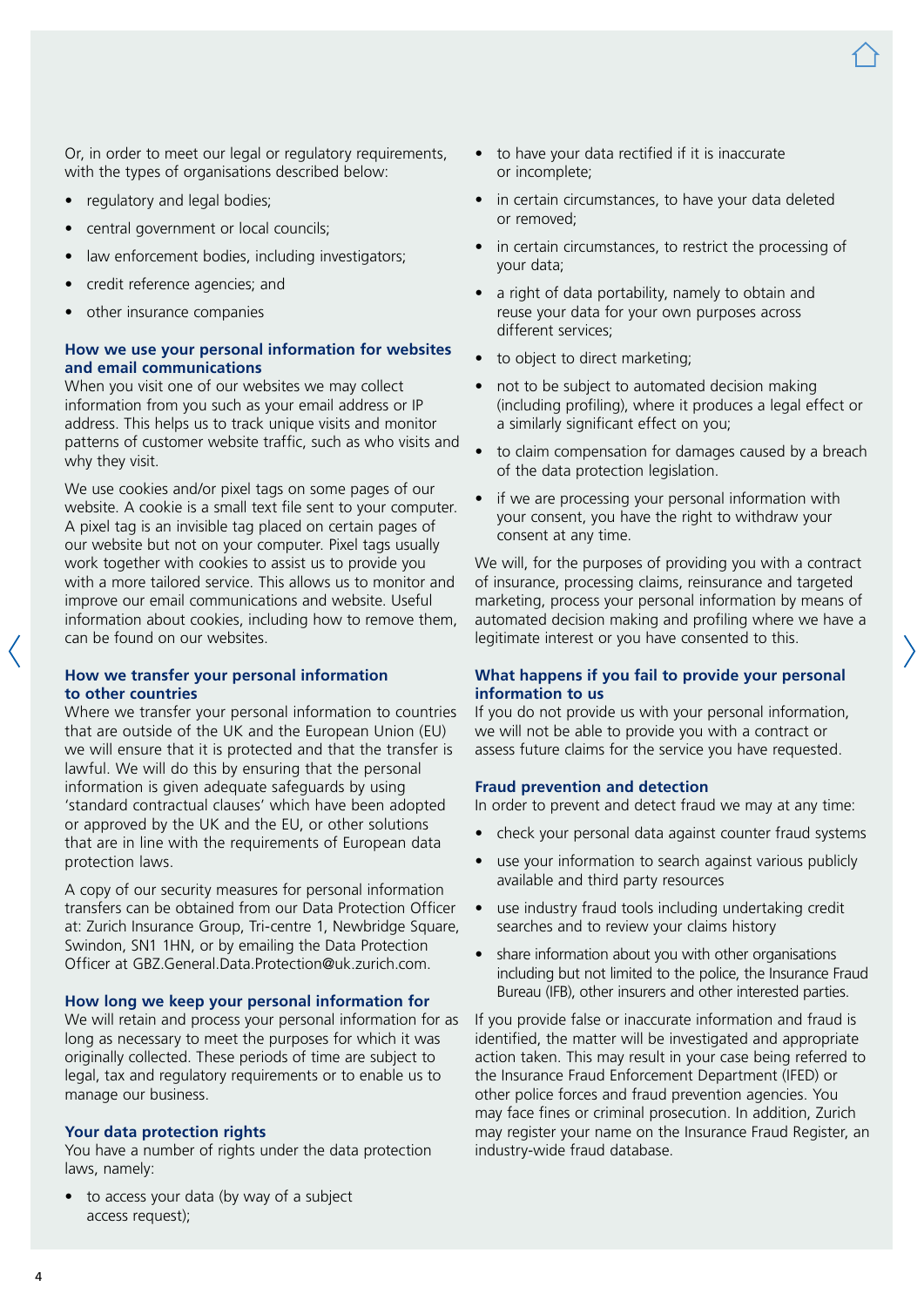#### **Claims history**

We may pass information relating to claims or potential claims to the Claims and Underwriting Exchange Register (CUE), where the data is controlled by the Motor Insurers' Bureau, and other relevant databases.

We and other insurers may search these databases when you apply for insurance, when claims or potential claims are notified to us or at time of renewal to validate your claims history or that of any other person or property likely to be involved in the policy or claim.

This helps to check information provided and prevent fraudulent claims.

#### **Employers' Liability Tracing Office (ELTO)**

We are members of the Employers' Liability Tracing Office (ELTO), an independent industry body who maintains a centralised database that helps those who have suffered injury or disease in the workplace to identify the relevant Employers' Liability insurer quickly and efficiently.

It is important, for the services of ELTO to be fully effective, that you inform us of your ERN (Employer Reference Number also known as the Employer PAYE reference) and all subsidiary company names and their ERNs if applicable.

As members of ELTO we will forward details of your policy if it contains Employers' Liability cover to ELTO together with details of any ERNs you have supplied to us.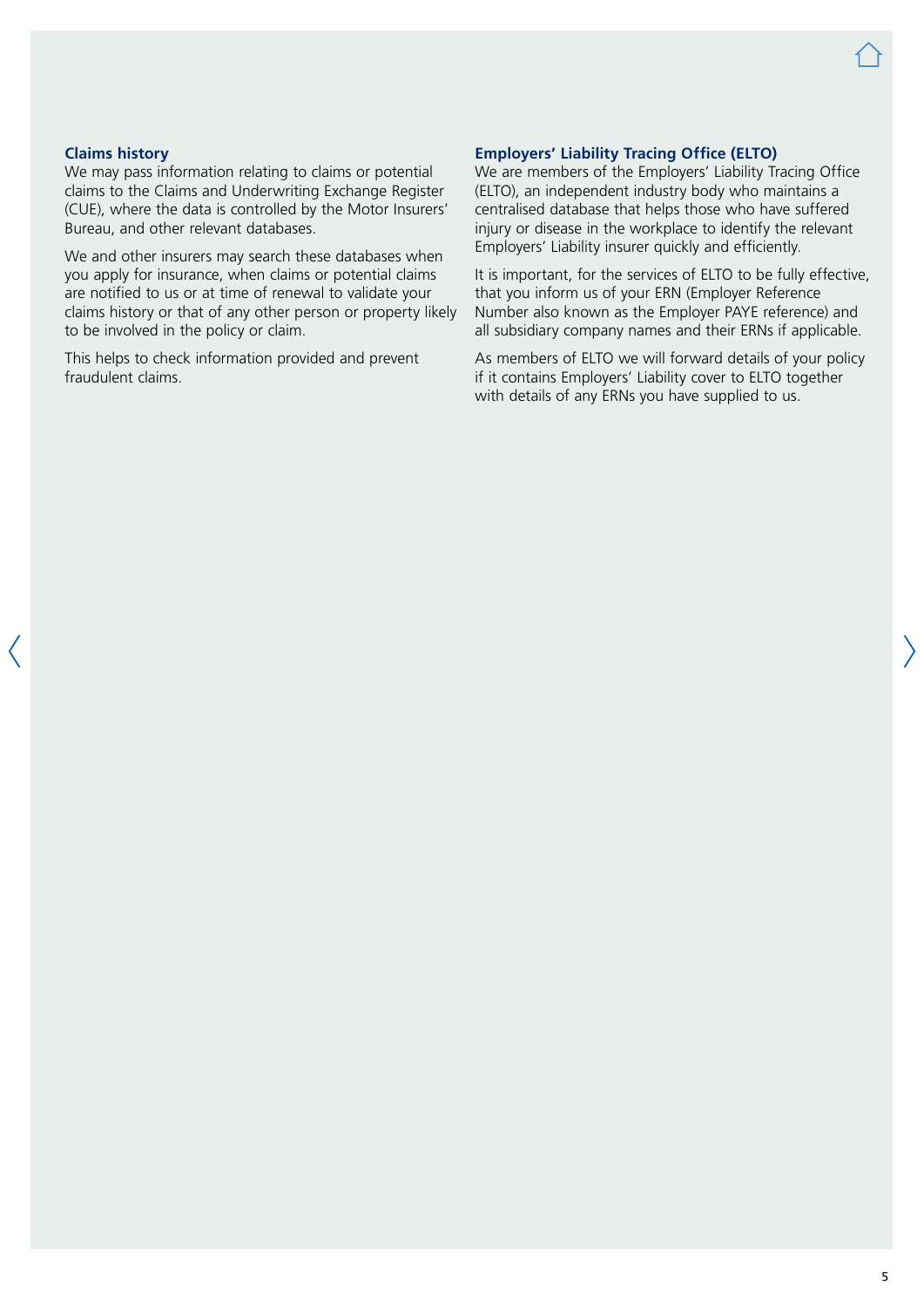# <span id="page-5-0"></span>Our complaints procedure

#### **Our commitment to customer service**

We are committed to providing a high level of customer service. If you feel we have not delivered this, we would welcome the opportunity to put things right for you.

#### **Who to contact in the first instance**

Many concerns can be resolved straight away. Therefore in the first instance, please get in touch with your usual contact at Zurich or your broker or insurance intermediary, as they will generally be able to provide you with a prompt response to your satisfaction.

Contact details will be provided on correspondence that we or our representatives have sent you.

#### **Many complaints can be resolved within a few days of receipt**

If we can resolve your complaint to your satisfaction within the first few days of receipt, we will do so. Otherwise, we will keep you updated with progress and will provide you with our decision as quickly as possible.

#### **Next steps if you are still unhappy**

If you are not happy with the outcome of your complaint, you may be able to ask the Financial Ombudsman Service to review your case.

We will let you know if we believe the ombudsman service can consider your complaint when we provide you with our decision. The service they provide is free and impartial, but you would need to contact them within 6 months of the date of our decision.

More information about the ombudsman and the type of complaints they can review is available via their website [www.financial-ombudsman.org.uk.](http://www.financial-ombudsman.org.uk)

You can also contact them as follows:

- Post: Financial Ombudsman Service, Exchange Tower, London, E14 9SR
- Telephone: 08000 234567 (free on mobile phones and landlines)
- Email: [complaint.info@financial-ombudsman.org.uk](mailto:complaint.info@financial-ombudsman.org.uk)

If the Financial Ombudsman Service is unable to consider your complaint, you may wish to obtain advice from the Citizens Advice Bureau or seek legal advice.

#### **The Financial Services Compensation Scheme (FSCS)**

We are covered by the Financial Services Compensation Scheme (FSCS) which means that you may be entitled to compensation if we are unable to meet our obligations to you. Further information is available on [www.fscs.org.uk](http://www.fscs.org.uk) or by contacting the FSCS directly on 0800 678 1100.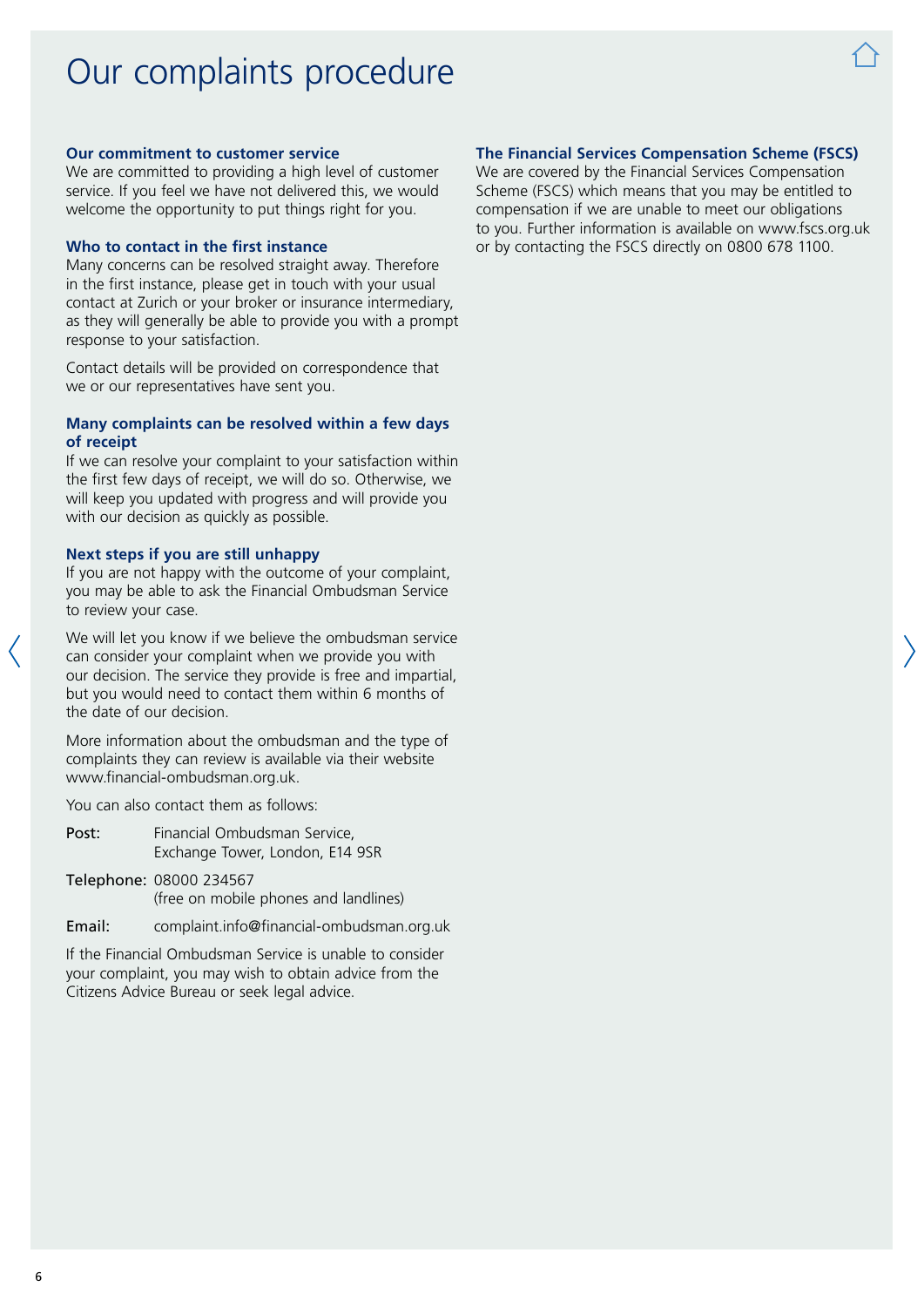# <span id="page-6-0"></span>Helplines and additional benefits



# **Claims helpline**

Not applicable to Sections  $J -$  Legal expenses and  $L -$ Personal accident. For claims under those sections please refer to that section of cover for contact details.

Unless you have been given different claims contact details by your broker or insurance intermediary then please contact us as follows:

# 0800 302 9055

We can process a claim by you simply calling with the following details:

- your name and company details
- the policy number.

#### **What to expect**

Once you have provided all the information which we have requested, we will:

- advise you about the next steps
- take any immediate measures as described in your policy
- proactively keep you or your broker or insurance intermediary informed about the progress of the claim
- proactively manage third parties (anyone claiming against you, as a Zurich Insurance plc policyholder can also contact us on this number)
- work towards settling the claim as quickly as possible.

In order to speed up the process, both you, your broker or insurance intermediary and third parties can report claims to this number 24 hours a day, 7 days a week.

Please refer to the applicable claims conditions for further information.

# **Zurich Virtual Consulting**

Visit [www.zurich.co.uk/virtualconsulting.](http://www.zurich.co.uk/virtualconsulting) Simply enter your policy number and effective date in the log-in page.

As a Zurich customer, you have free and exclusive access to Zurich's online risk management service, Virtual Consulting. Utilising 5 years of Zurich's claims data, Virtual Consulting provides you with a bespoke risk management report for the most common causes of loss within your industry.

Your report includes a wealth of advice to help you identify and manage the main risks that could be disastrous for your business.

# **Zurich's Risk Management Advice Line**

#### **Call 0800 302 9052 when you require risk management advice**

To help you proactively identify and manage issues before they occur, our risk management advice line operates during normal business hours, providing free practical guidance on risk issues such as property, security, food hygiene, business continuity, environmental and health and safety management.

Please note that this helpline includes services provided by Zurich Management Services Limited and Santia Consulting Limited under contract to Zurich Insurance plc.

The following service is provided by Digital Forensic Insurance Services Limited.

# **Cyber Protect Helpline**

#### **Call 0800 999 5299**

This helpline will provide you with access to expert digital forensic advice should you believe that you have been the victim of one of the following:

- a) data loss following accidental/malicious deletion or equipment failure
- b) theft of electronically held intellectual property to include company, customer or general databases, plans, specifications, drawings or any other confidential company data
- c) breach of the Computer Misuse Act 1990 to include internal or external hacking
- d) employee misuse to include a breach of your contract of employment or company IT policy. This would include internet or email abuse, inappropriate use or time wasting
- e) cyber crime to include theft or fraud or criminal misappropriation
- f) misuse of company mobile IT equipment to include laptops, mobile phones, PDAs, plug-in devices and the like.

All advice will be offered by members of the Digital Forensic Alliance. Each member is a fully trained digital forensic investigator who works to the highest standards as set out in the Association of Chief Police Officers (ACPO) Good Practice Guide for Computer Based Evidence.

The Cyber Protect Helpline is available Monday to Friday 8.30am – 6.00pm (excluding public holidays).

In using this service you acknowledge that all rights and obligations relating to the provision of this service rest with Digital Forensic Insurance Services and that you will have no recourse to Zurich Insurance plc in this regard.

The following services are provided by DAS Law Limited and/or a preferred law firm on behalf of DAS Legal Expenses Insurance Company Limited.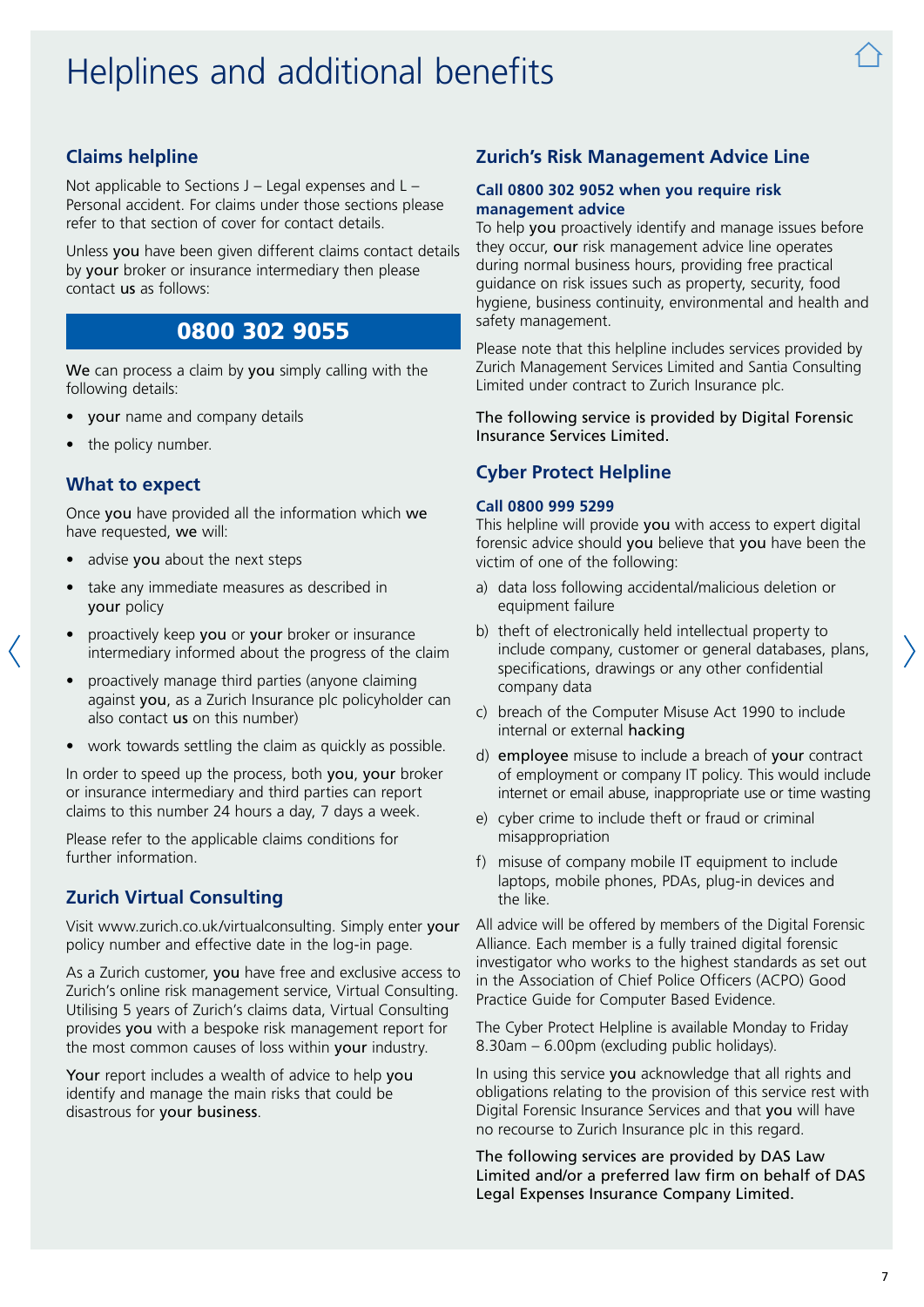# **Commercial Legal Assistance**

Legal advice and protection for your business

#### **Helpline services**

You can contact the DAS UK-based call centres 24 hours a day, seven days a week. However, DAS may need to arrange to call you back depending on the enquiry. To help DAS check and improve their service standards, they record all inbound and outbound calls, except those to the counselling service. When phoning, please advise DAS of your policy number and the name of the insurance provider who sold you the policy.

#### **Legal advice helpline**

#### **Call 0344 893 9022 when you require legal advice**

DAS provides confidential legal advice over the phone on any commercial legal problem affecting your business. under the laws of any European Union country, the Isle of Man, the Channel Islands, Switzerland and Norway.

Wherever possible the Legal Advice helpline aims to provide immediate advice from a qualified legal advisor. However if this is not possible they will arrange a call back at a time to suit you.

DAS Legal Advisors provide advice on the laws of England and Wales 24 hours a day, 7 days a week, 365 days a year. Where advice is sought in an area of law beyond this jurisdiction or in respect of very specialist matters DAS will refer you to one of their specialist advisors. This will include European law and certain areas of law for Scotland and Northern Ireland.

Specialist advice is provided 9am – 5pm, Monday to Friday, excluding public and bank holidays. If calls are made outside these times, a DAS Legal Advisor will call you back.

#### **Tax advice service**

#### **Call 0344 893 9022 when you require tax advice**

This service offers confidential advice over the phone on any tax matters affecting your business under the laws of England and Wales, Scotland, Northern Ireland, the Isle of Man or the Channel Islands.

Tax advice is provided by tax advisors 9am – 5pm, Monday to Friday, excluding public and bank holidays. If calls are made outside these times, a DAS Tax Advisor will call you back.

#### **Counselling service**

#### **Call 0344 893 9025 for confidential counselling**

DAS will provide your employees, including any members of their immediate family who permanently live with them, with a confidential counselling service over the phone including, where appropriate, onward referral to relevant voluntary and/or professional services. Any costs arising from the use of these referral services will not be paid by DAS or Zurich Insurance plc.

The counselling service helpline is open 24 hours a day, seven days a week.

# **Health and medical information service**

### **Call 0344 893 9022 for health and medical information**

DAS will give your employees information over the phone on general health issues and advice on a wide variety of medical matters. They can give your employees information on all health services including NHS Dentists.

Health and medical information is provided by qualified nurses 9am – 5pm, Monday to Friday, excluding public and bank holidays. If you call outside these times, a message will be taken and a return call arranged within the operating hours.

#### **Business assistance**

#### **Call 0344 893 9022 when you require business assistance**

In the event of an unforeseen emergency affecting your business premises which causes damage or potential danger, DAS will contact a suitable repairer or contractor and arrange assistance on your behalf. All costs of assistance provided are your responsibility.

#### **Online law guide and document drafting**

#### **DAS Employment Manual**

#### **Visit [www.das.co.uk](http://www.das.co.uk) and click on the Employment Manual icon**

The DAS Employment Manual offers comprehensive, up to date guidance on rapidly changing employment law. To view it, please visit [www.das.co.uk](http://www.das.co.uk) and select Employment Manual. All the sections of this web-based document can be printed off for your own use. Contact DAS at [employmentmanual@das.co.uk](mailto:employmentmanual@das.co.uk) with your email address, quoting your policy number and DAS will contact you by email to inform you of future updates to the information.

# **DAS Business Law**

**Visit [www.dasbusinesslaw.co.uk](http://www.dasbusinesslaw.co.uk) for online legal advice and documents. When registering, please use the following code which will provide you with access to a range of free documents: DAS472301**

Using [www.dasbusinesslaw.co.uk](http://www.dasbusinesslaw.co.uk) you can create ready-tosign contracts, agreements and letters in minutes. Developed by solicitors and tailored by you using the DAS smart document builders. You can also buy legal documents from the site, ranging from simple debt recovery letters to employment contracts.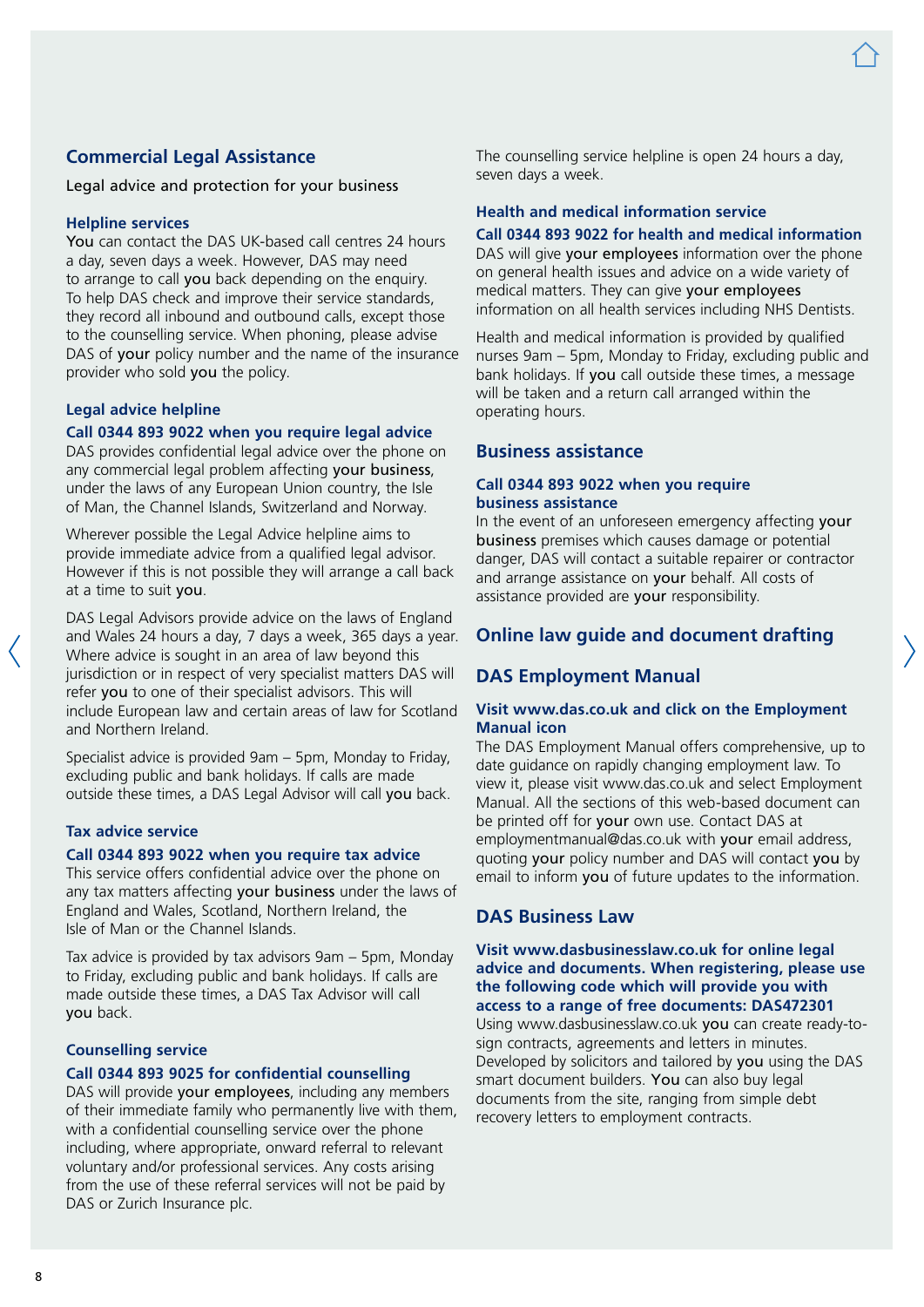The service also provides useful tools, articles and information on matters such as new legislation, employment issues, property law and taxation all regularly updated by legal experts to help you keep your business one step ahead.

In using these services you acknowledge that all rights and obligations relating to the provision of these services rest with DAS and that you will have no recourse to Zurich Insurance plc in this regard.

These helplines are provided by DAS. If you have a complaint about the service or about the way you have been treated, please write to: DAS Customer Relations Department at:

DAS House, Quay Side, Temple Back, Bristol BS1 6NH.

Alternatively you can contact DAS by telephone on: 0117 934 0066, or email: [customerrelations@das.co.uk](mailto:customerrelations@das.co.uk).

To help check and improve service standards calls are recorded other than calls to the Counselling Service.

Zurich Insurance plc, Zurich Management Services Limited, Santia Consulting Limited, DAS and Digital Forensic Insurance Services Limited will not accept responsibility if any of the helplines are unavailable for reasons Zurich Insurance plc, Zurich Management Services Limited, Santia Consulting Limited, DAS and Digital Forensic Insurance Services Limited cannot control.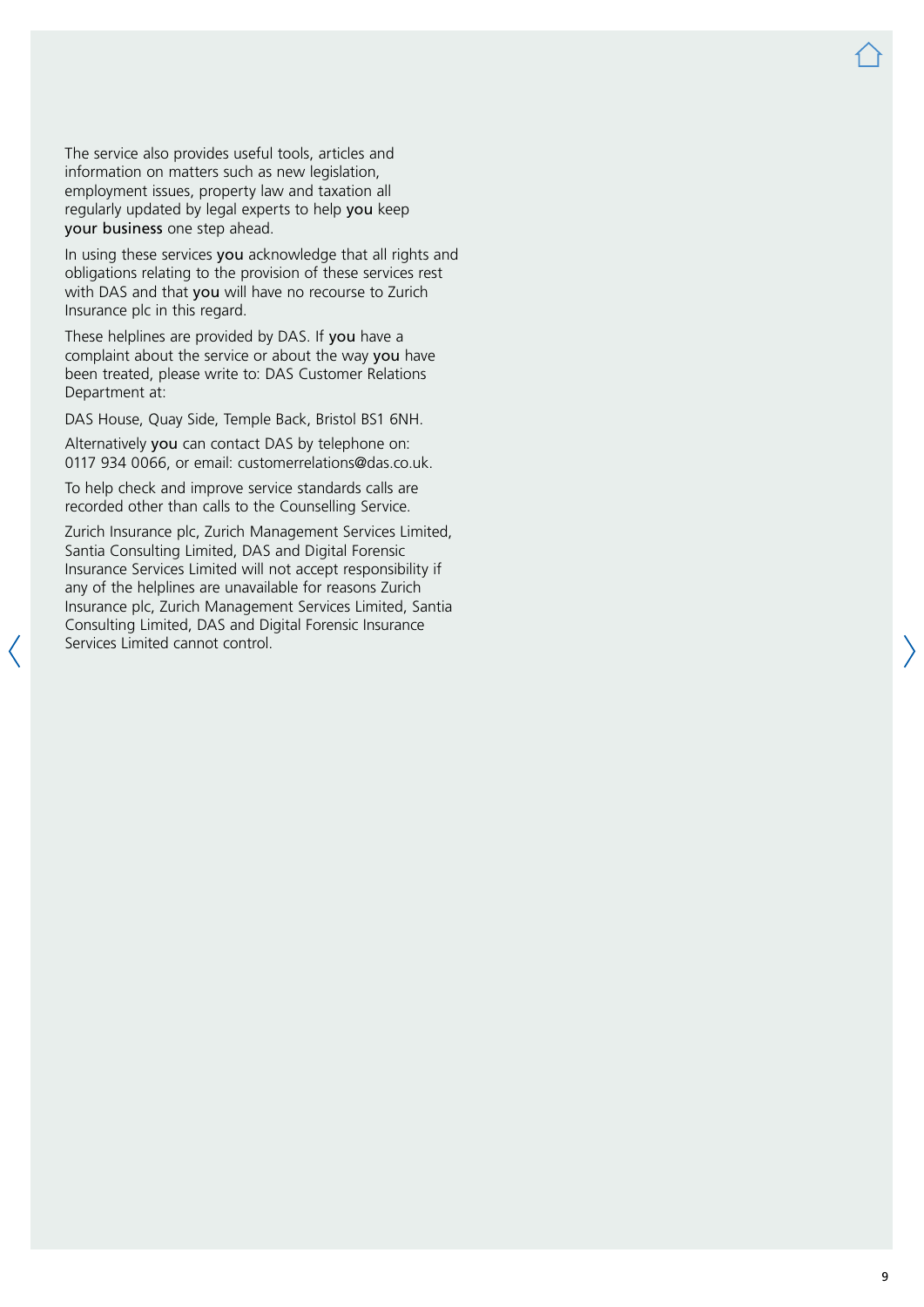# <span id="page-9-0"></span>Your Shop Policy

This policy is a contract between you and Zurich Insurance plc in respect of the entire policy except Section J which is a contract between you and DAS.

This policy, the statement of facts, any schedule, endorsements and certificate should be read as if they are one document.

We will insure you under those sections stated in the schedule as insured during any period of insurance for which we have accepted your premium.

Any reference to the singular will include the plural and vice versa.

Any reference to any statute or statutory instrument will include any amendments thereto or reenactment thereof.

Any heading in this policy is for ease of reference only and does not affect its interpretation.

#### **Law applicable to this contract (not applicable to Section J – Legal expenses)**

In the UK the law allows both you and us to choose the law applicable to this contract. This contract will be subject to the relevant law of England and Wales, Scotland, Northern Ireland, the Isle of Man or the Channel Islands depending upon your address as stated in your policy documentation. If there is any dispute as to which law applies it will be English law.

The parties agree to submit to the exclusive jurisdiction of the English courts.

This is a legal document and should be kept in a safe place.

Please read this policy, statement of facts, schedule, endorsements and certificate carefully and if they do not meet your needs contact us or your broker or insurance intermediary.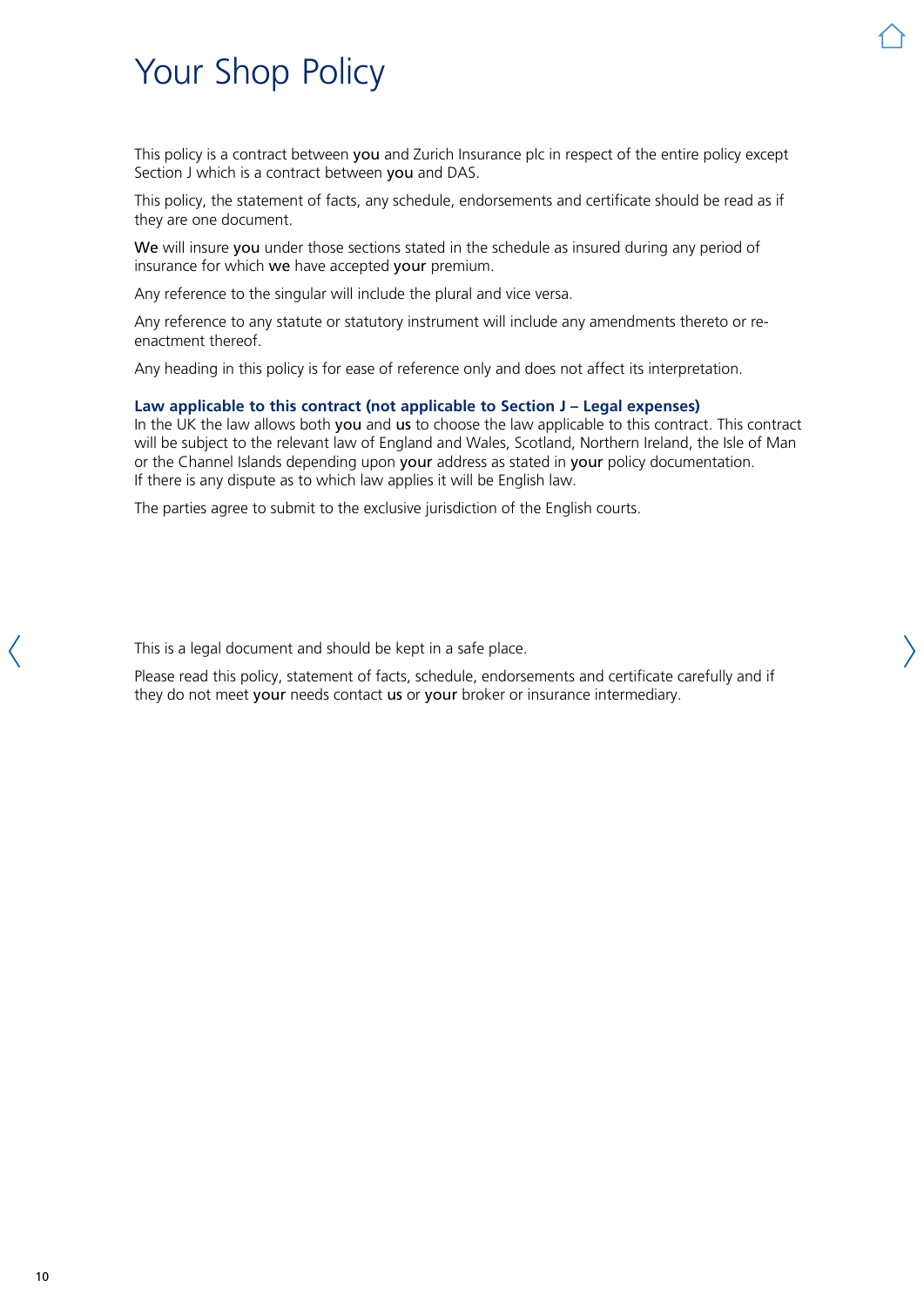# <span id="page-10-0"></span>**Definitions**

Certain words in this policy have special meanings. These words and their meanings are detailed in this section and apply wherever we have printed them in bold throughout.

These definitions apply to the entire policy including Section J. However, certain words have special meanings that only apply to a particular section of this policy. These are stated at the beginning of the relevant section as special definitions and will apply in that section wherever the defined words are shown in bold italics.

#### **Act of fraud or dishonesty**

Any single, continuous or repeated act of fraud or dishonesty.

#### **Adjacent premises**

Those areas immediately adjacent to the buildings of the premises for which you have a valid Pavement Permission under section 115 E of the Highways Act 1980.

#### **Bodily injury**

Death, bodily injury, illness or disease including medically recognised psychiatric illness.

#### **Breakdown**

The electrical or mechanical failure of equipment arising from internal causes which requires repair or replacement to enable normal operation to continue.

#### **Buildings**

The buildings of the premises for which you are legally responsible including residential accommodation and outbuildings used in connection with the business or for domestic purposes and including:

- a) landlord's fixtures and fittings up to the amount stated in the schedule
- b) extensions, annexes, canopies, fixed signs, gangways, conveniences, lamp posts and street furniture
- c) walls, gates and fences
- d) foundations
- e) drains, sewers, ducting, cables, wires and associated control gear and accessories on the premises and extending to the public mains
- f) adjoining and specifically associated yards, car parks, roads, pavements and forecourts all constructed of solid materials.
- g) shop front up to the amount stated in the schedule.

Excluding landlords' contents.

#### **Business**

The business stated in the schedule and including:

a) maintenance of property and premises owned or occupied by you

- b) the provision and management of canteen, social, sports and welfare organisations for the benefit of employees
- c) first aid, security, fire and ambulance service
- d) private work carried out by an employee for any director or senior executive of the business
- e) your attendance at or participation in exhibitions, trade fairs and conferences
- f) provision of charitable activities advised to us and agreed by us in writing.

#### **Business interruption**

Loss resulting from interruption of or interference with the business carried on by you at the premises in consequence of damage to property used by you at the premises for the purpose of the business.

#### **Business partner**

Any person in business with you under the terms of a partnership agreement whether express or implied under legislation.

#### **Computers**

Computer hardware and its peripheral devices used for electronic processing, communication and storage of data.

#### **Contents**

Trade fixtures and fittings, machinery, equipment and any other contents including:

- a) the shop front and if fixed to the buildings, any external signs, fitments and blinds
- b) any telephone installation, gas or electricity meter
- c) documents, transparencies, manuscripts and business books but only for their value as stationery plus the cost of clerical labour necessary to reproduce them
- d) computer and electronic equipment systems records but only for the cost of the materials and the clerical labour and computer time necessary to reproduce them up to £10,000
- e) tenants improvements and decorations

all contained in or on the buildings at the premises and belonging to you or for which you are responsible.

Excluding:

- i) stock
- ii) glass in the shop front
- iii) landlord's fixtures and fittings
- iv) vehicles licensed for road use and their accessories
- v) livestock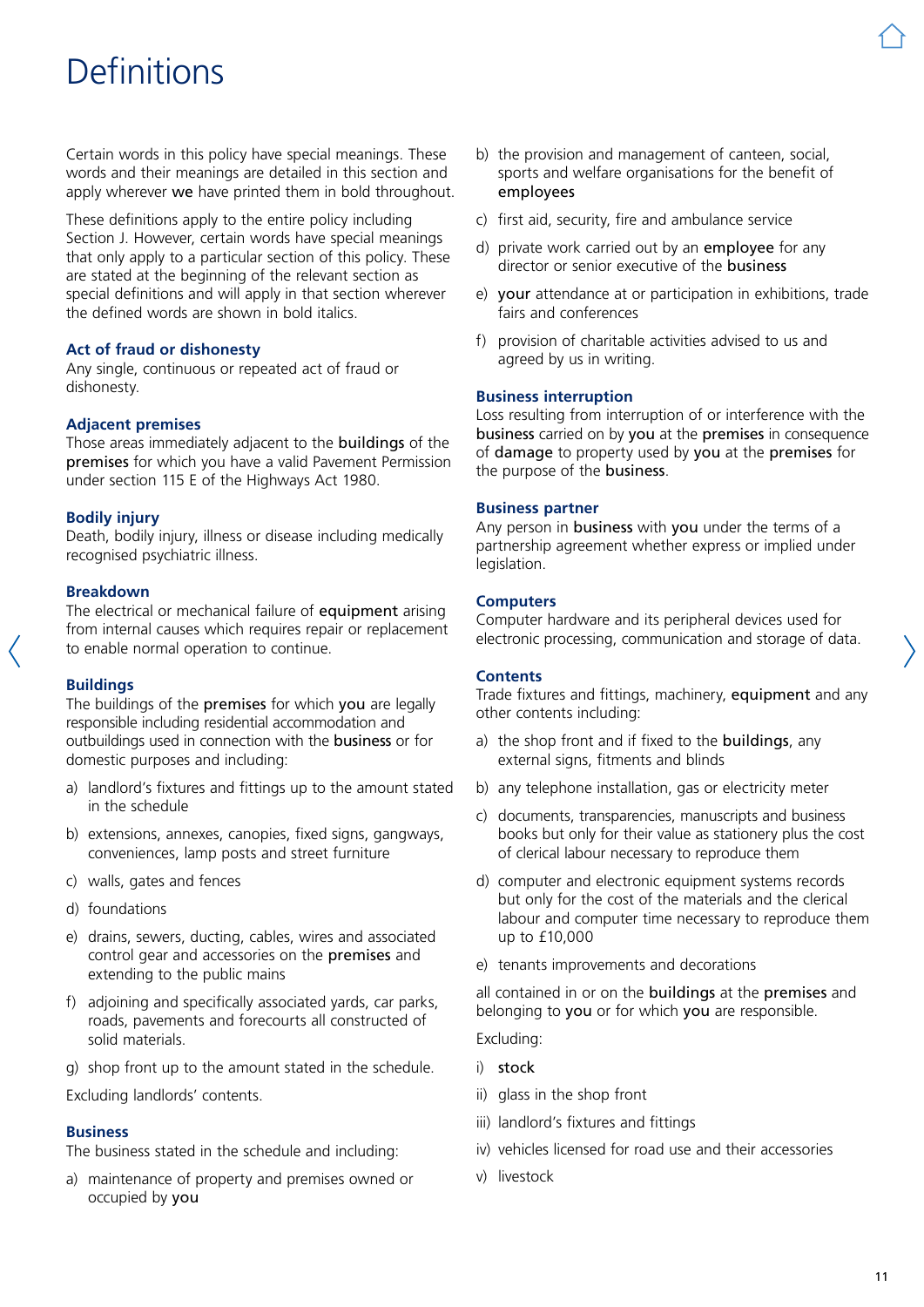vi) deeds, bonds, bills of exchange, promissory notes, securities, medals, coins or stamps forming part of a collection

vii) explosives

#### viii)money

- ix) property more specifically insured
- x) jewellery
- xi) contents in the open.

#### **Damage or Damaged**

Physical loss, destruction or damage.

### **Data processing system**

Any computer or data processing equipment or media or microchip or integrated circuit or any similar device or any computer software or computer firmware.

#### **De jure or de facto**

In law or as a matter of fact.

#### **Declared value**

Your assessment of the cost of reinstatement of the property insured at the level of costs applying at the start of the period of insurance (ignoring inflationary factors which may operate subsequently) together with due allowance for:

- a) additional cost of reinstatement to comply with European Union and public authority requirements
- b) professional fees
- c) debris removal costs.

#### **Denial of service attack**

Any actions or instructions constructed or generated with the ability to damage, interfere with or otherwise affect the availability of networks, network services, network connectivity or information systems. Denial of service attacks include but are not limited to the:

- a) generation of excess traffic into network addresses
- b) exploitation of system or network weaknesses
- c) generation of excess or non-genuine traffic between and amongst networks.

#### **Employee**

Any natural person under a contract of service or apprenticeship with you which will be deemed to include:

- a) self-employed persons
- b) persons under work experience schemes
- c) any person hired or borrowed by you from another employer
- d) working partners or proprietors
- e) any officer or member of the organisations who constitute the business
- f) non-executive directors
- g) employees whilst engaged in industry Trade Association committees duties

whilst under your control and supervision and working for you in connection with the business.

#### **Equipment**

Electrically and mechanically powered machinery and equipment, including computers forming part of the contents.

#### **Excess**

The amount stated in this policy, the schedule or any endorsement for which you will be responsible and which will be deducted from any payment under this policy after all other terms and conditions have been applied.

#### **Ground heave**

The upward movement of the ground beneath the buildings as a result of the soil expanding.

#### **Hacking**

Unauthorised access to any computer or other equipment or component or system or item which processes, stores, transmits, retrieves or receives data whether your property or not.

#### **Landslip**

The sudden movement of soil on a slope or the gradual creep of a slope over time.

#### **Loss of eye**

Permanent and total loss of sight which will be deemed to have occurred:

- a) in both eyes when the condition is shown to our satisfaction to be permanent and without expectation of recovery and the person insured's name has been added to the Register of Blind Persons on the authority of a fully qualified ophthalmic specialist
- b) in one eye when the degree of sight remaining after correction is 3/60 or less on the Snellen Scale and we are satisfied that the condition is permanent and without expectation of recovery.

#### **Loss of limb**

- a) In the case of a lower limb loss by permanent physical severance at or above the ankle or permanent total loss of use of an entire leg or foot
- b) in the case of an upper limb loss by permanent physical severance of the entire 4 fingers through or above the metacarpal phalangeal joints or permanent total loss of use of an entire arm or hand.

#### **Money**

Current coinage, current bank and currency notes, postal orders, cheques, banker's drafts, bills of exchange, unused units in postage stamp franking machines, postage stamps, revenue stamps, National Savings certificates, National Insurance stamps, stamped or franked National Insurance cards, Holiday-with-Pay stamps, Dental Practice Board Payment forms, Premium Savings bonds, luncheon vouchers, trading stamps, credit card sales vouchers, consumer redemption vouchers and gift tokens accepted by you and VAT purchases invoices all pertaining to the business and belonging to you or for which you are responsible.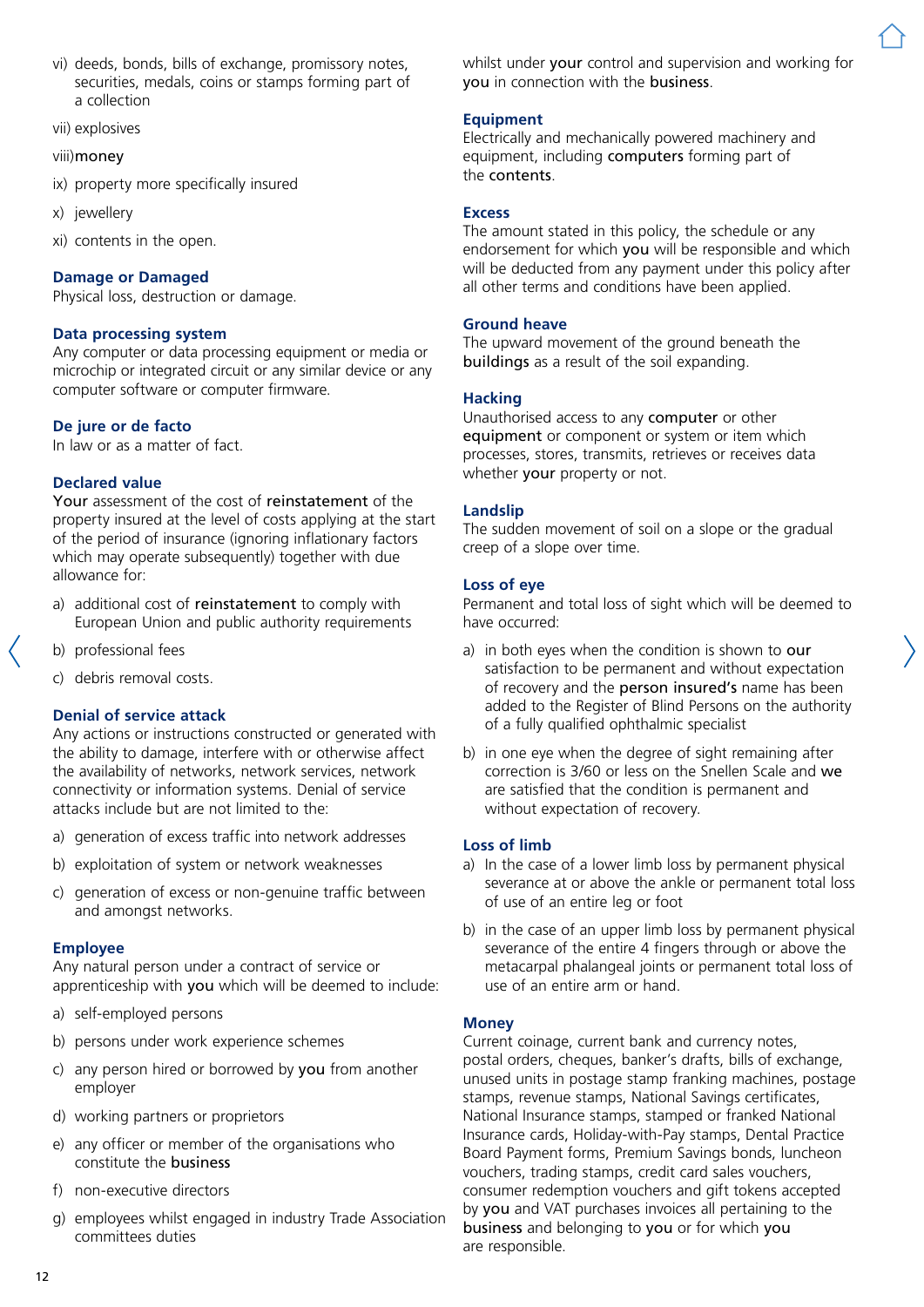#### **Non-negotiable money**

Money in the form of crossed cheques, postal orders, crossed bankers' drafts, credit card sales vouchers, Premium Savings bonds, National Savings certificates, unused units in postage stamp franking machines, stamped or franked National Insurance cards and VAT purchase invoices all pertaining to the business and belonging to you or for which you are responsible.

#### **Nuclear installation**

Any installation of a class or description as may be prescribed by regulations made by the Secretary of State by statutory instrument being an installation designed or adapted for the:

- a) production or use of atomic energy
- b) carrying out of any process which is preparatory or ancillary to the production or use of atomic energy and which involves or is capable of causing the emission of ionising radiation
- c) storage, processing or disposal of nuclear fuel or bulk quantities of other radioactive matter being matter which has been produced or irradiated in the production or use of nuclear fuel.

#### **Nuclear reactor**

Any plant including any machinery, equipment or appliance whether affixed to land or not, designed or adapted for the production of atomic energy by a fission process in which a controlled chain reaction can be maintained without an additional source of neutrons.

#### **Permanent total disablement**

- a) In respect of a person insured who is gainfully employed by you and is below state retirement age and above 16 years of age: disablement caused excluding loss of limb, loss of eye, total loss of hearing or total loss of speech which will in all probability totally prevent the person insured from engaging in their *usual occupation* (as defined in Section L – Personal accident) for the remainder of their life
- b) in respect of a **person insured** who is not gainfully employed by you or is above the state retirement age or below 16 years of age: disablement caused excluding loss of limb, loss of eye, total loss of hearing or total loss of speech which will in all probability entirely prevent the person insured from engaging in any and every occupation for the remainder of their life.

#### **Personal effects**

Any item of clothing or any other personal item made to be worn, used or carried about the person including passports, driving licences and proof-of-age cards.

#### **Person insured**

You, your business partner or any employee.

#### **Premises**

The premises stated in the schedule.

#### **Principal**

Employer, company, partnership, public authority or individual for whom you have agreed to carry out work under the terms of the contract.

#### **Reinstatement**

- a) The rebuilding or replacement of property suffering damage which provided that our liability is not increased may be carried out:
	- i) in any manner suitable to your requirements
	- ii) upon another site
- b) the repair or restoration of property suffering damage

in either case to a condition equivalent to or substantially the same as but not better or more extensive than its condition when new.

#### **Stock**

- a) Stock and materials in trade and goods in trust contained in the buildings of the premises and owned by you or for which you are responsible excluding stock in the open other than as covered under Material Damage extension - Outside catering
- b) wines and spirits up to the limit stated in the schedule
- c) cigarettes, cigars and tobacco up to the limit stated in the schedule.

#### **Subsidence**

The downward movement of the bearing soil on which the building rests.

#### **Territorial limits**

Great Britain, Northern Ireland, the Isle of Man and the Channel Islands.

#### **Terrorism**

- a) Any act or preparation in respect of action or threat of action designed to influence the government de jure or de facto of any nation or any political division of any nation, or in pursuit of political, religious, ideological, or similar purposes to intimidate the public or a section of the public of any nation by any person or group of persons whether acting alone or on behalf of or in connection with any organisation or government de jure or de facto and which:
	- i) involves violence against one or more persons
	- ii) involves damage to property
	- iii) endangers life other than that of the person committing the action
	- iv) creates a risk to health or safety of the public or a section of the public
	- v) is designed to interfere with or to disrupt an electronic system
- b) any action in controlling, preventing, suppressing, retaliating against or responding to any act or preparation in respect of action or threat of action described in a) above.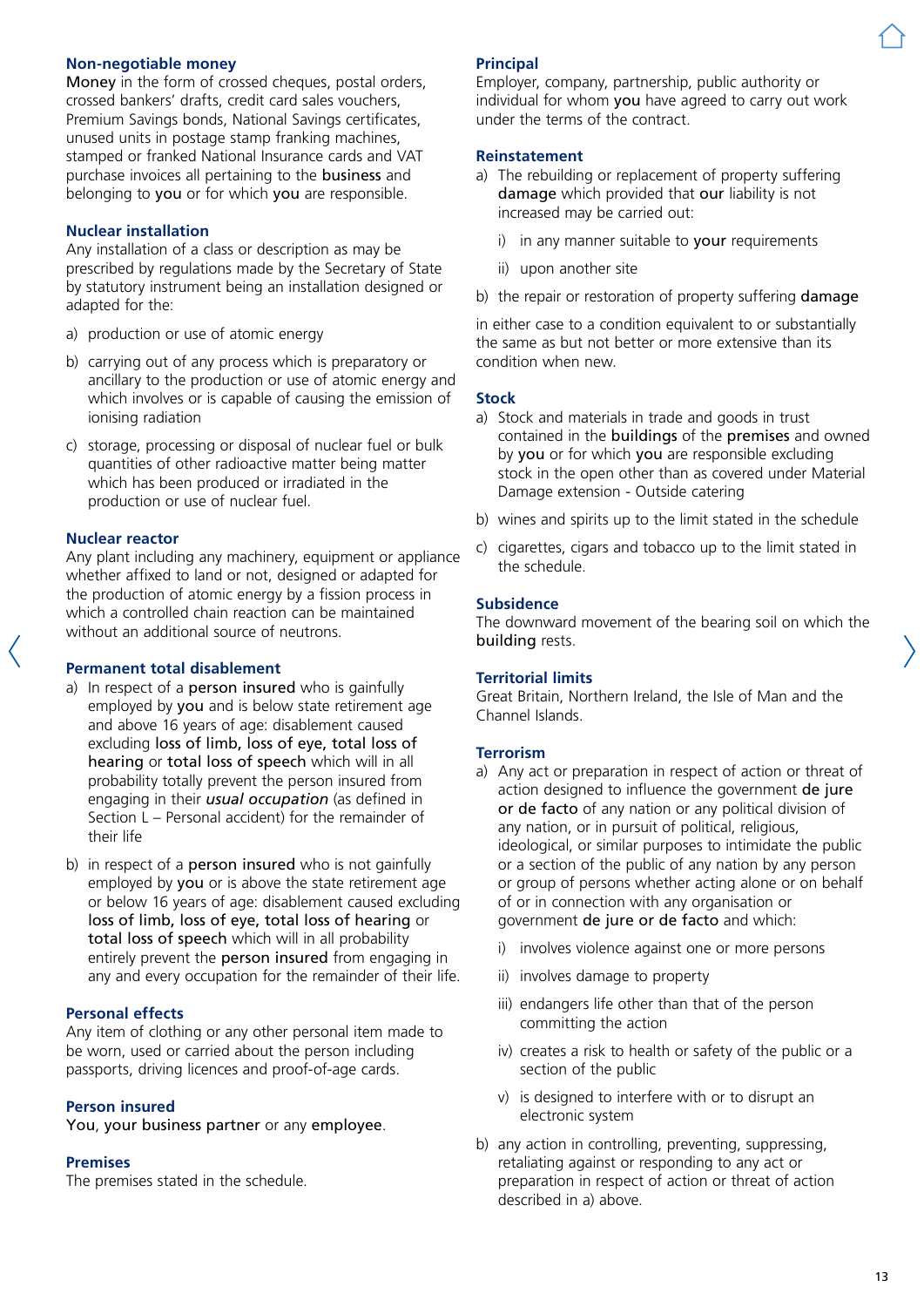# **Total loss of hearing**

Total and permanent loss of hearing.

#### **Total loss of speech**

Total and permanent loss of speech.

#### **Trained person**

You or any employee who has undertaken suitable and adequate training or holds relevant qualifications to administer treatment or use equipment to a competent level.

#### **Unoccupied**

Any building or part of building or flat which is empty, disused, unfurnished or no longer in active use by you or any of your tenants.

#### **Virus or similar mechanism**

Program code, programming instruction or any set of instructions intentionally constructed with the ability to damage, interfere with or otherwise adversely affect computer programs, data files or operations whether involving self-replication or not including but not limited to Trojan horses, worms and logic bombs.

#### **We, us or our**

- a) In respect of the whole policy except Section J Legal Expenses: Zurich Insurance plc.
- b) In respect of Section J: DAS Legal Expenses Insurance Company Limited.

#### **You or your**

The person, people or the company stated in the schedule as the insured.

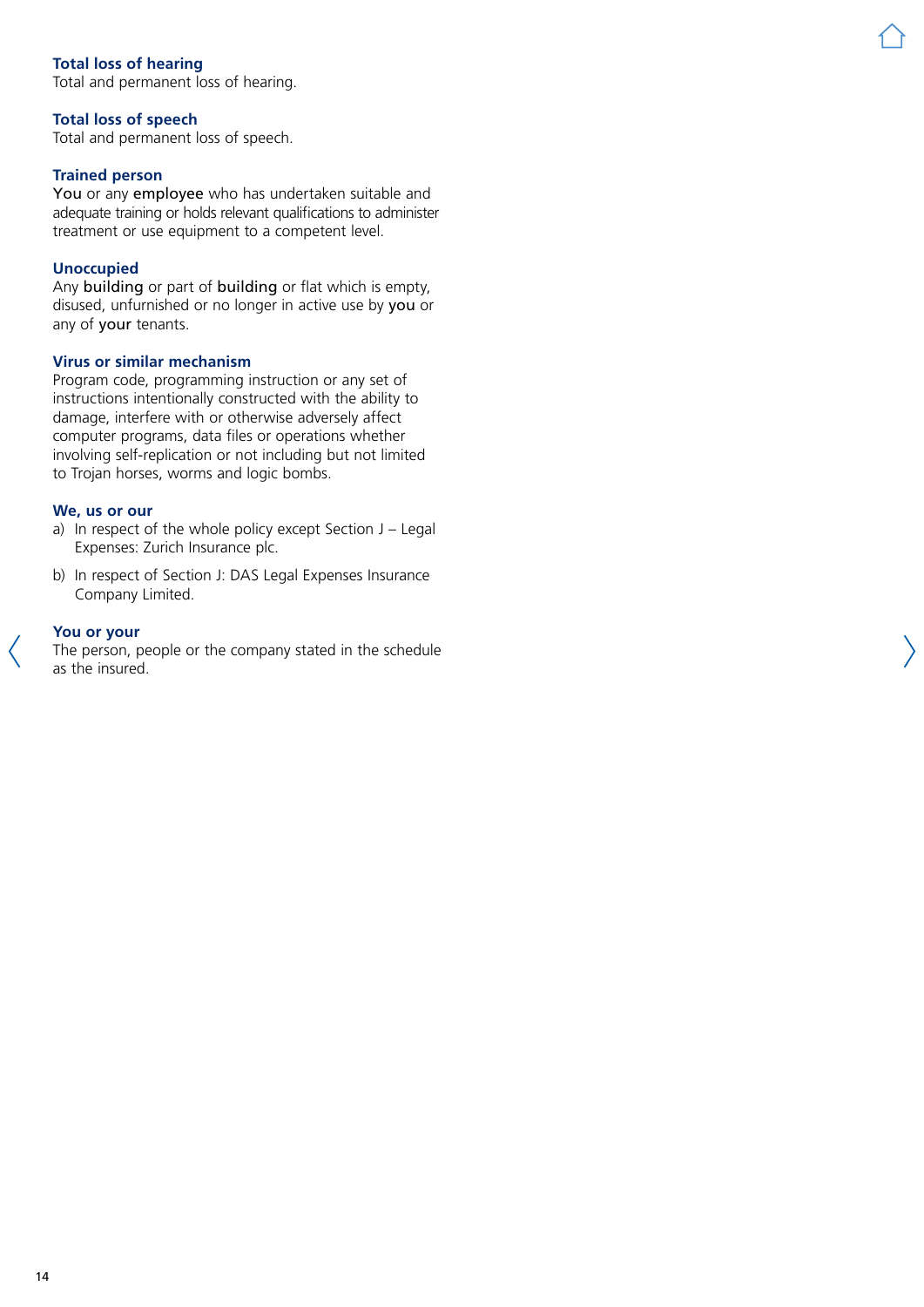# **Section A** Section

# <span id="page-14-0"></span>Section A – Material damage

# Cover

In the event of **damage** to property insured shown in the schedule by any of the insured events 1 to 9 and if stated in the schedule 10, occurring during the period of insurance we will settle your claim in accordance with the Claims conditions.

The most we will pay for damage to the property insured including additional costs is:

- a) the sum insured or limit applicable to that item as stated in the schedule or this policy; or
- b) the sum insured or limit remaining after deduction for any other damage that occurred during the same period of insurance unless we have agreed to reinstate the sum insured or limit.

Unless otherwise stated in this policy, schedule or by endorsement the Insured events applicable to Section A numbers 1 to 9 inclusive are operative to the whole of this section.

Insured event 10 – Material damage 'All risks' is only operative if stated in the material damage section of the schedule.

The excess applicable to this section is stated in the schedule and may be amended by endorsement.

# Insured events applicable to Section A – Material damage

#### 1. **Fire**

Fire, lightning, explosion or earthquake.

#### 2. **Theft**

Theft or attempted theft involving:

- a) forcible and violent entry to or exit from a building at the premises
- b) bodily injury or threat of bodily injury against you or your employees.

Excluding:

- i) theft or attempted theft of the fabric of the buildings
- ii) contents and stock in excess of £1,000 contained in outbuildings
- iii) theft or attempted theft caused or contributed to by any of your employees
- iv) damage to cash registers unless the drawer has been left open and all money removed whenever the premises is closed for business or unattended
- v) damage or business interruption unless all existing devices for securing the buildings of the premises are put into full and effective operation whenever the premises is closed for business or unattended.

#### 3. **Riot or civil commotion or malicious people**

Riot or civil, labour or political disturbances or vandals or malicious people.

#### Excluding damage or business interruption:

- a) caused by theft or attempted theft
- b) arising from confiscation, requisition or destruction by order of government or any public authority
- c) resulting from stoppage of work.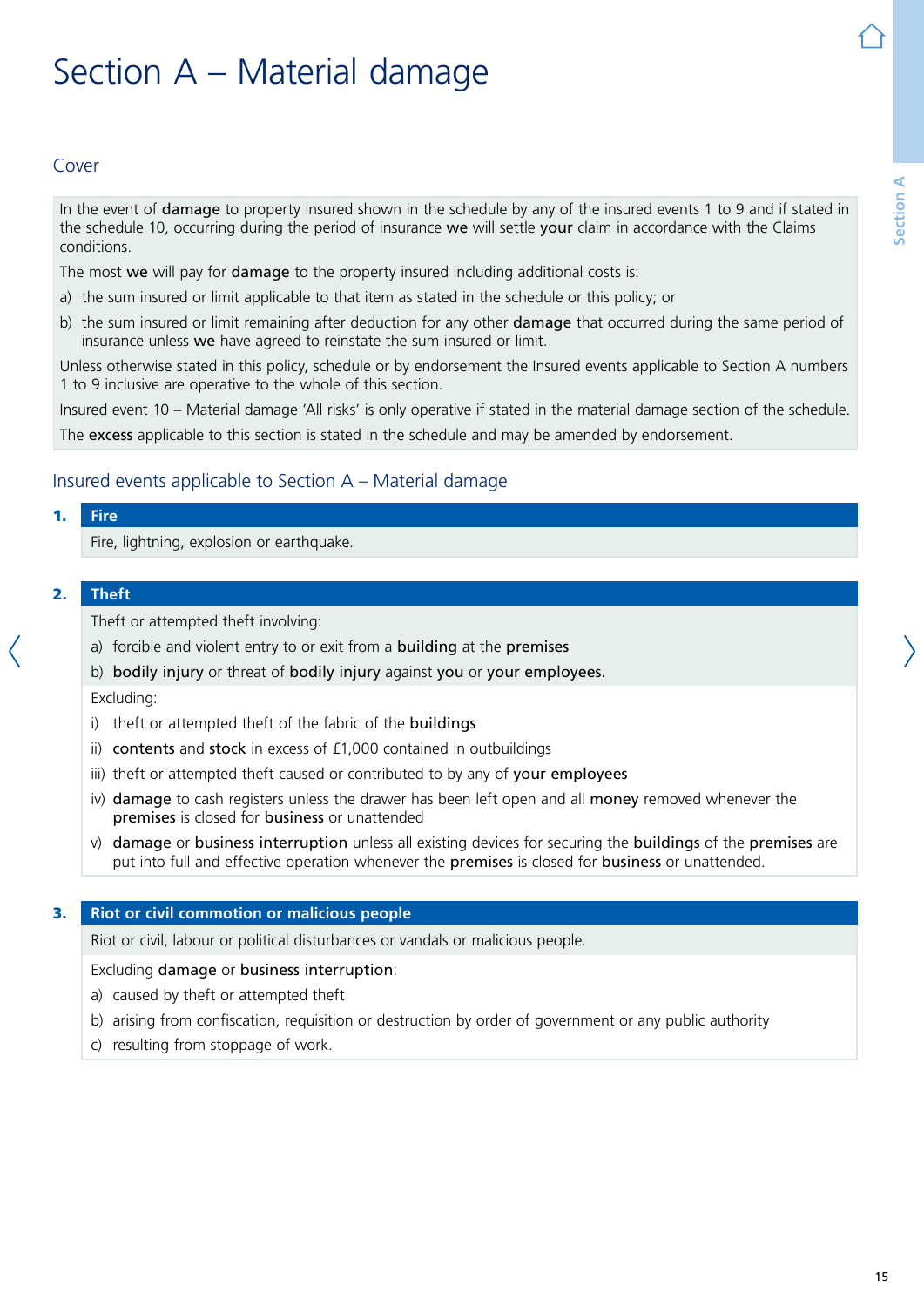#### 4. **Storm or flood**

#### Excluding damage or business interruption:

- a) caused by frost, subsidence, ground heave or landslip
- b) in respect of gates and fences
- c) due solely to a change in the water table level
- d) in respect of stock contained in the basement of the buildings unless placed on racks or stillages at least 15 centimetres above the floor.

#### 5. **Escape of water**

Escape of water from any fixed water apparatus.

In respect of any buildings insured we will also pay for damage to any fixed water apparatus caused by freezing or forcible or violent bursting.

Excluding damage or business interruption in respect of stock contained in the basement of the buildings unless placed on racks or stillages at least 15 centimetres above the floor.

### 6. **Impact**

#### Impact by:

- a) aircraft or other aerial devices
- b) any vehicle
- or articles falling from them
- c) animals.

#### 7. **Aerials**

Falling aerials, aerial fittings or masts.

Excluding damage or business interruption arising from the erection, dismantling, repairing or maintenance of aerials, aerial fittings or masts.

#### 8. **Leakage of fuel, beer or beverages**

Leakage of:

- a) fuel oil used solely for the heating of the buildings
- b) beer or beverages from storage containers, fixed tanks, pipes or apparatus.

#### 9. **Subsidence**

#### Subsidence, ground heave or landslip.

Excluding:

#### a) damage or business interruption:

- i) caused by or arising from the settlement or movement of made up ground or by coastal or riverbank erosion
- ii) occurring while the buildings or any part of the buildings are in the course of erection, demolition, structural alteration or structural repair
- iii) caused by or arising from normal settlement or bedding down of structures within 2 years of completion or during the contract maintenance period whichever is the longer
- b) i) damage which originated prior to the inception of this Insured event
	- ii) business interruption resulting from damage which originated prior to the inception of this Insured event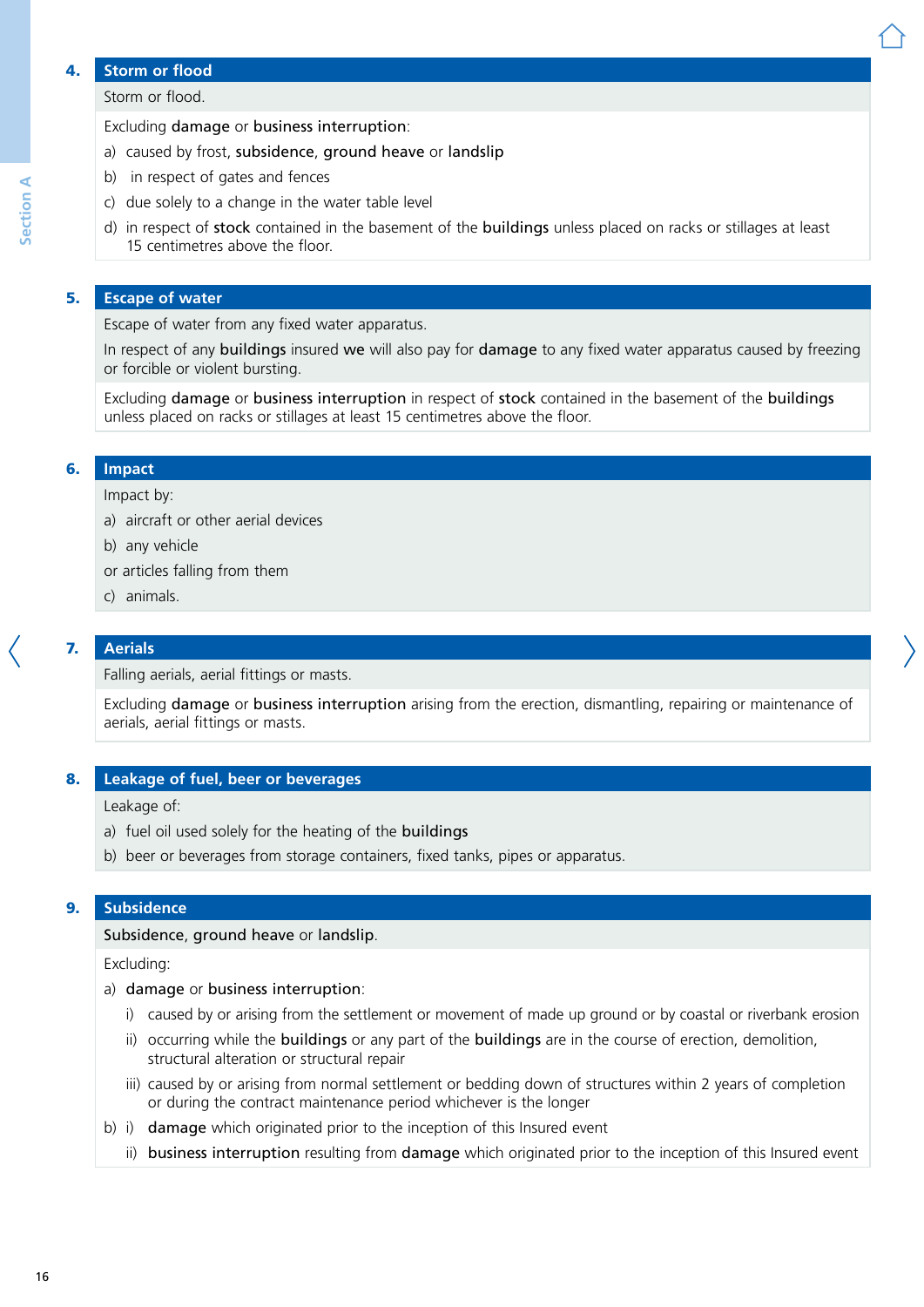- c) i) damage to yards, forecourts, car parks, roads, pavements, posts, patios, terraces, walls, gates, fences, garden landscaping and paving
	- ii) business interruption resulting from damage to vards, car parks, roads, pavements, forecourts, posts, patios, terraces, walls, gates, fences, garden landscaping and paving

unless there is damage to a building at the premises at the same time and from the same cause.

You must give us notice immediately you become aware of any building, demolition or excavation operations being commenced on any site adjoining the **premises**. Such building, demolition or excavation operations will constitute an alteration in risk and we will not have accepted the revised risk unless we confirm in writing. We may need to vary the cover in respect of damage and business interruption caused by or arising from subsidence, ground heave or landslip in respect of the relevant premises. You will be under no obligation to accept the amended terms but we will not accept the revised risk until you do so which may mean your subsidence, ground heave and landslip cover at the relevant premises is no longer valid and claims are not met.

# 10. **Material damage 'All risks'**

This Insured event is optional and is only operative if stated in the schedule.

Damage by any cause.

Excluding:

- a) damage or business interruption:
	- i) caused by or resulting from any of Insured events 1 to 9
	- ii) excluded under Insured events 1 to 9
- b) damage or business interruption caused by or happening through faulty or defective design, materials, handling or workmanship, inherent fault or defect, undiscovered defect, gradual deterioration or wear and tear

this will not exclude subsequent **damage** or **business interruption** resulting from any other cause which happens afterwards and is not otherwise excluded

- c) damage or business interruption caused by or happening through:
	- i) corrosion, rust, change in temperature, dampness, wet or dry rot, shrinkage, evaporation, loss of weight, loss of any liquid by leakage of its container, moth, vermin, insects, marring or scratching
	- ii) change in colour, flavour, texture or finish
	- iii) mechanical or electrical **breakdown** or derangement of the particular machine, apparatus or equipment in which the breakdown or derangement originates

this will not exclude such damage or business interruption if it results from a cause which is not otherwise excluded

- d) i) damage to buildings caused by its own collapse or cracking
	- ii) business interruption resulting from collapse or cracking of a building

this will not exclude such damage or business interruption if it results from a cause which is not otherwise excluded

- e) damage or business interruption caused by or consisting of:
	- i) disappearance, unexplained or inventory shortage, misfiling or misplacing of information
	- ii) cracking, fracturing, collapse or overheating of boilers, economisers, vessels, tubes or pipes, nipple leakages and/or the failure of welds or boilers

this will not exclude:

- i) damage or business interruption if it results from a cause which is not otherwise excluded
- ii) subsequent damage or business interruption if it results from another cause which happens afterwards and is not otherwise excluded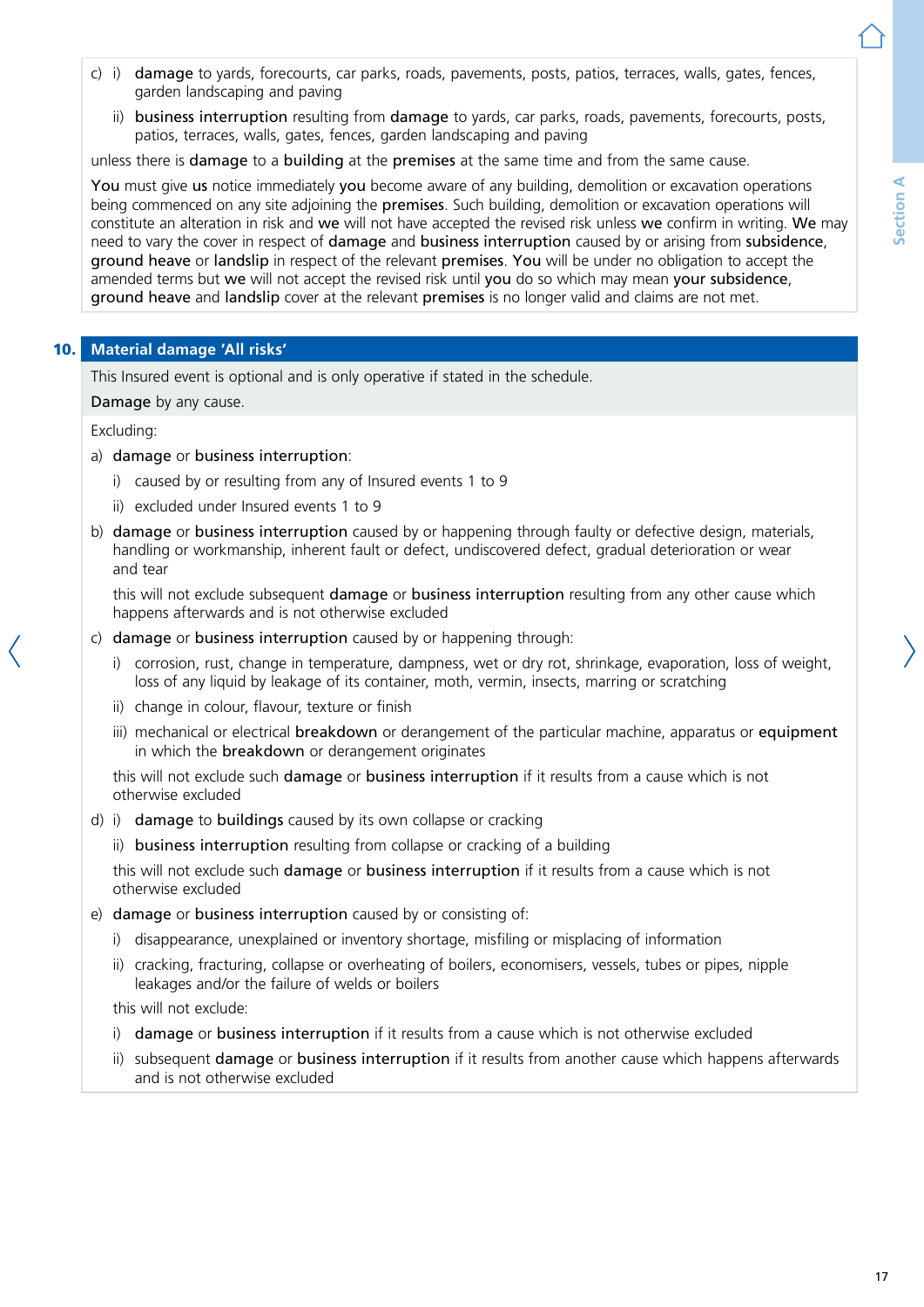- f) damage or business interruption caused by or resulting from:
	- i) any process of cleaning, repairing, restoring, cutting, preparation or fitting
	- ii) theft or attempted theft
	- iii) acts of fraud or dishonesty
	- iv) felling or lopping trees

#### g) damage to:

- i) property in transit other than as covered under Additional cover extension applicable to contents and stock 8 – Property temporarily removed
- ii) property or structures in course of construction or erection and materials or supplies in respect of that property
- iii) gates or fences or moveable property in the open caused by wind, rain, hail, sleet, snow, flood or dust
- iv) gaming machines and the baize playing surface of playing tables when in use
- h) accidental breakage or cracking of fixed glass or sanitaryware
- i) in respect of Section A Material damage, cost or expense of any kind not directly associated with the incident that caused you to claim unless expressly stated to be insured.

# Special exclusion applying to the Insured events

#### **1. Pollution or contamination**

Insured events 1 to 10 exclude damage or business interruption caused by or resulting from pollution or contamination unless:

- a) pollution or contamination is caused by an Insured event 1 to 6; or
- b) Insured events 1 to 9 and if stated in the schedule 10 operate as a direct result of pollution or contamination.

# Material damage additional cover extensions

#### **Applicable to buildings, contents and stock**

#### 1. **Additional costs**

- a) For each item under Section A we will pay:
	- i) architects', surveyors', legal and consulting fees reasonably and necessarily incurred in the reinstatement or repair of property resulting from its damage but not fees for preparing a claim
	- ii) costs incurred in boarding up, shoring up or weatherproofing those parts of the property that have suffered damage
	- iii) the cost of complying with any European Union, government or local authority requirements following damage excluding:
		- 1) costs where you were given notice of the requirements prior to the damage occurring
		- 2) the cost of work stipulated in any notice already served upon you
		- 3) costs relating to undamaged property except undamaged foundations of damaged buildings
- b) the insurance in respect of buildings includes the cost of clearing that part of the property that has suffered damage from the site of that damage and the surface area immediately adjacent to it.

### 2. **Automatic reinstatement of the sum insured**

The sum insured by each item will not be reduced by the amount of any claim unless we or you confirm to the contrary within 21 days of the claim being notified to us and provided that:

- a) you pay an additional premium if required by us to reinstate the sum insured for the period from the date of the loss to expiry of the period of insurance; and
- b) you take immediate steps to carry out any amendments in the protections of the property insured that we acting reasonably may require.

The most we will reinstate in any one period of insurance is the sum insured by each item.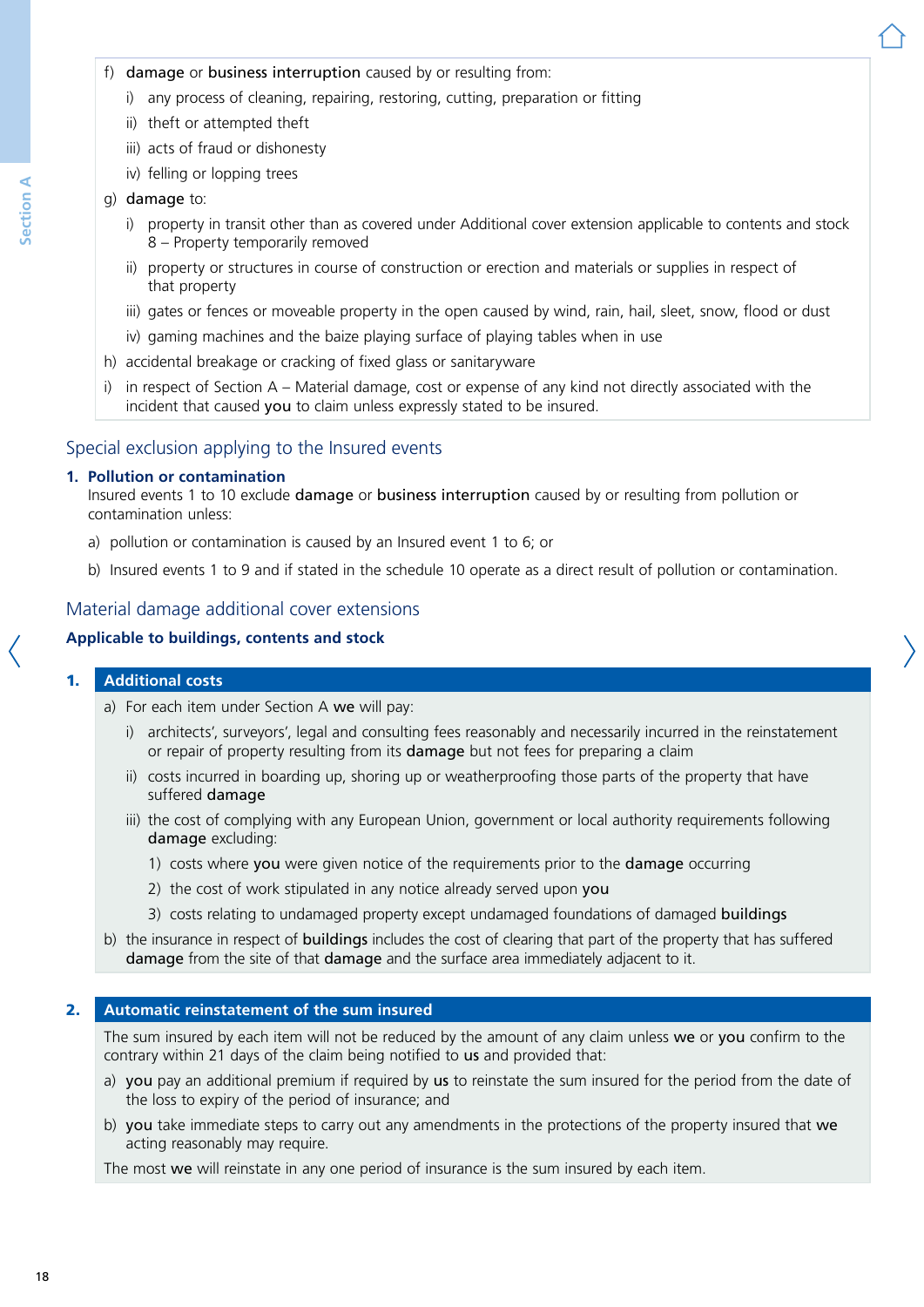# Section A **Section A**

# 3. **Capital additions**

This section includes:

- a) any newly acquired buildings or contents in the territorial limits not otherwise insured
- b) alterations, additions and improvements to buildings or contents

but not for any increase in value during the current period of insurance at any of the premises insured under this policy.

Provided that:

- i) the most we will pay at any one situation is 10% of the sum insured for **buildings** and **contents** up to a maximum of £500,000
- ii) you tell us as soon as reasonably possible of any extension of cover detailed above and arrange insurance cover from the date that our liability commenced.

#### 4. **Fire extinguishing appliances**

We will pay the reasonable costs incurred by you in:

- a) refilling fire extinguishing appliances
- b) recharging gas flooding systems
- c) replacing used sprinkler heads
- d) refilling sprinkler tanks where water costs are metered
- e) resetting fire and intruder alarms
- all following insured damage.

#### 5. **Glass**

We will pay for accidental breakage of fixed glass in windows, doors, showcases, counters and shelves which you are legally responsible for at the premises.

The most we will pay is the cost of replacing broken glass with glass of similar quality or as otherwise recommended by British Standard code of practice BS 6262.

We will also pay up to £500 for:

- a) the cost of boarding up until the broken glass is replaced
- b) damage to contents or stock caused by breakage of glass in the shop front
- c) damage to frames and framework of any description and the cost of removing or replacing any contents or stock which may have to be removed to replace the glass.

Provided that:

i) cover is not otherwise excluded by any of insured events 1 to 9.

Excluding:

- 1) silvering, lettering, bending or ornamenting any glass in excess of £1,000 any one loss
- 2) breakage of cracked or scratched glass
- 3) damage resulting from repairs or alterations to the premises
- 4) damage to glass that is more specifically insured elsewhere.

#### 6. **Inflation protection – day 1**

Applicable to each item insured on the day 1 inflation protection basis as stated in the schedule.

- a) At the start of each period of insurance you will notify us of the declared value of the property insured by each of the applicable items. If you do not declare this we will take the last amount declared by you as the declared value for the following period of insurance.
- b) Our liability for the repair or restoration of property partly **damaged** will not exceed the amount which would have been payable had that property been totally destroyed.
- c) Where because of provisos a) i), ii) or iii) of Claims condition 7 claims are payable under paragraphs a) 1) or 2) of Claims condition 7 the sum insured under each item will be the declared value uplifted by the percentage stated in the schedule at the time of the damage.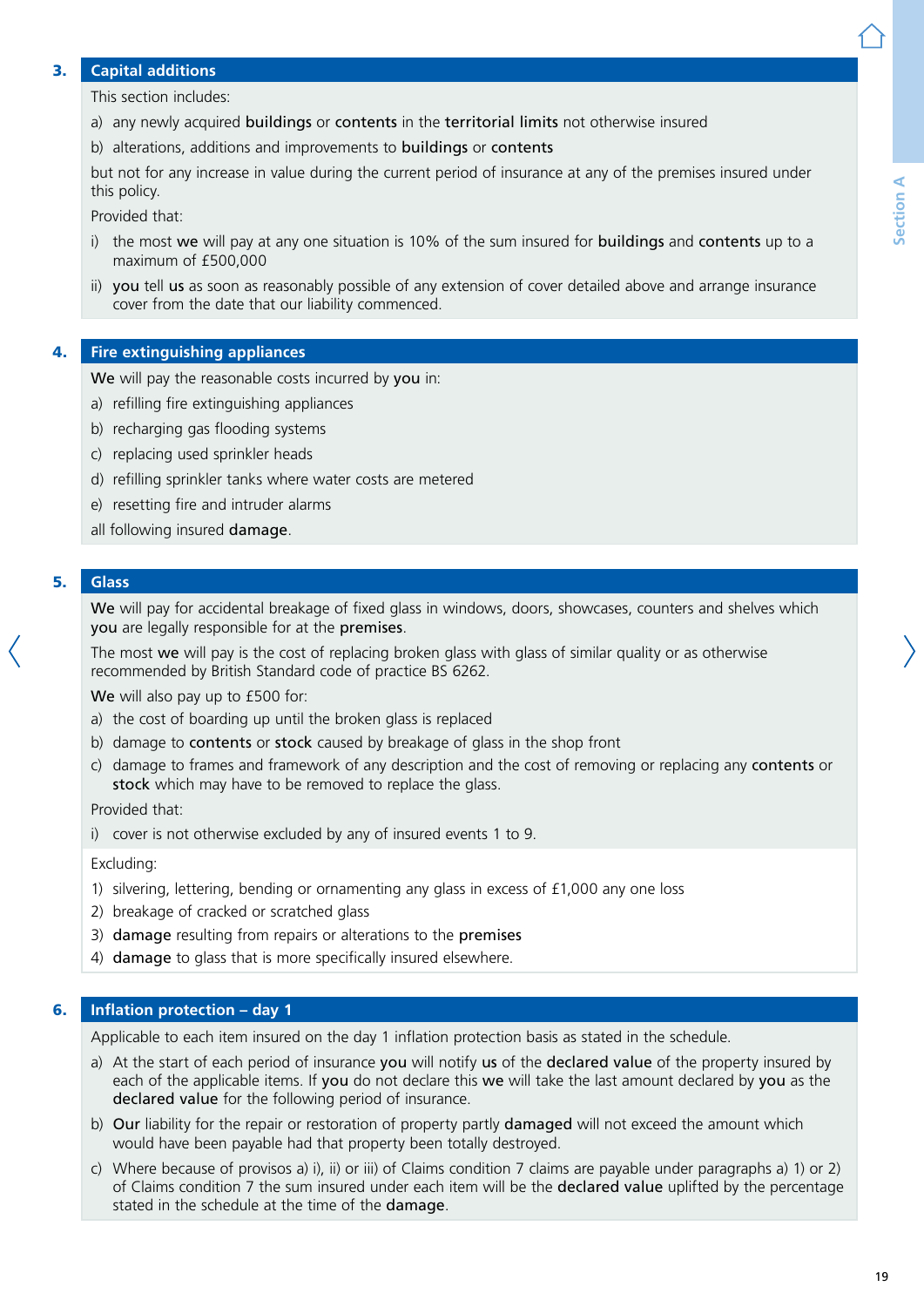### 7. **Inflation protection – index linking**

If index linking is stated in your schedule as applying we will automatically adjust the sums insured for buildings, stock and contents in line with changes in suitable indices of cost. This adjustment will continue after any damage if the repairs or reinstatement are done without delay.

We will not charge any extra premium during the period of insurance but at the end of the period we will calculate the renewal premium based on the revised sum insured.

#### 8. **Landscaped gardens**

We will pay reasonable costs and expenses necessarily incurred with our prior consent in repairing any damage caused by the emergency services to landscaped gardens at the premises for which you are legally responsible provided that the emergency services have attended your premises in response to damage caused by an operative insured event.

The most we will pay for any one occurrence is £10,000.

Excluding:

- a) the cost of movement of soil with the exception of soil necessary for surface preparation
- b) the failure of trees, shrubs or turf to become established following planting or replanting
- c) the failure of seed to germinate.

#### 9. **Metered supplies**

We will pay for excess water, gas or electricity supply charges demanded from you by the supply authority following loss of metered supplies as a result of damage by insured events 1 to 9 and if stated in the schedule 10 to fixed pipes, apparatus and tanks provided that you have kept a weekly written record of meter readings from the supply authority.

The most we will pay for any one occurrence is £10,000.

### 10. **Other interests**

The interest of any freeholder, mortgagee, lessor, heritable creditor 'Primo Loco' or 'Secundo Loco' or similar party is noted. The nature and extent of such additional interests must be disclosed immediately following damage which is the subject of any claim.

#### 11. **Sanitaryware**

We will pay for accidental breakage of fixed sanitaryware at the premises for which you are legally responsible.

Excluding damage resulting from repairs or alterations to the premises.

#### 12. **Trace and access**

In the event of damage to property insured caused by Insured events 5 or 8 we will also pay for:

- a) reasonable costs and expenses necessarily incurred in locating the source of the **damage**
- b) reasonable costs and expenses necessarily incurred in repairing any damage caused in locating the source of the damage.

The most we will pay for any one occurrence is £25,000.

#### 13. **Unauthorised use of electricity, gas, oil or water**

We will pay the cost of metered electricity, gas, oil or water for which you are legally responsible arising from its unauthorised use by persons taking possession, keeping possession or occupying the premises without your authority.

Provided that all practicable steps are taken to terminate unauthorised use as soon as it is discovered.

The most we will pay is £10,000 or 10% of the sum insured for Section A of the relevant premises whichever is the lesser.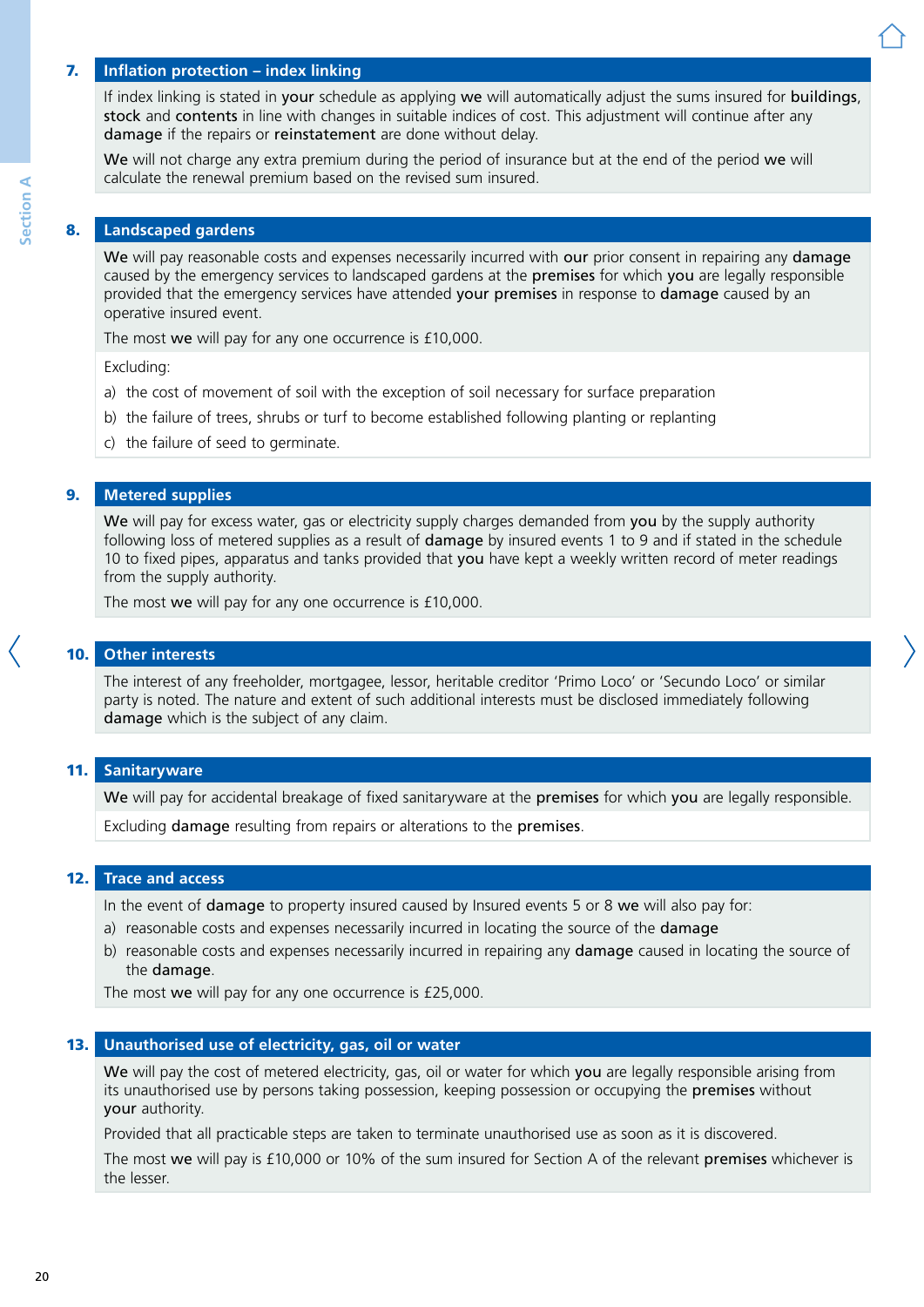# 14. **Underground cables**

We will pay the cost of accidental damage to underground cables, pipes or tanks servicing the buildings which you are legally responsible for.

# Applicable to buildings

#### 1. **Loss of rental income**

If any buildings are made uninhabitable as a result of damage we will pay for your loss of rental income until the building is repaired or reinstated.

The most we will pay for any one occurrence is the limit stated in the schedule.

The work of repair or reinstatement must be done without delay.

#### 2. **Selling your buildings**

If you are selling your buildings we will insure the buyer up to the date the contract is completed unless they have arranged their own insurance. The buyer must comply with the terms and conditions of this policy.

# Applicable to contents and stock

#### 1. **Customers' effects**

We will pay for damage by Insured events 1 to 9 and if stated in the schedule 10 to clothing and personal effects of your customers.

The most we will pay for any one occurrence is £1,000.

Excluding jewellery and furs.

#### 2. **Debris removal costs**

We will pay for costs and expenses incurred in removing debris of the contents and stock at the premises and the area immediately adjacent following damage by insured events 1 to 9 and if stated in the schedule 10.

Excluding costs or expenses arising from pollution or contamination of property not insured by this policy.

#### 3. **Equipment breakdown**

We will pay:

- a) for damage to equipment during the period of insurance at the premises caused by its breakdown which you are legally responsible for
- b) repair investigation costs necessarily and reasonably incurred by you
- c) additional costs to make temporary repairs necessarily and reasonably incurred by you.

Provided that you backup data records at least once every seven days and either:

- i) store records at the premises in a fire resisting data cabinet of at least two hours fire resistance; or
- ii) store records elsewhere than at the premises; and
- iii) store all computer media in accordance with the manufacturer's recommendations.

The most we will pay for any one occurrence is £25,000.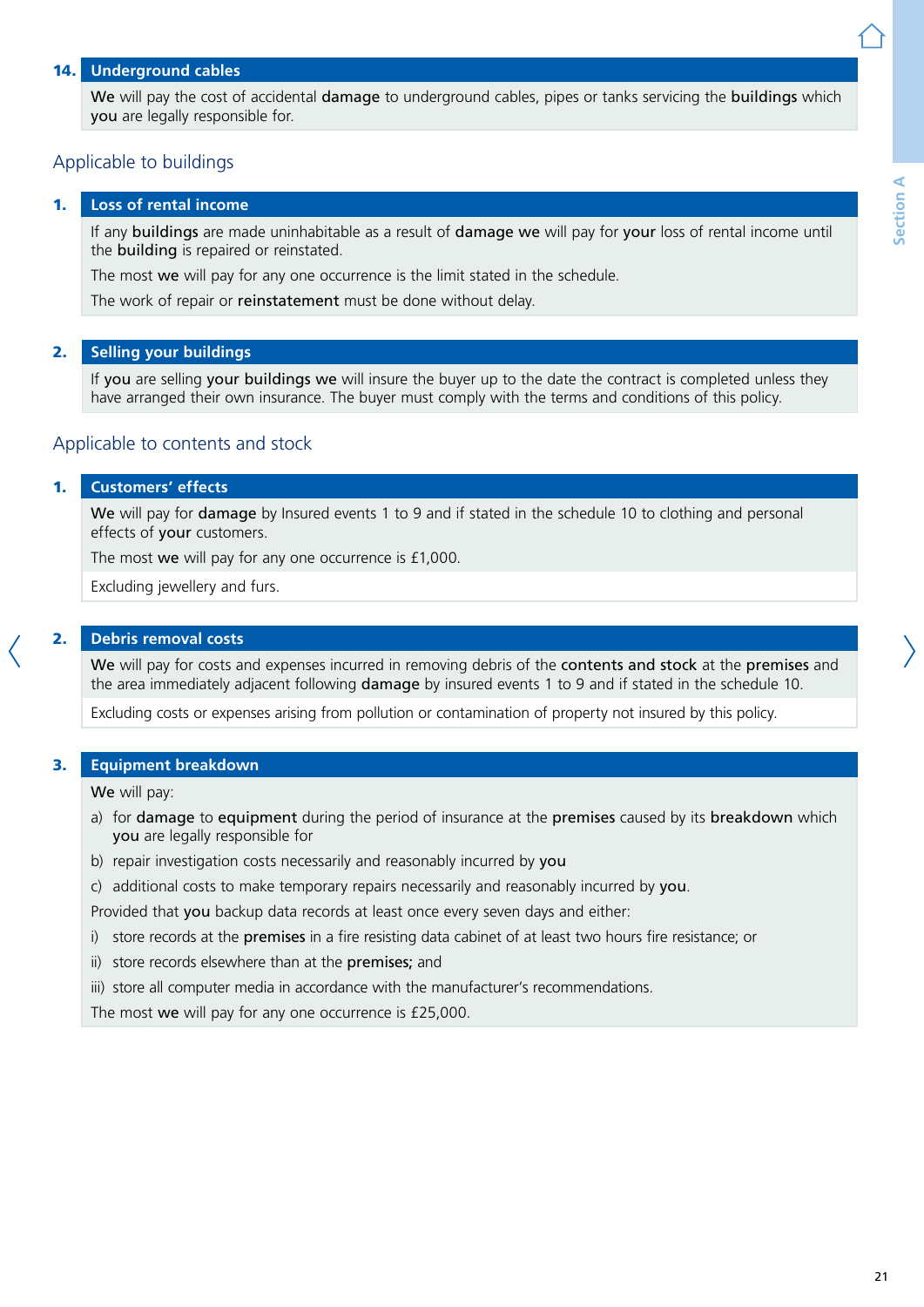#### Excluding:

- 1) damage caused by or happening through
	- A) damage to equipment which any manufacturer, supplier, agent or maintenance undertaking is responsible for under the terms of a guarantee or maintenance agreement, rental, hire or lease agreement
	- B) damage to any device for safety or protection when it operates for that purpose or to bulbs, heating elements, photo-electric cells, transistors, batteries, LCD or plasma displays, cathode ray tubes and similar apparatus
	- C) non-compliance by you with the maintenance requirements specified by the equipment manufacturer or supplier
- 2) the value to you of data stored on equipment or computer media.

# 4. **Exhibition cover**

We will pay for damage to contents or stock by Insured events 1 to 9 and if stated in the schedule 10, while at exhibitions within the territorial limits or the Republic of Ireland.

The most we will pay for any one exhibition is £10,000.

Excluding your personal belongings or those of your directors, employees or visitors.

# 5. **Outside catering**

The insurance in respect of contents and stock includes damage caused by Insured events 1 to 9 and if stated in the schedule 10 occurring at locations where you are providing outside catering within the territorial limits or the Republic of Ireland.

The most we will pay in respect of all losses occurring at any one location is £5,000.

Excluding damage caused by storm or flood to contents and stock in the open or contained in a marquee or tent.

# 6. **Personal effects**

We will pay for damage by Insured events 1 to 9 and if stated in the schedule 10 to your pedal cycles, clothing and personal effects or those of your employees.

The most we will pay for any one occurrence is £1,000.

Excluding jewellery and furs.

# 7. **Property in the open**

We will pay for damage to furniture, trade fixtures and fittings and utensils in the open at the premises or adjacent premises by Insured events 1 to 9 and if stated in the schedule 10.

The most we will pay for any one occurrence is £5,000.

Excluding damage caused by storm or flood while in the open.

# 8. **Property temporarily removed**

We will pay for damage to contents while temporarily removed from the premises for cleaning, renovation, repair or similar purposes provided that the **damage** is caused by an operative Insured event and the **contents** are within the territorial limits or the Republic of Ireland at the time of damage.

The most we will pay for any one occurrence is 20% of the contents sum insured.

Excluding:

- a) damage to your personal belongings or those of your directors, employees or visitors
- b) damage caused by storm or flood while in the open.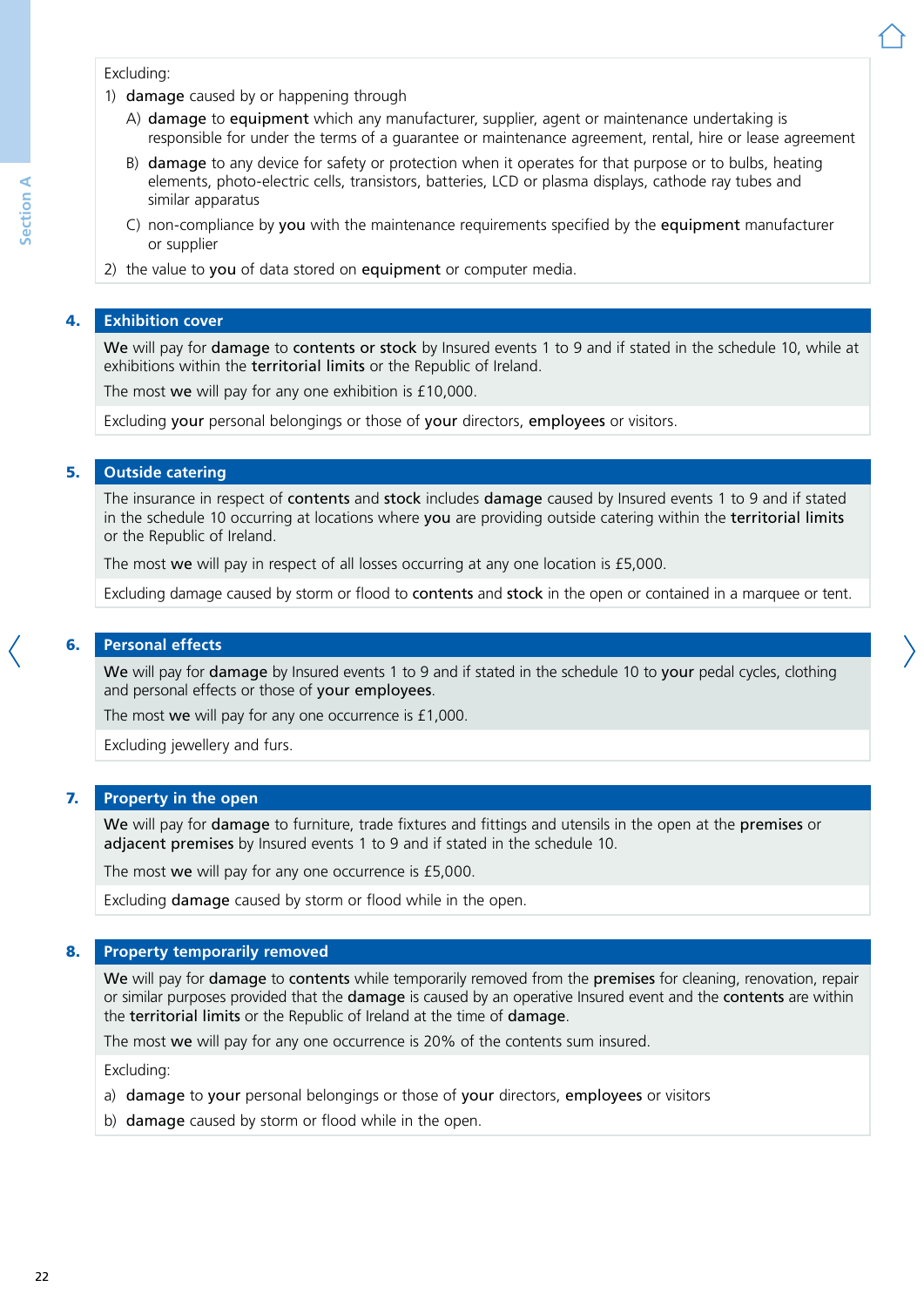### 9. **Seasonal increase**

The sums insured in respect of stock will be automatically increased each year by 30% during November, December and the 30 days prior to Easter.

#### 10. **Theft damage to buildings**

We will pay for damage to the buildings of the premises resulting from theft or attempted theft of contents or stock to the extent that theft is insured under this section.

Provided that:

- a) you are legally responsible for repairing the damage
- b) in respect of **damage** to glass the police accept that the **damage** is evidential until proven otherwise of theft or attempted theft
- c) the buildings of the premises that sustain damage are not insured under this policy.

#### 11. **Theft of keys**

We will pay for the necessary replacement of locks following the loss of keys, card keys and swipe cards or other similar access control devices to the **buildings** or to any safe or strong room in the **buildings** as a result of theft from:

#### a) the buildings

b) the home of any director or employee.

The most we will pay for any one occurrence is £2,500.

Excluding loss of keys to any safe where the keys have been left in the buildings overnight.

### Special conditions applicable to buildings, contents and stock

#### **1. Unoccupied premises notification**

You must tell us immediately you become aware that any building or part of any building at the premises is unoccupied. We reserve the right to apply additional terms and conditions beyond those detailed in special condition 2 at the time you notify us including increasing the premium and requiring you to complete any risk improvement measures that we consider essential. You will be under no obligation to accept any additional terms applied under this condition but if you refuse to do so we may invoke general condition  $4$  – Cancellation notice.

#### **2. Unoccupied buildings requirements and cover restrictions**

In the event of any buildings becoming unoccupied cover will be restricted to damage caused by Insured events 1 – Fire and  $6$  – Impact only.

In respect of unoccupied buildings it is a condition precedent to our liability in respect of those buildings and events  $1 -$  Fire and  $6 -$  Impact that within 7 days of you first becoming aware of the unoccupancy:

- a) the gas, electricity, excluding power required for an intruder alarm or fire alarm system and water supplies are turned off at the mains and any water pipes, apparatus and tanks are drained down
- b) any devices for preventing access to the buildings are in full and effective operation at all times
- c) the premises are clear of any waste materials and redundant contents
- d) any accessible windows and doors are securely boarded over
- e) the letter box is permanently sealed shut or a non-combustible receptacle be permanently fixed to the letter box
- f) you have commenced a minimum of weekly inspections of the premises by a responsible person and a record of the results of such inspections is kept at another location. You must take immediate action to remedy any deterioration in the fabric of the building or non-compliance with a) to e) unless otherwise agreed by us in writing.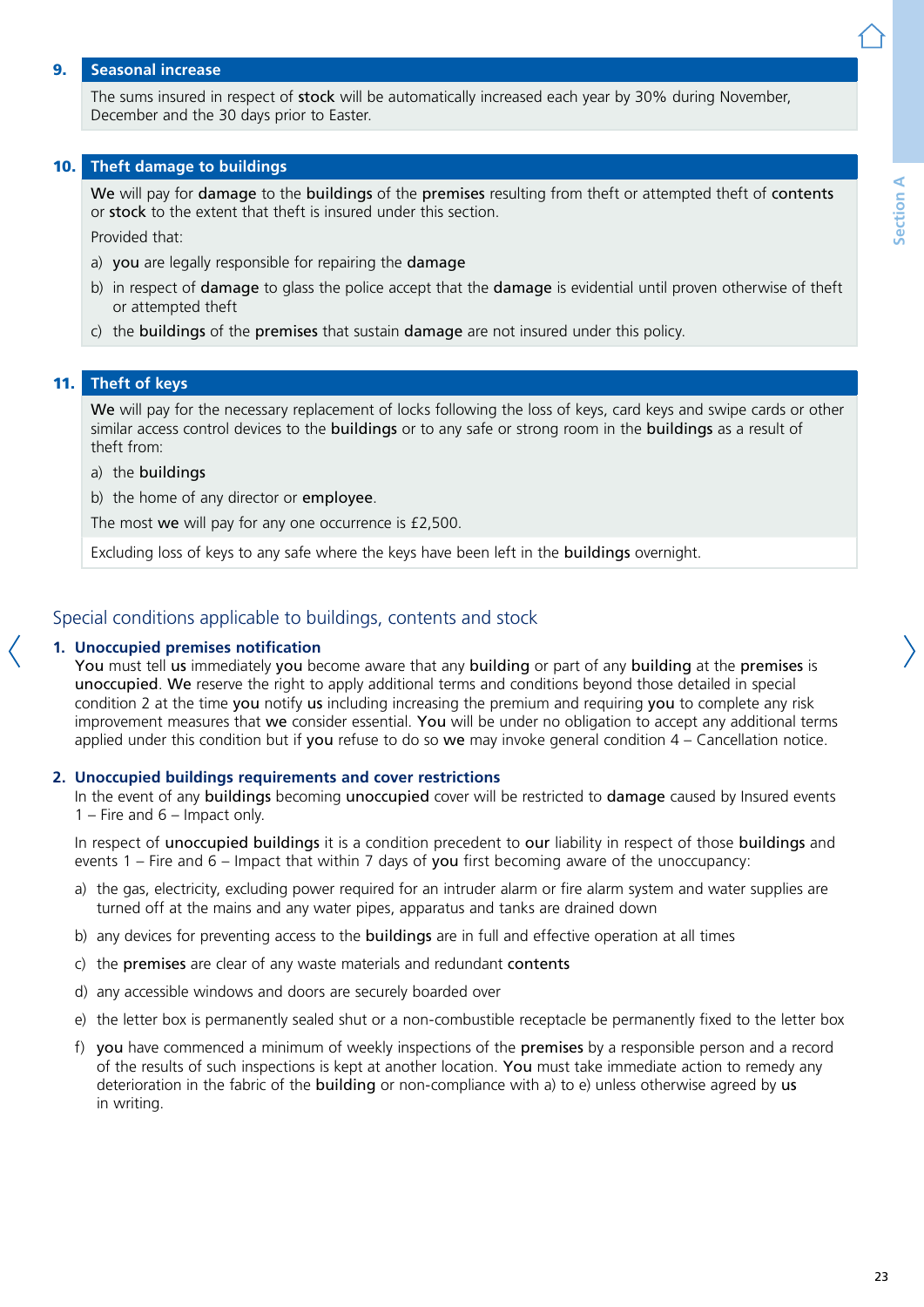# <span id="page-23-0"></span>Section B – Business interruption and book debts

This section is only operative if stated in the schedule.

# Special definitions

#### *Incident*

Damage to property used by you at the premises for the purposes of the business.

#### *Income*

The money paid or payable to you in relation to the business at the premises for goods sold, supplied or delivered and services provided less the purchase cost to you of the goods, discounts allowed and bad debts.

#### *Indemnity period*

The period beginning with the occurrence of the *incident* and ending when the results of the business are no longer affected by the *incident* or on expiry of the *maximum indemnity period* whichever occurs first.

#### *Maximum indemnity period*

The time period stated in the schedule or in this policy whichever is the lesser. This is a consecutive time period and commences from the date of the *incident*.

### *Notifiable diseases*

Illness sustained by any person resulting from:

- a) food or drink poisoning
- b) one of the following specified human infectious or human contagious diseases:

| Acute encephalitis    | Malaria                 | Scarlet fever       |
|-----------------------|-------------------------|---------------------|
| Acute poliomyelitis   | <b>Measles</b>          | Smallpox            |
| <b>Bubonic Plague</b> | Meningitis              | Tetanus             |
| Cholera               | Meningococcal infection | <b>Tuberculosis</b> |
| Diphtheria            | <b>Mumps</b>            | Typhoid fever       |
| Dysentery             | Ophthalmia neonatorum   | Typhus fever        |
| Legionellosis         | Paratyphoid fever       | Viral hepatitis     |
| Legionnaires Disease  | Rabies                  | Viral haemorrhagic  |
| Leprosy               | Relapsing fever         | Whooping cough      |
| Leptospirosis         | Rubella                 | Yellow fever        |

an outbreak of which the competent local authority has stipulated will be notified to them.

#### *Outstanding debit balances*

The amounts debited or invoiced to customers as set out in your accounts but not paid at the time of the damage adjusted for bad debts and any abnormal trading conditions which had or could have had a material effect on the business.

#### *Professional accountant's charges*

The reasonable charges payable by you to your professional accountants for producing details that we require for any claim but not costs you incur for preparing any claim.

#### **Cover**

The Insured events applicable to Section A numbers 1 to 9 inclusive and if stated in the schedule 10, are operative in respect of this section unless otherwise stated in this policy, schedule or by endorsement.

Insured event 10 – Material damage 'All risks' is only operative if stated in the material damage section of the schedule.

We will settle your claim occurring during the period of insurance in accordance with the Claims conditions.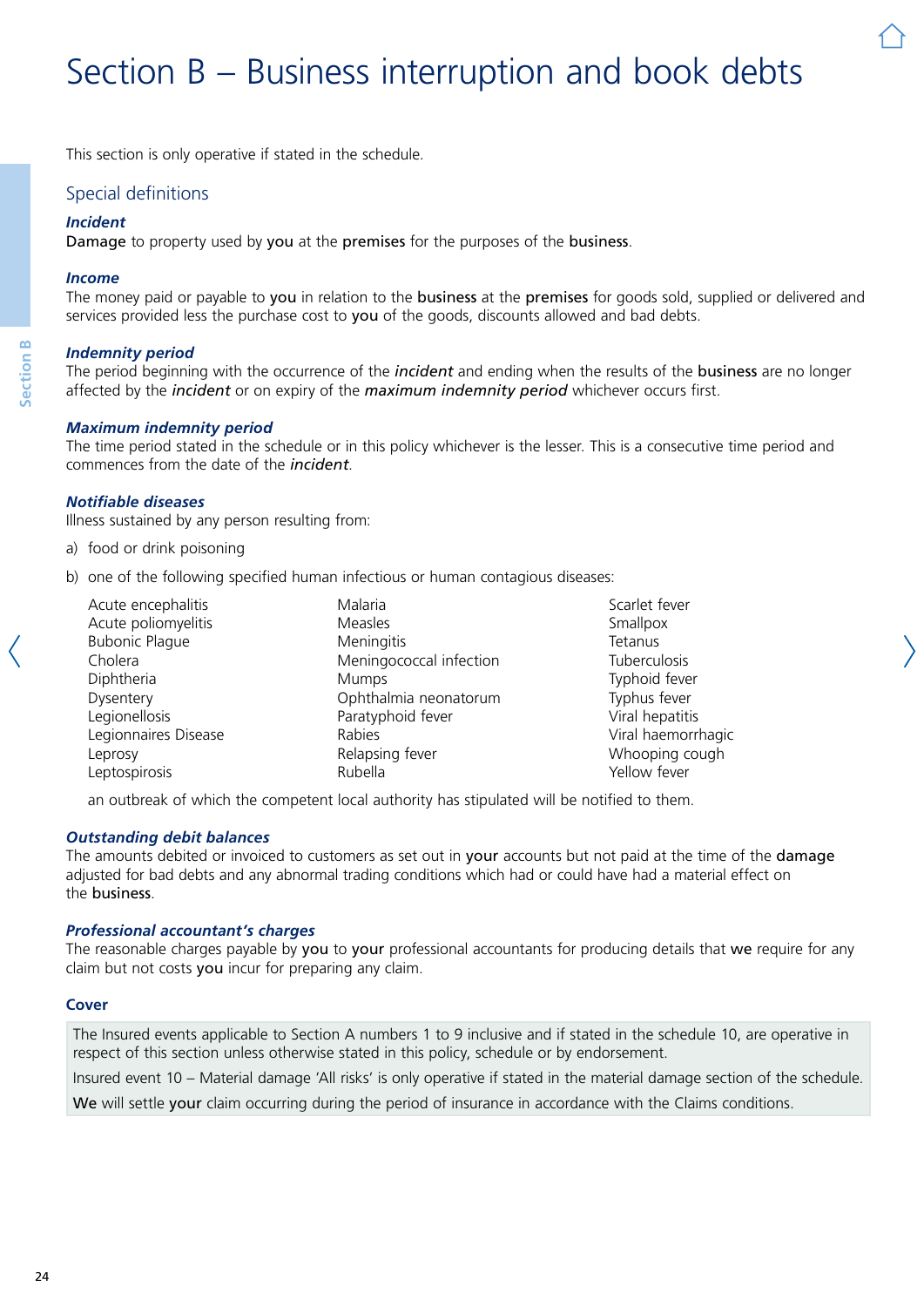# <span id="page-24-0"></span>**Sub-section B1 – Loss of income**

In the event of any *incident* occurring during the period of insurance which causes interruption of or interference with the business we will pay you the amount of loss that results from that interruption or interference during the *indemnity period*.

Provided that:

- a) the *incident* is caused by an operative Insured event
- b) at the time the *incident* occurs there is insurance in force covering your interest in the property at the premises against the damage and that payment under the insurance:
	- i) has been made or liability has been admitted for it
	- ii) would have been made or liability admitted for it if not for a provision excluding losses below a certain amount.

#### We will pay you:

- 1) the shortfall in actual *income* during the *indemnity period* compared to the *income* we assess you would have earned at the premises during the *indemnity period* had the *incident* not occurred
- 2) reasonable additional costs incurred with our consent solely to minimise the loss of *income* but not exceeding the amount of loss of *income* that is avoided as a result of this expenditure

#### 3) *professional accountant's charges*.

For the purposes of 1) above:

- A) our assessment of the *income* you would have earned but for the *incident* will be the actual *income* earned at the premises during the 12 months immediately before the *incident* that corresponds with the *indemnity period* and adjusted for the trends of your business and any other factors either before or after the *incident* that would have affected the business results
- B) the actual *income* earned at the premises during the *indemnity period* will include *income* earned either by you or by others acting on your behalf at other locations
- C) we will take account of any charges or other expenses of the business payable out of *income* that cease or are reduced as a consequence of the *incident*
- D) to the extent you are accountable to the tax authorities for Value Added Tax all terms in this section will be exclusive of that tax.

The most we will pay is:

- a) the business interruption limit of indemnity stated in the schedule or in respect of each extension any lower limit of indemnity stated in this policy or the schedule applicable at the time of the *incident*
- b) the limit remaining after deduction for any other loss under this section occurring during the same period of insurance unless we have agreed to reinstate the limit.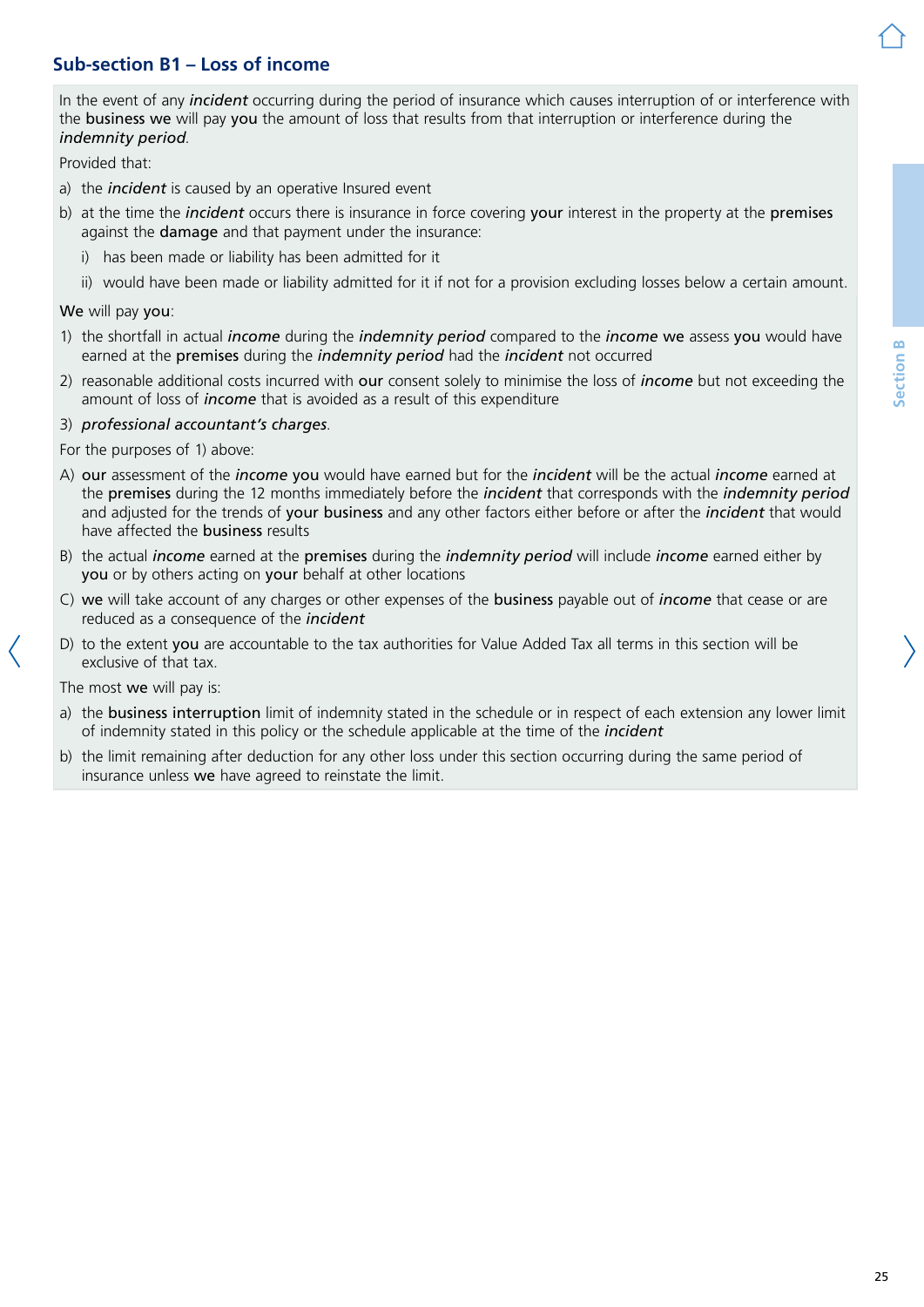# Additional cover extensions applicable to Sub-section B1 – Loss of income

The insurance under Sub-section B1 includes loss resulting from interruption of or interference with the business at the premises resulting from the contingencies described in the following extensions which will each be deemed to be an *incident*.

Unless stated otherwise the *maximum indemnity period* will be as stated in the schedule.

# 1. **Equipment breakdown**

- a) Damage to equipment caused by its breakdown for which you are legally responsible
- b) damage to data, software or third party proprietary software stored on fixed disks or computer media in consequence of damage to equipment caused by its breakdown for which you are legally responsible

occurring during the period of insurance at the premises.

Provided that you:

- i) backup data records at least once every seven days; and
- ii) store records at the **premises** in a fire resisting data cabinet of at least two hours fire resistance or elsewhere than at the premises; and

iii) store all computer media in accordance with the manufacturer's recommendations.

The most we will pay any one occurrence in respect of costs to recompile or restore data or software or replace third party proprietary software is £25,000.

The most we will pay other than in respect of costs to recompile or restore data or software or replace third party proprietary software is £50,000 any one occurrence.

#### Excluding:

- 1) damage caused by happening through:
	- A) non-compliance by you with the maintenance requirements specified by the equipment manufacturer or supplier
	- B) a failure of the public supply of electricity directly or indirectly due to:
		- a) a deliberate act of the supply authority not performed for the sole purpose of safeguarding life or protecting any part of the supply system
		- b) a scheme of rationing not necessitated by accidental damage to the supply authority generating or supply equipment
		- c) the inability of the supply authority to maintain the supply system due to industrial action by any of its employees
	- C) a failure of any telecommunications systems directly or indirectly due to:
		- a) a deliberate act of the telecommunications authority or the exercise by the telecommunications authority of its power to withhold or restrict operation of the system
		- b) the inability of the telecommunications authority to maintain the system due to industrial action by any of its employees
		- c) the use by you of equipment which is not approved by the telecommunications authority
		- d) failure of any satellite prior to its obtaining its full operating function or while in or beyond the final year of its design life
		- e) atmospheric solar or lunar conditions causing temporary interference with transmission to or from any satellite
- 2) the value to you of data stored on equipment or computer media.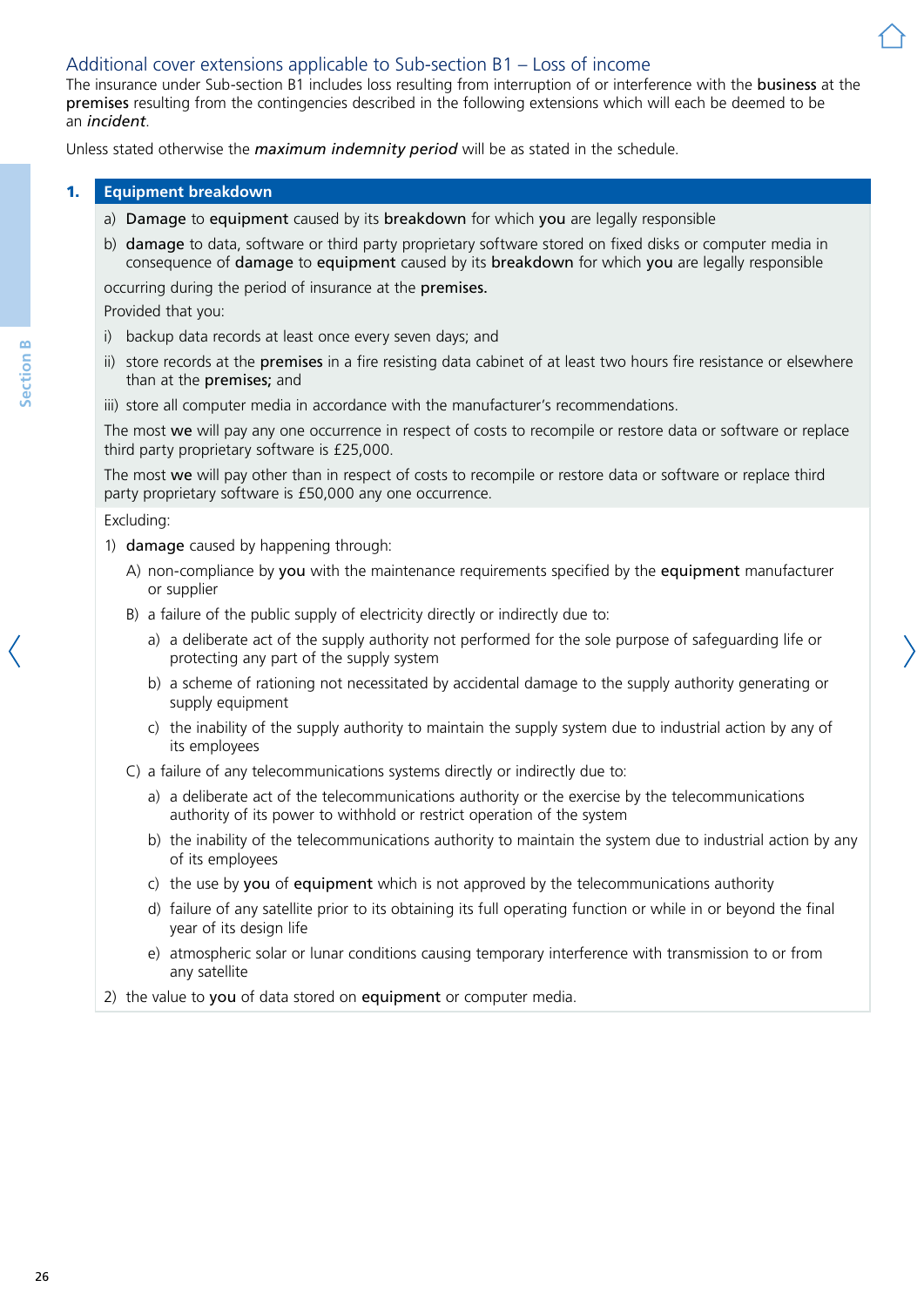# 2. **Essential employee**

We will pay reasonable additional expenses necessarily incurred for the sole purpose of avoiding or diminishing any interruption of or interference with the business during the *indemnity period* resulting from any of your principals, directors or business partners sustaining injury in the course of the business during the period of insurance which results in their death or which in our Medical Officer's opinion will in all likelihood result in permanent total inability to attend to their usual activities in the business.

For the purpose of this extension:

- a) 'injury' means accidental bodily injury not including sickness, disease or any naturally occurring condition or degenerative process or any gradually operating cause
- b) 'indemnity period' means the period during which the results of the **business** are affected resulting from the occurrence beginning with the date of the accident causing injury but not exceeding the *maximum indemnity period*
- c) the *maximum indemnity period* is 3 months.

The most we will pay is £10,000.

### 3. **Internet**

Accidental failure of the supply of internet services at the terminal point of the service provider's feed to the premises. The *maximum indemnity period* is 7 days.

The most we will pay in any one period of insurance is £2,500.

Excluding:

- a) any loss resulting from:
	- i) the deliberate acts of any supplier of electricity, telecommunications, internet, intranet or extranet services
	- ii) strikes or any labour or trade dispute
- b) any amount recoverable under the terms of a service level agreement
- c) any loss that does not involve a loss of service of at least 24 consecutive hours.

#### 4. **Loss of attraction**

Damage by an operative Insured event during the period of insurance to property in the vicinity of the premises which solely and directly results in:

- a) a fall in the number of customers attracted to the premises; and
- b) an identifiable reduction in *income* at the premises.

The *maximum indemnity period* is 3 months.

The most we will pay is £250,000.

Excluding any loss:

- i) during the first 24 hours of the *indemnity period*
- ii) as a result of obstruction by storm, flood or snow.

#### 5. **Lottery winner**

We will pay reasonable expenses necessarily incurred by you to minimise interruption of or interference with the business at the premises during the *indemnity period* due to the resignation of an employee or employees resulting from a monetary win from participation in the United Kingdom National Lottery, EuroMillions Lottery, Irish National Lottery or National Savings and Investment Premium Bonds prize draws or United Kingdom National Football Pools where the amount won is in excess of £100,000 per individual employee.

For the purpose of this extension:

- a) 'indemnity period' means the period during which the results of the business are affected beginning with the occurrence of the monetary win but not exceeding the *maximum indemnity period*
- b) the *maximum indemnity period* is 3 months.

The most we will pay is £25,000.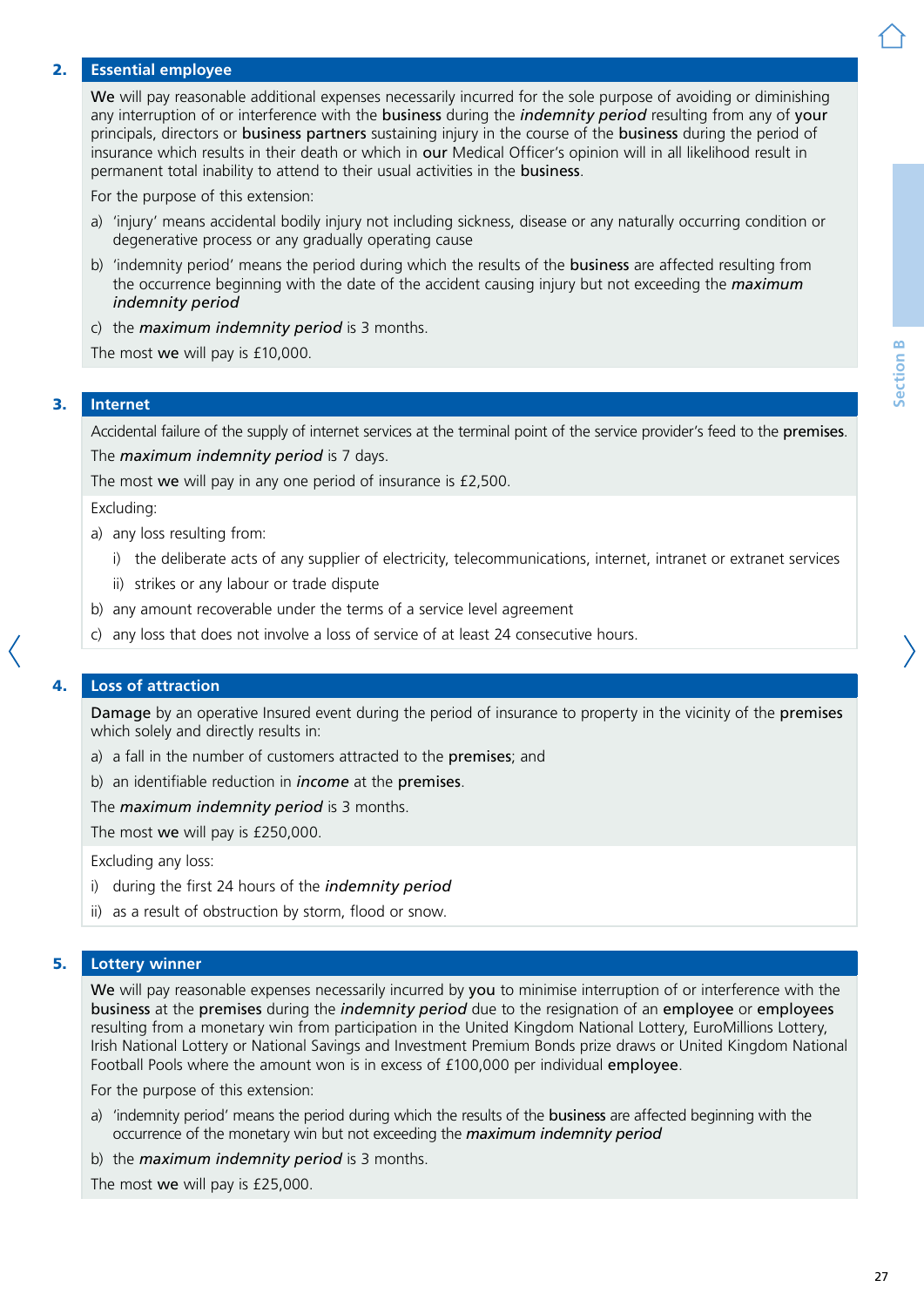Excluding any loss where the employee:

- i) has been employed by you for a period of less than 12 consecutive months
- ii) has served notice or has been served notice of termination of their employment with you prior to the monetary win
- iii) has been absent from work due to sickness, disability or disciplinary suspension for a period of more than 4 weeks immediately prior to the monetary win
- iv) works their full period of notice in accordance with their contract of employment with you.

## 6. **Notifiable diseases and other health risks, murder or suicide**

We will pay for loss resulting from interruption of or interference with the **business** at the **premises** resulting from:

- a) food or drink poisoning
- b) any occurrence of a *notifiable disease* at the premises or in connection with food or drink supplied from the premises
- c) any discovery of an organism at the premises likely to result in the occurrence of a *notifiable disease*
- d) the discovery of vermin or pests at the premises
- e) any accident causing defects in the drains or other sanitary arrangements at the premises
- f) any occurrence of murder or suicide

which causes restrictions on the use of the premises on the order or advice of the competent local authority. Provided that:

- i) for the purpose of this extension the *maximum indemnity period* is 3 months
- ii) we will only be liable for the loss arising at those premises which are directly affected by the occurrence, discovery or accident.

#### **Special conditions**

- 1) You must comply with any issues identified as Contraventions arising from a Food Premises Inspection Report within the timescales stated in that report.
- 2) You must notify us as soon as reasonably practicable of any prohibition notice, emergency prohibition notice or emergency prohibition order served against you or the manager of the premises in relation to a breach of the Food Safety Act 1990, General Food Regulations 2004 or Food Hygiene Regulations 2006 including any modifications to them or re-enactment of them.

#### Excluding:

- A) any infectious diseases which have been declared as a pandemic by the World Health Organisation
- B) loss arising from restrictions on the use of the premises in consequence of an emergency prohibition notice or emergency prohibition order being served against you or the manager of the premises in relation to a breach of the Food Safety Act 1990, General Food Regulations 2004 or Food Hygiene Regulations 2006 including any modifications to them or re-enactment of them
- C) any costs incurred in the cleaning, repair, replacement, recall or checking of property.

#### 7. **Prevention of access**

Damage caused by an operative Insured event during the period of insurance to property in the vicinity of the premises which prevents or hinders the use of the premises or access to them.

The most we will pay is £100,000.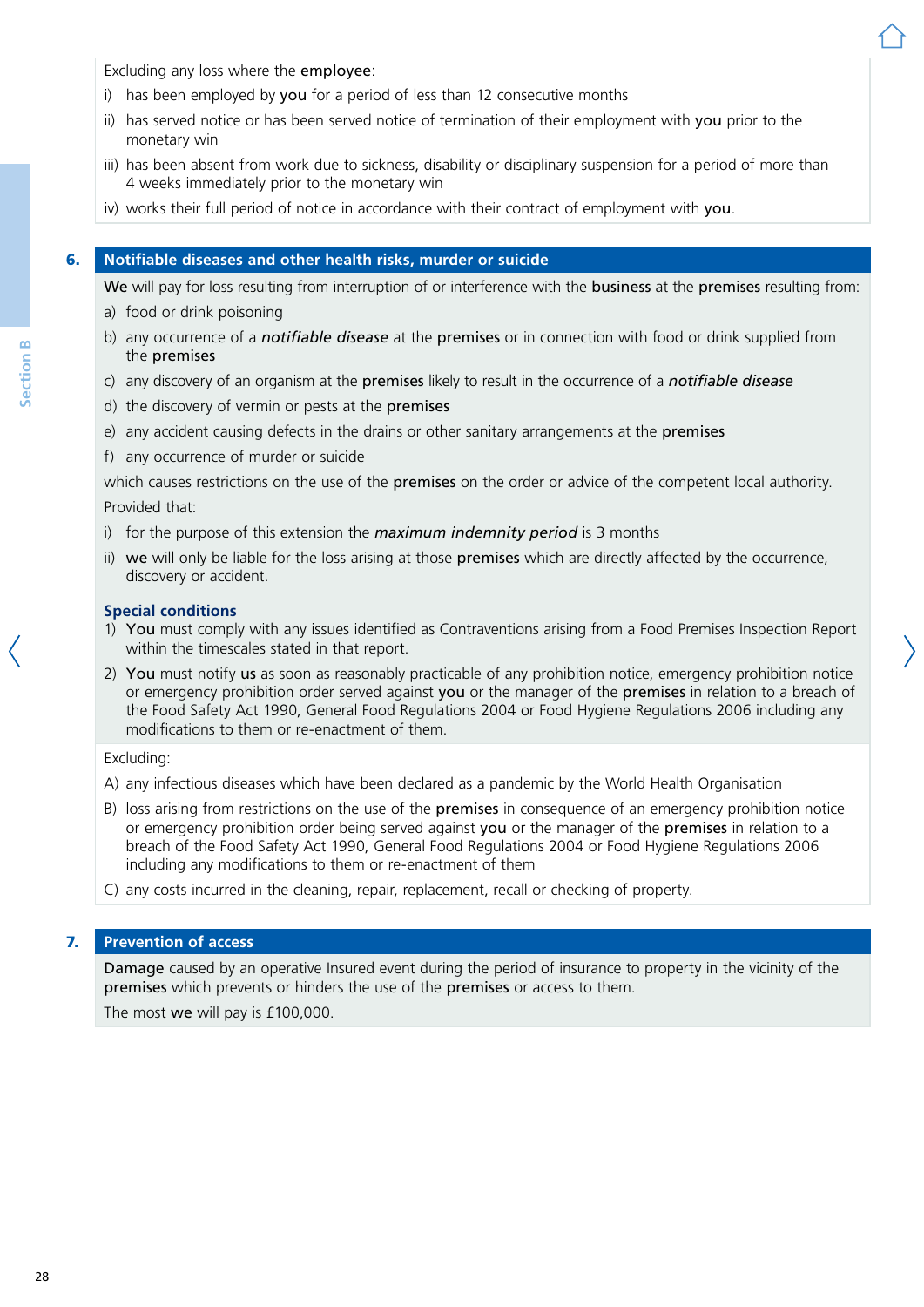## 8. **Public utilities**

Accidental failure during the period of insurance of the public supply of electricity, gas or water at the terminal point of the supply authorities feed to the premises.

The most we will pay is £100,000.

#### Excluding:

- a) the deliberate acts of the supply authority
- b) drought, atmospheric or weather conditions but this will not exclude failure due to **damage** to equipment caused by these conditions
- c) strikes or any labour or trade dispute.

#### 9. **Telecoms**

Accidental failure of the supply of telecommunications services at the terminal point of the service provider's feed to the premises.

The *maximum indemnity period* is 7 days.

The most we will pay in any one period of insurance is £2,500.

Excluding:

- a) any loss resulting from:
	- i) the deliberate acts of any supplier of telecommunications services
	- ii) failure of any satellite
	- iii) strikes or any labour or trade dispute
- b) any amount recoverable under the terms of a service level agreement
- c) any loss that does not involve a loss of service of at least 24 consecutive hours.

#### 10. **Transit**

Damage to your property used in the business while in transit in the territorial limits but excluding damage to the conveying vehicle.

The most we will pay is £10,000.

#### 11. **Unspecified customers**

Damage to property by an insured event occurring during the period of insurance at any of your customers' premises within the territorial limits.

The most we will pay is £25,000.

#### 12. **Unspecified suppliers**

Damage to property by an insured event occurring during the period of insurance at any of your suppliers' premises within the territorial limits but excluding the suppliers of gas, water, electricity, telecommunications or internet, intranet or extranet services.

The most we will pay is £25,000.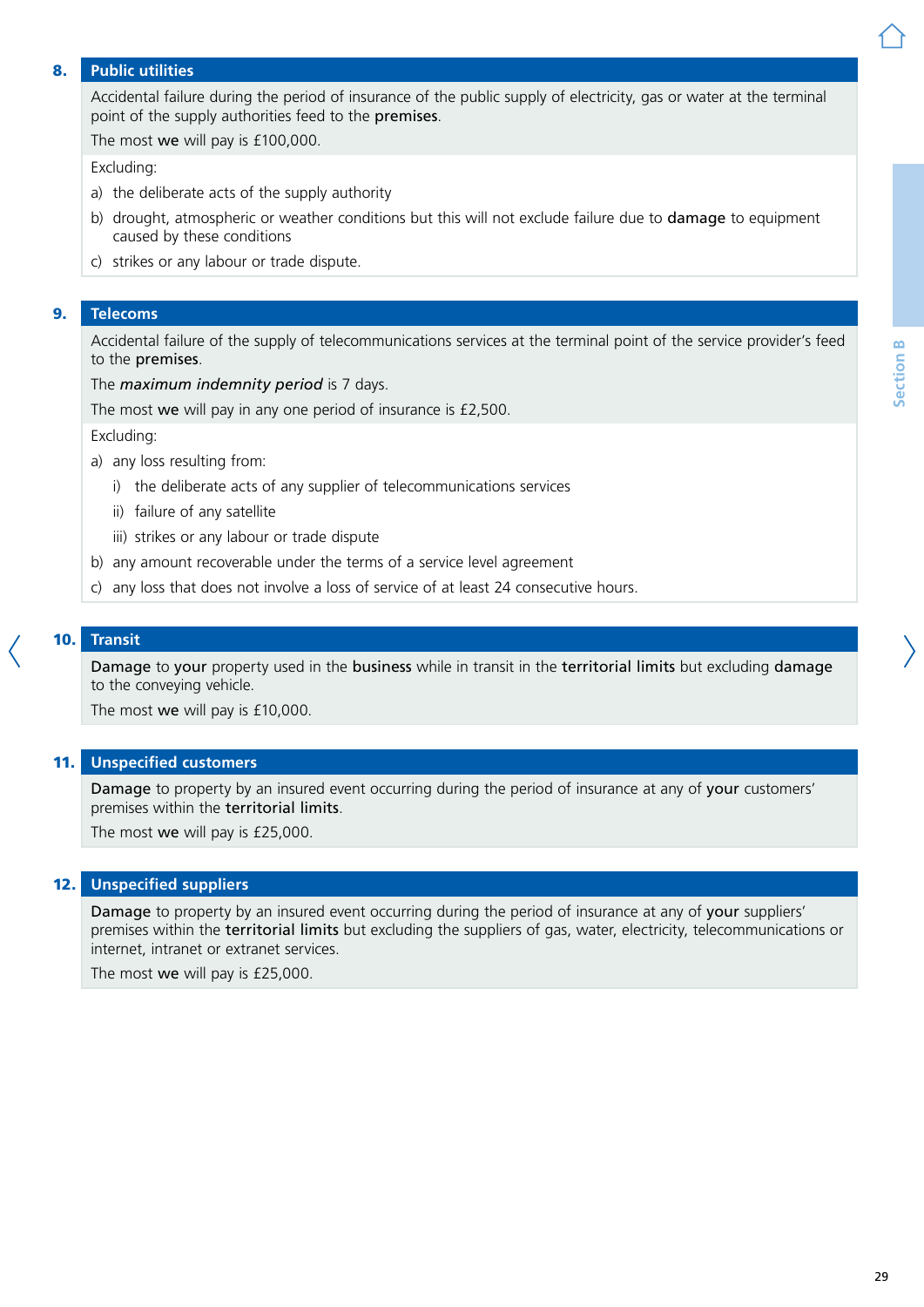# <span id="page-29-0"></span>**Sub-section B2 – Book debts**

In the event of damage by an operative Insured event occurring during the period of insurance to your books of account or other business books or records while:

- a) at the premises
- b) temporarily removed from the **premises** within the **territorial limits** or the Republic of Ireland including while in transit

and as a direct result of the damage you are unable to trace *outstanding debit balances* due to you we will pay you:

- i) the difference between *outstanding debit balances* and the total of the amounts received or traced
- ii) additional expenses incurred by you with our consent in tracing and establishing *outstanding debit balances*

#### iii) *professional accountant's charges*

but not exceeding

- 1) the limit of indemnity stated in the schedule
- 2) the limit remaining after deduction for any other loss under this section occurring during the same period of insurance unless we have agreed to reinstate the limit.

# Additional cover extension applicable to Sub-section B1 – Loss of income and Sub-section B2 – Book debts

#### **1. Capital additions**

The insurance under this section will subject to its terms and conditions include any premises within the territorial limits not otherwise insured that are newly acquired by you.

Provided that:

- a) the activities carried out at the newly acquired premises are similar to those at other premises and fall within the definition of business
- b) you will tell us as soon as reasonably possible of any acquisition and take out insurance cover from the date that our liability commenced
- c) we will have the right to charge an appropriate additional premium pro rata from the date of acquisition and to vary the terms of this insurance in respect of that acquisition
- d) the most we will pay in respect of any one premises is 10% of the limit of indemnity stated in the schedule or £500,000 whichever is the lesser.

# Special conditions

#### **1. Storage of books of account and other business books and records**

You must backup data records at least once every seven days and either:

- a) store such records at the premises in a fire resisting data cabinet of at least two hours fire resistance; or
- b) store such records elsewhere than at the premises.

#### **2. Winding up, receivership or liquidation of the business**

We will not pay under this section if the business is permanently discontinued, wound up or carried on by a liquidator or receiver unless we have agreed to do so.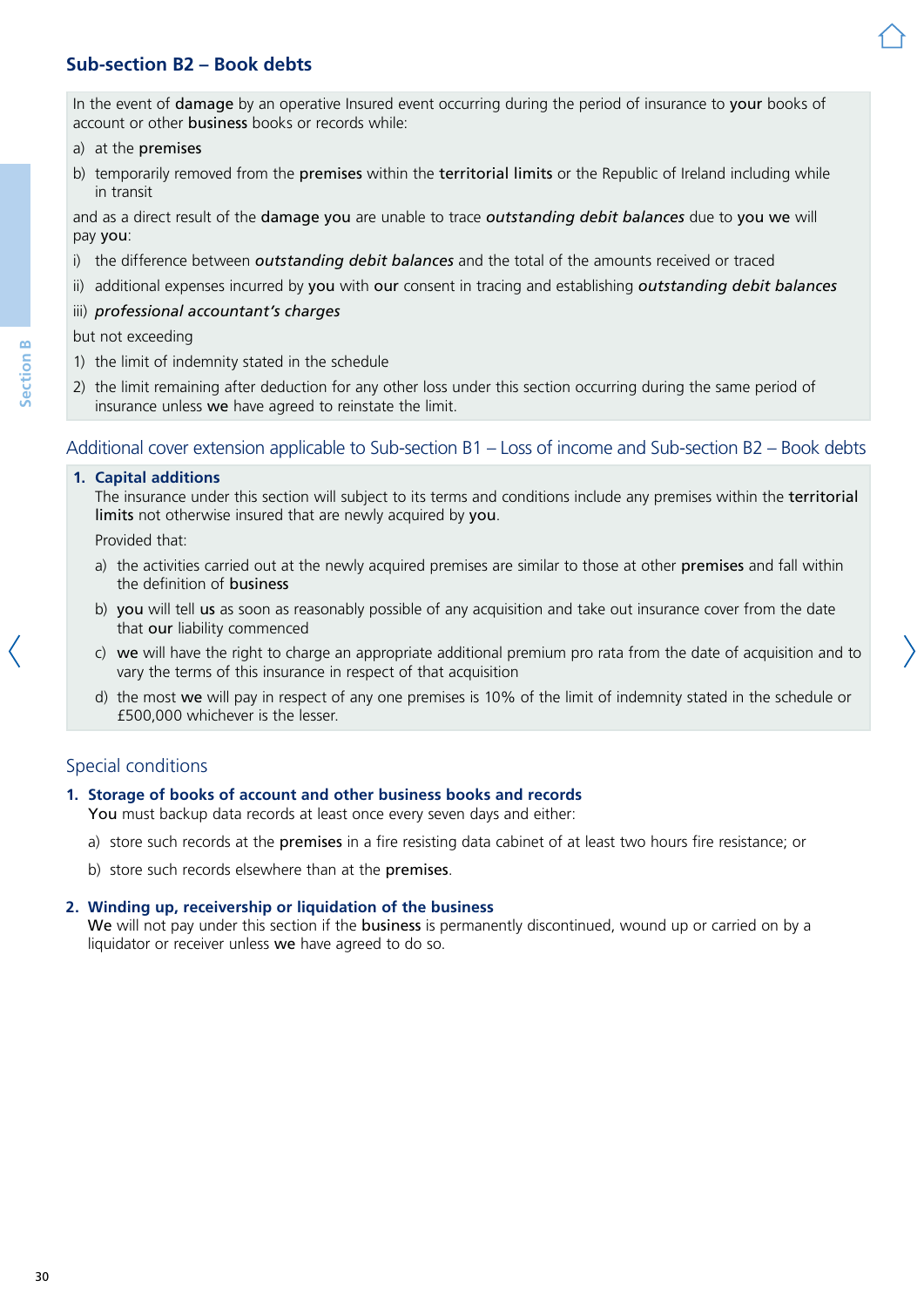# <span id="page-30-0"></span>Section C – Money

This section is only operative if stated in the schedule.

# Special definitions

#### *Assault*

a) Violent or criminal assault

b) attack by animals.

#### *Bodily injury*

Accidental injury excluding illness, disease or any naturally occurring condition or degenerative process or any gradually operating cause.

#### *Business hours*

Any time when you, your business partner, directors or employees with responsibility for money are in your premises for the purpose of the running of the business.

#### *Usual occupation*

The occupation of the person insured as stated in your records at the date of sustaining *bodily injury*.

#### *Weekly earnings*

The gross average weekly earnings of the person insured from you during the 52 weeks immediately before the date of sustaining *bodily injury*.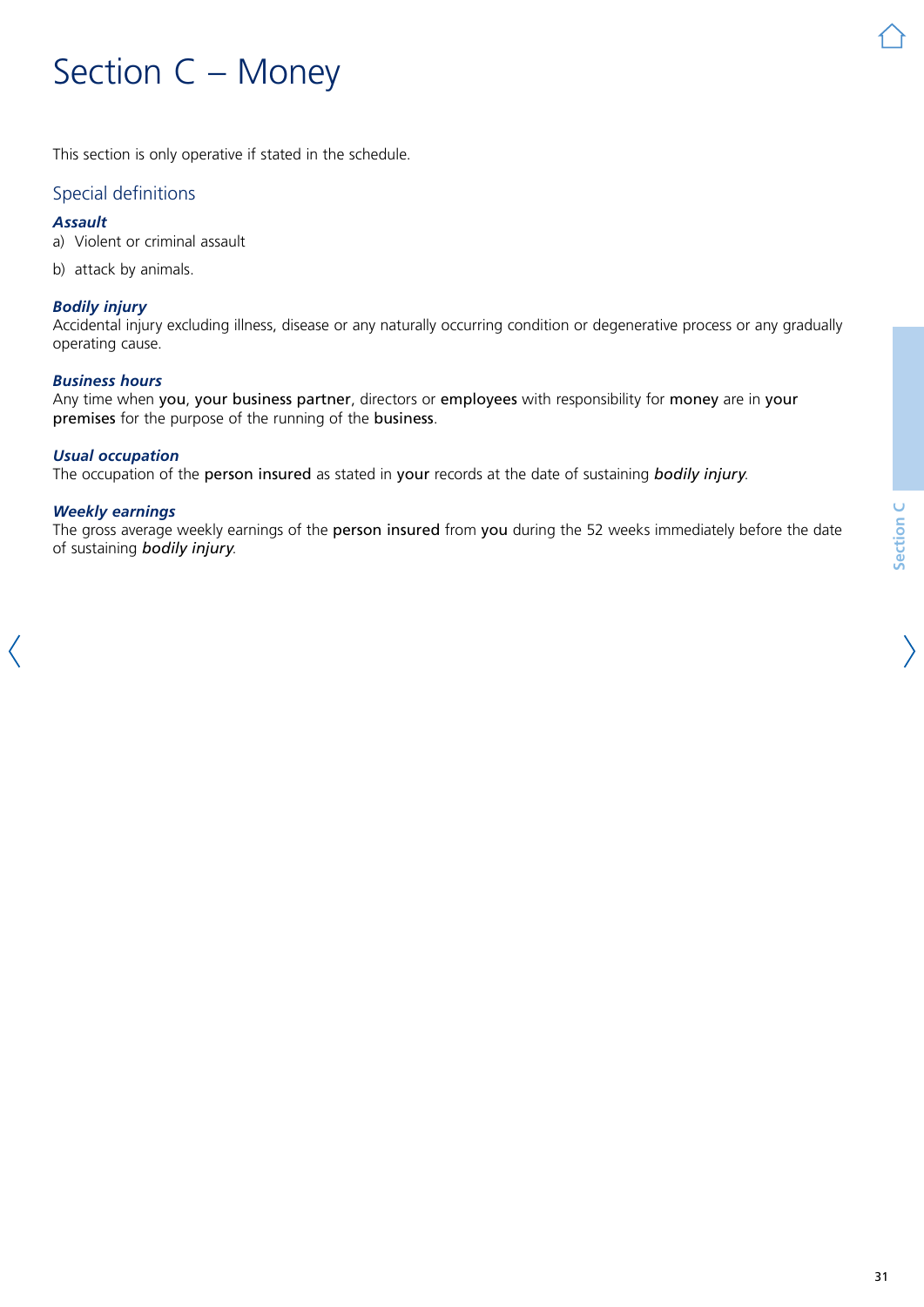# Cover

In the event of damage to money from a cause not otherwise excluded arising during the period of insurance occurring within the territorial limits we will settle your claim in accordance with the Claims conditions.

The most we will pay is the limit stated in the schedule.

Provided that the most we will pay for money in transit by post will be limited to £25 per packet while in transit by unregistered post.

# Additional cover extensions applicable to Section C – Money

#### 1. **Counselling costs**

If you or any of your employees sustain *bodily injury* by violent, external and visible means as a result of malicious attack by anyone stealing or attempting to steal money, contents or stock we will pay you up to £50 per person per counselling session, with our prior consent, when recommended by a qualified medical practitioner and undertaken with a qualified, professional counsellor.

The most we will pay is £1,000 per any one event.

#### 2. **Damage to property**

This section includes accidental damage as a direct result of theft or attempted theft of money to:

- a) personal effects and money of any person insured up to a maximum of £500 any one person insured
- b) any franking machine, safe, strongroom or security case, bag, money belt or waistcoat, cash carrying case or similar cash carrying device designed for the safe carriage of money up to the reinstatement cost.

Excluding personal effects more specifically insured.

# 3. **Personal injury**

If during the period of insurance any person insured sustains *bodily injury* by *assault* arising from theft or attempted theft of money, contents or stock insured under Section A as a result of which death or disablement occurs independently and exclusively of any other cause within 24 months of sustaining the *bodily injury* we will pay you the sum stated in the table of benefits.

#### Table of Benefits

| 1. death, loss of limb or loss of eye                                                                                                                                      | £10,000                  |
|----------------------------------------------------------------------------------------------------------------------------------------------------------------------------|--------------------------|
| 2. permanent total disablement                                                                                                                                             | £10,000                  |
| 3. temporary total disablement from engaging in the person insured's usual occupation<br>weekly earnings for a normal maximum period of 104 weeks from date of disablement | up to $£150$<br>per week |
| Provided that:                                                                                                                                                             |                          |

a) no benefit will be payable until the whole amount has been ascertained and agreed

- b) if we are satisfied that the disability is permanent benefit 2. will become payable when benefit 3. is exhausted
- c) we will not pay under more than one of 1. or 2. above.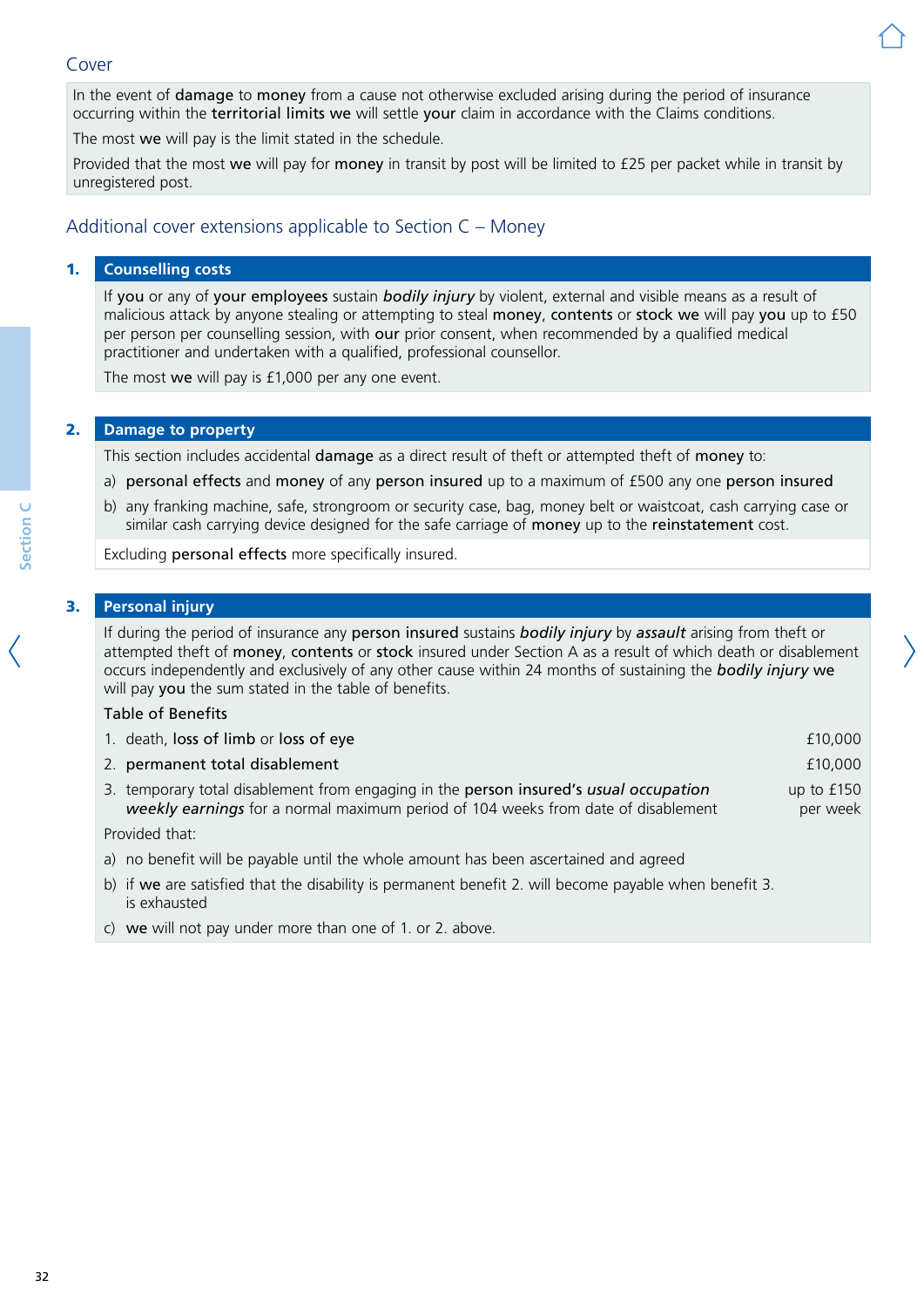# Special exclusions

This section does not cover:

## **1. Age limitation**

*bodily injury* to a person insured who has attained the age of 65 years unless the *bodily injury*, loss or expense occurs during the period of insurance in which the person insured attains the age of 65 years

# **2. Error or omission**

loss of money due to clerical or accounting errors

#### **3. Fraud or dishonesty**

loss of money due to acts of fraud or dishonesty by any employee where the loss is not discovered within 14 days of the date that the act of fraud or dishonesty started

# **4. Post Office Corporation money**

loss of money to belonging to the Post Office Corporation

#### **5. Unattended vehicles**

loss of money from an unattended vehicle.

# Special conditions

#### **1. Accompaniment**

We will not be liable for any loss of money in transit by you or your employees unless accompanied by persons aged 16 years of age or over as follows:

| <b>Amount Carried</b>            | Minimum Number of Persons |
|----------------------------------|---------------------------|
| Up to $£2,000$                   |                           |
| Over $£2,000$ and up to $£4,000$ |                           |
| Over £4,000                      |                           |

# **2. Record keeping**

You must keep a complete record of money in transit and at the premises and deposit that record in a secure place excluding a safe or strongroom containing money.

#### **3. Security of safe keys and combination codes**

It is a condition precedent to our liability that whenever the premises in which the safe containing money is situated is unattended:

- a) the safe will be securely locked
- b) any key and records of a code to the safe will be removed from the premises or kept on the person of you or an authorised employee except where a portion of the premises is occupied residentially by you or any employee when any key and record of a code will be removed from the shop portion of the **premises**.

Section C **Section C**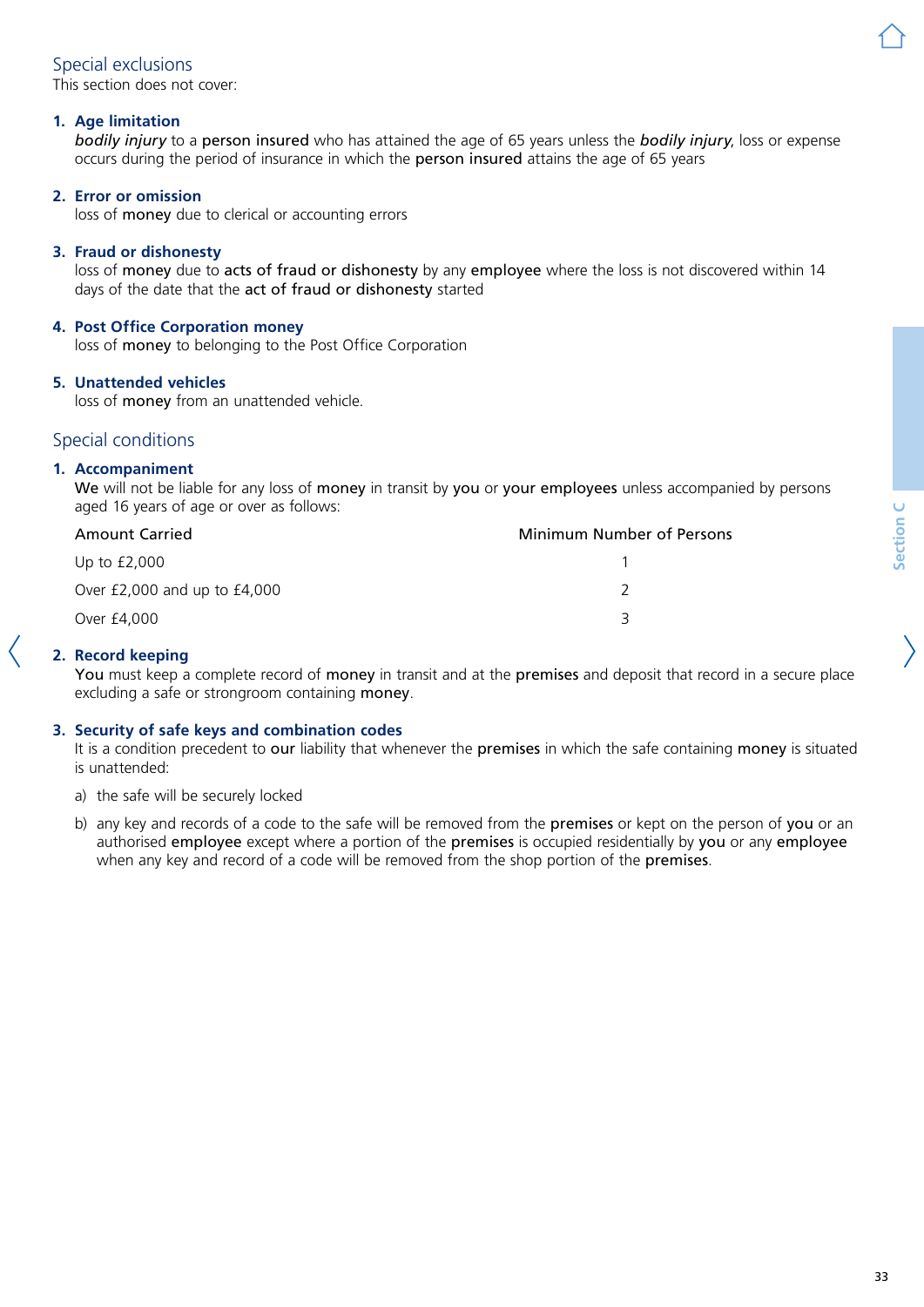# <span id="page-33-0"></span>Section D – Deterioration of stock

This section is only operative if stated in the schedule.

# Special definitions

#### *Accident*

a) A change in temperature in the cold chambers of a *freezer* as a direct result of:

- i) sudden and unforeseen damage to the *freezer* or non-operation of its controlling devices by any cause not otherwise excluded
- ii) failure of the public supply of electricity at the terminal ends of the supplier's service feeders at the premises
- iii) failure of the electrical installation connecting the *freezer* to the supplier's service feeders
- b) action of refrigerant fumes escaping from the *freezer*.

#### *Freezer*

Any frozen or chilled food cabinet, deep freezer, cold room or cold store the age of which is not more than 10 years old and is within:

a) the shop

b) an outbuilding

at the premises used by you for purposes of the business.

#### *Stored goods*

Chilled or frozen goods contained in the *freezer*.

#### Cover

In the event of deterioration, putrefaction or contamination of *stored goods* caused by an *accident* occurring during the period of insurance we will pay you:

- a) the cost of replacing the *stored goods*; and
- b) the associated cost of any processing and packaging undertaken by you

less any amount received by you from their sale.

The most we will pay is:

- i) the limit stated in the schedule or £2,500 in respect of any one *freezer* at the time of the *accident*
- ii) the sum insured or limit remaining after deduction for any other *accident* occurring during the same period of insurance unless we have agreed to reinstate any sum insured or limit.

The excess applicable to this section is stated in the schedule or endorsements.

We will settle your claim in accordance with the Claims conditions.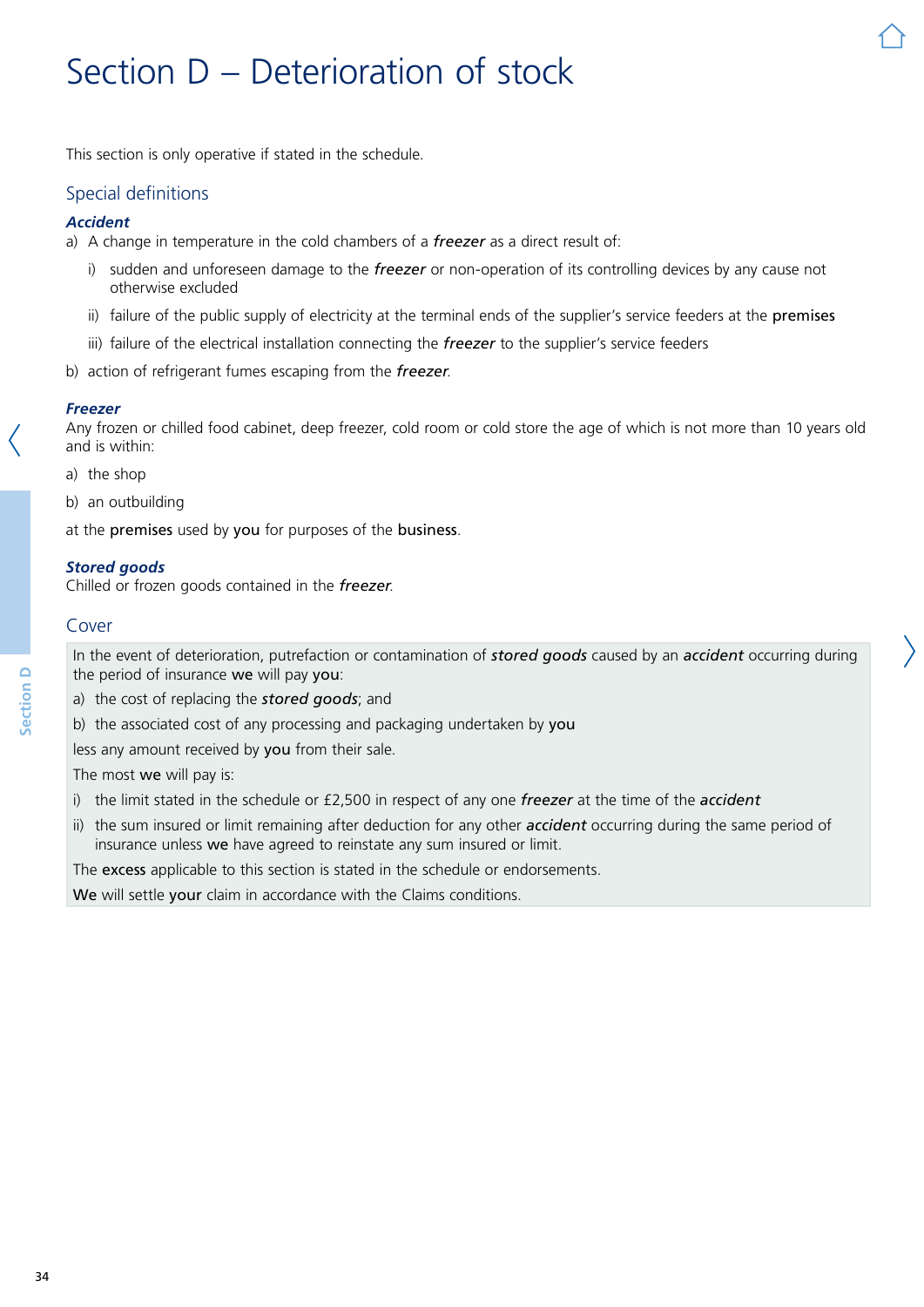# Special exclusions

This section does not cover:

### **1. Consequential loss**

any financial loss, damage, cost, expense, fine or penalty not directly associated with the incident that caused you to claim

# **2. Utilities**

loss in consequence of a failure of the supply of electricity directly or indirectly due to:

- a) a deliberate act of the supplier not performed for the sole purpose of safeguarding life or protecting any part of the supply system
- b) a scheme of rationing not necessitated by damage to the supplier's generating or supply equipment
- c) the inability of the supplier to maintain the supply system due to industrial action by any of its employees

# **3. Wilful neglect**

your wilful neglect.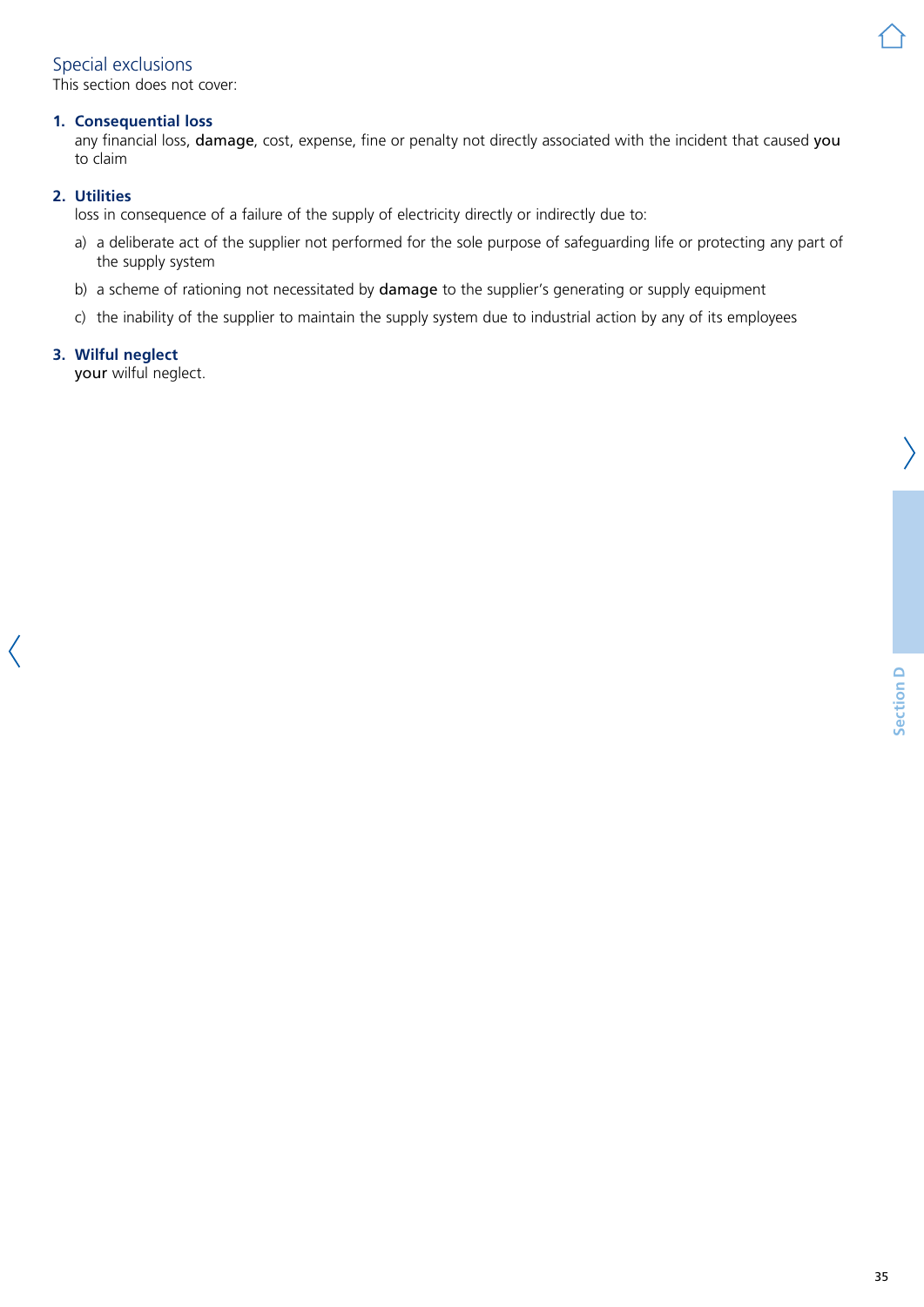# <span id="page-35-0"></span>Section E – Loss of licence

This section is only operative if stated in the schedule.

# Special definition

#### *Licence*

The licence granted for the retail sale of excisable liquor at the premises.

#### Cover

In the event of the *licence* being revoked, suspended or forfeited during the period of insurance under the provisions of the legislation governing such *licences* by reason beyond your power or control we will pay for:

- a) the resulting depreciation in value of your interest in the premises or the business; and
- b) the reasonable costs and expenses necessarily incurred by you with our written consent for any appeal against the decision of the licensing authority to revoke, suspend or forfeit the *licence*.

The most we will pay is the sum insured stated in the schedule.

The excess applicable to this section is stated in the schedule.

We will settle your claim in accordance with the Claims conditions.

# Special exclusions

This section does not cover:

#### **1. Alteration of legislation**

revocation, suspension or forfeiture arising directly or indirectly from any alteration of the legislation affecting the granting, suspension, surrender or forfeiture of a *licence*

#### **2. Compensation**

you if you are entitled to obtain compensation under the provisions of any legislation

#### **3. Compulsory purchase order**

revocation, suspension or forfeiture arising directly or indirectly from any compulsory purchase order or improvement or redevelopment of the area by the Local Authority

#### **4. Personal licence**

any loss, cost or expense arising from the revocation, withdrawal, suspension or forfeiture of the personal *licence* of the designated premises supervisor.

# Special conditions

#### **1. Alteration of the premises**

You must tell us as soon as reasonably possible and give us all the assistance we may reasonably require as soon as you learn of any alteration in the purpose for which the premises are used.

#### **2. Application for review**

You must tell us as soon as reasonably possible and give us all the assistance we may reasonably require as soon as you learn of any application for review or other circumstances which may endanger the *licence*.

#### **3. Breach of licensing legislation**

You must tell us as soon as reasonably possible and give us all the assistance we may reasonably require as soon as you learn of any proceedings against or conviction of the *licence* holder, designated premises supervisor, manager, tenant or occupier of the premises for any breach of the licensing legislation or any matter whereby the character or reputation of the person concerned is affected or called in to question with regard to their honesty, moral standing or sobriety.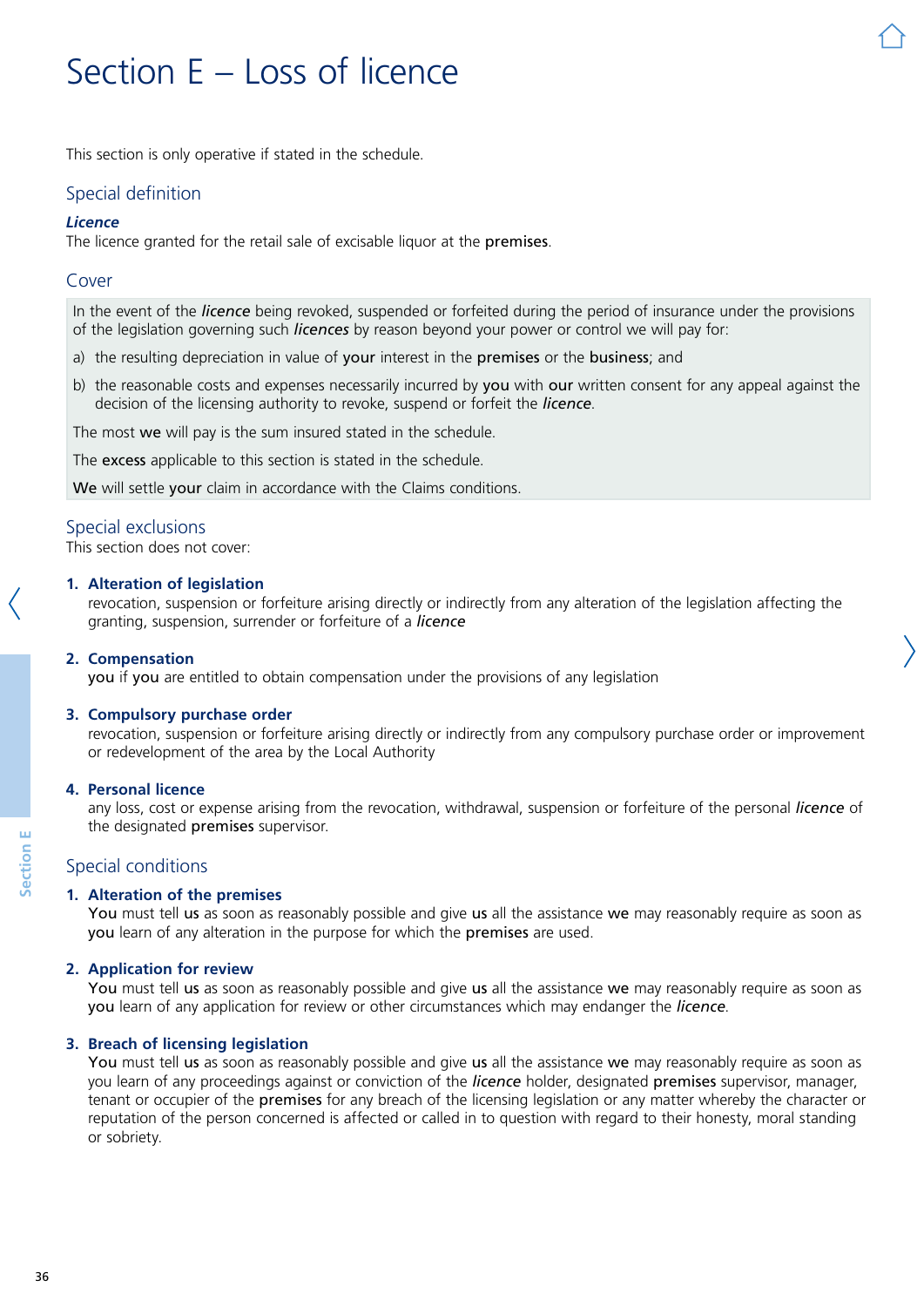#### **4. Change in tenancy**

You must tell us as soon as reasonably possible and give us all the assistance we may reasonably require as soon as you learn of any change in tenancy or management of the business.

#### **5. Complaints**

You must tell us as soon as reasonably possible and give us all the assistance we may reasonably require as soon as you learn of any complaint against the premises or its control.

#### **6. Transfer of the licence**

You must tell us as soon as reasonably possible and give us all the assistance we may reasonably require as soon as you learn of any transfer or proposed transfer of the *licence*.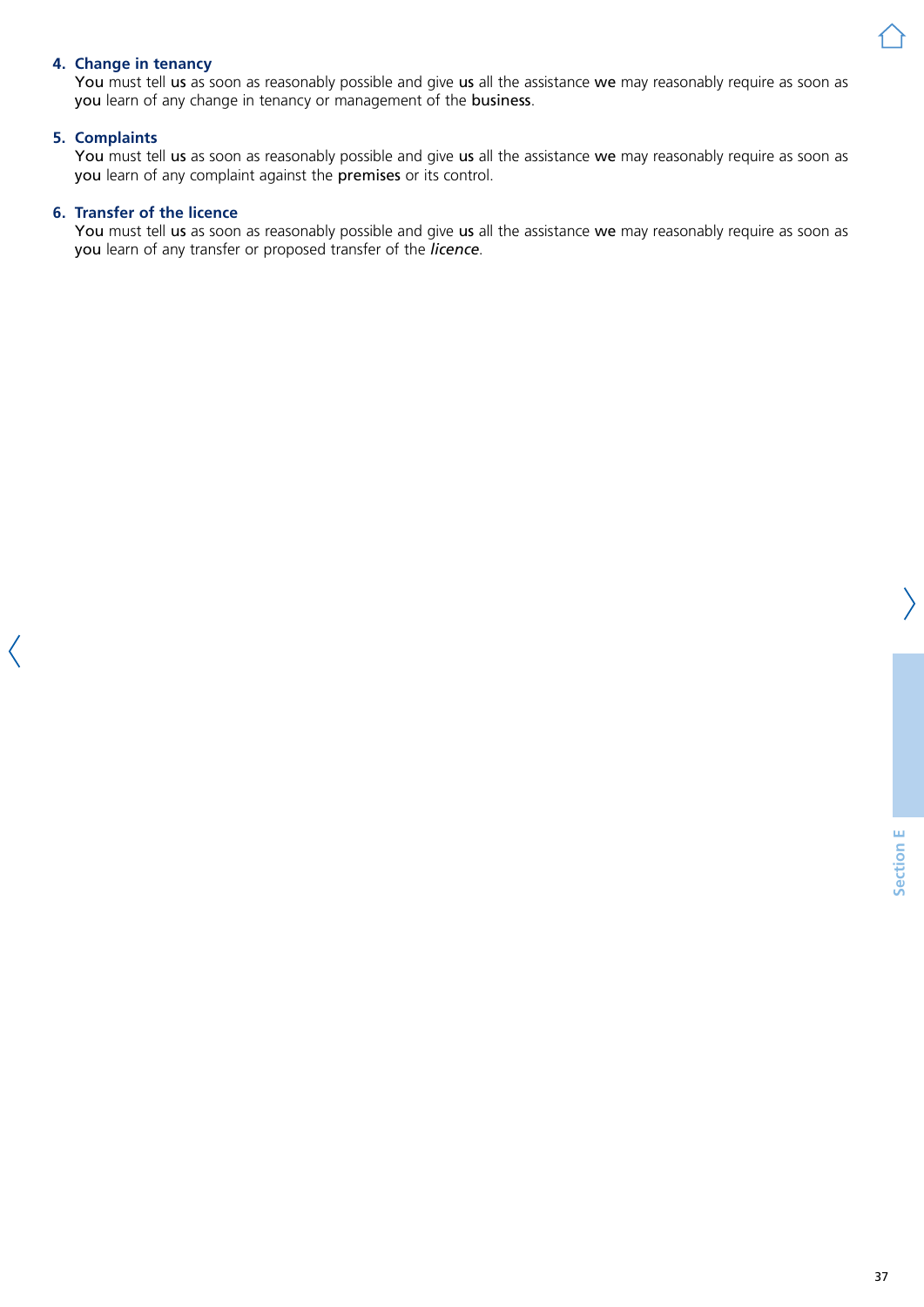# Section F – Employers' liability

This section is only operative if stated in the schedule.

## Special definition

#### *Costs and expenses*

a) Claimants' costs and expenses

b) costs incurred with our written consent in defending any claim for damages

which may be covered by this policy.

#### Cover

We will cover you in respect of all sums which you may become legally liable to pay as damages in respect of bodily injury caused within the territorial limits during the period of insurance to any employee arising out of and in the course of their employment by you in the business in relation to claims settled or defended with our consent.

In addition to any claim for damages we will pay *costs and expenses*.

Our liability will not exceed the limit of indemnity stated in the schedule including all *costs and expenses* (other than any limit otherwise stated) and any limit applies to any claim or series of claims arising from any one cause.

We will settle your claim in accordance with the Claims conditions.

## Additional cover extensions applicable to Section F – Employers' liability

The following extensions will apply provided that:

- a) we will not be liable unless we have the sole conduct and control of all claims covered by these extensions
- b) these extensions will not apply to any liability which is covered by any other policy
- c) nothing in the following extensions will increase our liability to pay an amount in excess of the limit of indemnity provided by this section as stated in the schedule.

#### 1. **Automatic acquisitions cover**

This section extends to apply to any company or companies or partnerships acquired by or created by you during the period of insurance.

Provided that:

- a) the business of the additional company is within your existing business
- b) the total wage roll of the additional company does not exceed 10% of your existing wage roll
- c) you will submit full details of the additional company to us within seven days of the acquisition or creation
- d) we reserve the right to charge an additional premium and/or apply additional terms.

#### 2. **Court attendance costs**

We will pay you the daily rates stated below if any of the following are required to attend court as a witness at our request:

| a) you, any director or business partner | £750 |
|------------------------------------------|------|
| b) any employee                          | £250 |

**Section F**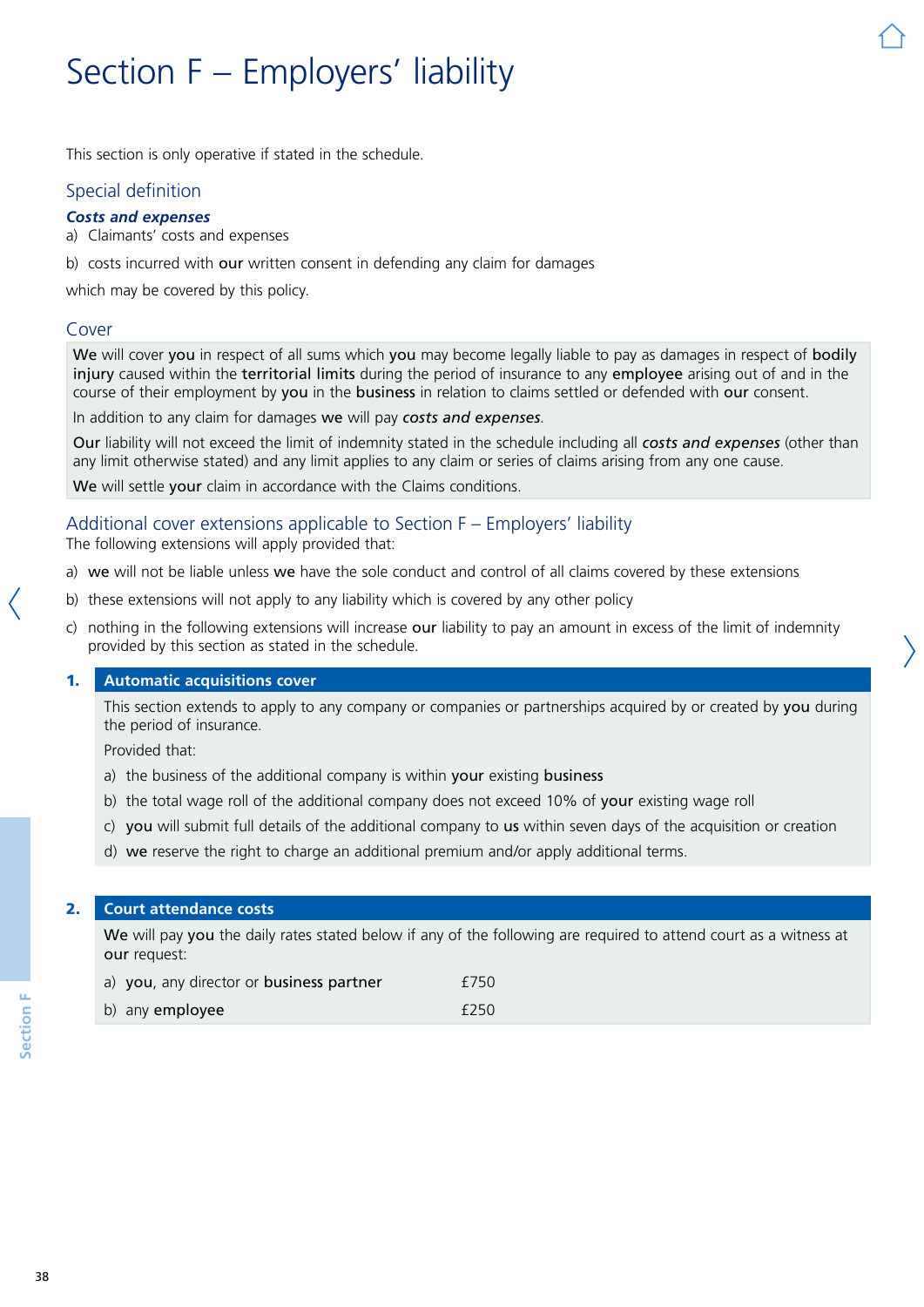## 3. **Criminal defence costs**

We will also cover you or any director, business partner or employee for legal costs and expenses (including the costs of appeal against conviction) incurred with our consent in defence of a criminal charge brought under the following:

- a) the Health and Safety at Work etc. Act 1974 or the Health and Safety at Work (Northern Ireland) Order 1978
- b) the Corporate Manslaughter and Corporate Homicide Act 2007

and which relates to any event which is or may be the subject of indemnity under this policy which has occurred during the period of insurance in the course of the business.

We will also pay solicitors fees incurred with our consent for representation at any Coroner's inquest or Fatal Inquiry in respect of any death the subject of indemnity under this policy, including legal fees for assistance in preparing a written response as required by Rule 43 of the Coroners (amendment) Rules 2008.

Our liability in respect of:

- i) a) above will not exceed the overall limit of indemnity under this section in any one period of insurance
- ii) b) above will not exceed £5,000,000 in any one period of insurance.

Excluding liability:

- 1) where you or any director, business partner or employee is insured by another policy
- 2) where the criminal charge is in respect of any deliberate or intentional criminal act of yours or of any director, business partner or employee
- 3) for any appeal costs unless the solicitors engaged consider that there are strong prospects of such appeal succeeding.

### 4. **Indemnity to directors and employees**

We will also cover at your request:

- a) any employee
- b) any director or business partner
- c) any officer or member of your canteen, social, sports or welfare organisations.

Provided that:

- i) you would have been entitled to indemnity if the claim had been made against you; and
- ii) those people keep to the terms and conditions of this policy; and
- iii) you request us to do so.

## 5. **Indemnity to principal**

In the event of any claim for which you would be entitled to receive indemnity under this section of the policy being brought or made against any principal we will indemnify the said principal against such claim and any costs, charges and expenses for such claim.

## 6. **Unsatisfied court judgements**

If any employee or their personal representative obtains a judgment from a court within the territorial limits for damages for bodily injury against any company or individual operating from premises within the territorial limits and that judgment remains unpaid for more than six months after the date of the award we will pay at your request the amount of any unpaid damages and awarded costs to the employee or their personal representative.

Provided that:

- a) the bodily injury:
	- i) is caused during the period of insurance
	- ii) arises out of and in the course of employment in the business
- b) there is no appeal outstanding
- c) if a payment is made the employee or their personal representative will assign the judgment to us.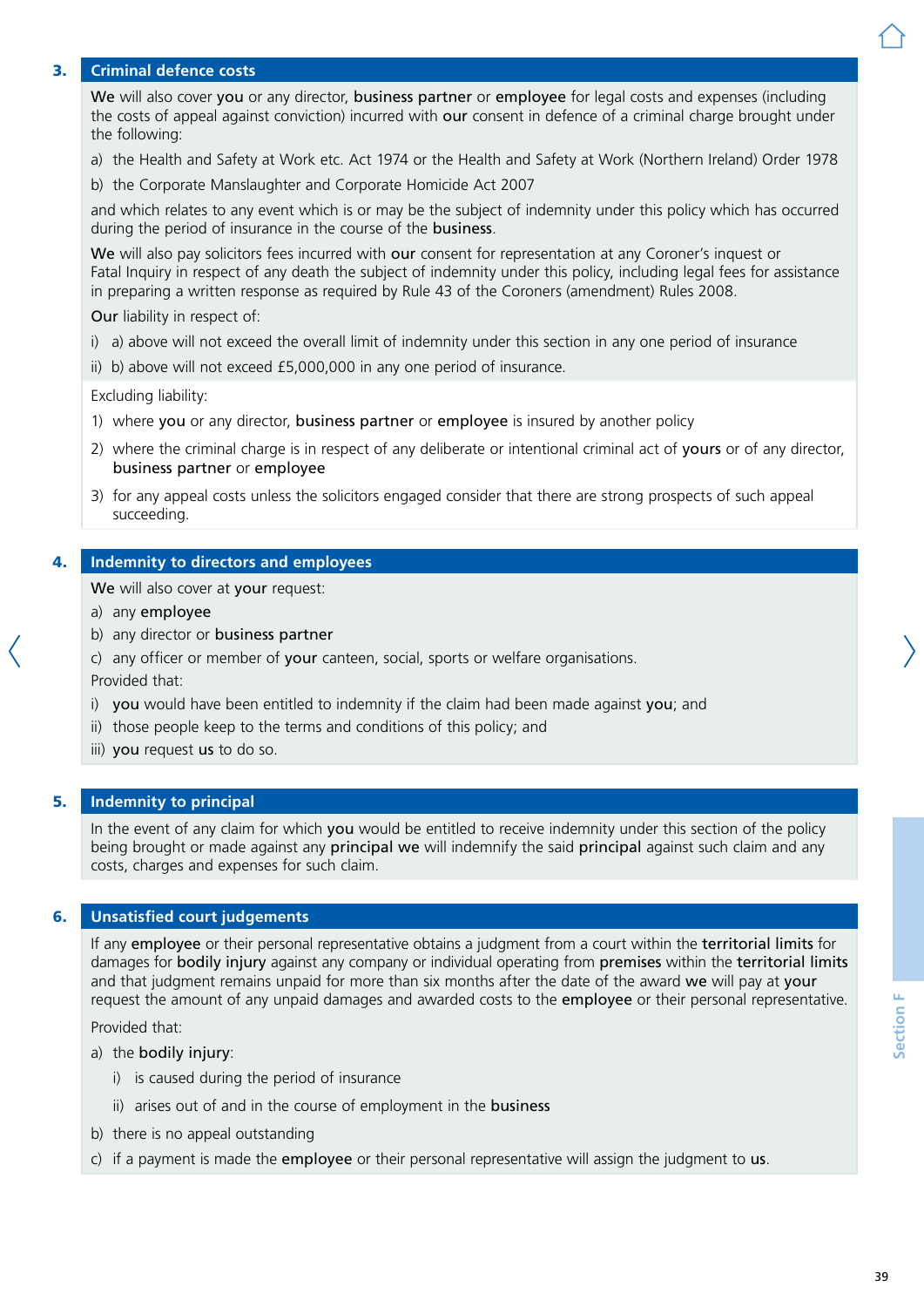#### 7. **Work overseas**

The insurance under this section extends to apply anywhere in the world where your directors, business partners or employees are on temporary visits for non-manual work in relation to the business provided that they are normally resident in the territorial limits and their contract of service or apprenticeship was entered into in the territorial limits.

#### Special exclusions

This section does not cover:

#### **1. Motor**

liability for which compulsory motor insurance or security is required under road traffic legislation

#### **2. Work offshore**

liability for bodily injury caused:

- a) on any offshore installation or support or accommodation vessel for any offshore installation
- b) in transit to, from or between any offshore installation or support or accommodation vessel for any offshore installation.

## Special provision

#### **1. Limit of indemnity – terrorism**

The limit of indemnity in respect of any claim against or by you or any series of claims against or by you arising directly or indirectly from a single act of terrorism will be the limit stated in the schedule inclusive of all *costs and expenses*.

## Special condition

#### **1. Compulsory insurance**

You must repay us any amounts which we are required by compulsory insurance legislation to pay out under this section to the extent that we would not otherwise have been liable to make such payments on account of a breach of any of the terms or conditions of this section.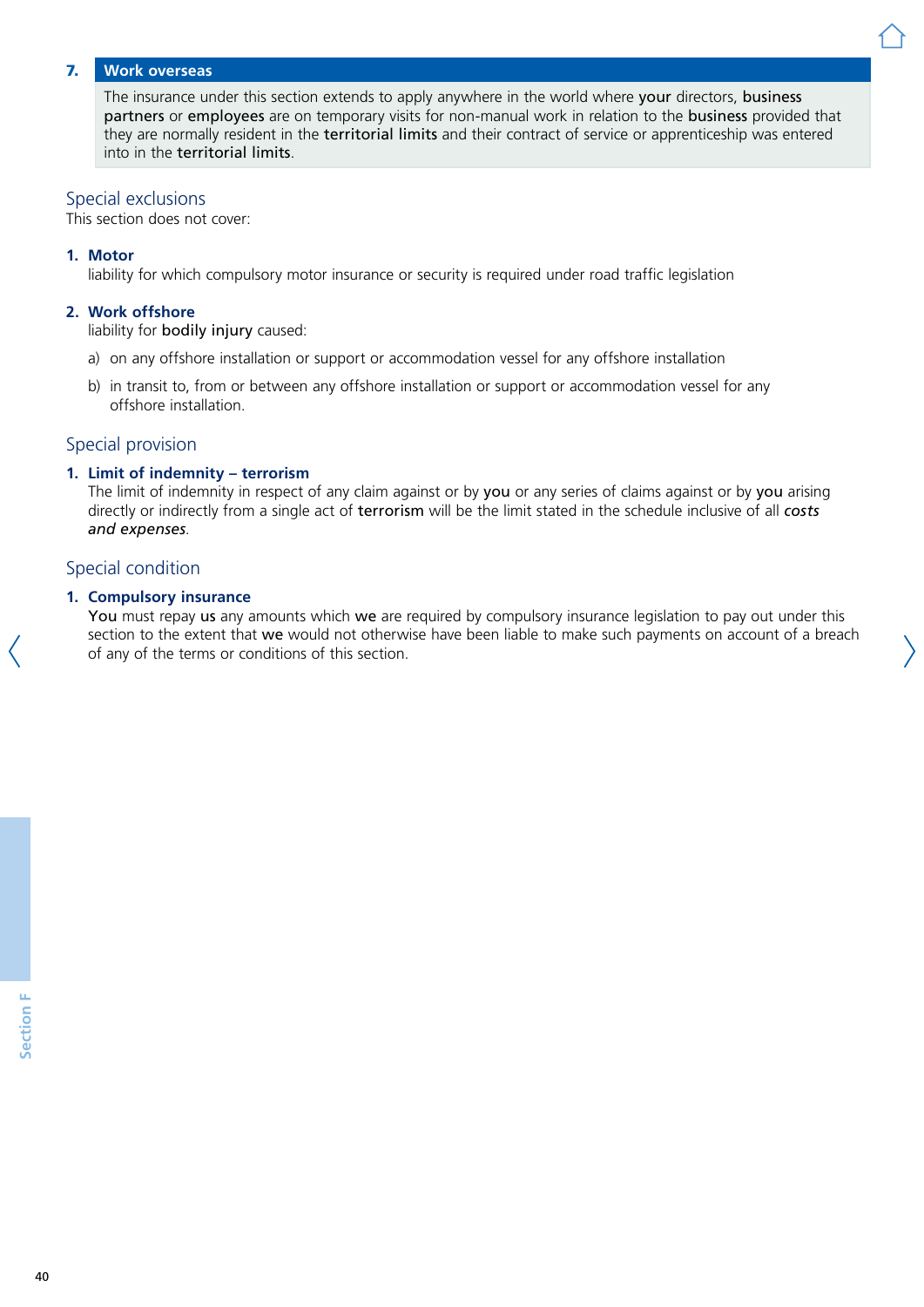# Section G – Public and products liability

This section is only operative if stated in the schedule.

## Special definitions

#### *Asbestos*

Asbestos, asbestos fibres or any derivatives of asbestos including any product containing any asbestos fibres or derivatives.

#### *Clean up costs*

a) Testing for or monitoring of *pollution or contamination*

b) the costs of *remediation* required by any *enforcing authority* to a standard reasonably achievable by the methods available at the time that *remediation* commences.

#### *Costs and expenses*

- a) Claimants' costs and expenses which you become legally liable to pay
- b) costs incurred with our written consent in defending any claim for damages

relating to any event which is covered under this section.

#### *Enforcing authority*

Any government or statutory authority or body implementing or enforcing environmental protection legislation within the territorial limits.

#### *Pollution or contamination*

a) Pollution or contamination of buildings or other structures or of water, land or the atmosphere

b) damage or bodily injury caused by pollution or contamination.

#### *Products*

Any commodities or goods or anything (including packaging, containers and labels) sold, supplied, hired out, constructed, erected, installed, treated, repaired, serviced, processed, stored, handled, transported or disposed of by you or on your behalf for the purpose of the business.

#### *Remediation*

Correcting or fixing the effects of *pollution or contamination* including primary, complementary and compensatory actions as specified in the Environmental Damage (Prevention and Remediation) Regulations 2009.

## Sub-section G1 – Public liability

#### Cover

We will cover you for all sums which you may become legally liable to pay as damages in respect of:

- a) accidental **bodily injury** to any person other than an employee
- b) accidental damage to property
- c) accidental obstruction, accidental trespass, accidental nuisance, accidental interference with pedestrian, road, rail, air or waterborne traffic
- d) unlawful detention, imprisonment or arrest

occurring during the period of insurance in connection with the business at the premises, or your ownership of the buildings as follows:

- i) at the premises in respect of manual work
- ii) within the territorial limits in respect of collection or delivery by you or your employees
- iii) anywhere in the world where any of your directors, business partners or employees are on temporary business visits for the purpose of non-manual work provided that they are normally resident in the territorial limits.

In addition to the limit of indemnity as stated in the schedule we will pay *costs and expenses*.

We will settle your claim in accordance with the Claims conditions.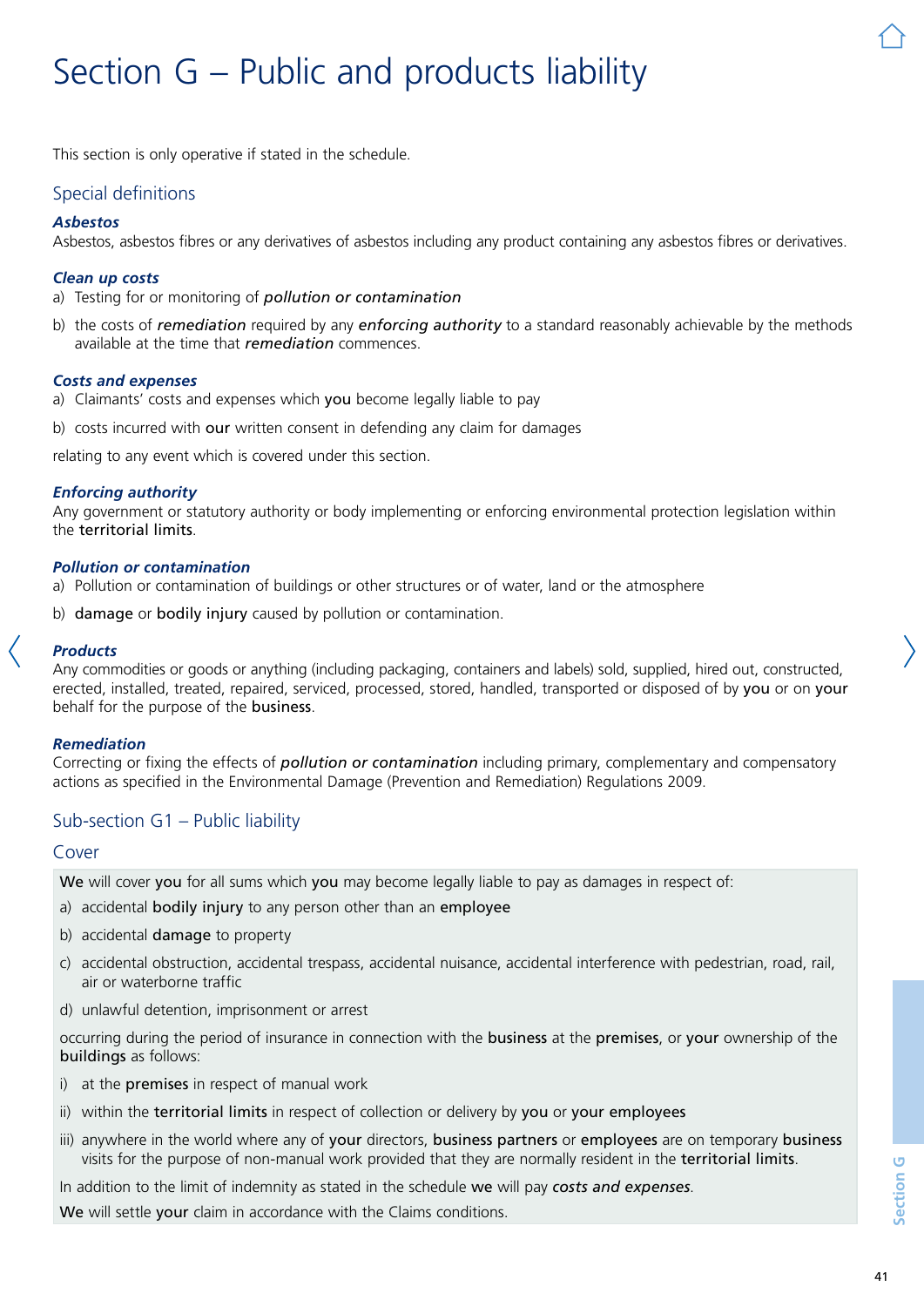## Exclusions applicable to Sub-section G1

Sub-section G1 does not cover:

#### **1. Motor**

liability arising from the ownership or possession or use by you or on your behalf of any mechanically propelled motor vehicle or mobile plant:

- a) which is licensed for road use
- b) for which compulsory motor insurance or security is required
- c) which is more specifically insured

provided that this exclusion will not apply in respect of:

- i) liability not more specifically insured under any other policy arising during the act of loading or unloading mechanically propelled vehicles or mobile plant or the bringing to or the taking away of a load from such vehicle or such plant
- ii) the use of any mechanically propelled vehicle or mobile plant solely as a tool of trade unless more specifically insured or unless compulsory motor insurance or security is required
- iii) the unauthorised movement on your premises or contract site of any mechanically propelled vehicle or mobile plant unless more specifically insured or unless compulsory motor insurance or security is required

#### **2. Products no longer in your control or custody**

liability arising from *products* after they have ceased to be in your custody or control other than food or beverages for consumption on your premises or at any other premises where you are carrying on the business

#### **3. Property being worked on**

damage to the part of any property upon which you or any servant or agent of yours is or has been working where the damage is the direct result of that work

#### **4. Property in your custody or control**

damage to property belonging to you or borrowed, rented, leased or hired for use by you or otherwise in your custody or control but this exclusion will not apply to:

- a) the personal effects (including vehicles and their contents) of directors, employees and visitors
- b) buildings or their contents temporarily occupied by you for the purpose of carrying out work therein or thereon
- c) premises (or fixtures and fittings therein) hired, rented, leased or lent to you other than damage if liability is assumed by you under a tenancy or other agreement and would not have attached in the absence of such agreement

#### **5. Vessels and craft**

liability arising from the ownership or possession or use by you or on your behalf of craft designed to travel through air or space, hovercraft or watercraft other than waterborne vessels used on inland waterways.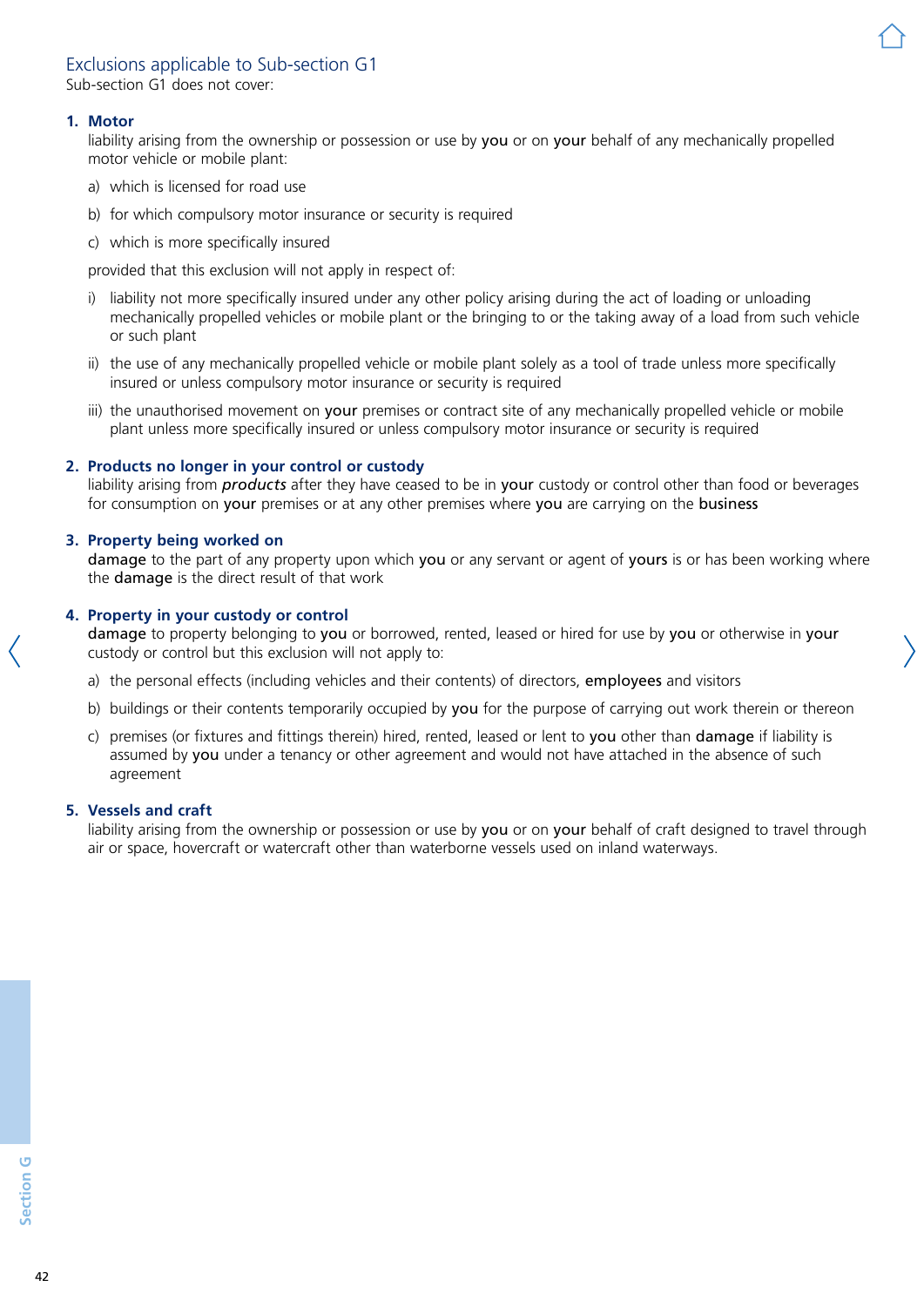## Sub-section G2 – Products liability

This sub-section is only operative if stated in the schedule.

#### Cover

We will cover you for all sums which you may become legally liable to pay as damages in respect of:

- a) accidental bodily injury to any person other than an employee where such bodily injury arises out of and in the course of the employment
- b) accidental damage to material property

occurring anywhere in the world during the period of insurance in respect of *products* supplied in or from the territorial limits in connection with the business at the premises caused by *products*. In addition to the limit of indemnity as stated in the schedule we will pay *costs and expenses*.

We will settle your claim in accordance with the Claims conditions.

### Exclusions applicable to Sub-section G2

Sub-section G2 does not cover:

#### **1. Aircraft products**

liability arising from *products* which at the time of the contract of sale or supply are knowingly sold or supplied for use in craft designed to travel through air or space

#### **2. Exports to the USA or Canada**

liability arising from *products* which at the time of the contract of sale or supply are knowingly exported to the United States of America or Canada

#### **3. Product**

replacing, reinstating, rectifying, recalling, removing or guaranteeing the performance of any *products* or making a refund on the price of any *products* or damage to the *products* themselves.

### Additional cover extensions applicable to the whole of Section G

The following extensions will apply provided that:

- a) we will not be liable unless we have the sole conduct and control of all claims covered by these extensions
- b) these extensions will not apply to any liability which is covered by any other policy
- c) nothing in the following extensions will increase our liability to pay an amount in excess of the limit of indemnity provided by this section as stated in the schedule.

#### 1. **Automatic acquisitions cover**

This section extends to any company or companies or partnerships acquired by or created by you during the period of insurance.

Provided that:

- a) the business of the new company is within your existing business
- b) the total wage roll of the new company does not exceed 10% of your existing wage roll
- c) you will submit full details of the new company to us within seven days of the acquisition or creation
- d) we reserve the right to charge an additional premium and/or apply additional terms.

#### 2. **Contingent motor liability (non-owned vehicles)**

We will also cover your legal liability for accidental bodily injury to any person and/or accidental damage to property arising out of the use of any motor vehicle which is not the property of nor provided by you and being used for the purpose of the business.

Excluding:

- a) damage to vehicles or to goods carried in or on them
- b) accidental bodily injury to any person or accidental damage to property occurring while a vehicle is being driven by you or by any person who to your knowledge does not hold a licence to drive that vehicle unless that person has held and is not disqualified from holding or obtaining that licence
- c) liability arising outside the territorial limits.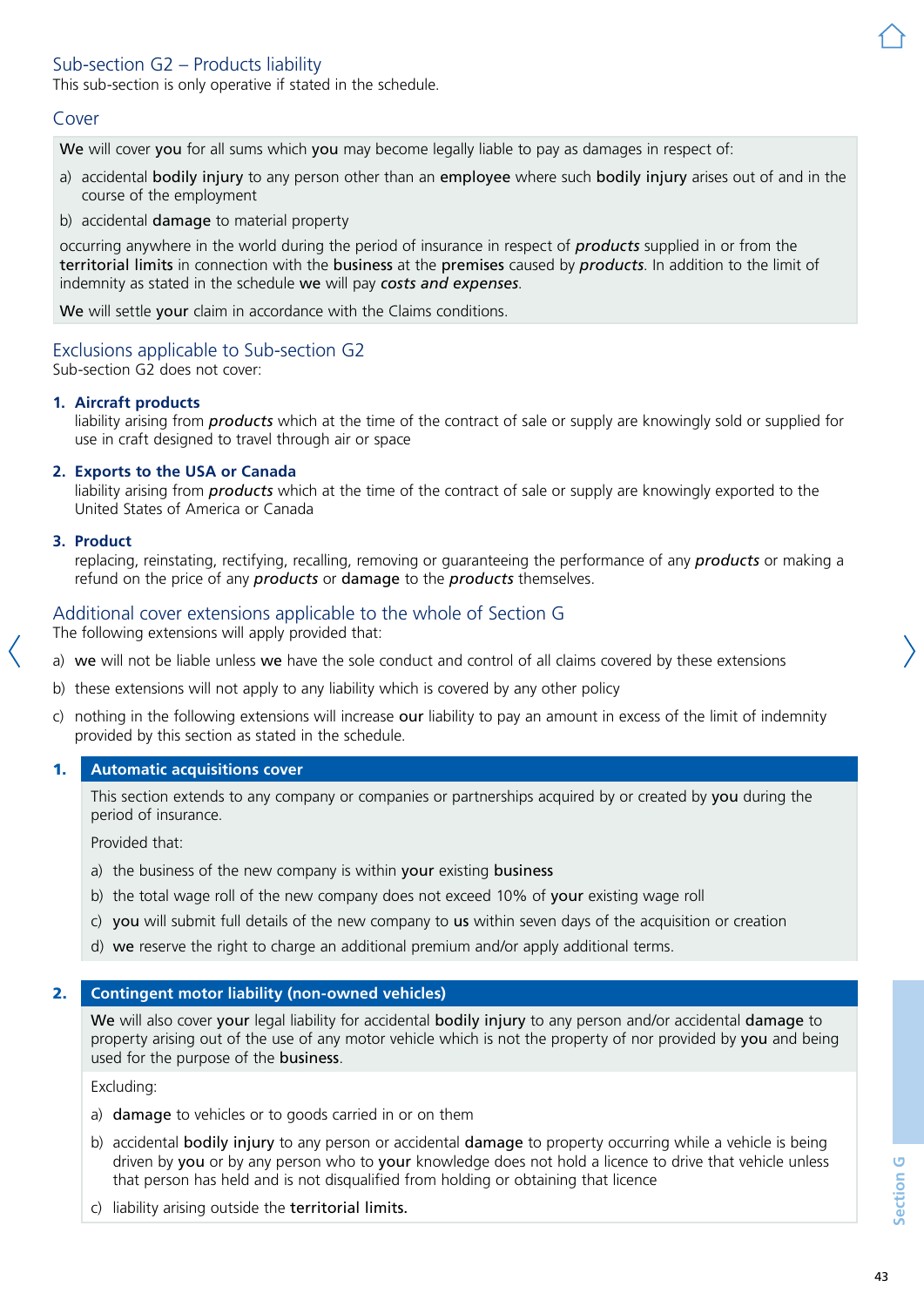#### 3. **Court attendance costs**

We will pay you the daily rates stated below if any of the following are required to attend court as a witness at our request:

- a) you, any director or business partner £750
- b) any employee  $f250$

#### 4. **Criminal defence costs**

We will also cover you or any director, business partner or employee for legal costs and expenses (including the costs of appeal against conviction) incurred with our consent in defence of a criminal charge brought under the following:

- a) the Health and Safety at Work etc. Act 1974 or the Health and Safety at Work (Northern Ireland) Order 1978
- b) the Corporate Manslaughter and Corporate Homicide Act 2007
- c) Part II of the Consumer Protection Act 1987
- d) the Food Safety Act 1990

and which relates to any event which is or may be the subject of indemnity under this policy which has occurred during the period of insurance in the course of the business.

We will also pay solicitors fees incurred with our consent for representation at any Coroner's inquest or Fatal Inquiry in respect of any death the subject of indemnity under this policy, including legal fees for assistance in preparing a written response as required by Rule 43 of the Coroners (amendment) Rules 2008.

Our liability in respect of:

- i) a) above will not exceed the overall limit of indemnity under this section in any one period of insurance
- ii) b) above will not exceed £2,000,000 in any one period of insurance or the limit of indemnity under this section whichever is the lesser

iii) each of c) and d) above will not exceed  $£25,000$  in any one period of insurance.

Excluding liability:

- 1) where you or any director, business partner or employee is insured by another policy
- 2) where the criminal charge is in respect of any deliberate or intentional criminal act of yours or of any director, business partner or employee
- 3) for any appeal costs unless the solicitors engaged consider that there are strong prospects of such appeal succeeding.

#### 5. **Data protection**

We will pay you for legal costs and expenses incurred with our prior consent and all sums you are required to pay to an individual arising from proceedings brought against you under:

- a) Section 13 of the Data Protection Act 1998
- b) Sections 168 and 169 of the Data Protection Act 2018
- c) Article 82 of the General Data Protection Regulation (EU 2016/679).

Our liability under this extension will not exceed £1,000,000 in any one period of insurance.

Excluding liability for:

- i) fines, penalties, liquidated, punitive or exemplary damages
- ii) the cost of replacing, reinstating, rectifying or erasing any personal data
- iii) the costs of notifying any person regarding loss of personal data
- iv) any deliberate or intentional criminal act or omission giving rise to any claim under this extension committed by you.

## 6. **Defective Premises Act 1972**

We will also cover you in respect of your legal liability under Section 3 of the Defective Premises Act 1972 or Section 5 of the Defective Premises (Northern Ireland) Order 1975 in connection with premises which have been disposed of by you.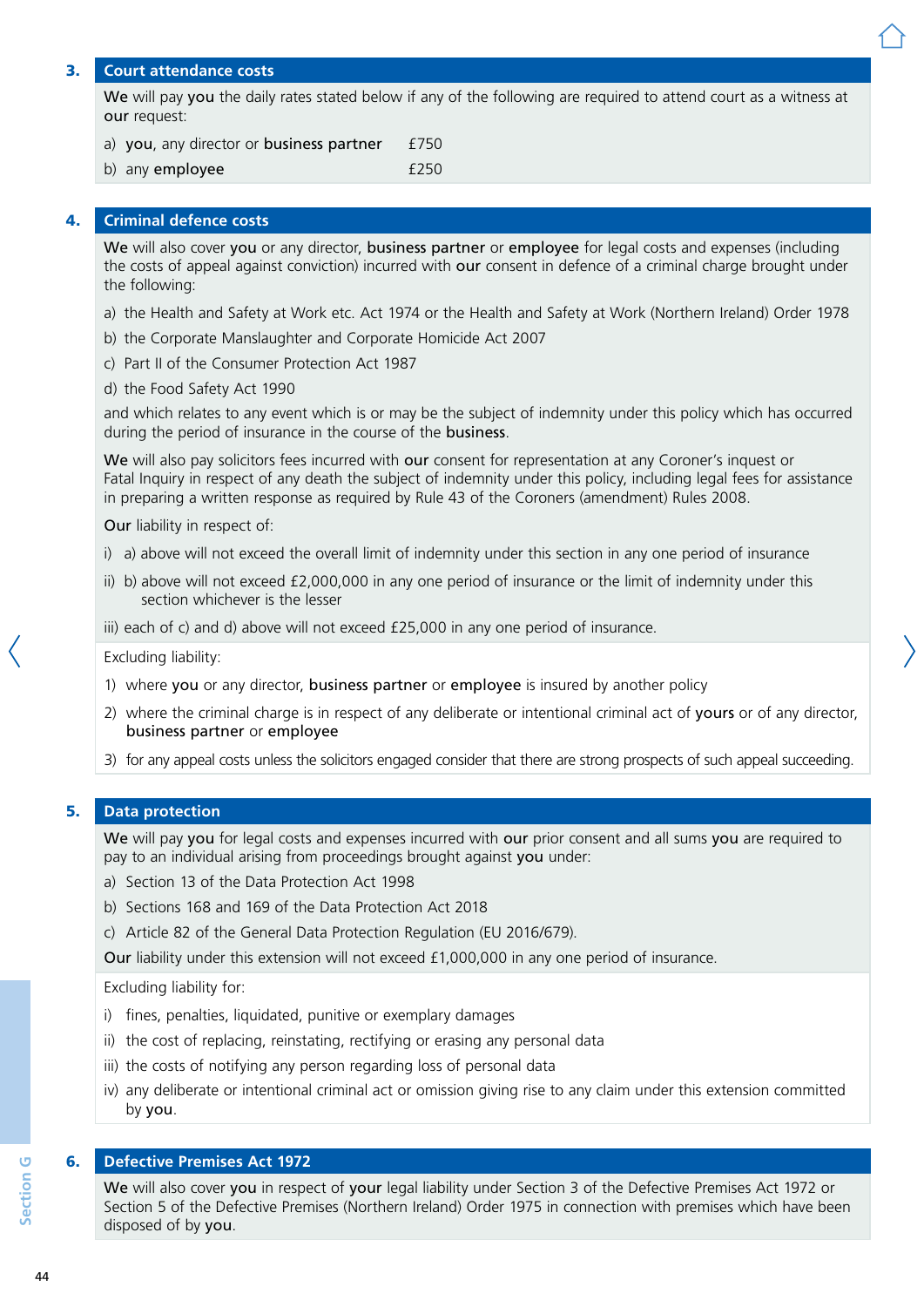#### Excluding:

- a) the cost of correcting or fixing any defect or alleged defect in the premises
- b) liability more specifically insured under any other insurance
- c) liability arising out of *asbestos*.

#### 7. **Environmental clean up costs**

We will also cover you in respect of all sums including statutory debts that you are legally responsible to pay in respect of *clean up costs* arising from environmental damage caused by *pollution or contamination* where liability arises under an environmental directive, statute or statutory instrument.

Provided that:

- a) liability arises from *pollution or contamination* caused by a sudden, identifiable, unintended and unexpected incident which takes place in its entirety at a specific time and place during the period of insurance; and
- b) all *pollution or contamination* which arises out of one incident will be deemed to have occurred at the same time that incident took place; and
- c) our liability under this extension will not exceed £1,000,000 for any one incident and in any one period of insurance and will be the maximum we will pay inclusive of all *costs and expenses*; and

d) immediate loss prevention or salvage action is taken and the appropriate authorities are notified.

Excluding:

- i) *clean up costs* for damage to your land, premises, watercourse or body of water whether owned, leased, hired, tenanted or otherwise in your care, custody or control
- ii) damage connected with previously contaminated property
- iii) damage caused by a succession of several events where the individual event would not warrant immediate action
- iv) the removal of any risk of an adverse effect on human health on your land, premises, watercourse or body of water whether owned, leased, hired, tenanted or otherwise in your care, custody or control
- v) costs in achieving an improvement or alteration in the condition of the land, atmosphere or any watercourse or body of water beyond that required under any relevant and applicable law or statutory enactment at the time *remediation* commences
- vi) costs for prevention of imminent threat of environmental damage where the costs are incurred without there being *pollution or contamination* caused by a sudden, identifiable, unintended and unexpected incident
- vii) damage resulting from an alteration to subterranean stores of groundwater or to flow patterns

viii)costs for the reinstatement or reintroduction of flora or fauna

- ix) damage caused deliberately or intentionally by you or where you have knowingly deviated from environmental protection rulings or where you have knowingly omitted to inspect, maintain or perform necessary repairs to plant or machinery for which you are responsible
- x) fines or penalties of any kind
- xi) damage caused by the ownership or operation on behalf of you of any mining operations or storage, treatment or disposal of waste or waste products other than caused by composting, purification or pretreatment of waste water
- xii) damage which is covered by a more specific insurance policy
- xiii)damage caused by persons aware of the defectiveness or harmfulness of *products* they have placed on the market or works or other services they have performed

xiv)damage caused by disease in animals belonging to or kept or sold by you.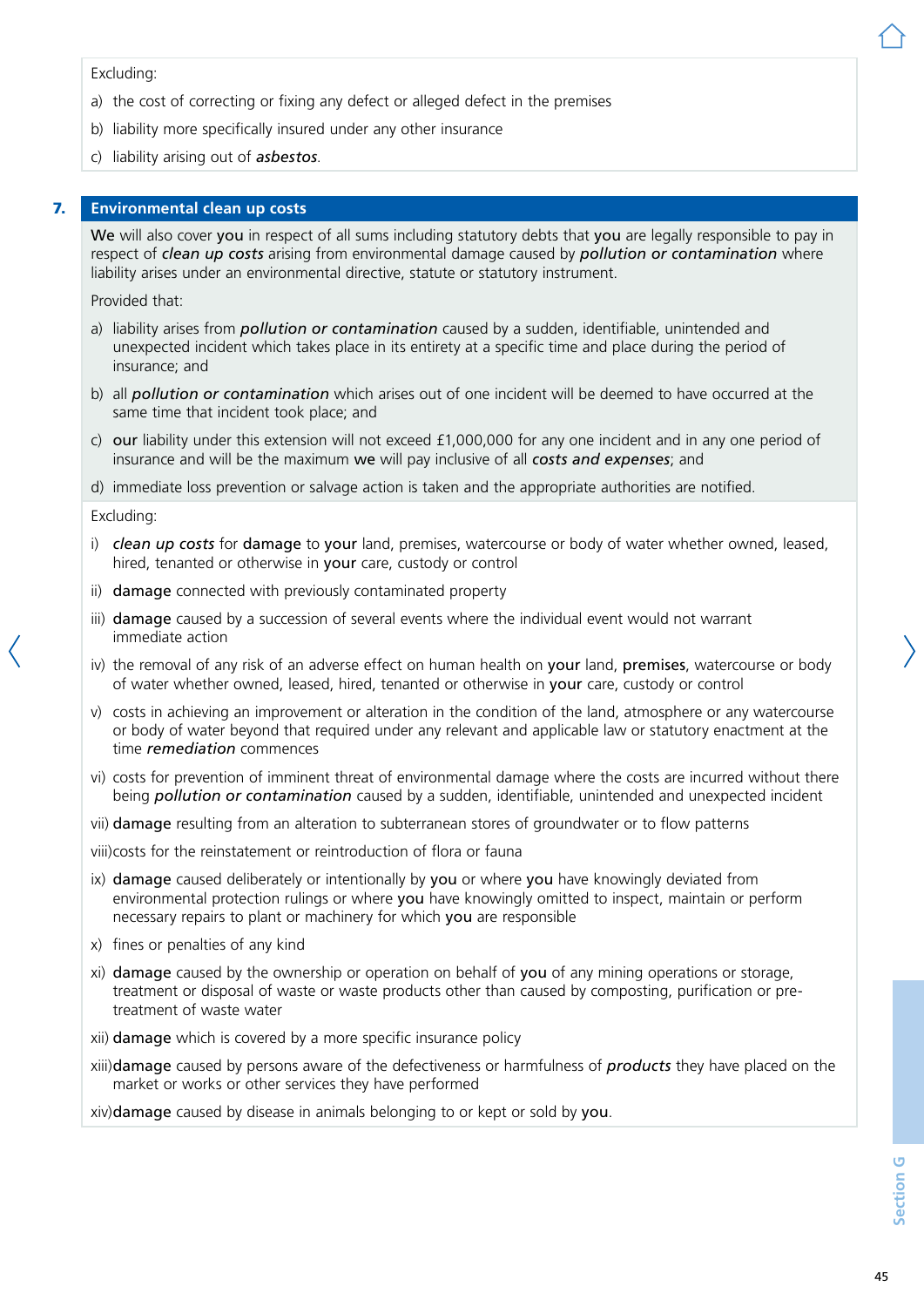#### 8. **Indemnity to directors and employees**

In the event of any claim which you would be entitled to receive cover for under this section being brought or made against:

#### a) any employee

- b) any director or business partner
- c) any employee acting as a member of your first aid or medical arrangements but excluding medical practitioners in respect of liability for damages and legal costs resulting from treatment given

d) any officer or member of your canteen, social, sports or welfare organisations

we will cover that person at your request against that claim and/or any costs, charges and expenses in respect of it.

Provided that:

- i) that person is not entitled to indemnity under any other insurance; and
- ii) that person will keep to and be subject to the terms and conditions of this policy as though they were you.

#### 9. **Indemnity to principal**

In the event of any claim for which you would be entitled to receive indemnity under this section of the policy being brought or made against any **principal we** will indemnify the said **principal** against such claim and any costs, charges and expenses for such claim.

#### 10. **Joint liabilities**

Where this policy is issued in the joint names of more than one party we will cover each party as though a separate policy had been issued to each of them.

Provided that the total amount we will pay to all such parties will not exceed the amount payable if they comprised only one party and in any event will not exceed the limit of indemnity stated in the schedule.

#### 11. **Personal liability**

At your request cover will apply in respect of the personal liability of any:

a) director, business partner or employee

b) the family of that director, business partner or employee while accompanying that person during temporary visits anywhere in the world for the purpose of the business.

Provided that:

i) this will not apply to liability more specifically insured under any other insurance

ii) the persons listed above comply with the terms and conditions of this policy.

Excluding any liability:

- 1) arising from any contract or agreement which imposes a liability that you would not otherwise have been under
- 2) arising from the ownership or occupation of land or buildings
- 3) arising from the carrying out of any trade or profession
- 4) arising from the ownership, possession or use of:
	- A) firearms excluding sporting guns
	- B) mechanically propelled vehicles
	- C) craft designed to travel through air or space
	- D) hovercraft and watercraft
	- E) animals of dangerous species as stipulated by the Animals Act 1971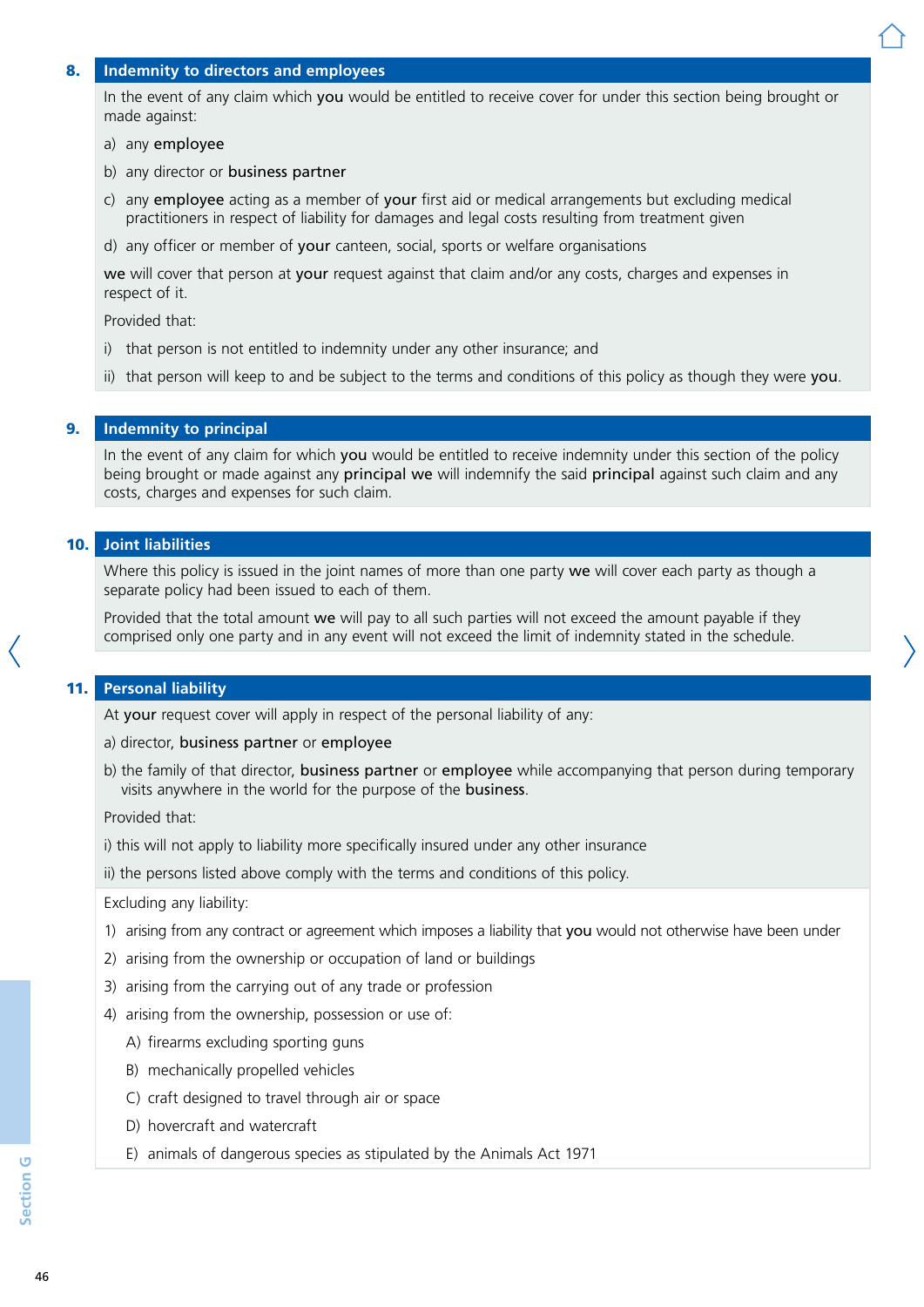- 5) arising from damage to property owned by or held in trust by:
	- A) you
	- B) any director, business partner or employee
	- C) the family of any director or employee while accompanying these people during temporary visits anywhere in the world for the purpose of the business
- 6) for accidental bodily injury sustained by:
	- A) you
	- B) any director, business partner or employee
	- C) the family of any director, business partner or employee while accompanying those people during temporary visits anywhere in the world in the business.

### 12. **Tenant's liability**

We will also cover your legal liability as tenant for:

- a) damage to the buildings or to landlord's fixtures and fittings directly caused by insured events 1 to 9 and if stated in the schedule 10 of Section A – Material damage, occurring during the period of insurance
- b) the cost of repairing accidental **damage** to underground pipes, drains and cables on the **premises** or connecting them to the public mains.

The most we will pay is 10% of the sum insured for contents of the relevant premises.

### 13. **Treatment risk**

We will also cover your legal liability for accidental bodily injury arising from hair or beauty treatments and facilities provided by you or any employee who is a trained person in connection with the business. Provided that:

- a) any item designed to pierce the skin while in use is new or sterilised before use
- b) any machinery, equipment, chemical or treatment product is used for the purpose it is designed for and in accordance with the manufacturer's instructions
- c) for electrolysis, laser hair removal, machine assisted massage and skin restoration the equipment is:
	- i) only operated by a trained person
	- ii) inspected at least annually by a qualified person and any defects are remedied before further use
- d) for electro-mechanical slimming treatments, sauna, Turkish bath and hydro massage facilities:
	- i) there is regular supervision by a trained person who remains on the premises while the equipment is in use
	- ii) instruction is given to customers regarding the safe method of use of the equipment including suitable warnings relating to potential health risks
	- iii) all electrically operated equipment is inspected at least annually by a qualified electrical engineer and any defects are remedied before further use
- e) for sauna, Turkish bath and hydro-massage facilities all floors subject to damp or wet conditions have non-slip surfaces
- f) prior to undertaking treatments that are designed to colour or treat the skin or hair you must observe and apply all tests and procedures required or recommended by the maker or vendor of the treatment or product.

Excluding any liability:

- i) for the cost of repairing, removing, replacing, rectifying, making good, recalling, or altering any *products* sold or supplied by you
- ii) for refunds in respect of any treatments given or facilities provided by you
- iii) for bodily injury where you have proceeded with treatment following the results of any tests or procedures that are unsatisfactory
- iv) for bodily injury arising from treatment provided by you or any employee who is not a trained person.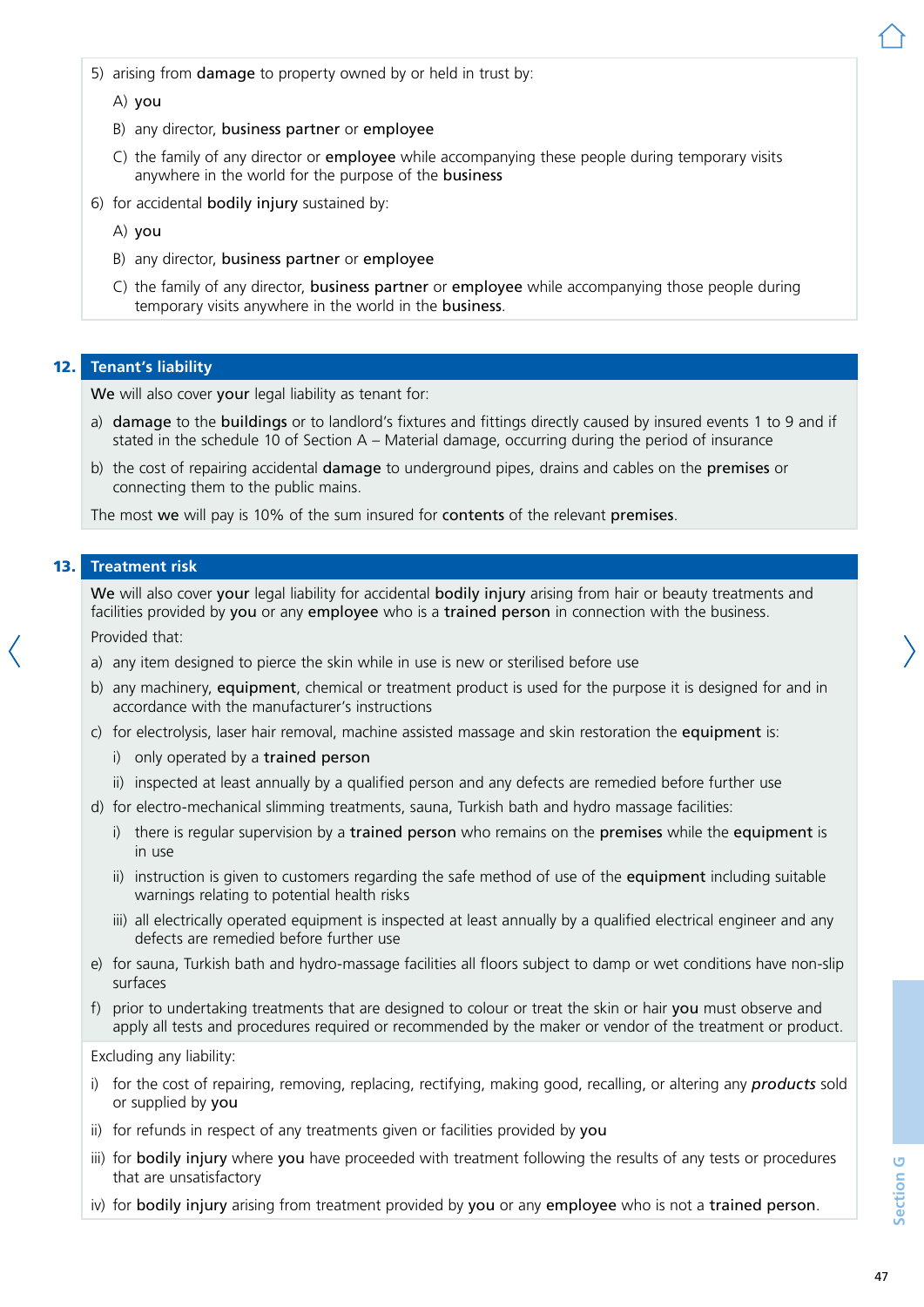## Special exclusions applicable to the whole of Section G

This section does not cover:

#### **1. Asbestos**

liability, loss, cost or expense caused by, contributed to by or arising out of any *asbestos*

### **2. Contractual liability**

legal liability assumed under contract or agreement unless:

- a) the liability would have existed in the absence of such contract or agreement; and
- b) we will retain the control of any claim

#### **3. Cyber**

any liability of whatsoever nature directly or indirectly caused by, in connection with or contributed to, by or arising from your use of or reliance upon or sale or supply of any computer hardware or related information technology or communication system, any computer software, internet, intranet, website or similar facility, system or network and/ or any electronic data or related information.

Provided that this exclusion will not apply to your legal liability in respect of accidental bodily injury

#### **4. Exposure to ultraviolet radiation**

any liability arising out of or in connection with exposure to ultraviolet radiation being the ultraviolet region wavelength 10 nanometres to 400 nanometres on the electromagnetic spectrum

#### **5. Foreign operations**

any associated or subsidiary company of yours or branch office or representative of yours with power of attorney domiciled outside the territorial limits

#### **6. Liquidated or punitive damages or fines**

any amount in respect of:

- a) liquidated damages, fines or penalties which attach solely because of a contract or agreement
- b) exemplary or punitive damages

#### **7. Pollution or contamination**

liability in respect of *pollution or contamination* other than caused by a sudden identifiable, unintended and unexpected incident which takes place in its entirety at a specific time and place during the period of insurance.

All *pollution or contamination* which arises out of one incident will be deemed to have occurred at the time that incident took place

#### **8. Professional advice**

liability arising out of professional advice given by you for a fee or in circumstances where a fee would normally be charged

#### **9. Property damage excess**

in respect of damages payable for damage to property the excess. One excess will apply in respect of any one occurrence or all occurrences of a series arising from one original cause. The excess will not be deducted from payments we make to claimants and you will be responsible for repaying us the excess in respect of any such payments

#### **10.Treatment**

any liability arising out of dispensing of medicines or drugs or treatment other than that provided under Additional cover extension 13 – Treatment risk.

## Special provisions applicable to the whole of Section G

#### **1. Discharge of liability**

We may at any time pay any limit of indemnity after deduction of any sum or sums already paid or any lower amount for which any claim or claims can be settled and then relinquish the conduct and control and be under no further liability in respect of the claim except for the payment of *costs and expenses* incurred with our written consent prior to the date of such payment.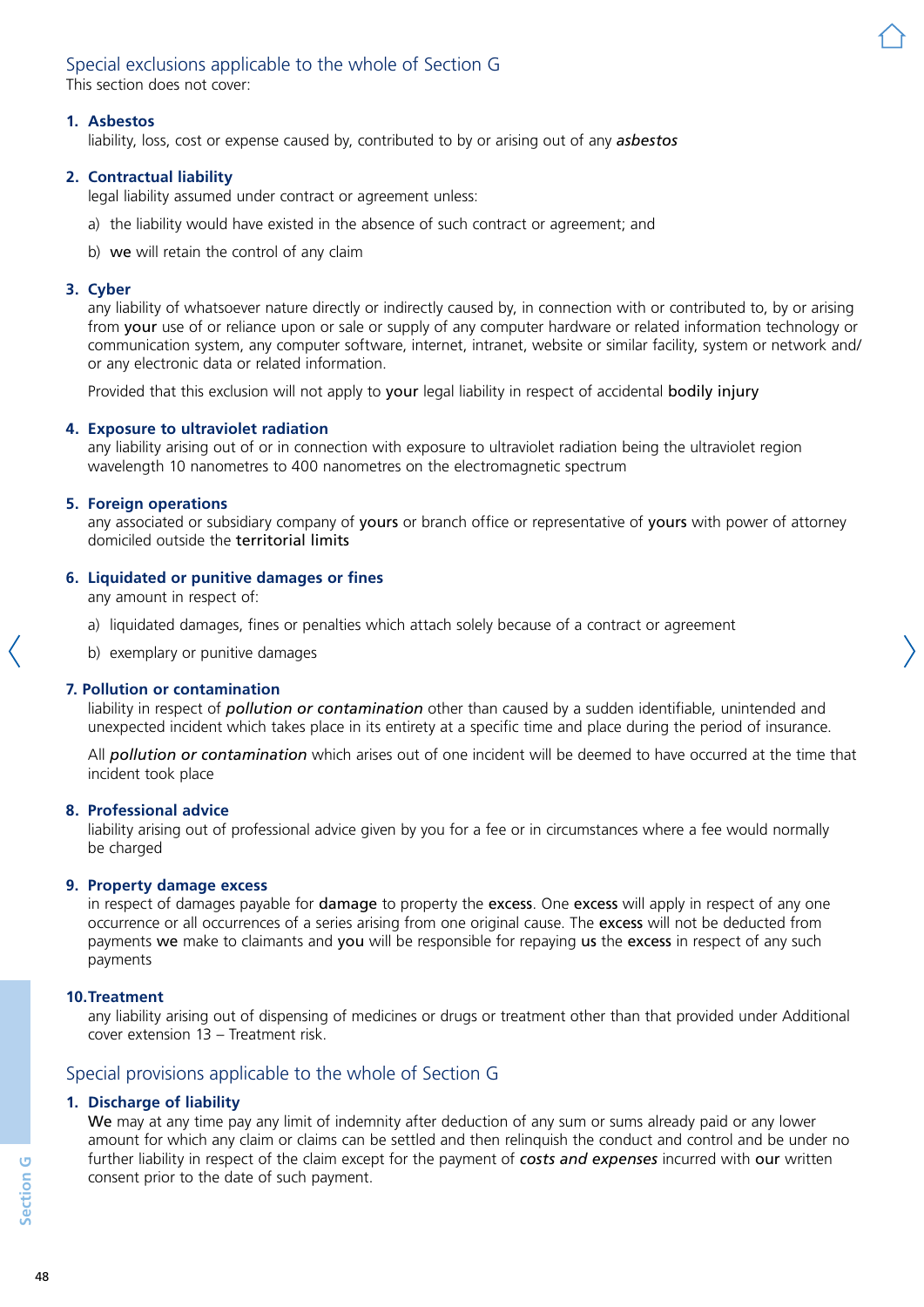### **2. Limit of indemnity**

The limit of indemnity stated in the schedule is our monetary limit (other than any limit otherwise stated) and applies to any claim or series of claims arising from any one cause except for claims caused by:

a) *products*

#### b) *pollution or contamination*

where in respect of each the limit of indemnity stated applies in the aggregate in any one period of insurance.

#### **3. Limit of indemnity – terrorism**

The limit of indemnity in respect of any claim against or by you or any series of claims against or by you arising directly or indirectly from a single act of terrorism will be £5,000,000 or the limit of indemnity stated in the schedule whichever is the lesser inclusive of all *costs and expenses*.

## Special condition applicable to the whole of Section G

#### **1. Underground services condition**

It is a condition precedent to our liability that you will:

- a) prior to the commencement of any excavation, digging or earth moving work take all reasonable measures to identify the location of underground pipes, mains, cables and other services with their owner or the relevant authority responsible and retain a written record of such measures
- b) ensure the adoption of a method of work which minimises the risk of **damage** to pipes, cables, mains and other services.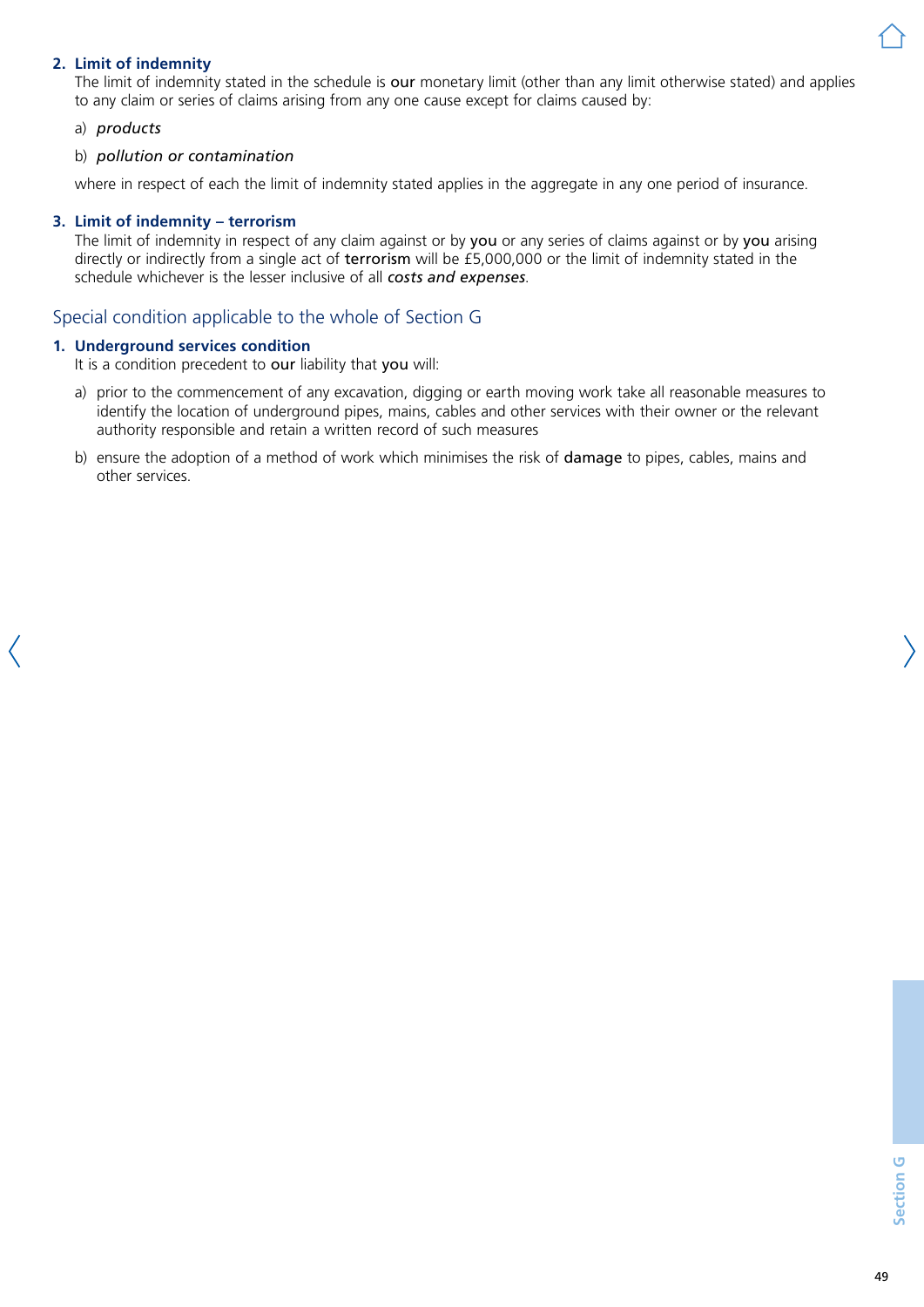# Section H – Goods in transit

This section is only operative if stated in the schedule.

## Special definitions

#### *In transit*

The period from the time the *property insured* is lifted until it is unloaded at its final destination including loading and unloading.

#### *Personal effects*

Personal belongings of your drivers or attendants excluding money, credit, debit or charge cards or stamps, documents or securities.

#### *Property insured*

Goods belonging to you or for which you are legally responsible in connection with the business.

#### *Vehicle*

A mechanically driven conveyance including trailers whether attached or temporarily detached from the vehicle during the course of the transit.

#### *Working hours*

The whole period during which the *vehicle* is being used by its driver in connection with the business.

#### Cover

In the event of damage occurring during the period of insurance to:

- a) *property insured* while *in transit* contained in or on a road *vehicle* operated by you or any of your employees
- b) tarpaulin sheets, ropes, chains, toggles, dunnage and packing materials while being carried on any road *vehicle* operated by you for an amount not exceeding £2,500 per event
- c) *personal effects* not more specifically insured while being carried in or on a *vehicle* operated by you for an amount not exceeding £250 per person per event

within the territorial limits and the Republic of Ireland we will pay you the amount of reduction in value of the *property insured* that sustains damage.

The most we will pay is the limit of indemnity stated in the schedule.

The excess applicable to this section is stated in the schedule or endorsements.

We will settle your claim in accordance with the Claims conditions.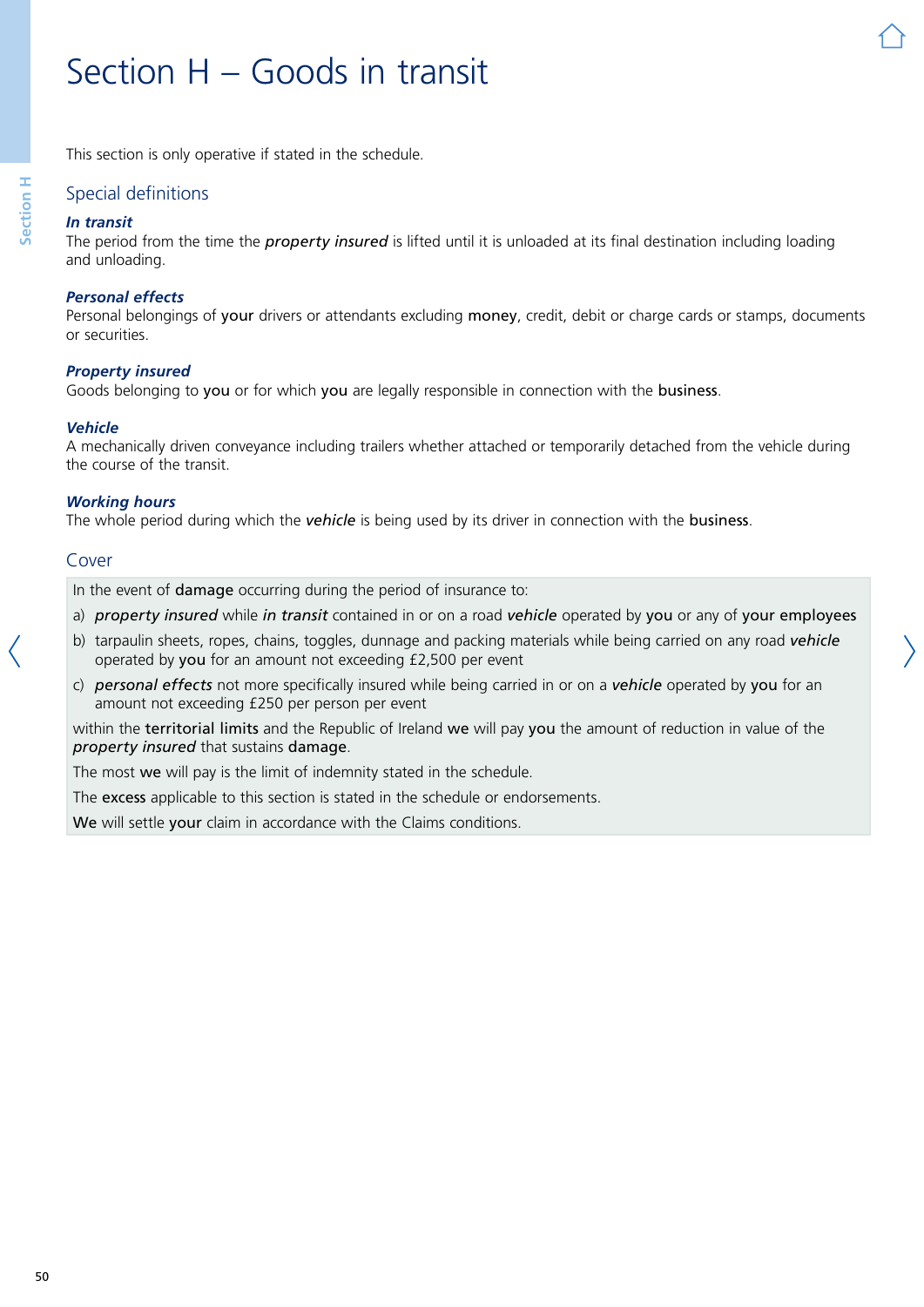## Special exclusions

This section does not cover:

### **1. Changes in environment**

damage caused by or consisting of:

- a) corrosion, erosion, rust, wet or dry rot, shrinkage, evaporation, loss of weight, dampness, mould, dryness, marring, scratching, vermin or insects
- b) change in temperature, colour, flavour, texture or finish

#### **2. Confiscation**

confiscation, destruction or detention by customs or other authorities

#### **3. Consequential loss**

any financial loss, damage, cost, expense, fine or penalty not directly associated with the incident that caused you to claim.

### **4. Contents of mobile shop**

damage to contents in a mobile shop

#### **5. Depreciation, gradually operating changes and other causes**

damage caused by or consisting of:

- a) wear and tear, breakdown of refrigeration, defective packing, mildew, vermin or contamination
- b) delay or inadequate documentation, defective packing or refrigeration failure
- c) pollution or contamination

#### **6. Motor vehicles excluded**

loss from a soft topped, open topped, open sided or curtain sided *vehicle* operated by you caused by:

- a) storm
- b) theft or attempted theft unless the *vehicle* is stolen at the same time

#### **7. Property excluded**

damage arising from the carriage of fireworks or other dangerous goods or livestock

#### **8. Unattended road vehicles**

loss from an unattended road *vehicle* unless the *vehicle*:

- a) during *working hours* has any doors and windows and other means of access securely fastened and locked
- b) at any times out of *working hours* is housed in a securely locked garage.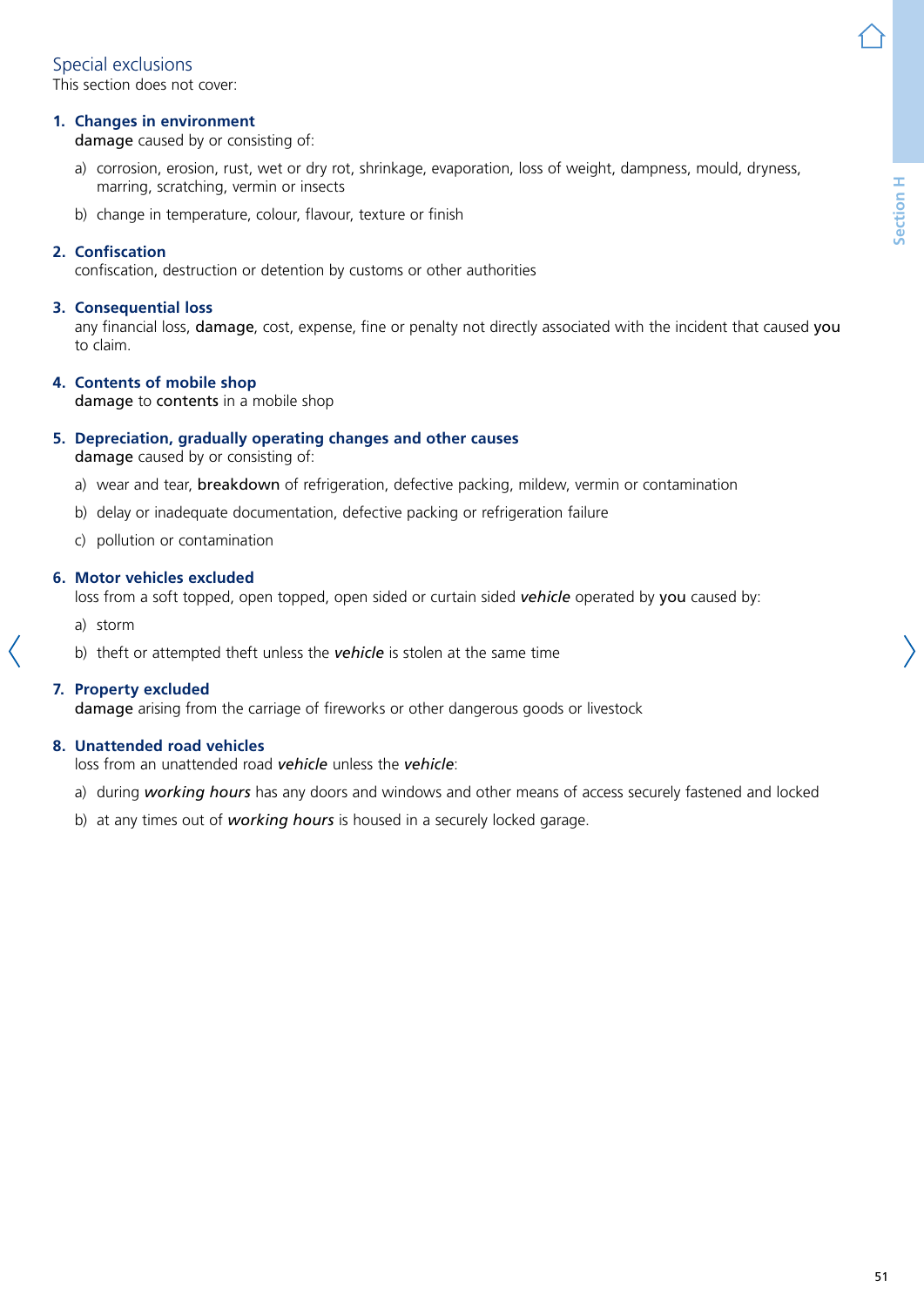# Section I – Specified items 'all risks'

This section is only operative if stated in the schedule.

## Special definition

#### *Territorial limit*

The territorial limit stated in the schedule.

#### Cover

In the event of damage to the property insured stated in the schedule occurring:

a) during the period of insurance

- b) within the *territorial limit*
- c) by a cause not otherwise excluded

we will settle your claim in accordance with the Claims conditions.

The excesses applicable to this section are stated in the schedule or endorsements.

#### Special exclusions

This section does not cover:

#### **1. Bent or incorrect coinage**

damage to vending machines caused by the use of bent, foreign or false coins

#### **2. Brittle articles**

cracking or breakage of glass or other brittle articles

#### **3. Changes in environment or mechanical or electrical breakdown** damage caused by or consisting of:

- a) corrosion, erosion, rust, wet or dry rot, shrinkage, evaporation, loss of weight, dampness, mould, dryness, marring, scratching, vermin or insects
- b) change in temperature, colour, flavour, texture or finish
- c) mechanical or electrical breakdown or derangement of the particular machine, apparatus or equipment in which the breakdown or derangement occurs

but this will not exclude subsequent damage which itself results from a cause not otherwise excluded

#### **4. Customs or other authorities**

confiscation, destruction or detention by customs or other authorities

#### **5. Depreciation, gradually operating changes and faulty or defective design or workmanship** damage caused by or consisting of:

- a) depreciation, inherent vice, latent defect, gradual deterioration, wear and tear, frost or change in water table level
- b) faulty or defective design or materials
- c) faulty or defective workmanship, operational error or omission on the part of you or on the part of any employee

but this will not exclude subsequent damage which itself results from a cause not otherwise excluded

#### **6. Maintenance and testing**

damage caused by any testing, commissioning, repairing, adjusting, treatment, servicing or maintenance operation

#### **7. Theft from unattended road vehicles**

theft of property insured from an unattended road vehicle.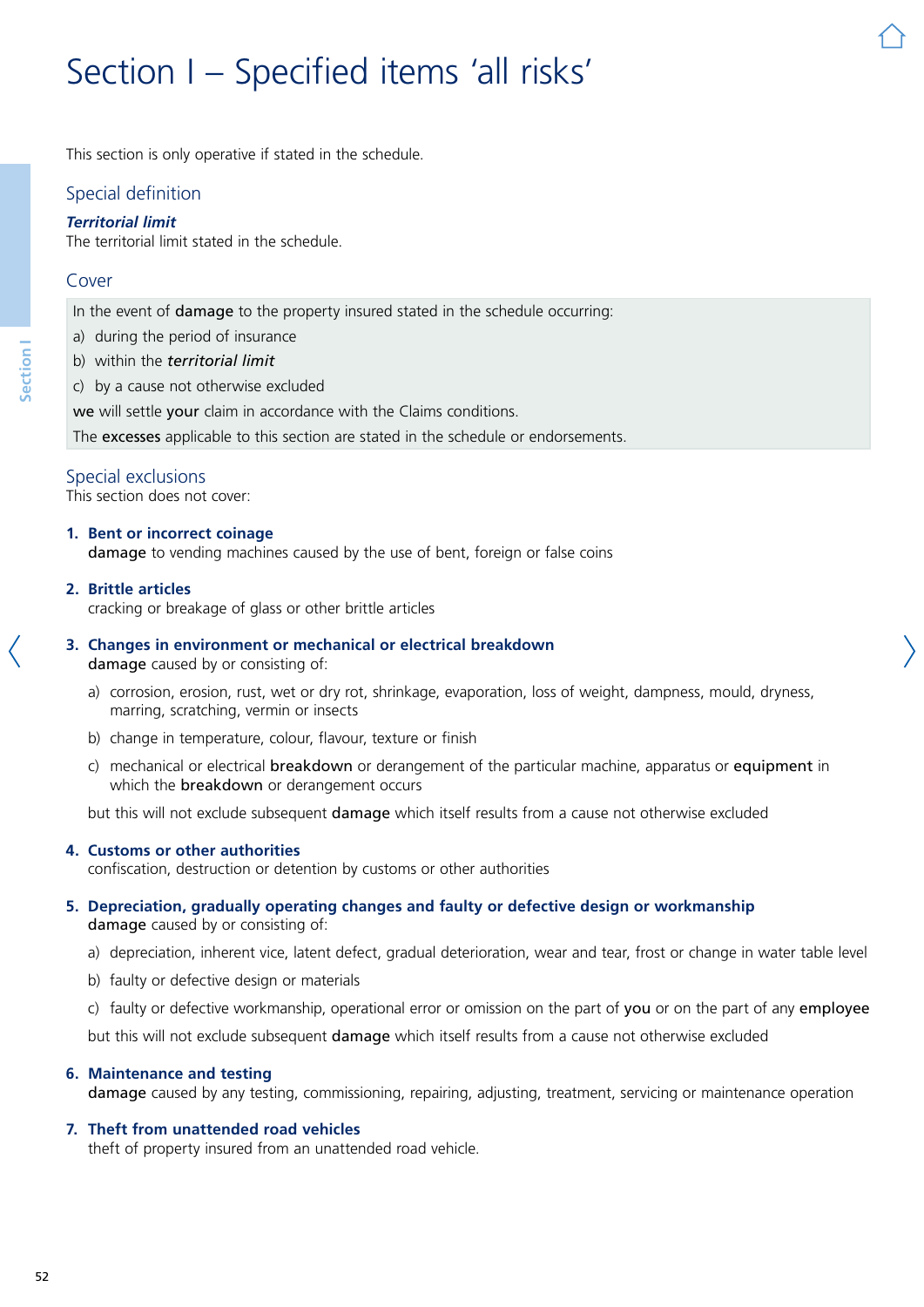# Section J – Legal expenses

This section is only operative if stated in the schedule.

Cover under this section is underwritten by DAS Legal Expenses Insurance Company Limited.

#### **Financial Services Compensation Scheme**

We are covered by the Financial Services Compensation Scheme (FSCS). Compensation from the scheme may be claimed if we cannot meet our obligations. This will be dependent on the type of business and the circumstances of the claim. More information on the compensation scheme arrangements can be found on the FSCS website, [www.fscs.org.uk](http://www.fscs.org.uk)

#### **Important note**

Please do not ask for help from a solicitor or accountant before this has been agreed by us. Costs incurred before agreement and approval by us will not be paid.

## Special definitions

#### *Appointed representative*

The *preferred law firm or tax consultancy*, law firm, accountant or other suitably qualified person we will appoint to act on the *insured person's* behalf.

#### *Aspect enquiry*

An examination by HM Revenue & Customs which considers one or more specific aspects of your self assessment and/ or corporation tax return.

#### *Costs and expenses*

- a) All reasonable and necessary costs chargeable by the *appointed representative* and agreed by us in accordance with the *DAS standard terms of appointment*.
- b) The costs incurred by opponents in civil cases if the *insured person* has been ordered to pay them or the *insured person* pays them with our agreement.

#### *Countries covered*

a) For insured incidents Legal defence (excluding B5. Statutory notice appeals) and Personal injury:

The European Union, the Isle of Man, the Channel Islands, Albania, Andorra, Bosnia Herzegovina, Croatia, Gibraltar, Iceland, Liechtenstein, Macedonia, Monaco, Montenegro, Norway, San Marino, Serbia, Switzerland and Turkey.

b) For all other insured incidents:

The territorial limits.

#### *Cross tax enquiry*

A *full enquiry* which includes a review of Value Added Tax and/or Employer compliance.

#### *DAS standard terms of appointment*

The terms and conditions including the amount we will pay to an *appointed representative* that apply to the relevant type of claim which could include a conditional fee agreement (no win, no fee).

#### *Date of occurrence*

- a) For civil cases other than under insured incident Tax protection the date of the event that leads to a claim. If there is more than one event arising at different times from the same originating cause the date of occurrence is the date of the first of these events. (This is the date the event happened which may be before the date you or an *insured person* first became aware of it.)
- b) For criminal cases the date the *insured person* began or is alleged to have begun to break the law.
- c) For insured incident Statutory licence appeal the date when you first became aware of the proposal by the relevant licensing or regulatory authority to suspend, alter the terms of, refuse to renew or cancel your licence, mandatory registration or British Standard Certificate of Registration.
- d) For insured incident Tax protection the date when HM Revenue & Customs or the relevant authority first notifies you of its intention to carry out an enquiry. For *VAT disputes* or *employer compliance disputes* the date the dispute arises during the *period of insurance*.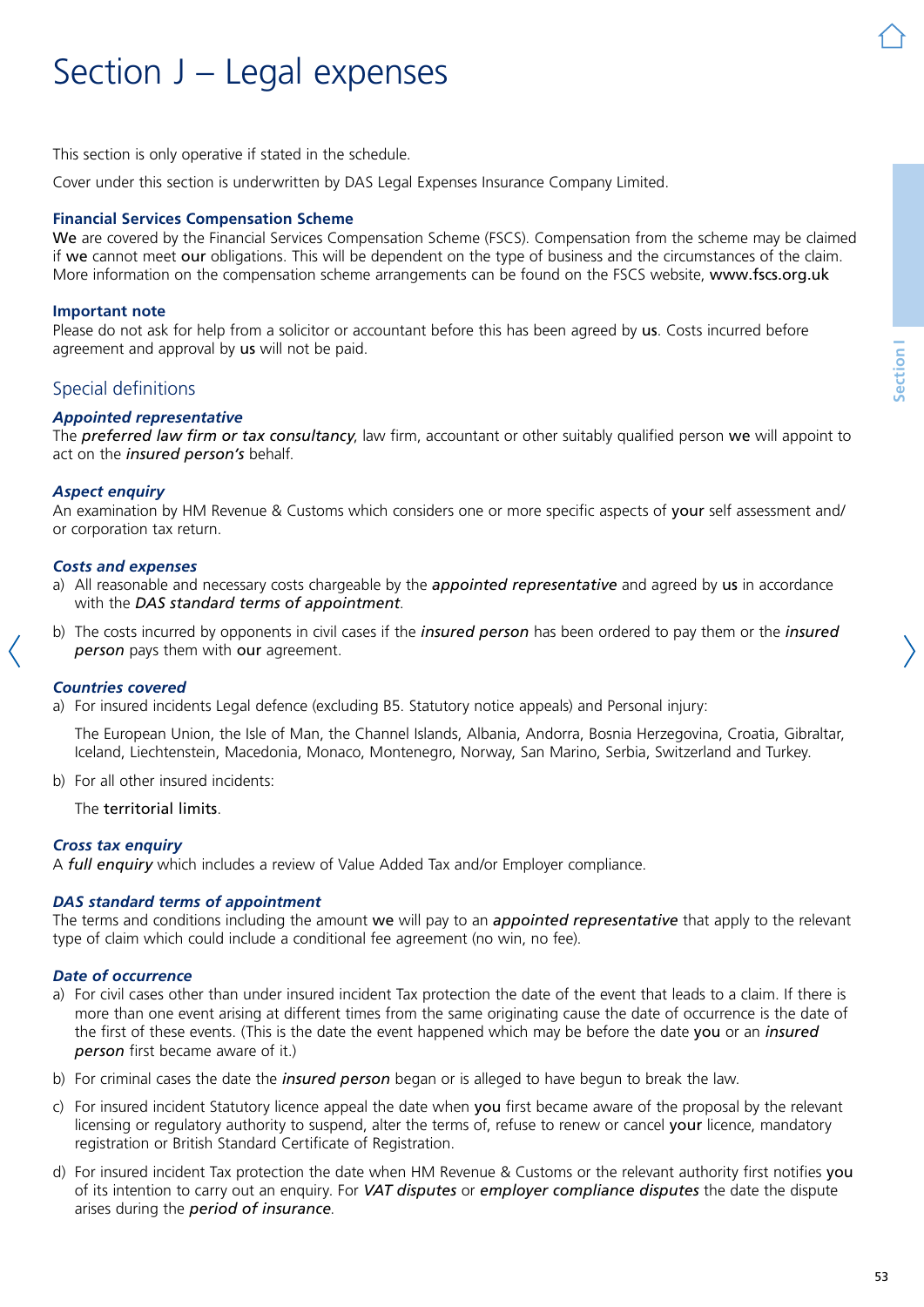e) For insured incident Legal defence B5 – Statutory notice appeals the date when the *insured person* is issued with the relevant notice and has the right to appeal.

#### *Employer compliance dispute*

A dispute with HM Revenue & Customs concerning your compliance with Pay As You Earn, Social Security, Construction Industry or IR35 legislation and regulations.

#### *Full enquiry*

An extensive examination by HM Revenue & Customs which considers all aspects of your tax affairs and includes a request to examine all your books and records. Excludes an examination limited to one or more specific aspects of your self assessment and/or corporation tax return. Please refer to the definition for *aspect enquiry*.

#### *Insured person*

You and the directors, partners, managers, employees and any other individuals declared to us by you.

#### *Period of insurance*

The period for which we have agreed to cover the *insured person*.

#### *Preferred law firm or tax consultancy*

A law firm, barristers' chambers or tax expert we choose to provide legal or other services. These specialists are chosen as they have the proven expertise to deal with the *insured person's* claim and must comply with our agreed service standard levels which we audit regularly. They are appointed according to the *DAS standard terms of appointment*.

#### *Reasonable prospects*

a) For civil cases the prospects that the *insured person* will:

- i) recover losses or damages or a reduction in tax or National Insurance liabilities
- ii) obtain any other legal remedy that we have agreed to including an enforcement of iudgment
- iii) make a successful defence or make a successful appeal or defence of an appeal

must be at least 51%.

#### We or a *preferred law firm or tax consultancy* on our behalf will assess whether there are *reasonable prospects*.

b) For criminal cases there is no requirement for there to be prospects of a successful outcome. However for appeals the prospects must be at least 51%.

#### *VAT dispute*

A dispute with HM Revenue & Customs following the issue of an assessment, written decision or notice of a civil penalty relating to your VAT affairs.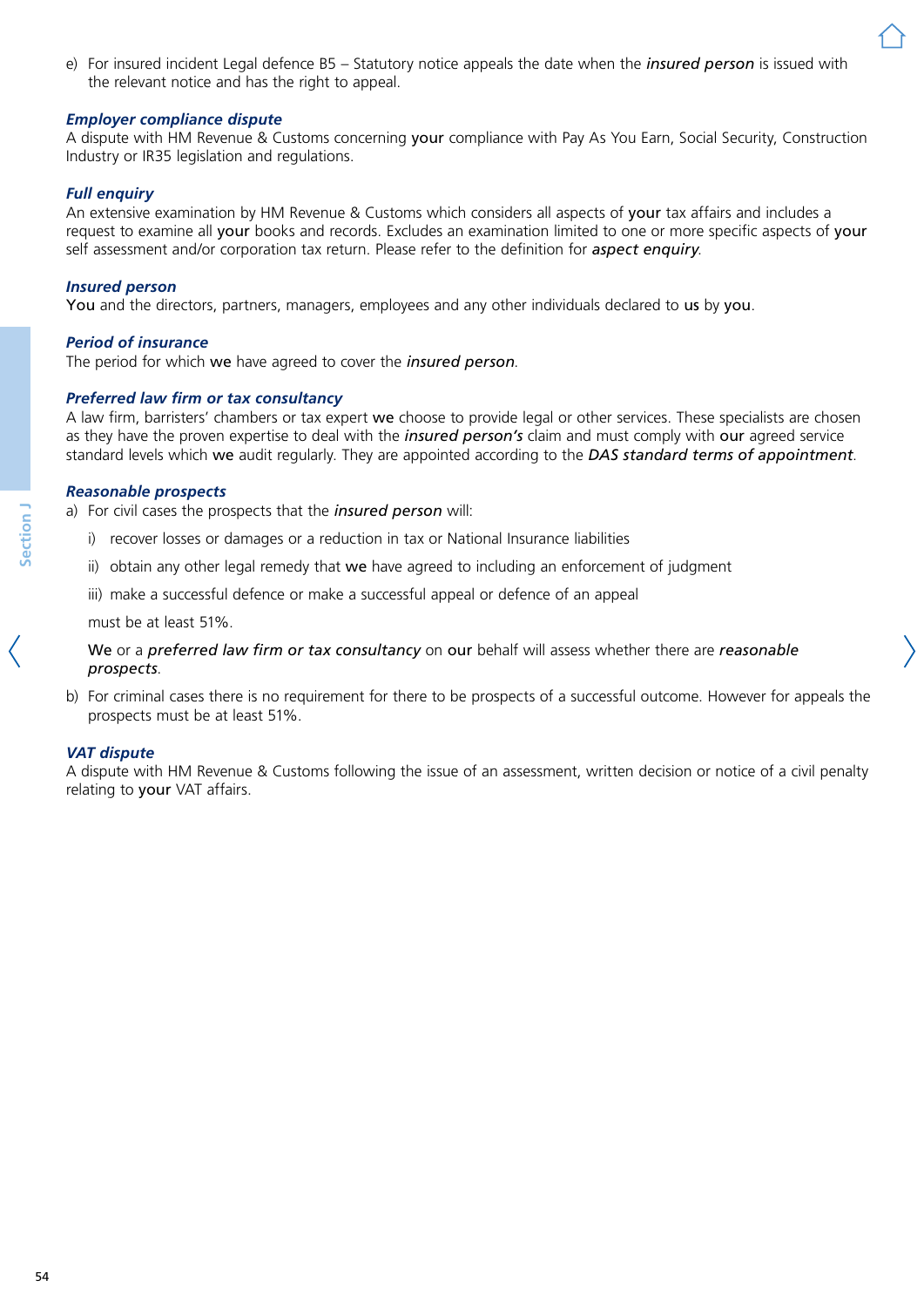# **Section J** Section J

We agree to provide the insurance described in this section for the *insured person* in respect of any insured incident arising in connection with the business.

Provided that:

- a) *reasonable prospects* exist for the duration of the claim; and
- b) the *date of occurrence* of the insured incident is during the *period of insurance*; and
- c) any legal proceedings will be dealt with by a court or other body which we agree to within the *countries covered*; and
- d) the insured incident happens within the *countries covered*.

We will pay an *appointed representative* on your behalf *costs and expenses* incurred following an insured incident and any compensation awards that we have agreed to.

Provided that:

- i) the most we will pay for all claims resulting from one or more event arising at the same time or from the same originating cause is shown as the limit of indemnity stated in the schedule
- ii) the most we will pay in *costs and expenses* is no more than the amount we would have paid to a *preferred law firm or tax consultancy*
- iii) in respect of an appeal or the defence of an appeal you must tell us within the time limits allowed that you want to appeal. Before we pay the *costs and expenses* for appeals we must agree that *reasonable prospects* exist
- iv) for an enforcement of judgment to recover money and interest due to you after a successful claim under this section we must agree that *reasonable prospects* exist
- v) where an award of damages is the only legal remedy to a dispute and the cost of pursuing legal action is likely to be more than any award of damages the most we will pay in *costs and expenses* is the value of the likely award
- vi) in respect of insured incident Legal defence  $-$  B6. Jury service and court attendance the most we will pay is the *insured person's* net salary or wages for the time that the *insured person* is absent from work less any amount the court pays.

We will not pay:

- 1. any costs that fall outside the *DAS standard terms of appointment* if you decide not to use the services of a *preferred law firm or tax consultancy*
- 2. more than £1,000,000 in any one *period of insurance* in respect of all compensation awards payable by us
- 3. the first £500 of any contract dispute claim where the amount in dispute exceeds £5,000
- 4. more than £2,000 for claims in respect of *aspect enquiries*
- 5. the first £200 of *costs and expenses* of each and every claim in respect of *aspect enquiries*.

## Insured incidents

#### **A. Employment disputes and compensation awards**

### A1. **Employment disputes**

We will pay *costs and expenses* to defend your legal rights:

- a) before the issue of legal proceedings in a court or tribunal following the dismissal of an employee
- b) in unfair dismissal disputes under the ACAS Arbitration Scheme
- c) in legal proceedings in respect of any dispute relating to:
	- i) a contract of employment with you
	- ii) an alleged breach of the statutory rights of an employee, ex-employee or prospective employee under employment legislation.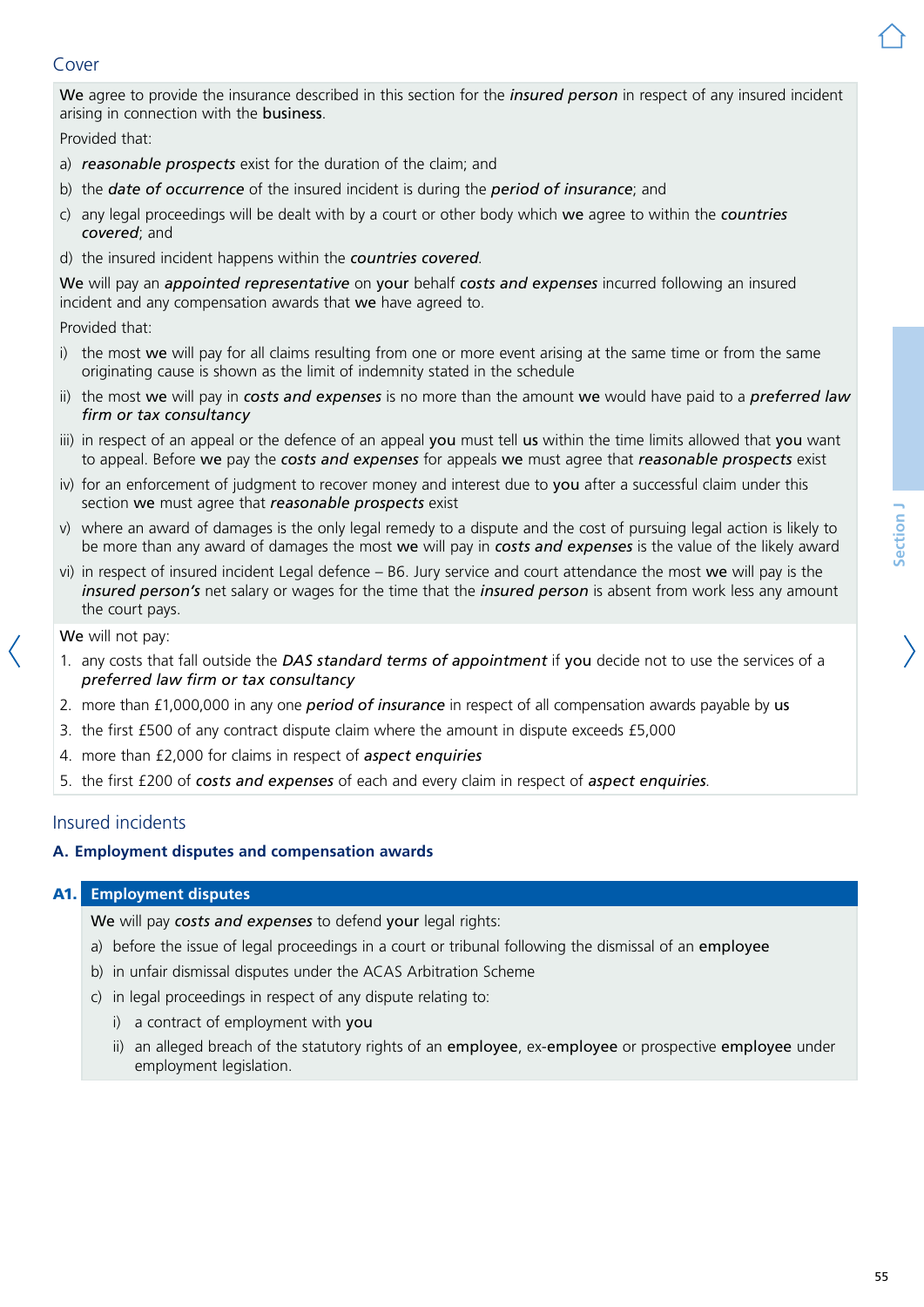We will not pay any claim relating to:

- 1. a dispute where the cause of action arises within the first 90 days of the start of this section
- 2. a dispute with an employee under a written or oral warning (formal or informal) within 180 days immediately before the start of this section if the *date of occurrence* was within the first 180 days of the start of this section
- 3. redundancy or alleged redundancy or unfair selection for redundancy which occurs within the first 180 days of the start of this section
- 4. damages for personal injury or damage to property
- 5. Transfer of Undertakings (Protection of Employment) Regulations 2006 or the Transfer of Employment (Pension Protection) Regulations 2005.

#### A2. **Compensation awards**

We will pay:

- a) any basic and compensatory award; and/or
- b) an order for compensation following a breach of your statutory duties under employment legislation in respect of a claim we have accepted under insured incident A1.

Provided that:

- i) in cases relating to performance and/or conduct you have throughout the employment dispute either:
	- 1) followed the ACAS Code of Disciplinary and Grievance Procedures
	- 2) followed equivalent codes of practice issued by the Labour Relations Agency in Northern Ireland
	- 3) sought and followed advice from our legal advice service (Telephone 0344 893 9022)
- ii) for an order of compensation following your breach of statutory duty under employment legislation you have at all times sought and followed advice from our legal advice service since the date when you should have known about the employment dispute (Telephone 0344 893 9022)
- iii) for any compensation award for redundancy or alleged redundancy or unfair selection for redundancy, you have sought and followed advice from our Claims Department prior to serving notice of redundancy (Telephone 0344 893 9022)
- iv) the compensation is awarded by a tribunal or through the ACAS Arbitration Scheme under a judgment made after full argument and otherwise than by consent or default or is payable under settlement approved in writing in advance by us.

We will not pay:

- 1. any compensation award relating to:
	- a) trade union activities, trade union membership or non-membership
	- b) pregnancy or maternity rights, paternity, parental or adoption rights
	- c) health and safety related dismissals brought under section 44 of the Employment Rights Act 1996
	- d) statutory rights in relation to trustees of occupational pension schemes
- 2. any compensation award relating to non-payment of money due under a contract of employment or a statutory provision
- 3. any award ordered because you have failed to provide relevant records to employees under National Minimum Wage legislation
- 4. a compensation award or increase in a compensation award relating to failure to comply with a current or previous recommendation made by a tribunal.

## A3. **Employee civil legal defence**

We will pay *costs and expenses* to defend the *insured person's* (other than your) legal rights if an event arising from their work as an employee leads to civil action being taken against them:

- a) under legislation for unlawful discrimination
- b) as trustee of a pension fund set up for the benefit of your employees.

Please note that we will only provide cover for an *insured person* (other than you) at your request.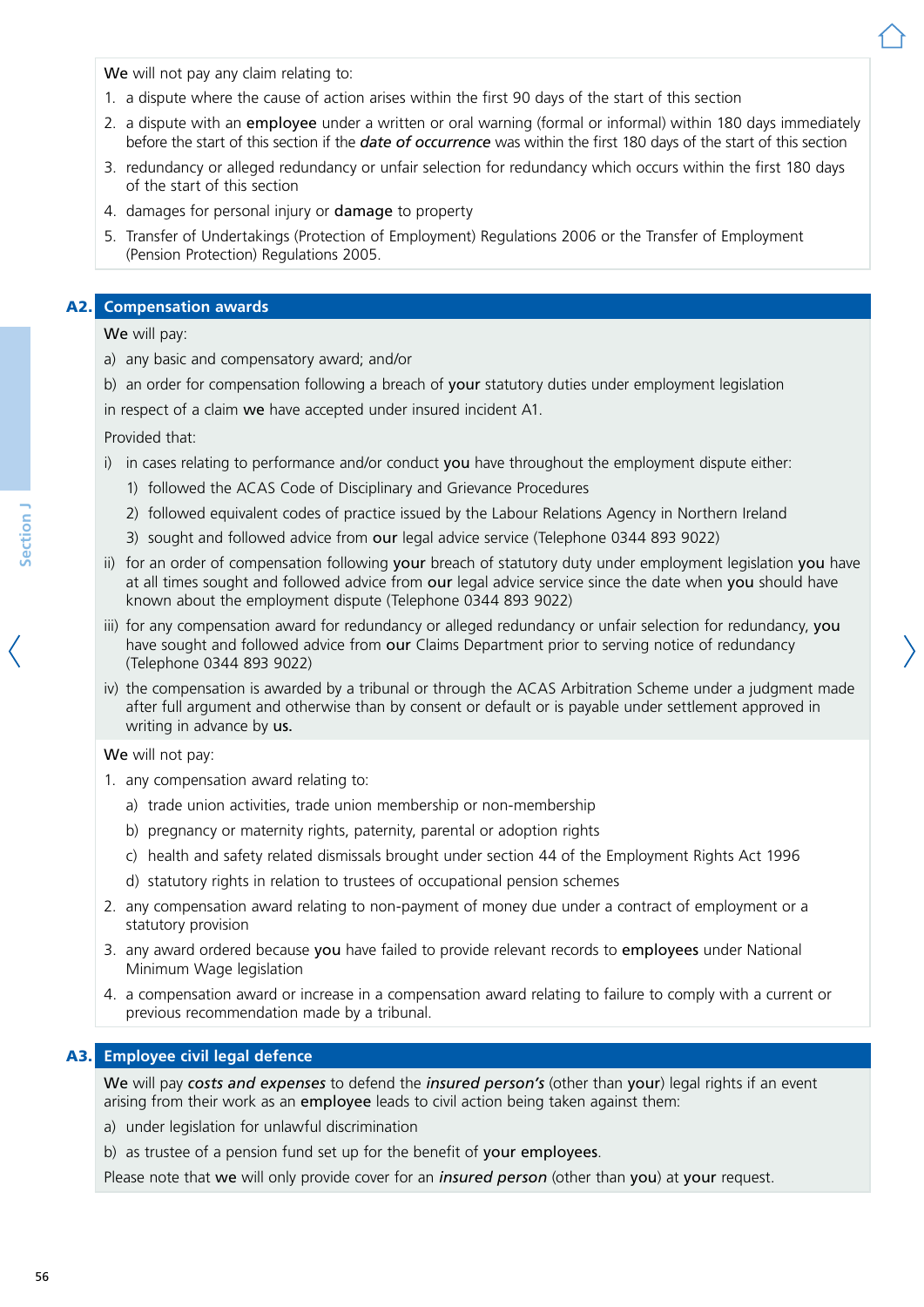#### A4. **Service occupancy**

We will pay *costs and expenses* to pursue a dispute with an employee or ex-employee to recover possession of premises owned by or for which you are responsible.

We will not pay any claim relating to defending your legal rights other than defending a counter-claim.

#### **B. Legal defence**

At your request we will pay *costs and expenses* to defend the *insured person's* legal rights in the following circumstances:

#### B1. **Criminal pre-proceedings cover**

prior to the issue of legal proceedings when dealing with the Police, Health and Safety Executive and/or Local Authority Health and Safety Enforcement Officer where it is alleged that the *insured person* has or may have committed a criminal offence.

#### B2. **Criminal prosecution defence**

following an event which leads to the *insured person* being prosecuted in a court of criminal jurisdiction provided that the criminal investigations or prosecutions arise in direct connection with the business.

#### B3. **Data protection and Information Commissioner registration**

a) if civil action is taken against the *insured person* for compensation under section 13 of the Data Protection Act 1998. We will also pay any compensation award made against the *insured person* under section 13 of the Data Protection Act 1998

b) in an appeal against the refusal of the Information Commissioner to register your application for registration

provided that at the time of the insured incident you have registered with the Information Commissioner.

#### B4. **Wrongful arrest**

if civil action is taken against you for wrongful arrest in respect of an accusation of theft alleged to have been carried out during the *period of insurance*.

#### B5. **Statutory notice appeals**

in an appeal against the imposition or terms of any Statutory Notice issued under legislation affecting the business

but excluding:

- a) an appeal against the imposition or terms of any Statutory Notice issued in connection with your licence, mandatory registration or British Standard Certificate of Registration
- b) a Statutory Notice issued by an *insured person's* regulatory or governing body.

#### B6. **Jury service and court attendance**

We will pay expenses in respect of an insured person's absence from work:

- a) to perform jury service
- b) to attend any court or tribunal at the request of the *appointed representative*.

The maximum we will pay is the *insured person's* net salary or wages for the time that they are absent from work less any amount you, the court or tribunal have paid them.

We will not pay any claim related to prosecution due to infringement of road traffic laws or regulations in connection with the ownership, driving or use of a motor vehicle.

Provided that for claims under Legal Defence relating to the Health and Safety at Work etc Act 1974 the *countries covered* will be any place where the Act applies.

Please note this exclusion applies to section B1 and B2 of the Legal Defence section.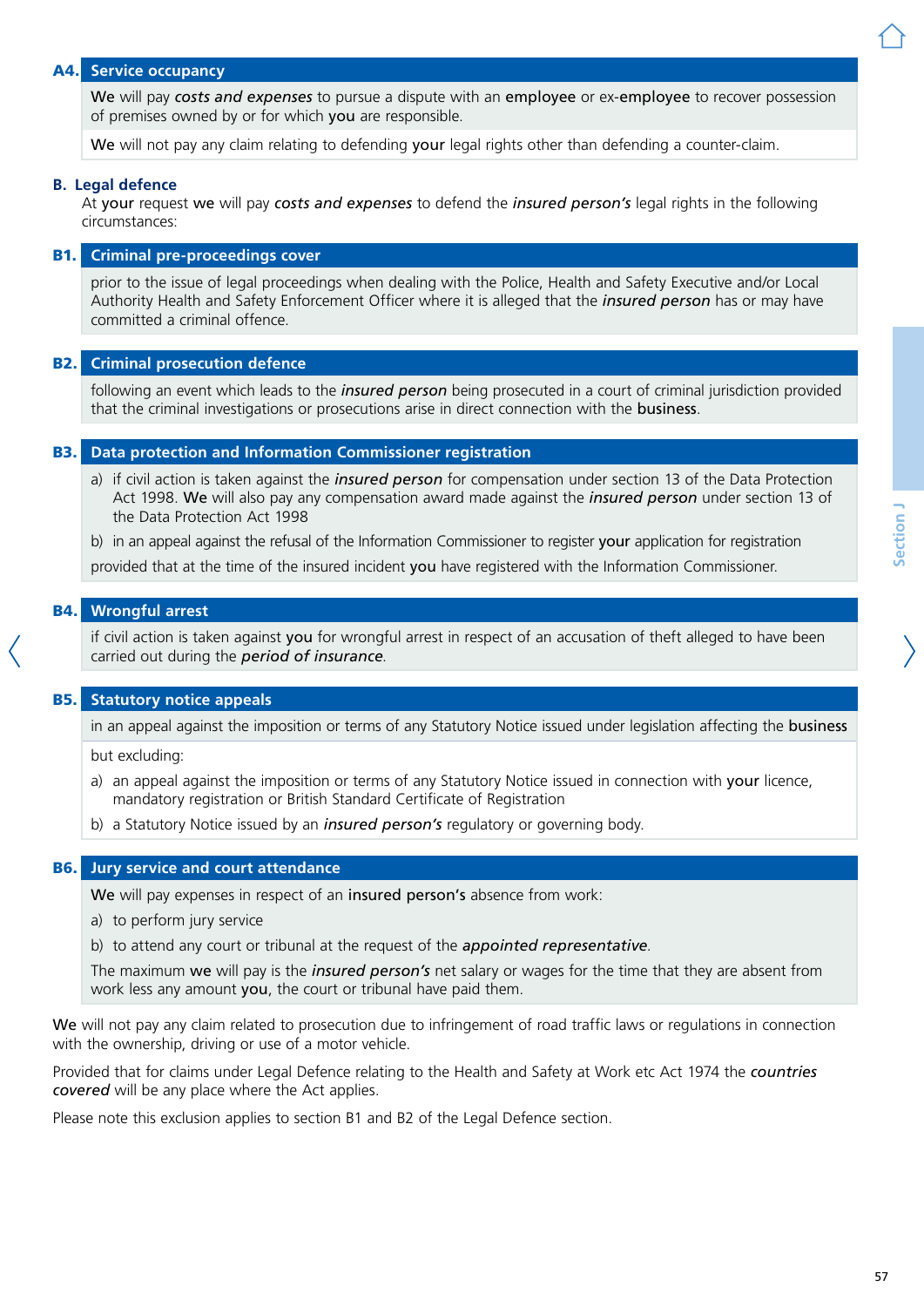#### **C. Statutory licence appeal**

We will represent you in an appeal to the relevant statutory or regulatory authority, court or tribunal following a decision by a licensing or regulatory authority to suspend, alter the terms of refuse to renew or cancel your licence, mandatory registration or British Standard Certificate of Registration.

We will not cover any claim relating to:

- a) assistance with the application process either in relation to an original application or application for renewal of a statutory licence, mandatory registration or British Standard Certificate of Registration
- b) the ownership, driving or use of a motor vehicle.

#### **D. Contract disputes**

This insured incident is an optional cover and only operative if stated in the schedule as insured.

We will negotiate for your legal rights in a contractual dispute arising from an agreement or an alleged agreement which has been entered into by you or on your behalf for the purchase, hire, sale or provision of goods or of services.

Provided that:

- a) the amount in dispute exceeds £500 including VAT. If the amount in dispute exceeds £5,000 including VAT you will be responsible for the first £500 of *costs and expenses* in each and every claim
- b) if the amount in dispute is payable in instalments the instalments due and payable at the time of making the claim exceed £500 including VAT
- c) if the dispute relates to money owed to you a claim under this section is made within 90 days of the money becoming due and payable.

We will not cover any claim relating to:

- 1. a dispute arising from an agreement entered into prior to the start of this section if the *date of occurrence* is within the first 90 days of the cover provided by this section
- 2. a) the settlement payable under an insurance policy (we will cover a dispute if your insurer refuses your claim but not for a dispute over the amount of the claim)
	- b) the sale, purchase, terms of a lease, licence, or tenancy of land or buildings. However we will cover a dispute with a professional adviser in connection with these matters
	- c) a loan, mortgage, pension, guarantee or any other financial product and choses in action
	- d) a motor vehicle owned by or hired or leased to you other than agreements relating to the sale of motor vehicles where you are engaged in the business of selling motor vehicles
- 3. a dispute with an employee or ex-employee which arises out of or relates to a contract of employment with you
- 4. a dispute which arises out of:
	- a) the sale or provision of computer hardware, software, systems or services
	- b) the purchase or hire of computer hardware, software, systems or services tailored by a supplier to your own specification
- 5. a dispute arising from a breach or alleged breach of professional duty by an *insured person*
- 6. the recovery of money and interest due from another party other than disputes where the other party indicates that a defence exists.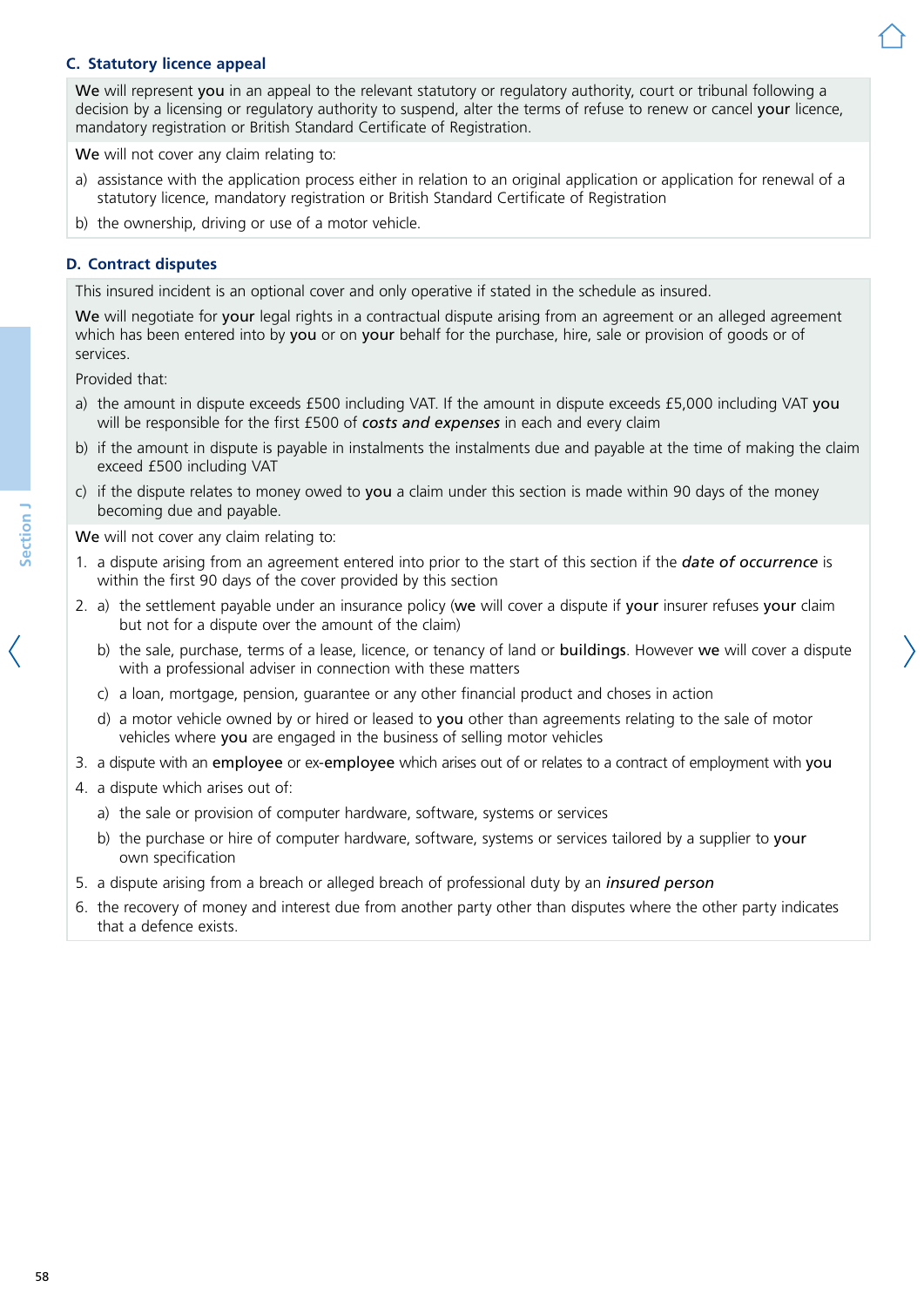#### **E. Debt recovery**

This insured incident is an optional cover and only operative if stated in the schedule as insured.

We will negotiate for your legal rights in a dispute relating to the recovery of money and interest due from the sale or provision of goods or services, including enforcement of judgments.

Provided that:

- a) the debt exceeds £500 including VAT
- b) a claim is made within 90 days of the money becoming due and payable
- c) we have the right to select the method of enforcement or to forego enforcing judgment if we are not satisfied that there are or will be sufficient assets available to satisfy judgment.

We will not cover any claim relating to:

- 1. any debt arising from an agreement entered into prior to the start of this section if the debt is due within the first 90 days of the cover provided by this section
- 2. a) the settlement payable under an insurance policy
	- b) the sale, purchase, terms of a lease, licence or tenancy of land or buildings
	- c) a loan, mortgage, pension, guarantee or any other financial product and choses in action
	- d) a motor vehicle owned by or hired or leased to you other than agreements relating to the sale of motor vehicles where you are engaged in the business of selling motor vehicles
- 3. a dispute which arises out of the supply, hire, sale or provision of computer hardware, software, systems or services
- 4. the recovery of money and interest due from another party where the other party indicates that a defence exists
- 5. any dispute which arises from debts you have purchased from a third party.

#### **F. Property protection**

We will negotiate for your legal rights in a civil dispute relating to material property which is owned by you or is your responsibility following:

- a) any event which causes damage to such material property
- b) a legal nuisance (meaning any unlawful interference with your use or enjoyment of your land, or some right over or in connection with it)
- c) a trespass

provided that you have established the legal ownership or right to the land that is the subject of the dispute.

We will not cover any claim relating to:

- 1. a contract you have entered into
- 2. goods in transit or goods lent or hired out
- 3. goods at premises other than those occupied by you unless the goods are at the premises for the purpose of installations or use in work to be carried out by you
- 4. mining subsidence
- 5. defending your legal rights but we will cover defending a counter-claim
- 6. a motor vehicle owned or used by or hired or leased to an *insured person* other than damage to motor vehicles where you are in the business of selling motor vehicles
- 7. the enforcement of a covenant by or against you.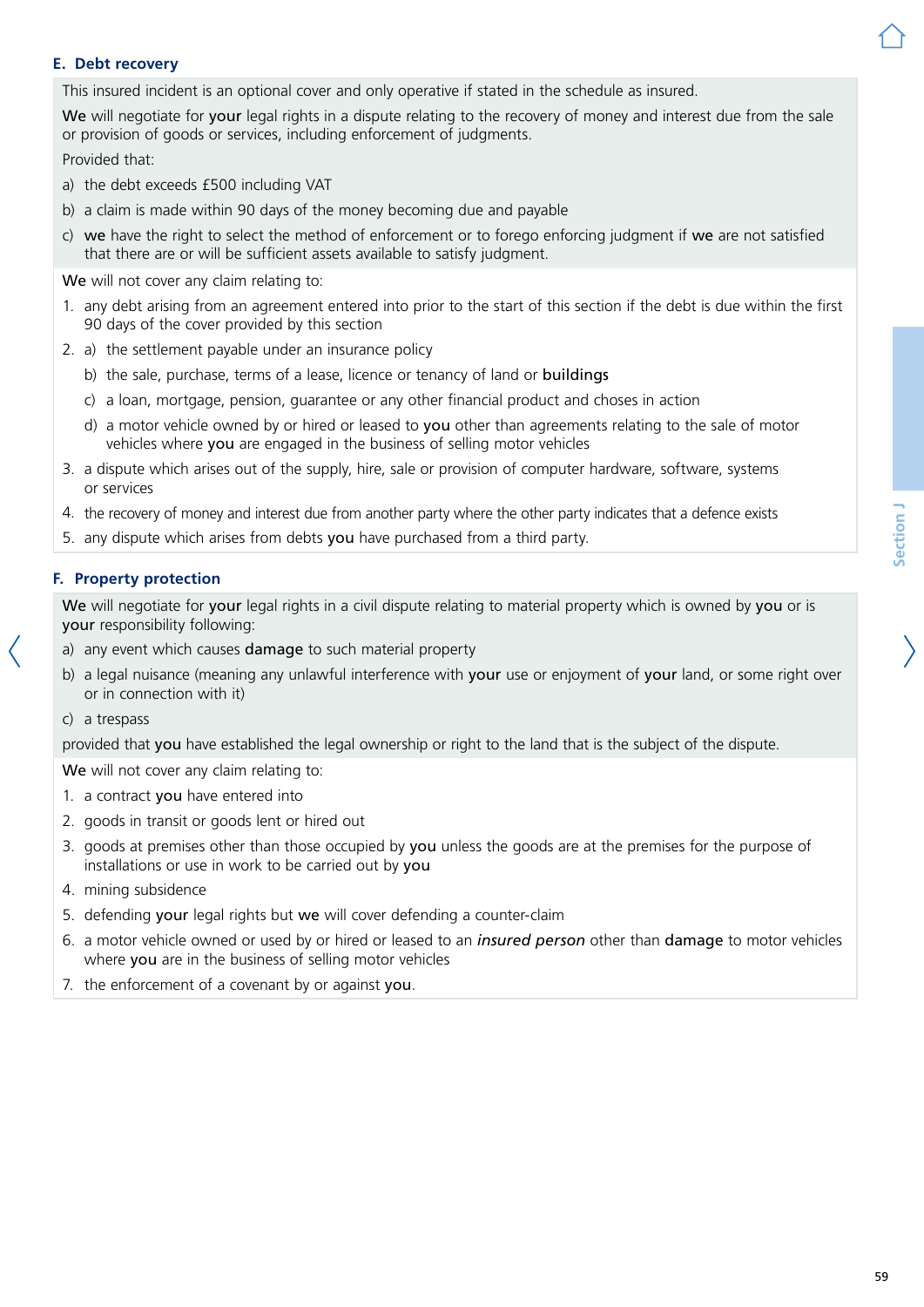### **G. Personal injury**

At your request we will pay *costs and expenses* for an *insured person's* and their family members' legal rights following a specific or sudden accident that causes the death of or bodily injury to them.

We will not cover any claim relating to:

- 1. any illness or bodily injury that happens gradually
- 2. psychological injury or mental illness unless the condition follows a specific or sudden accident that has caused physical bodily injury
- 3. defending an *insured person's* or their family members' legal rights other than in defending a counter-claim
- 4. clinical negligence.

#### **H. Tax protection**

- a) A *full enquiry* or *aspect enquiry*
- b) A *cross tax enquiry*
- c) An *employer compliance dispute*
- d) A *VAT dispute*.

Provided that you have taken reasonable care to ensure that all returns are complete and correct and are submitted within the statutory time limits allowed.

Please note we will only cover tax claims which arise in direct connection with the activities of the business.

We will not cover any insured incident:

- 1. arising from tax avoidance schemes
- 2. caused by your failure to register for Value Added Tax or Pay As You Earn
- 3. arising from investigation or enquiries by, with or on behalf of HM Revenue & Customs Special Investigations Section, Special Civil Investigations, Criminal Investigations Unit, Criminal Taxes Unit, under Public Notice 160 or by the Revenue & Customs Prosecution Office
- 4. arising from import or excise duties and import VAT
- 5. arising from any investigation or enquiry by HM Revenue & Customs into alleged dishonesty or alleged criminal offences.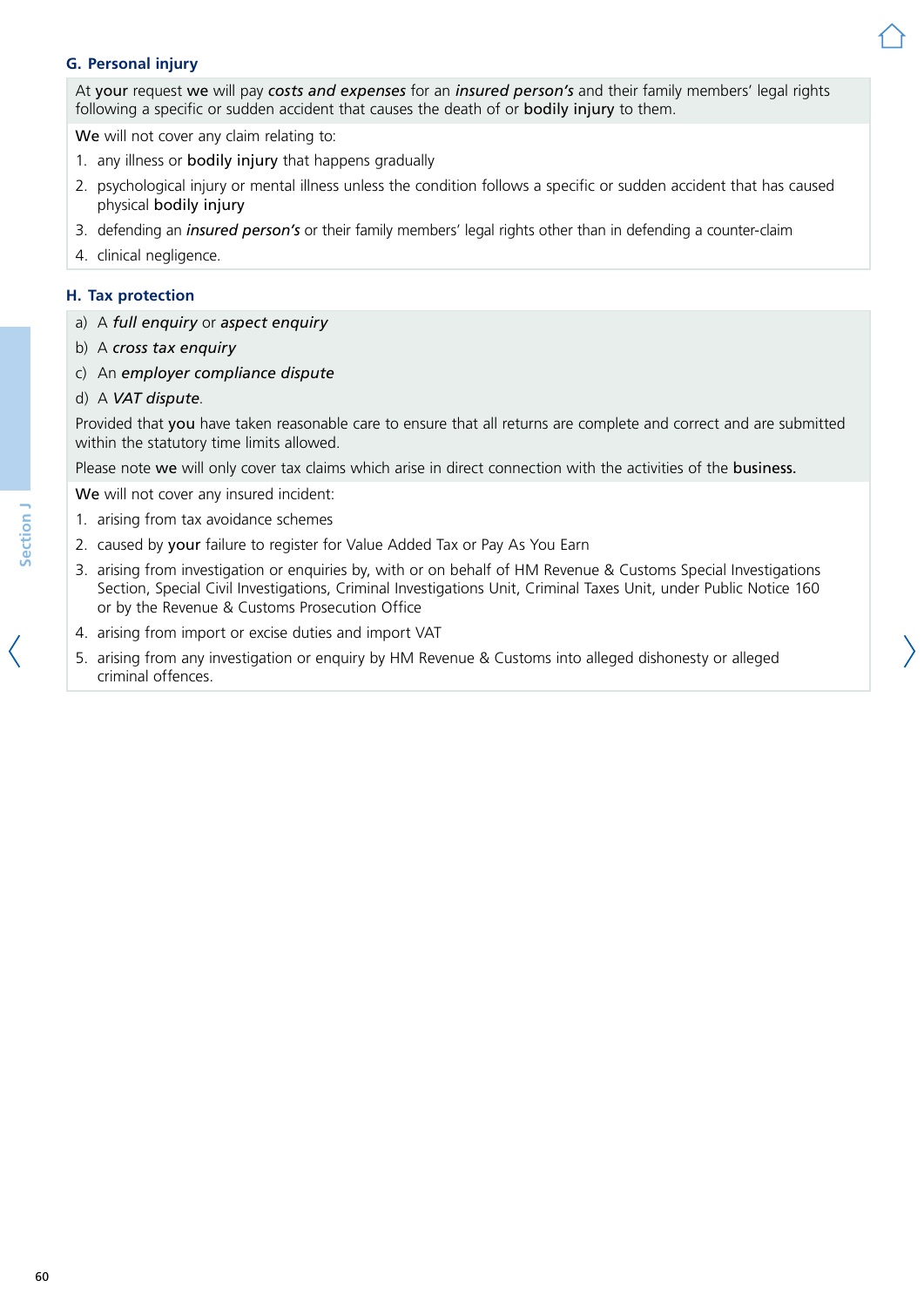## Special exclusions

We will not pay for:

### **1. A dispute with DAS**

a dispute with us not otherwise dealt with under special condition 1

### **2. Bankruptcy**

any claim where either at the start of or during the course of a claim you:

- a) are declared bankrupt
- b) have filed a bankruptcy petition
- c) have filed a winding-up petition
- d) have made an arrangement with your creditors
- e) have entered into a deed of arrangement
- f) are in liquidation
- g) part or all of your affairs or property are in the care or control of a receiver or administrator

#### **3. Calendar date devices**

any claim directly or indirectly caused by or resulting from any device failing to recognise, interpret or process any date as its true calendar date

#### **4. Costs we have not agreed**

*costs and expenses* incurred before our written acceptance of a claim

#### **5. Court awards and fines**

fines, penalties, compensation or damages which the *insured person* is ordered to pay by a court or other authority other than compensation awards covered under insured incidents Employment disputes and compensation awards and Legal defence

#### **6. Defamation**

any claim relating to written or verbal remarks that damage the *insured person's* reputation

#### **7. Deliberate acts**

any insured incident deliberately or intentionally caused by an *insured person*

#### **8. Franchise or agency agreements**

any claim relating to rights under a franchise or agency agreement entered into by you

#### **9. Group or class actions**

any claim where legal action resulting from one or more event arising at the same time or from the same originating cause which could lead to the court making a Group Litigation Order

#### **10.Intellectual property rights**

any claim relating to patents, copyrights, trademarks, merchandise marks, registered designs, intellectual property, secrecy and confidentiality agreements

#### **11.Judicial review**

*costs and expenses* arising from or relating to judicial review, coroner's inquest or fatal accident inquiry

#### **12.Late reported claims**

any claim reported to us more than 180 days after the date the *insured person* should have known about the insured incident

#### **13.Legal action we have not agreed**

legal action an *insured person* takes which we or the *appointed representative* have not agreed to or where the *insured person* does anything that hinders us or the *appointed representative*

#### **14.Litigant in person**

any claim where an insured person is not represented by a law firm, barrister or tax expert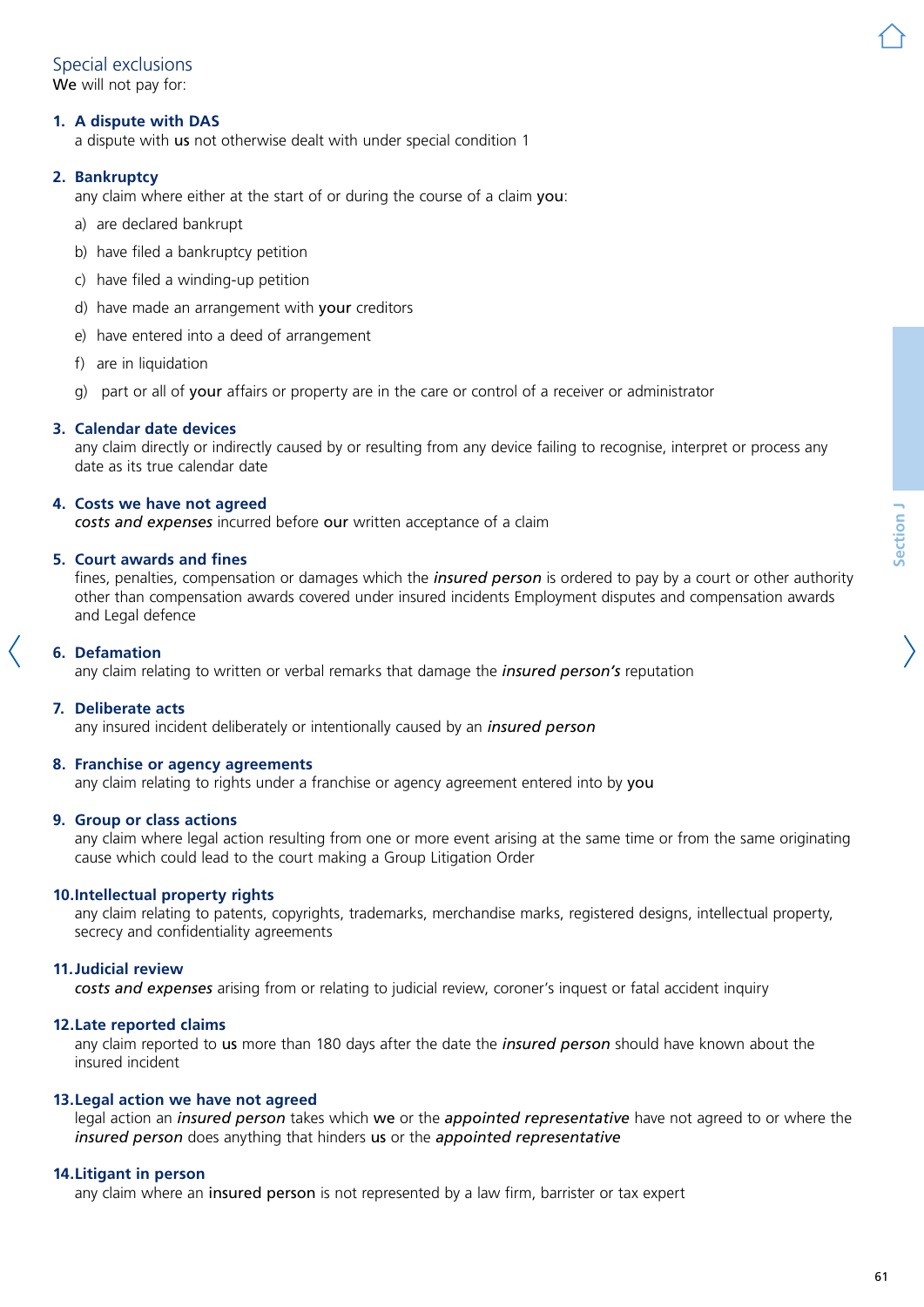#### **15.Nuclear, war and terrorism risks**

any claim caused by, contributed to by or arising from:

- a) ionising radiation or contamination by radioactivity from any nuclear fuel or from any nuclear waste from burning nuclear fuel
- b) the radioactive, toxic, explosive or other hazardous properties of any explosive nuclear assembly or nuclear part of it
- c) war, invasion, foreign enemy hostilities (whether war is declared or not), civil war, rebellion, revolution, military force or coup or any other act of terrorism or alleged act of terrorism as defined by the Terrorism Act 2000
- d) pressure waves caused by aircraft or any other airborne devices travelling at sonic or supersonic speeds

#### **16.Shareholding or partnership disputes**

any claim relating to a shareholding or partnership share in the business.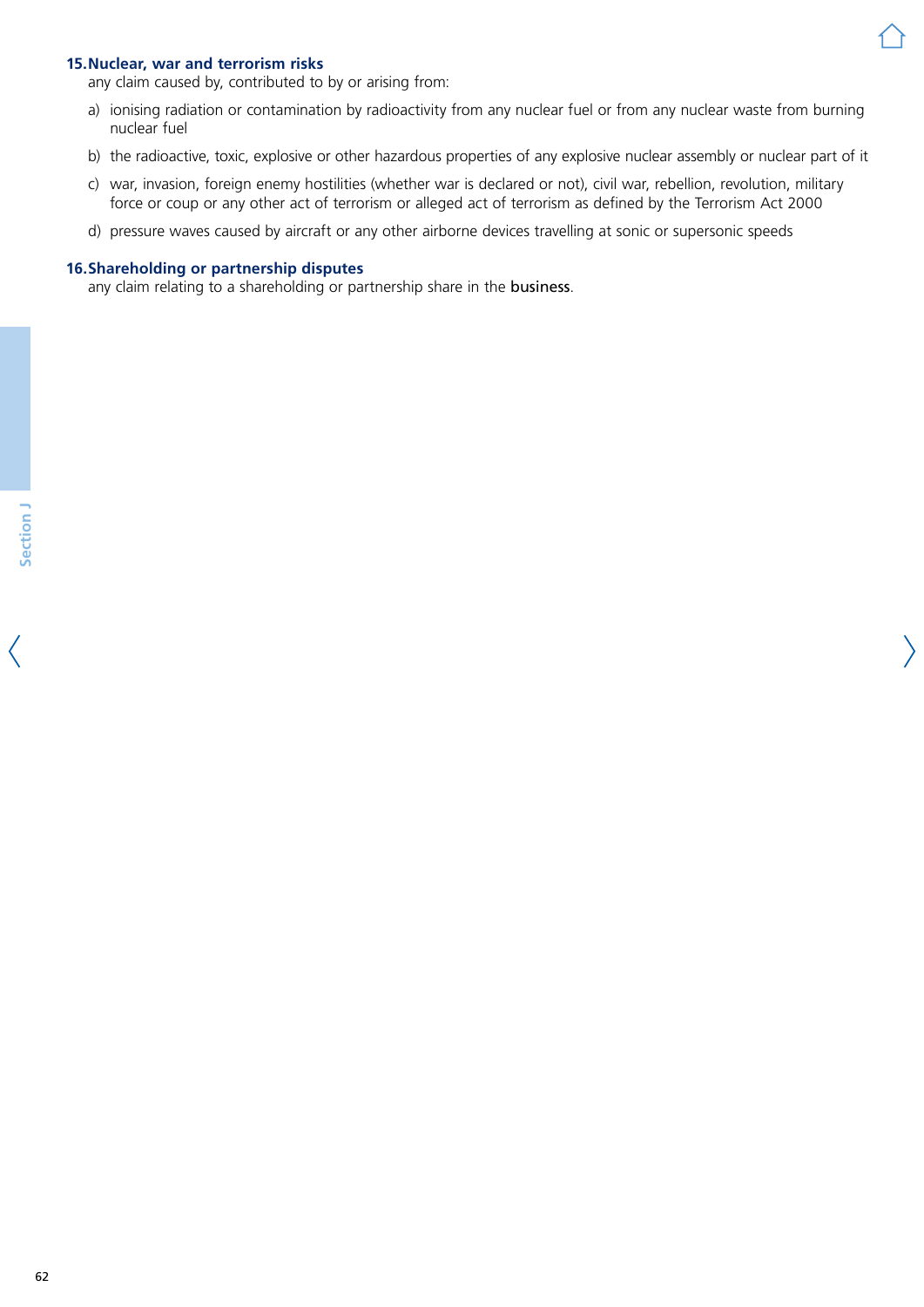

## Special conditions

#### **1. Arbitration**

If there is a disagreement between you and us about the handling of a claim and it is not resolved through our internal complaints procedure and you are a small business you can contact the Financial Ombudsman Service for help. Details available from [www.financial-ombudsman.org.uk](http://www.financial-ombudsman.org.uk). Alternatively there is a separate arbitration process (this applies to all sizes of business). The arbitrator will be a barrister chosen jointly by you and us. If there is a disagreement over the choice of arbitrator we will ask the Chartered Institute of Arbitrators to decide.

#### **2. Assessing and recovering costs**

- a) An *insured person* must instruct the *appointed representative* to have *costs and expenses* taxed, assessed or audited if we ask for this.
- b) An *insured person* must take every step to recover *costs and expenses* and court attendance and jury service expenses that we have to pay and must pay us any amounts that are recovered.

#### **3. Cancelling an appointed representative's appointment**

If the *appointed representative* refuses to continue acting for an *insured person* with good reason or if an *insured person* dismisses the *appointed representative* without good reason the cover we provide will end at once unless we agree to appoint another *appointed representative*.

#### **4. Cancelling this section**

We can cancel this section at any time as long as we tell you at least 14 days beforehand.

You can cancel this section at any time as long as we are told at least 14 days beforehand.

#### **5. Claims under this section by a third party**

Apart from us only you may enforce all or any part of this section and the rights and interests arising from or connected with it. This means that the Contracts (Rights of Third Parties) Act 1999 does not apply to this section in relation to any third-party rights or interest.

#### **6. Expert opinion**

We may require you to obtain at your own expense an opinion from an expert that we consider appropriate on the merits of the claim or proceedings or on a legal principle. The expert must be approved in advance by us and the cost agreed in writing between you and us. Subject to this we will pay the cost of obtaining the opinion if the expert's opinion indicates that it is more likely than not that you will:

- a) recover damages
- b) obtain any other legal remedy that we have agreed to
- c) make a successful defence.

#### **7. Fraudulent claims**

We will at our discretion void this section (make it invalid) from its start date or from the date of claim or alleged claim or we will not pay the claim if:

- a) a claim the *insured person* has made to obtain benefit under this section is fraudulent or intentionally exaggerated
- b) a false declaration or statement is made in support of a claim.

#### **8. Keeping to the policy terms**

An *insured person* must:

- a) keep to the terms and conditions of this section
- b) take reasonable steps to avoid and prevent claims
- c) take reasonable steps to avoid incurring unnecessary costs
- d) send everything we ask for in writing; and
- e) report to us full and factual details of any claim as soon as possible and give us any information we need.

#### **9. Law that applies**

This section is governed by the law that applies in the part of the United Kingdom, Channel Islands or Isle of Man where the business is registered. Otherwise the law of England and Wales applies.

All Acts of Parliament mentioned in this section include equivalent laws in Scotland, Northern Ireland, the Isle of Man and the Channel Islands as appropriate.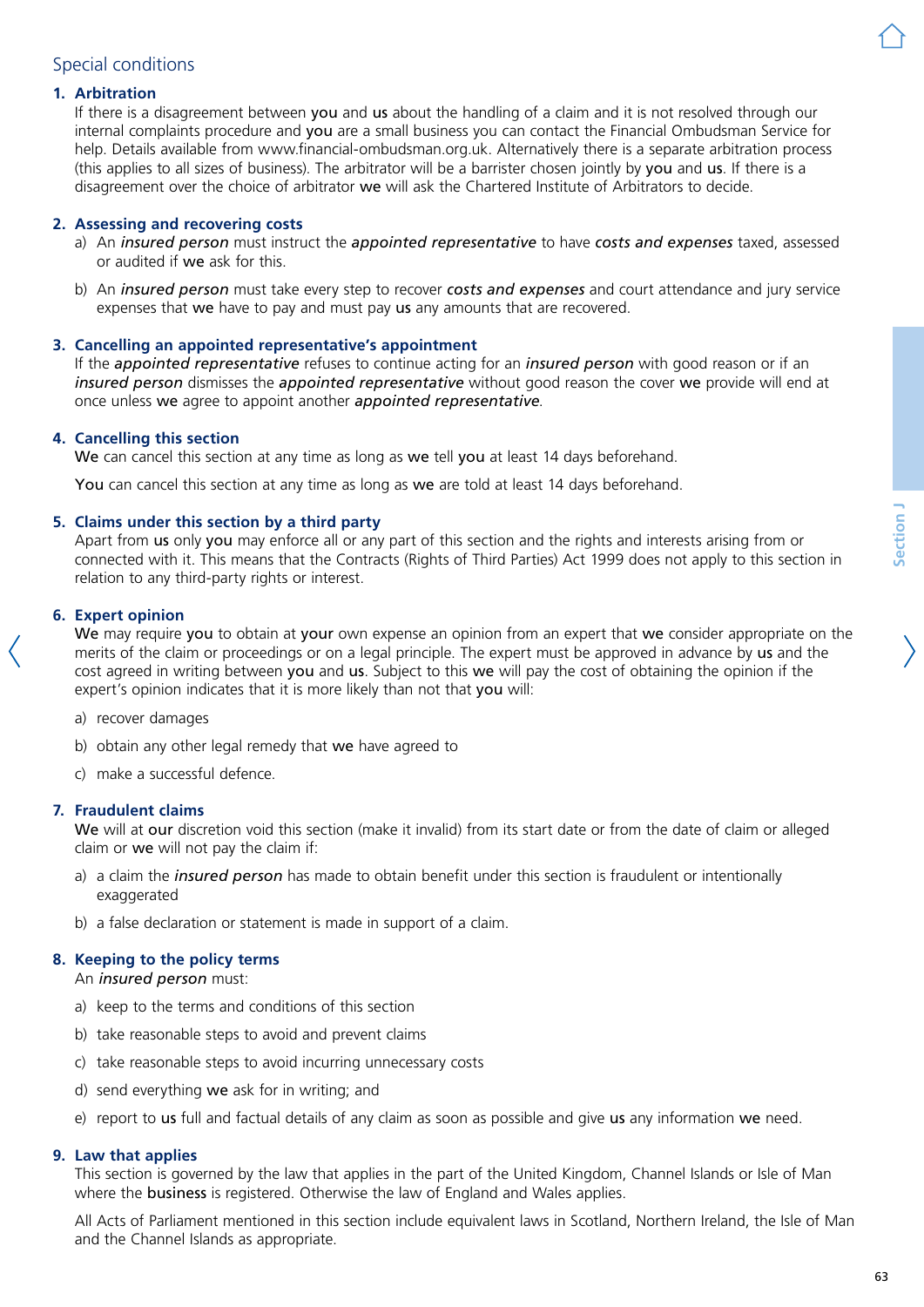#### **10.Offers to settle a claim**

- a) An *insured person* must tell us if anyone offers to settle a claim and must not negotiate or agree to any settlement without our written consent.
- b) If an i*nsured person* does not accept a reasonable offer to settle a claim we may refuse to pay further *costs and expenses*.
- c) We may decide to pay an *insured person* the reasonable value of the claim that the *insured person* is claiming or is being claimed against them instead of starting or continuing legal action. In these circumstances an *insured person* must allow us to take over and pursue or settle a claim in their name. An *insured person* must allow us to pursue at our own expense and for their benefit any claim for compensation against any other person and an *insured person* must give us all the information and help we need to do so.
- d) Where a settlement is made on a without-costs basis we will decide what proportion of that settlement will be regarded as *costs and expenses* and payable to us.

#### **11.Other insurances**

If any claim covered under this section is also covered by another policy or would have been covered if this section did not exist we will only pay our share of the claim even if the other insurer refuses the claim.

#### **12.Withdrawing cover**

If an *insured person* settles a claim or withdraws their claim without our agreement or does not give suitable instructions to the *appointed representative* we can withdraw cover and will be entitled to reclaim any *costs and expenses* we have paid.

#### **13.Your representation**

- a) On receiving a claim if representation is necessary we will appoint *a preferred law firm or tax consultancy* or in-house lawyer as your *appointed representative* to deal with your claim. They will try to settle your claim by negotiation without having to go to court.
- b) If the appointed *preferred law firm or tax consultancy* or our in-house lawyer cannot negotiate settlement of your claim and it is necessary to go to court and legal proceedings are issued or there is a conflict of interest then you may choose a law firm or tax expert to act as the *appointed representative*. We will choose the *appointed representative* to represent you in any proceedings where we are liable to pay a compensation award.
- c) If you choose a law firm as your *appointed representative* that is not a *preferred law firm or tax consultancy* we will give your choice of law firm the opportunity to act on the same terms as a *preferred law firm or tax consultancy*. However if they refuse to act on this basis the most we will pay is the amount we would have paid if they had agreed to the *DAS standard terms of appointment*.
- d) The *appointed representative* must co-operate with us at all times and must keep us up to date with the progress of the claim.

#### **14.Your responsibilities**

An *insured person* must:

- a) co-operate fully with us and the *appointed representative*
- b) give the *appointed representative* any instructions that we ask you to.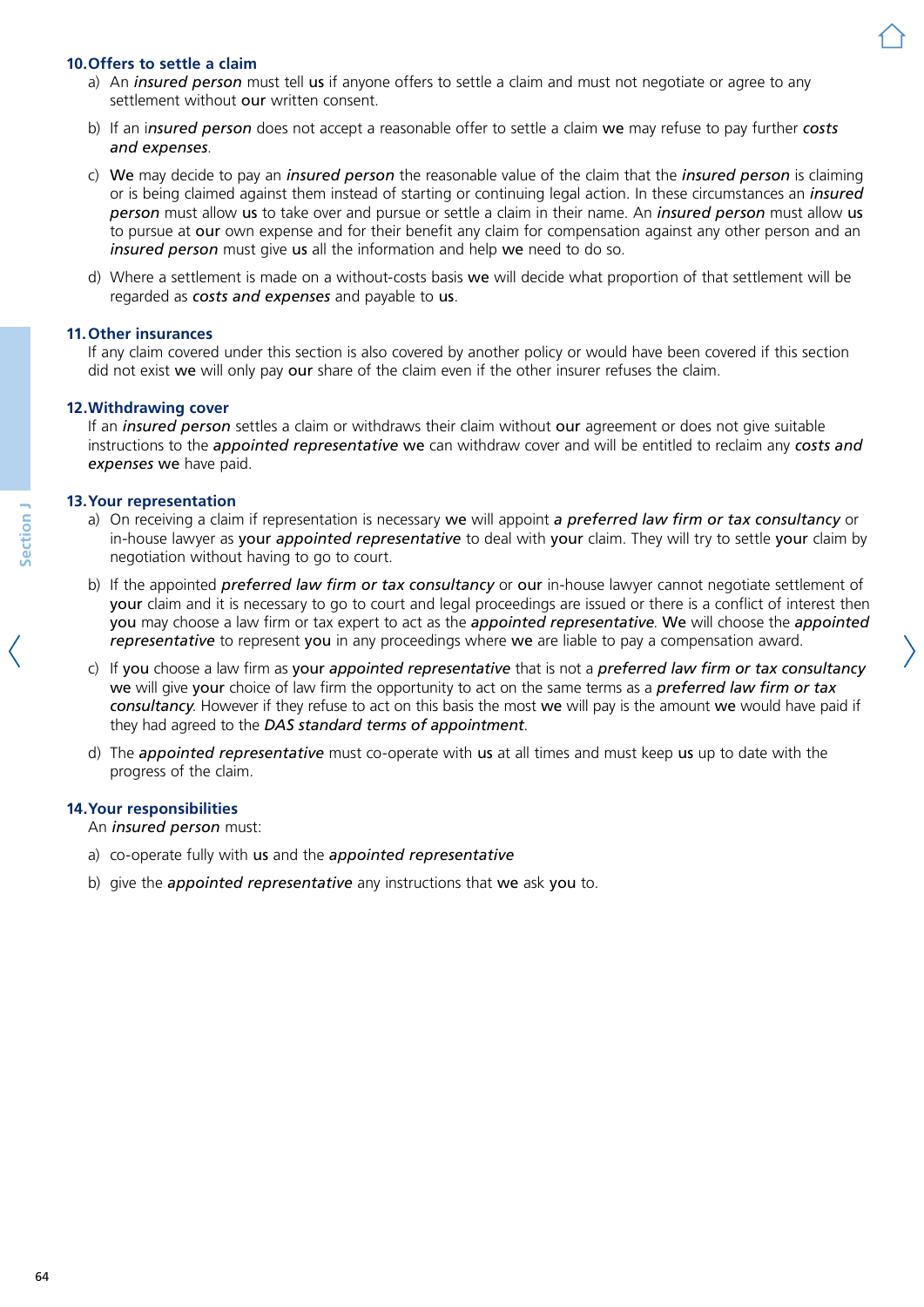## Data protection

To comply with data protection regulations we are committed to processing the insured person's personal information fairly and transparently. This section is designed to provide a brief understanding of how we collect and use this information.

We may collect personal details, including the insured person's name, address and, on occasion their medical records. This is for the purpose of managing the insured person's products and services, and this may include underwriting, claims handling and providing legal advice.

### Who we are

DAS is part of DAS UK Holdings Limited (DAS UK Group). The uses of the insured person's personal data by us and members of the DAS UK Group are covered by our individual company registrations with the Information Commissioner's Office.

## How we will use your information

We may need to send the insured person's information to other parties, such as lawyers or other experts, the court, insurance intermediaries, insurance companies, appointed service providers, specialist agencies so they may contact the insured person to ask for their feedback or members of the DAS UK Group. If the insured person's policy includes legal advice we may have to send the information outside of the European Economic Area in order to give legal advice on non-European Union law.

We will not disclose the insured person's personal data to any other person or organisation unless we are required to by our legal and regulatory obligations. For example, we may use and share the insured person's data with other organisations and public bodies, including the police and anti-fraud organisations, for the prevention and detection of crime, including fraud and financial sanctions. If false or inaccurate information is provided and fraud is identified, details will be passed to fraud prevention agencies to prevent fraud and money laundering. Further details explaining how the information held by fraud prevention agencies may be used can be obtained by writing to, or telephoning DAS. A copy is also accessible and can be downloaded via our website.

### How to make a complaint

We always aim to give you a high quality service. If you think we have let you down, you can contact us by:

- phoning 0344 893 9013
- emailing [customerrelations@das.co.uk](mailto:customerrelations@das.co.uk)
- writing to the Customer Relations Department, DAS Legal Expenses Insurance Company Limited, DAS House, Quay Side, Temple Back, Bristol, BS1 6NH
- completing our online complaint form at [www.das.co.uk/about-das/complaints](http://www.das.co.uk/about-das/complaints)

Further details of our internal complaint-handling procedures are available on request.

If you are not happy with the complaint outcome or if we've been unable to respond to your complaint within 8 weeks, you can ask the Financial Ombudsman Service for a free and independent review of your complaint. You can contact them by:

- phoning 0800 023 4567 (free from mobile phones and landlines) or 0300 123 9123
- emailing [complaint.info@financial-ombudsman.org.uk](mailto:complaint.info@financial-ombudsman.org.uk)
- writing to The Financial Ombudsman Service, Exchange Tower, London, E14 9SR.

Further information is available on their website: [www.financial-ombudsman.org.uk](http://www.financial-ombudsman.org.uk)

The Financial Ombudsman's role is to assess our handling of a claim in light of the policy terms. It is not to assess the quality of legal advice. If you are unhappy with the service provided by an appointed representative the relevant complaint-handling procedure is available on request.

#### Helping you with your legal problems

If you wish to speak to our legal teams about a legal problem, please phone us on 0344 893 9022. We will ask you about your legal issue and if necessary call back to give legal advice.

#### Making a claim

If your issue cannot be dealt with through legal advice and needs to be dealt with as a potential claim under this policy, phone us on 0344 893 9022 and we will give you a reference number. At this point we will not be able to tell you whether the claim is covered or not but we will pass the information you have given us to our claims-handling teams and explain what to do next.

Please do not ask for help from a lawyer, accountant or anyone else before we have agreed that you should do so. If you do, we will not pay the costs involved even if we do accept the claim.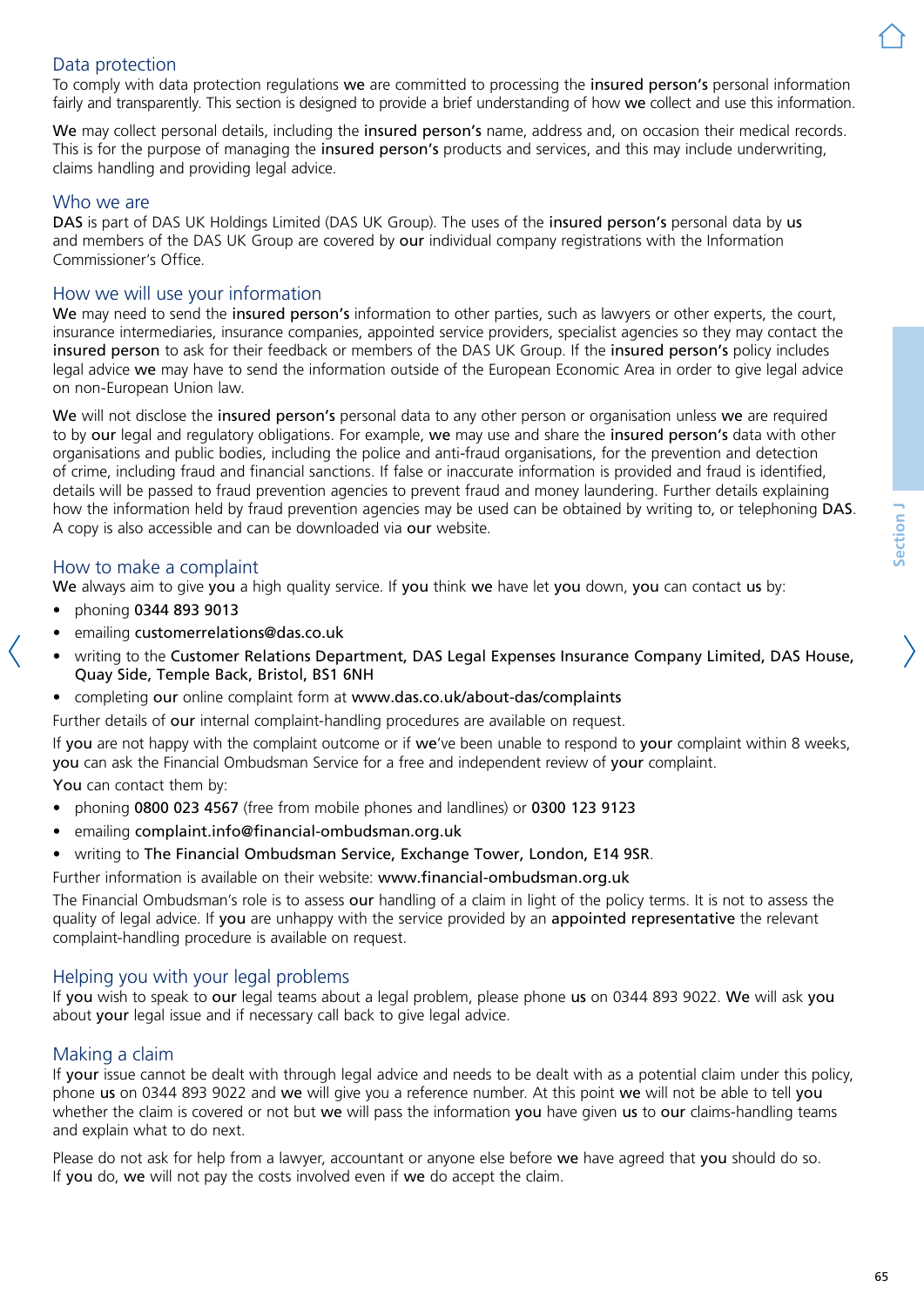# Section K – Employee dishonesty

This section is only operative if stated in the schedule.

### Cover

We will pay for direct loss of money and contents or stock belonging to you or in your custody and control for which you are legally responsible and pertaining to the business by any act of fraud or dishonesty committed by any employee acting alone or in collusion with others during the period of insurance and during uninterrupted service with you.

Provided that:

- a) the loss is discovered not later than 24 months after the expiry of this section or the termination of:
	- i) the employee's contract of service; or
	- ii) the last contract of service of the employees concerned if more than one is involved in the act of fraud or dishonesty

whichever happens first

- b) we will not pay more than one claim for the same employee
- c) any money which the employee would have been entitled to receive from you but for the act of fraud or dishonesty will be deducted from the amount of the loss prior to a claim being paid under this section
- d) the limit of indemnity stated in the schedule is the most we will pay in respect of:
	- i) all losses relating to the same act of fraud or dishonesty irrespective of the number of employees and the number of periods of insurance involved
	- ii) the total of all losses discovered during any one period of insurance unless we agree to reinstate the limit of indemnity. Any losses discovered within the 24 month period allowed after the expiry of this section will be treated as having been discovered during the final period of insurance.

The excess applicable to this section is stated in the schedule or endorsements.

We will settle your claim in accordance with the Claims conditions.

## Additional cover extensions applicable to Section K – Employee dishonesty

#### 1. **Auditor's fees**

We will pay reasonable auditor's fees that you incur in preparing a claim under this section. Any payment under this additional cover extension will form part of and not be in addition to the limit stated in the schedule.

#### 2. **Automatic reinstatement of loss**

We will reinstate the amount of any loss paid under this section from the date that the act of fraud or dishonesty is discovered.

Provided that:

- a) the amount reinstated is only available for claims for subsequent acts of fraud or dishonesty
- b) you pay the appropriate additional premium.

#### Special exclusions

This section does not cover:

#### **1. Consequential loss, fines and penalties or loss of interest**

any financial loss, damage, cost, expense, fine, penalty or loss of interest not directly associated with the acts of fraud or dishonesty that caused you to claim

#### **2. Employees known to have committed prior fraudulent or dishonest acts**

any loss arising from the engagement of any employee who to your knowledge previously committed any fraudulent or dishonest act except for convictions regarded as spent under the Rehabilitation of Offenders Act 1974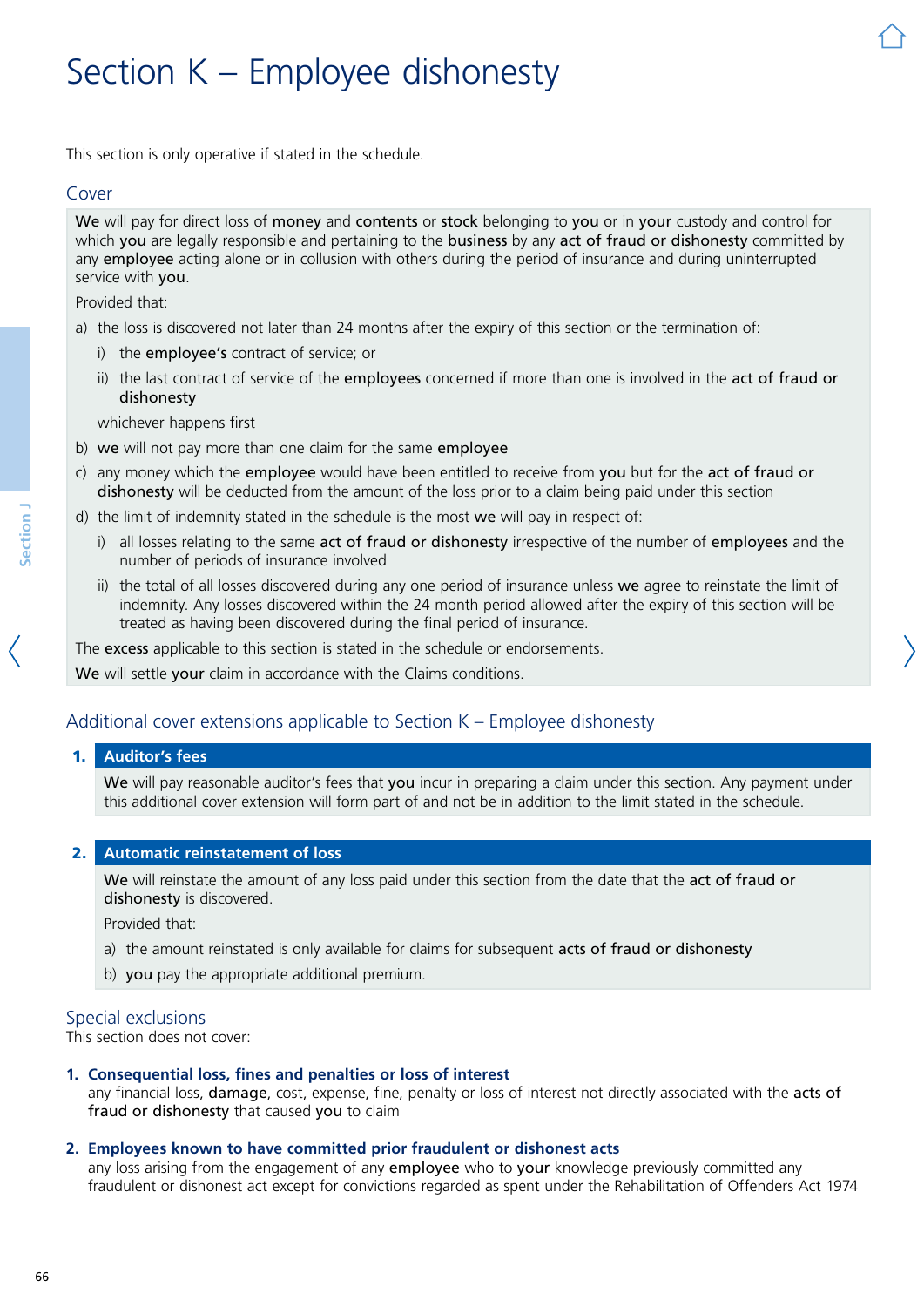### **3. Excluded persons**

loss by act of fraud or dishonesty by any:

- i) business partner
- ii) director of yours unless they are also an employee in some other capacity
- ii) employee:
	- 1) whom you are unable to name
	- 2) who is based outside the territorial limits
	- 3) who at the time of the act of fraud or dishonesty holds any of your issued share capital.

## Special conditions

#### **1. Notice**

You must give us notice in writing immediately after the discovery of any act of fraud or dishonesty committed by an employee or after you suspect that any act has been committed. We will not pay for any future acts of fraud or dishonesty committed by this employee. Any claim under this section must be made in writing to us within 90 days of the notice.

#### **2. Our liability**

We will not be liable unless:

- a) you obtain written references covering the previous 3 years employment prior to engaging any employee excluding school leavers and those not responsible for money, contents, stock, bookkeeping or accounts. These references must be produced in the event of a claim
- b) any money received by any employee is passed daily to you or to an employee authorised to receive money or is banked daily
- c) statements of account are sent at least monthly direct to any customers and are not sent by employees authorised to receive money
- d) cash book entries and other records of money received including computer systems records are fully checked at least monthly against:
	- i) the bank statement
	- ii) receipt counterfoils
	- iii) vouchers
	- iv) supporting documents and cash in hand independently of the employees handling those records or money
- e) the ordering of the certification of receipt for and the authorisation of payment for goods or subcontracted work are carried out by different employees acting independently
- f) supporting papers are checked independently of the employees who prepare cheques and any cheque for over £5,000 is signed by 2 people
- g) wages and salaries are independently checked prior to payment
- h) any books are balanced and checked by professional auditors at least annually.

#### **3. Prosecution and conviction**

If we require it you must use all diligence in prosecuting to a conviction any employee for the act of fraud or dishonesty for which a claim has been made under this section. If a conviction is obtained this will be at our expense.

#### **4. Recovery**

We may at our own expense take steps to recover from the employee or the employee's estate any loss that we have paid or are liable to pay under this section. For this purpose we may use your name and you must give us any information or assistance that we require.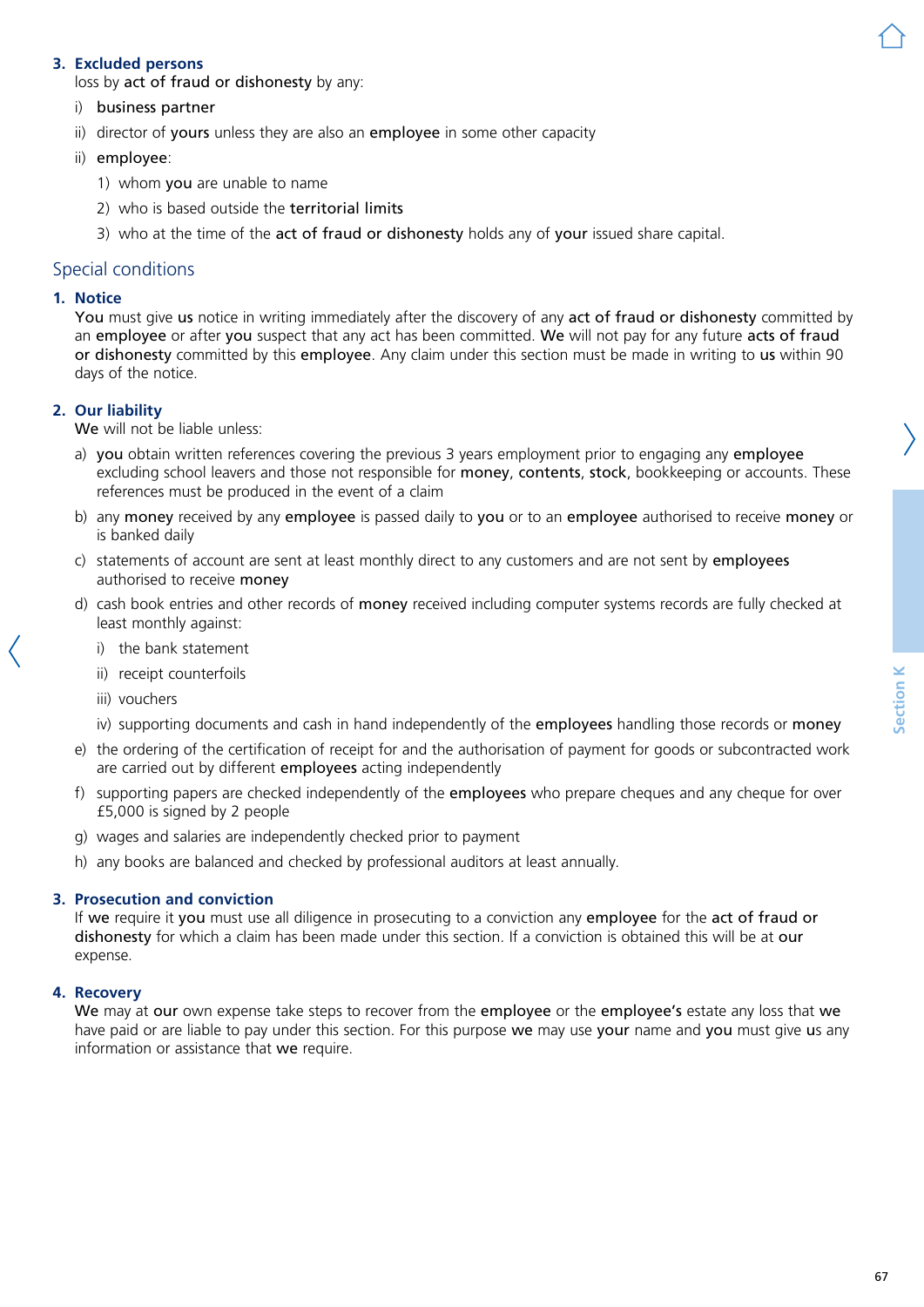# Section L – Personal accident

This section is only operative if stated in the schedule.

## Special definitions

#### *Bodily injury*

Bodily injury which is caused by an *event*.

#### *Channel Islands*

Jersey, Guernsey, Alderney and Sark.

#### *Country of permanent residence*

The country where an *insured person* resides indefinitely or where an *insured person* has the intent to reside indefinitely.

For the purpose of this definition the *Channel Islands* as a single group of territories, the Isle of Man and the *United Kingdom* will each be treated as separate and distinct countries.

#### *Country of secondment*

The country where an *insured person*:

- a) temporarily resides under a contract of employment with you
- b) undertakes an activity on your behalf and at your request for more than 6 months and agreed by us in a country of secondment endorsement attached to and forming part of this policy.

For the purpose of this definition the *Channel Islands* as a single group of territories, the Isle of Man and the *United Kingdom* will each be treated as separate and distinct countries.

#### *Deferment period*

The beginning of a period of temporary disablement during which compensation for *temporary total disablement* will not be payable.

#### *Director*

Any person holding the position of director with you excluding any non-executive director unless specifically agreed with our written consent.

#### *Event*

A sudden, unforeseen and identifiable occurrence.

Any events or series of events consequent upon or attributable to one source or original cause will be regarded as a single event for the purposes of this policy where they occur within a 20 kilometres radius and within 24 consecutive hours of the one source or original cause.

#### *Event aggregate limit*

The maximum amount for which we can be held liable in respect of any claims for *bodily injury* arising out of any one *event*.

#### *Hijack*

The unlawful seizure or taking control of a conveyance in which the *insured person* is travelling.

#### *Journey*

A business journey not exceeding 30 days in duration authorised by you and undertaken by an *insured person* and commencing during the period of insurance.

#### *Kidnap*

The unlawful abduction and detention of an *insured person* against their will.

#### *Medical expenses*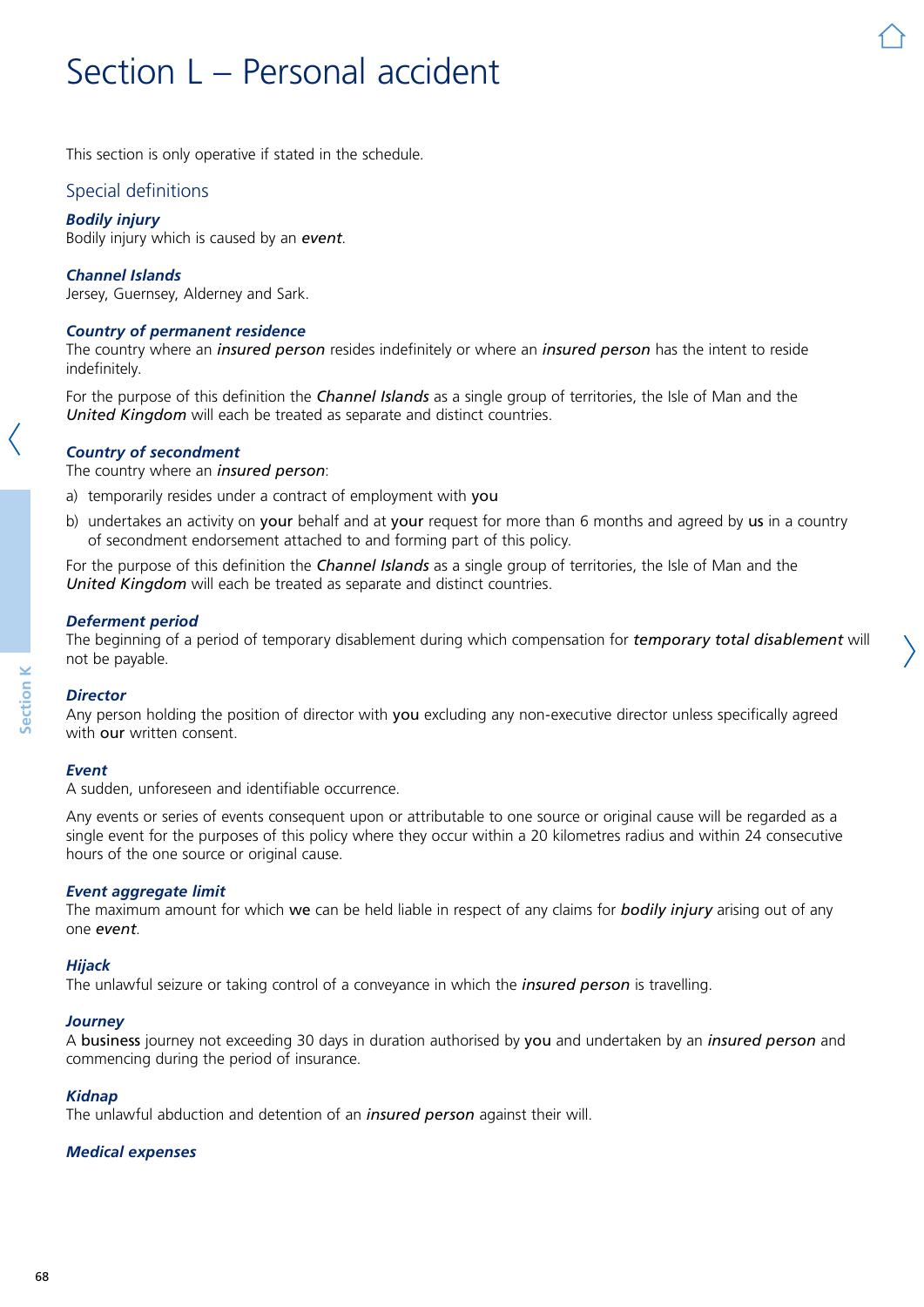Any reasonable costs necessarily incurred for medical, surgical or other diagnostic or remedial treatment given or prescribed by a qualified medical practitioner and any hospital, nursing home or ambulance charges.

Dental, optical expenses and routine pregnancy expenses are excluded unless incurred as the result of an emergency.

#### *Multi-Engined Aeroplane Limit*

Our maximum liability in respect of all claims for *bodily injury* arising out of any one *event* involving the same multi-engined aeroplane as stated in special provision 1.

#### *Operative time*

24 hours per day while the *insured person* is engaged in any activity not excluded by this section including any *journey.*

#### *Other forms of aerial transport limit*

The maximum amount for which we can be held liable in respect of all claims for *bodily injury* arising out of any one *event* involving the same aircraft (not being a multi-engined aeroplane) as stated in special provision 1.

#### *Temporary total disablement*

Temporary disablement which totally prevents the person insured from engaging in any elements of their *usual occupation*.

#### *United Kingdom*

England, Scotland, Wales and Northern Ireland.

#### *Usual occupation*

The main occupation of the person insured for which they are suited by training and qualifications under a contract of employment with you.

#### *War*

Armed conflict between nations including forces acting for any international authority whether war be declared or not, invasion, civil war, any attempt to usurp power or any activity arising out of an attempt to participate in military force between nations.

#### Cover

If a person insured sustains *bodily injury* during the *operative time* that within 24 months solely and independently of any other cause results in accidental death or accidental disablement we will pay you the appropriate benefit stated in the schedule.

Provided that:

- a) benefit 5 will be payable for a maximum of 104 weeks and is subject to a *deferment period* of 7 days
- b) in respect of any one person insured a benefit will not be payable under more than one of benefits 1 to 4. Any benefit payable under benefit 5 will immediately cease should a benefit under one of benefits 1 to 4 subsequently be payable by us to you
- c) in respect of a person insured under the age of 16 the maximum compensation payable under benefit 1 will not exceed £15,000 or the amount stated in the schedule whichever is the lesser.

We will settle your claim in accordance with the Claims conditions.

## Additional covers

#### 1. **Disappearance**

If a person insured disappears and after a suitable period of time as judged reasonable by the appropriate legal authority it is reasonable to believe that the person insured's death resulted from *bodily injury* during the *operative time* we will pay you the amount stated under benefit 1 in the schedule. If it later transpires that the person insured has not died any amount paid will be refunded by you to us.

#### 2. **Exposure**

If a person insured suffers unavoidable exposure to the elements during the *operative time* that within 24 months solely and independently of any other cause results in death or disablement we will pay you in accordance with the benefits stated in the schedule.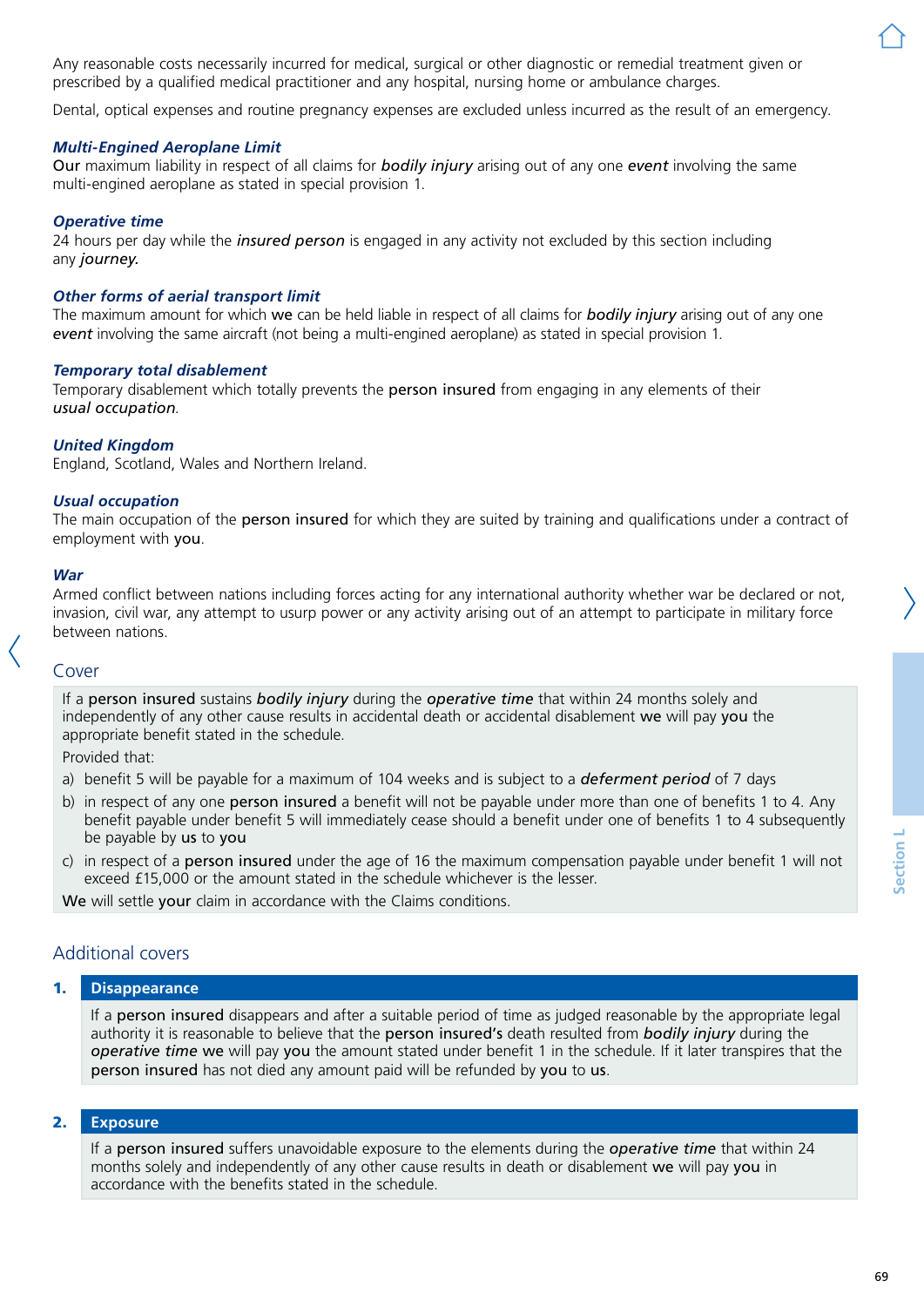#### 3. **Funeral costs**

If a payment is made under benefit 1 we will pay you up to £5,000 for reasonable funeral expenses. We will not be liable for more than the *event aggregate limit* stated in special provision 2.

#### 4. **Hijack or kidnap**

If a person insured is the victim of *hijack* or *kidnap* during the *operative time* the cover provided under this section will remain in force until the person insured has returned to their *country of permanent residence* or *country of secondment* or until a period of 12 months from the date of the *hijack* or *kidnap* has expired whichever will occur first.

#### 5. **Medical costs**

If a person insured incurs *medical expenses* as a result of *bodily injury* sustained during the *operative time* we will pay you up to 20% of the amounts paid under benefits 1 to 4 inclusive or 30% of the amounts paid under benefit 5 whichever is the greater but not exceeding £5,000.

#### 6. **Rehabilitation support**

Where a person insured suffers *bodily injury* resulting in disablement for which we agree to pay a benefit under this section we will at our discretion for a maximum period of 12 months from the date of the disablement enlist the services of Zurich Medical Management to:

- a) carry out by telephone an initial medical assessment of the person insured in conjunction with the person insured's medical advisers and discuss options for beneficial medical, prosthetic and counselling services
- b) provide support to the person insured during the recovery period:
	- i) to minimise the effects of their *bodily injury*; and
	- ii) to follow the agreed rehabilitation plan; and
	- iii) to advise on and coordinate a return to work plan.

Provided that you or the person insured will bear the cost of any treatment or other services taken up as a result of any support or arrangements offered or made by Zurich Medical Management.

#### Special exclusions

This section does not cover any expense or loss arising from:

#### **1. Active service**

a person insured engaging in active service in any of the armed forces of any nation

#### **2. Age limitation**

*bodily injury* to a person insured who has attained the age of 85 years unless the *bodily injury*, loss or expense occurs during the period of insurance in which the person insured attains the age of 85 years

#### **3. Excluded causes**

any sickness or disease, any naturally occurring or degenerative condition, any gradually operating cause or post traumatic stress disorder excluding a direct result of *bodily injury* caused by an *event*

#### **4. Excluded travel to dangerous or unsettled areas**

a *journey* to the following countries or specific areas of countries:

Afghanistan, Iran, Iraq, Somalia, Yemen, Israeli occupied Territories

#### **5. Non-passenger air travel**

a person insured engaging in aviation as a pilot of a fixed wing or rotary propelled aircraft

#### **6. Suicide or self injury**

a person insured committing or attempting to commit suicide or intentionally inflicting self injury

#### **7. War risks**

*war* within the person insured's *country of permanent residence* or *country of secondment*.

#### Special provisions

#### **1. Any one insured person maximum benefit**

**Section L**section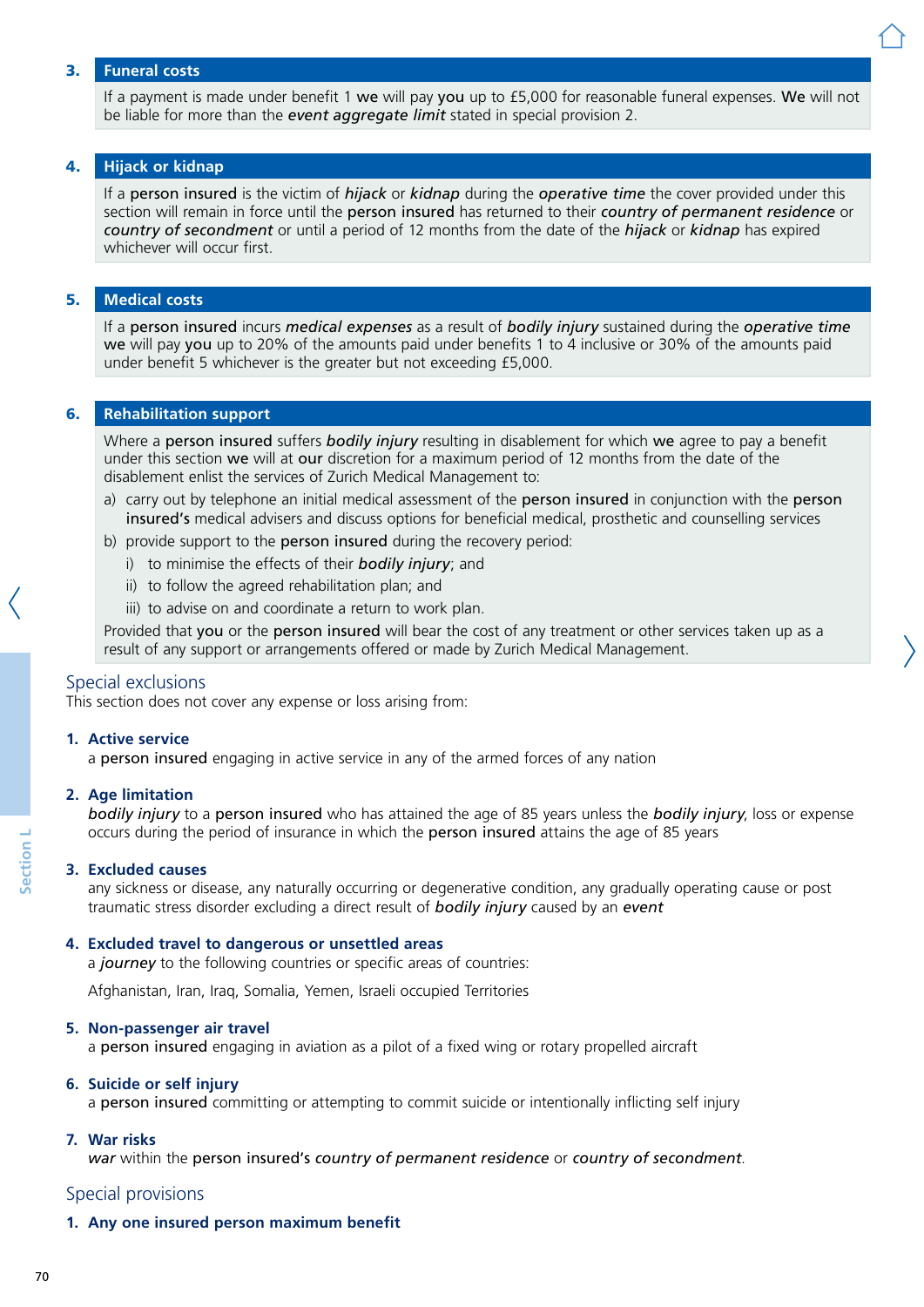The maximum payable under this section is as follows:

Maximum benefit any one **person insured** Benefits 1 to 4 As stated in the schedule.<br>Maximum benefit any one **person insured** Benefit 5 As stated in the schedule. Maximum benefit any one **person insured** Benefit 5 As stated in the schedule.<br>
Maximum benefit any one **person insured** Benefit 6 As stated in the schedule. Maximum benefit any one person insured Benefit 6

## **2. Event aggregate limitation**

The maximum payable under this section as the *event aggregate limit* is £5,000,000.

Provided that if the total amount of any claims for *bodily injury* arising out of any one *event* exceeds the *event aggregate limit* each individual claim will be proportionately reduced until the total value of any claims does not exceed the *event aggregate limit*.

#### **3. Multi-engined aeroplane and other forms of aerial transport limitation**

The maximum payable under this section is as follows:

#### *Multi-engined aeroplane limit* £1,000,000 **Other forms of aerial transport limit**  $\qquad 600,000$

Provided that if the total amount of any claims for *bodily injury* arising out of any one *event* involving the same:

- a) multi-engined aeroplane exceeds the *multi-engined aeroplane limit* each individual claim will be proportionately reduced until the total value of any claims does not exceed the *multi-engined aeroplane limit*
- b) aircraft, not being a multi-engined aeroplane, exceeds the *other forms of aerial transport limit* each individual claim will be proportionately reduced until the total value of any claims does not exceed the *other forms of aerial transport limit*.

## Special conditions

#### **1. Interest**

No sum payable under Section L will carry interest.

#### **2. Reasonable care**

You and any person insured will exercise reasonable care to avoid or diminish any loss or any circumstances likely to give rise to a claim under this section.

#### **3. Third party rights**

A person who is not a party to this contract including specifically a person insured has no right under the Contracts (Rights of Third Parties) Act 1999 to enforce any term of this contract.

#### Special claims condition

#### **1. Claims notification**

It is a condition precedent to our liability that in the event of any circumstances which could give rise to a claim you will:

a) i) give notice to us as soon as reasonably possible by contacting us via one of the following options:

Phone: +44 (0)800 0260 184

Email: a&[hclaims@uk.zurich.com](mailto:a%26hclaims%40uk.zurich.com?subject=)

- Post: Zurich Accident and Health Claims, 3000 Parkway, Whiteley, Fareham, United Kingdom PO15 7JZ
- ii) make no admission of liability without our prior written consent
- iii) provide us or our appointed representatives with:
	- 1) any necessary assistance in a timely manner
	- 2) any information reasonably required
	- 3) any documentation and records necessary to establish and assess indemnity under this policy
- iv) prove the loss to our reasonable satisfaction
- v) forward immediately to us or our representatives any letter, writ or other document received in respect of any claim made under this policy
- vi) assist and concur with any reasonable arrangements for our medical advisers to examine an *insured person* in respect of which a claim has arisen; and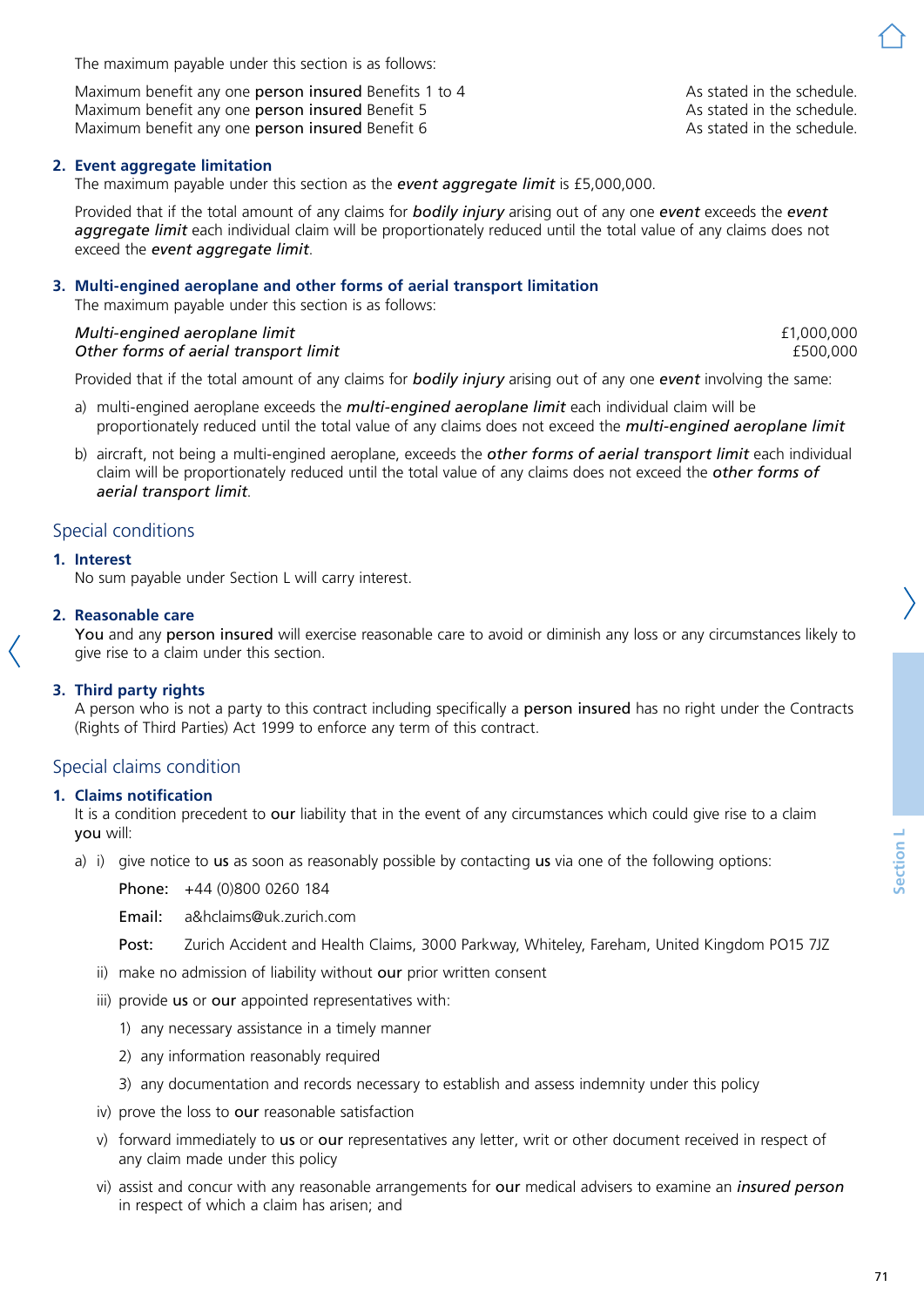b) as often as may be reasonably required provide a statutory declaration sworn before a solicitor, justice of the peace or notary public named by us on any matters connected with a claim at a reasonable time and place as we may designate.

No act by us or our representatives in respect of any investigation will be deemed a waiver of any defence which we might otherwise have. Any acts will be deemed to have been made without prejudice to our liability.

We reserve the right to:

- a) take steps as we deem necessary to prevent, mitigate or minimise a loss
- b) take over and conduct the defence or settlement of claims made against an person insured that is covered under this policy
- c) pursue any rights or remedies available to you whether or not payment has been made.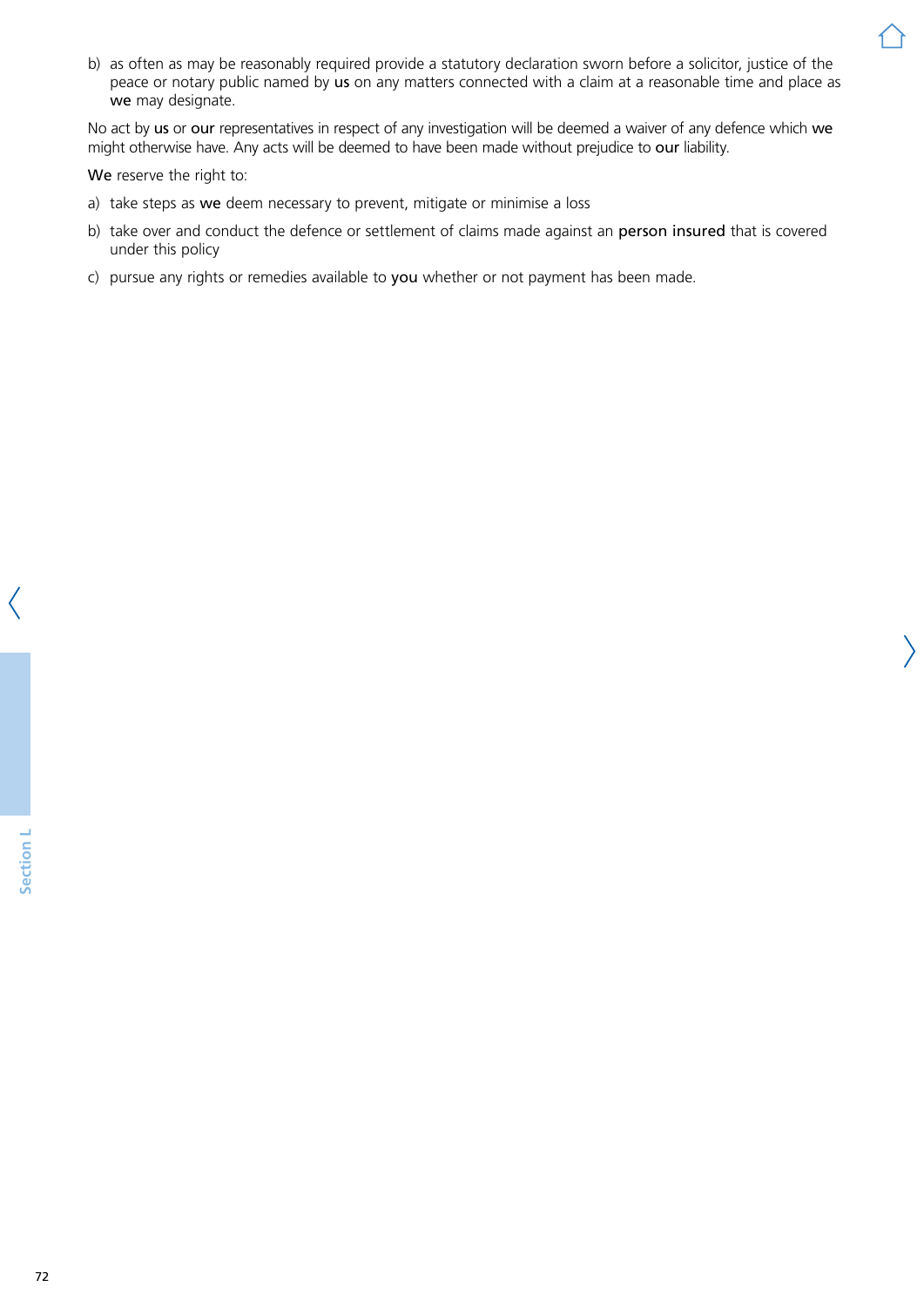# Section M – Terrorism

This section is only operative if stated in the schedule.

## Special definitions

#### *Computer system*

A computer or other equipment or component or system or item which processes, stores, transmits or receives *data*.

#### *Data*

Data of any sort whatever, including without limitation tangible or intangible data, and any programs or software, bandwidth, cryptographic keys, databases, documents, domain names or network addresses or anything similar, files, interfaces, metadata, platforms, processing capability, storage media, transaction gateways, user credentials, websites, or any information whatever.

#### *Denial of service attack*

Any actions or instructions constructed or generated with the ability to damage, interfere with or otherwise affect the availability or performance of networks, network services, network connectivity or *computer systems*.

*Denial of service attacks* include but are not limited to the generation of excess traffic into the network addresses, the exploitation of system or network weaknesses and the generation of excess or non-genuine traffic between and amongst networks and the procurement of such actions or instructions by other *computer systems*.

#### *Hacking*

Unauthorised access to any *computer system* whether your property or not.

#### *Phishing*

Any access or attempted access to *data* made by means of misrepresentation or deception.

#### *Terrorism*

Any act or acts of persons acting on behalf of or in connection with any organisation which carries out activities directed towards the overthrowing or influencing by force or violence of Her Majesty's Government in the United Kingdom or any other government de jure or de facto.

#### *Virus or similar mechanism*

Program code, programming instruction or any set of instructions intentionally constructed with the ability, or purposely used, to damage, interfere with, adversely affect, infiltrate or monitor *computer systems*, *data* or operations, whether involving self-replication or not.

*Virus or similar mechanism* includes but is not limited to trojan horses, worms and logic bombs and the exploitation of bugs or vulnerabilities in a computer program to damage, interfere with, adversely affect, infiltrate or monitor as above.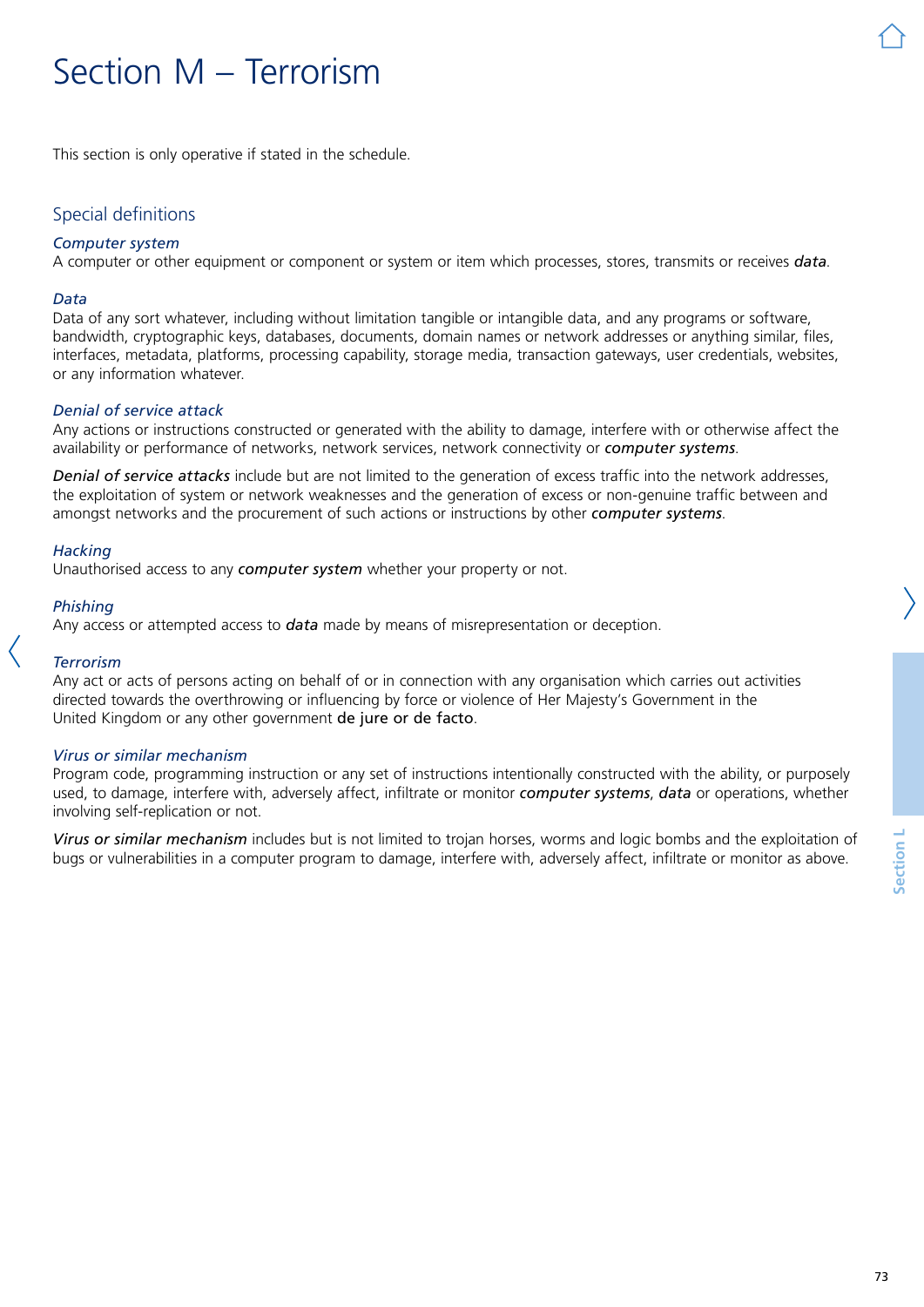# **Sub-section M1 – Certified terrorism**

In the event that:

- a) Her Majesty's Government or Her Majesty's Treasury or any successor relevant authority issue a certificate certifying an event or occurrence to have been *terrorism;* or
- b) Her Majesty's Government or Her Majesty's Treasury or any successor relevant authority refuse to issue a certificate certifying an event or occurrence to have been *terrorism* and that refusal is reversed by the decision of a validly constituted tribunal

we will pay you the amount of the loss in respect of:

- i) damage to property insured under Sections A, C, D, H and I
- ii) business interruption insured under Section B

caused by or arising from *terrorism*.

We will settle your claim in accordance with the Claims conditions.

Provided that:

- 1) the damage and/or business interruption occurs in England, Wales or Scotland but not the territorial seas adjacent to them as defined by the Territorial Sea Act 1987 and not Northern Ireland, the Channel Islands or the Isle of Man
- 2) in any action, suit or other proceedings where we allege that any damage or business interruption is not covered under Sub-section M1 the burden of proving that the damage or business interruption is covered will fall upon you.

Excluding:

- A) any losses whatsoever:
	- a) occasioned by riot, civil commotion, war, invasion, act of foreign enemy, hostilities (whether war be declared or not), civil war, rebellion, revolution, insurrection or military or usurped power
	- b) directly or indirectly caused by or contributed to by or arising from or occasioned by or resulting from:

i) damage to or the destruction of any *computer system*; or

ii) any alteration, modification, distortion, erasure or corruption of *data*

in each case whether your property or not, where such loss is directly or indirectly caused by or contributed to by or arising from or occasioned by or resulting from *virus or similar mechanism, hacking, phishing* or *denial of service attack*

#### Proviso to exclusion A) b)

save that *covered loss* otherwise falling within this exclusion A) b) will not be treated as excluded by exclusion A) b) solely to the extent that such *covered loss*:

- results directly (or, solely as regards ii) 3) below, indirectly) from fire, explosion, flood, escape of water from any tank, apparatus or pipe (including any sprinkler system), impact of aircraft or any aerial devices or articles dropped from them, impact of any sea-going or water-going vessel or of any vehicle whatsoever or of any goods or cargo carried in or on such vessel or vehicle, destruction of, damage to or movement of buildings or structures, plant or machinery other than any *computer system*; and
- ii) comprises:
	- 1) the cost of reinstatement, replacement or repair in respect of damage to or destruction of *property* insured; or
	- 2) the amount of business interruption loss suffered directly by you by way of loss of or reduction in profits, revenue or turnover or increased cost of working as a direct result of either damage to or destruction of *property* insured or as a direct result of denial, prevention or hindrance of access to or use of the *property* insured by reason of *terrorism* causing damage to other *property* within one mile of the *property* insured to which access is affected; or
	- 3) the amount of loss caused by the cancellation, abandonment, postponement, interruption, curtailment or relocation of an event as a result of damage to or destruction of *property* and any additional costs or charges reasonably and necessarily paid by you to avoid or diminish such loss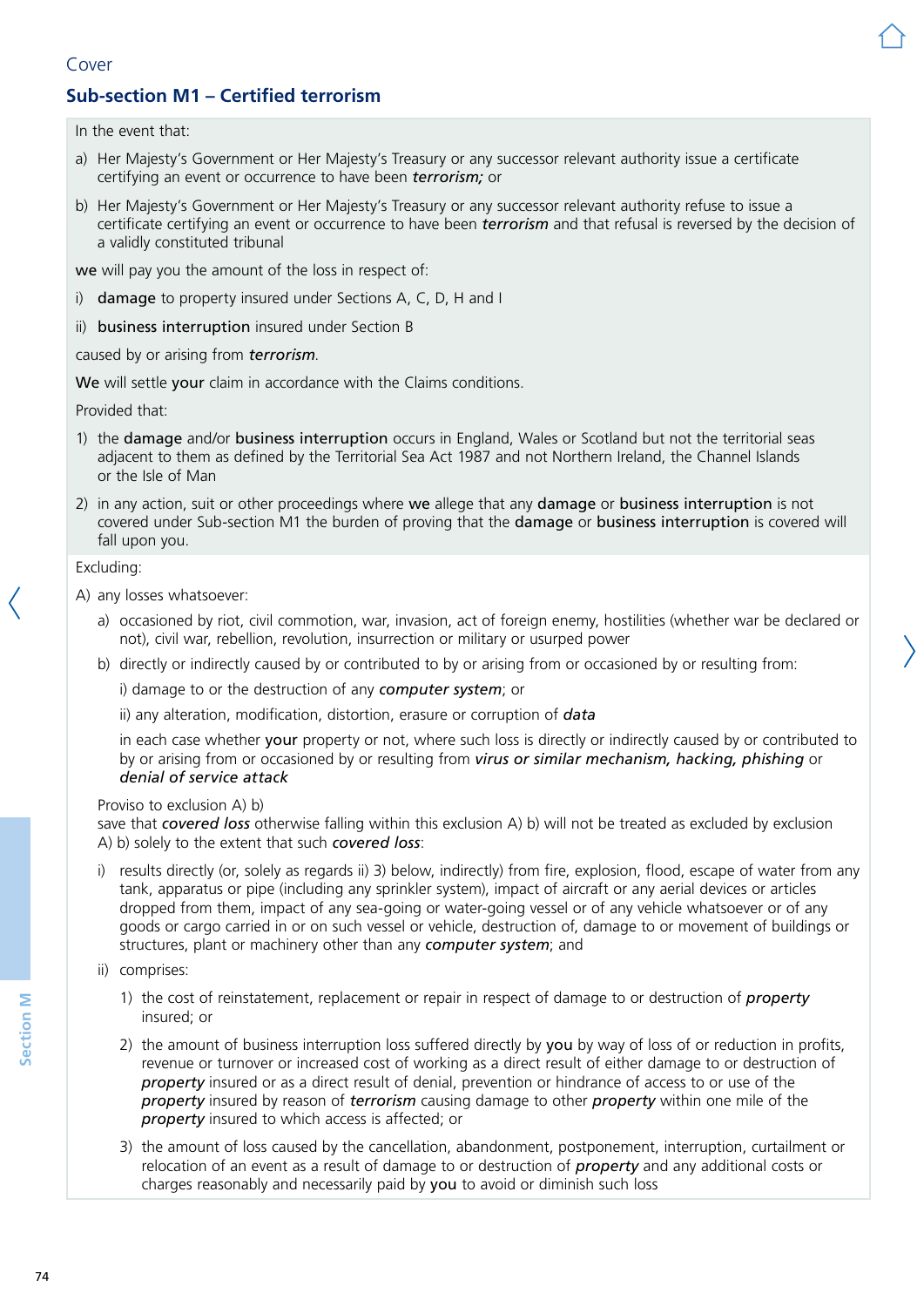- and
- iii) is not caused by or arising from *terrorism* in relation to which the relevant organisation or any persons acting on behalf of or in connection with that organisation are controlled by, acting on behalf of or part of any de jure or de facto government of any nation, country or state
- iv) for the purposes of this Proviso
	- 1) The meaning of '*property*' shall exclude:
		- A) any money (including money), currency, electronic cryptographic or virtual currency including Bitcoin or anything similar, negotiable or non-negotiable instruments, financial securities or any other financial instrument of any sort whatever; and
		- B) any *data*
	- 2) '*Covered loss*' means all losses arising as a result of damage to or the destruction of *property* insured caused by or arising from *terrorism*
- v) notwithstanding the exclusion of *data* from *property*, to the extent that damage to or destruction of *property* within the meaning of sub-paragraph ii) above indirectly results from any alteration, modification, distortion, erasure or corruption of *data*, because the occurrence of one or more of the matters referred to in sub-paragraph i) above results directly or indirectly from any alteration, modification, distortion, erasure or corruption of *data*, that shall not prevent cost or business interruption loss directly resulting from damage to or destruction of such *property* and otherwise falling within sub-paragraphs i) and ii) 1) or 2) nor any loss, cost or charges otherwise falling within sub-paragraphs i) and ii) 3) above from being recoverable under this section.

In no other circumstances than the previous sentence, however, will any loss or losses directly or indirectly caused by, contributed to by or arising from or occasioned by or resulting from any alteration, modification, distortion, erasure or corruption of *data* be recoverable under this section

- B) any type of property which has been specifically excluded under Sections A, B, C, D, H or I of this policy
- C) any nuclear installation or nuclear reactor and all fixtures and fittings situated thereon and attached thereto and all pipes, wires, cables, drains or other conduits or service media of any description which are affixed or connected to or in any way serve the nuclear installation or nuclear reactor.

Save for the exclusions listed above no other exclusions applicable to Sections A, B, C, D, H and I will apply to the insurance under Sub-section M1. All the other terms, definitions, provisions and conditions of said sections including but not limited to any excess or deductible to be borne by you will apply to the insurance under Sub-section M1 except for:

- 1) any Long Term Agreement applying to this policy
- 2) any terms which provide for adjustments of premium based upon declarations on expiry or during the period of insurance
- 3) any extension of premises to locations outside England and Wales and Scotland.

# **Sub-section M2 – Uncertified terrorism**

In the event that:

- a) Her Majesty's Government or Her Majesty's Treasury or any successor relevant authority refuse to issue a certificate certifying an event or occurrence to have been *terrorism*; and
- b) the refusal is upheld by the decision of a validly constituted tribunal

General exclusion 5 of this policy will not apply to Sections A, B, C, D, H or I in respect of the event or occurrence.

We will settle your claim in accordance with the Claims conditions.

Provided that:

- i) the event or occurrence and the damage to property insured and/or business interruption that result from it occurs in England, Wales or Scotland but not the territorial seas adjacent to them as defined by the Territorial Sea Act 1987 and not Northern Ireland, the Channel Islands or the Isle of Man
- ii) other than to the extent they are altered by proviso i) of Sub-section M2 all the terms, definitions, exclusions (except General exclusion 5), provisions and conditions applicable to Sections A, B, C, D, H and I will apply to Sub-section M2.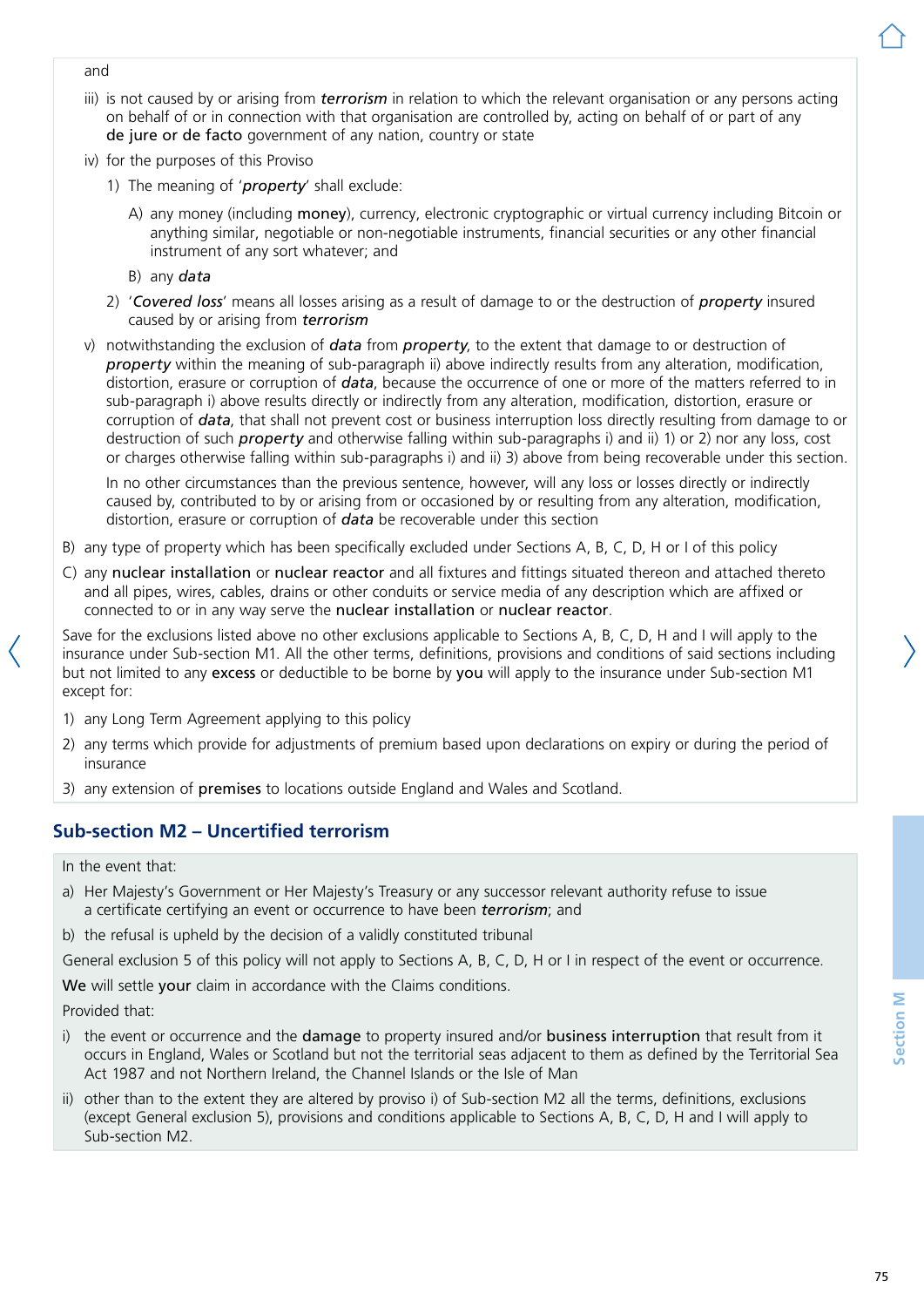# General exclusions

The following exclusions do not apply to Sections F – Employers' liability,  $J -$  Legal expenses and  $L -$  Personal accident. Otherwise they apply to the remainder of this policy except as stated below. Other special exclusions that may be applicable to a section of cover will be set out in the section of cover.

This policy does not cover:

#### **1. Date related performance and functionality** Not applicable to Personal Injury under Section C – Money

loss or damage, consequential loss, additional expenditure or extra expenses, legal liability, fees, costs, disbursements, awards or other expenses of whatsoever nature directly or indirectly caused by or contributed to by or consisting of or arising in whole or in part from:

- a) the way in which any data processing system responds to or deals with or fails to respond to or fails to deal with any true calendar date
- b) any data processing system responding to or dealing in any way with:
	- i) any data denoting a calendar date or dates as if the data did not denote a calendar date or dates
	- ii) any data not denoting a calendar date or dates as if the data denoted a calendar date or dates

whether the data processing system is your property or not but in respect of all insurances other than Section E – Public and products liability this will not exclude subsequent damage or consequential loss, additional expenditure or extra expenses not otherwise excluded which itself results from fire, lightning, explosion, aircraft or other aerial devices or articles dropped from them, riot, civil commotion, strikers, locked-out workers, persons taking part in labour disturbances, malicious persons, theft or attempted theft, earthquake, storm, flood, escape of water from any tank, apparatus or pipe or impact by any vehicle or by goods falling from them or by any animal if covered by this policy

## **2. Electronic risks**

#### Applicable to Sections A – Material damage, B – Business interruption and book debts, D – Deterioration of stock and I – Specified items 'all risks' only

a) damage caused by virus or similar mechanism or hacking or denial of service attack to any computer or other equipment, component, system or item which processes, stores, transmits, retrieves or receives data or any part thereof whether tangible or intangible including but without limitation any information, programs or software and whether the property is insured or not

b) business interruption directly or indirectly caused by or arising from virus or similar mechanism or hacking or denial of service attack

but this will not exclude subsequent damage or business interruption insured under this policy which itself results from fire, lightning, explosion, aircraft or other aerial devices or articles dropped from them, riot, civil commotion, strikers, locked-out workers, persons taking part in labour disturbances, malicious persons provided there is evidence of physical force or violence, theft or attempted theft, earthquake, storm, flood, escape of water from any tank, apparatus or pipe or impact by any vehicle or by goods falling from them or by any animal if covered by this policy

#### **3. Northern Ireland civil commotion** Applicable to Sections A – Material damage, B – Business interruption and book debts, D – Deterioration of stock and I – Specified items 'all risks' only

damage or business interruption in Northern Ireland occasioned by or happening through or in consequence directly or indirectly of civil commotion

### **4. Nuclear and war risks, government or public authority order and sonic bangs**

death, injury, disablement or loss or damage to any property or any loss or expense resulting or arising from or any consequential loss or any legal liability of whatsoever nature directly or indirectly caused by or contributed to by or arising from:

- a) ionising radiations from or contamination by radioactivity from any nuclear fuel or from any nuclear waste or from the combustion of nuclear fuel
- b) the radioactive, toxic, explosive or other hazardous or contaminating properties of any nuclear installation, nuclear reactor or other nuclear assembly or nuclear component thereof
- c) any weapon or device employing atomic or nuclear fission and/or fusion or other like reaction or radioactive force or matter
- d) the radioactive, toxic, explosive or other hazardous or contaminating properties of any radioactive matter but this exclusion d) will not apply to radioactive isotopes other than nuclear fuel when such isotopes are being prepared, carried, stored or used for commercial, agricultural, medical, scientific or other peaceful purposes

Section M **Section M**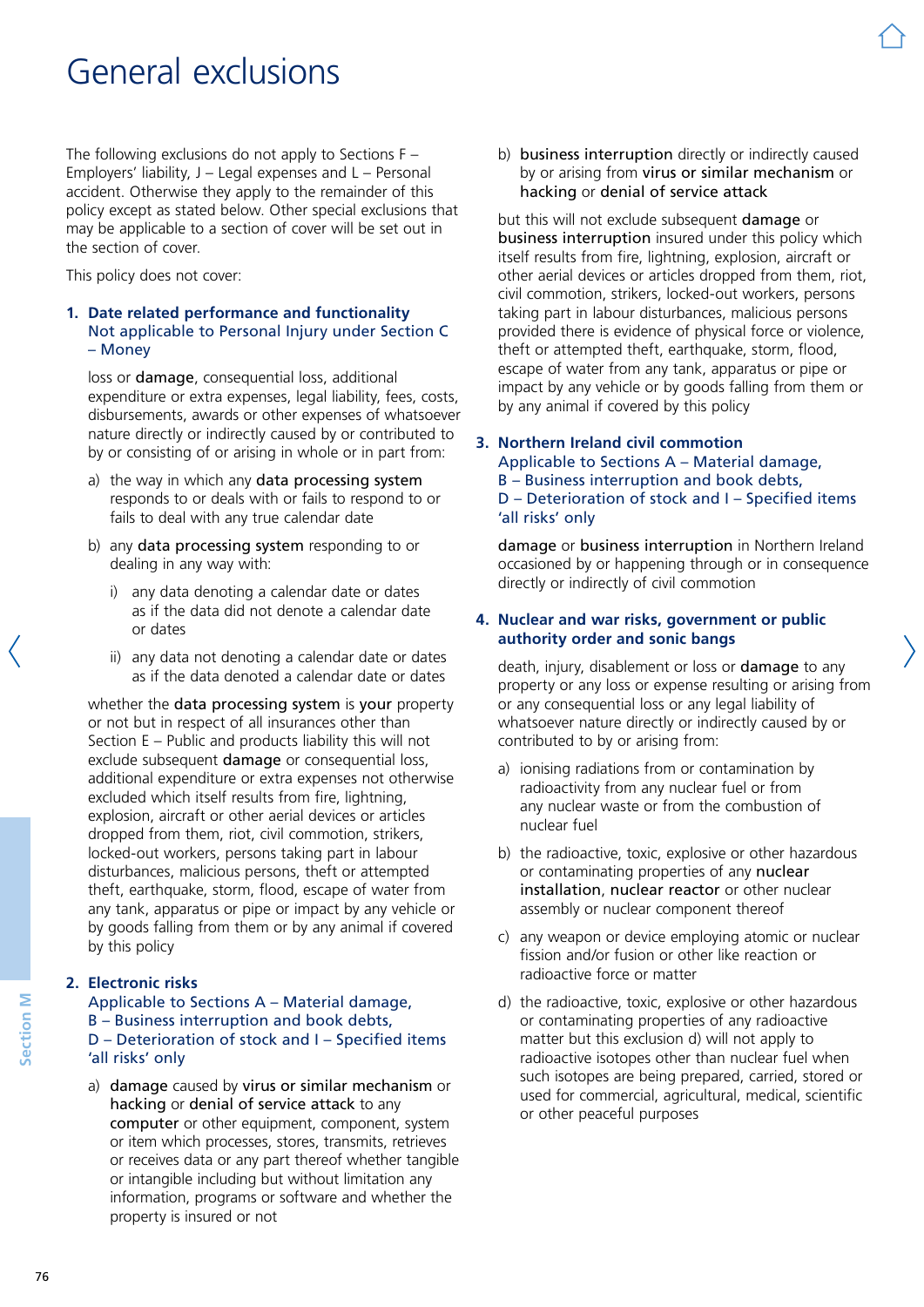- e) i) war, invasion, act of foreign enemy, hostilities whether war be declared or not, civil war, rebellion, revolution, insurrection, military or usurped power
	- ii) nationalisation, confiscation, requisition, seizure or destruction by any government or public authority
- f) pressure waves caused by aircraft and other aerial devices travelling at sonic or supersonic speeds

### **5. Terrorism**

 Applicable to Sections A – Material damage, B – Business interruption and book debts, C – Money, D – Deterioration of stock, H – Goods in transit and I – Specified items 'all risks' only

loss, damage, consequential loss, cost or expense directly or indirectly caused by, contributed to by, resulting from or arising out of or in connection with terrorism.

In any action or suit or other proceedings where we allege that by reason of this exclusion cover is not provided under this policy the burden of proving that cover is provided under this policy will be upon you.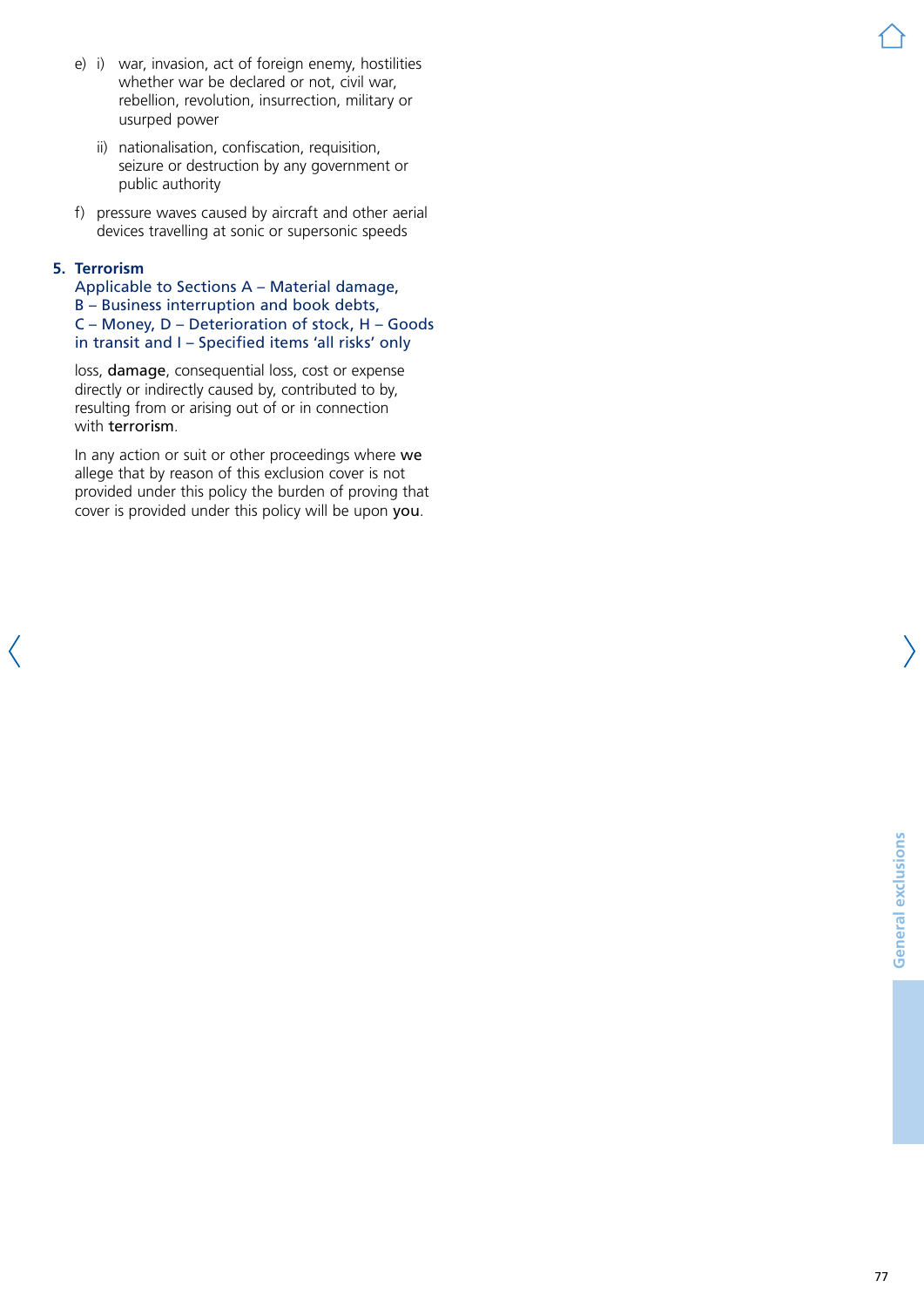# General conditions

The following conditions apply to the whole policy except Section J – Legal expenses unless stated otherwise below. Other special conditions that may be applicable to a section of cover will be set out in the section of cover.

### **1. Alteration**

You must notify us as soon as possible during the period of insurance if there is any change in circumstances or to the material facts previously disclosed by you to us or stated as material facts by us to you which increases the risk of accident, injury, loss, damage or liability.

Upon notification of any such change we will be entitled to vary the premium and terms for the rest of the period of insurance. If the changes make the risk unacceptable to us then we are under no obligation to agree to make them and may no longer be able to provide you with cover.

If you do not notify us of any such change we may exercise one or more of the options described in clauses c) i), ii) and iii) of General condition  $6 - \text{Fair}$ presentation of the risk but only with effect from the date of the change in circumstances or material facts.

You should keep a record (including copies of letters) of all information supplied to us in connection with this insurance.

## **2. Arbitration**

If we admit liability for a claim but there is a dispute as to the amount to be paid the dispute will be referred to an arbitrator. The arbitrator will be appointed jointly by you and us in accordance with the law at the time. You may not take any legal action against us over the dispute prior to the arbitrator having reached a decision.

## **3. Cancellation**

If you decide you do not want to accept this policy or any subsequent renewal of it please tell us (or your broker or insurance intermediary) within 14 days of receiving this policy or renewal notice. We will charge you on a pro rata basis for the time we have been on cover subject to a minimum premium of £50 plus insurance premium tax (IPT).

If this policy is cancelled at any other time we will charge you on a pro rata basis for the time we have been on cover subject to a minimum premium of £50 plus insurance premium tax (IPT).

We will not refund any premium if we have paid a claim or one is outstanding when the policy is cancelled. Where a claim is submitted after the policy has been cancelled we will deduct the amount of any premium returned to you following the cancellation from any claim payment we may make to you. If you are paying by instalments and you have made a claim you must still pay us the balance of the full annual premium. If you do not do this we may take the balance of any outstanding

premium from any claim payment we are making to you subject to the Consumer Credit Act 1974 if it applies.

#### **4. Cancellation notice**

We have the right to cancel this policy or any section or part of it by giving 14 days notice in writing to your last known address.

You will be entitled to a pro rata return of premium from the date of cancellation.

We will not refund any premium if we have paid a claim or one is outstanding when the policy is cancelled. Where a claim is submitted after this policy has been cancelled we will deduct the amount of any premium returned to you following the cancellation from any claim payment we may make to you. If you are paying by instalments and you have made a claim you must still pay us the balance of the full annual premium. If you do not do this we may take the balance of any outstanding premium from any claim payment we are making to you.

### **5. Contractual right of renewal (tacit)**

If you pay the premium to us using our Direct Debit instalment scheme we will have the right which we may choose not to exercise to renew this policy each year and continue to collect premiums using this method. We may vary the terms of this policy including the premium at renewal. If you decide that you do not want us to renew this policy provided you tell us or your broker or insurance intermediary prior to the next renewal date we will not renew it.

### **6. Fair presentation of the risk**

- a) At inception and renewal of this policy and also whenever changes are made to it at your request you must:
	- i) disclose to us all material facts in a clear and accessible manner; and
	- ii) not misrepresent any material facts.
- b) If you do not comply with clause a) of this condition and the non-disclosure or misrepresentation by you is proven by us to be deliberate or reckless we may:
	- i) avoid this policy which means that we will treat it as if it had never existed and refuse all claims in which case we will not return the premium paid by you; and
	- ii) recover from you any amount we have already paid for any claims including costs or expenses we have incurred.
- c) If you do not comply with clause a) of this condition and the non-disclosure or misrepresentation is not deliberate or reckless this policy may be affected in one or more of the following ways depending on what we would have done if we had known about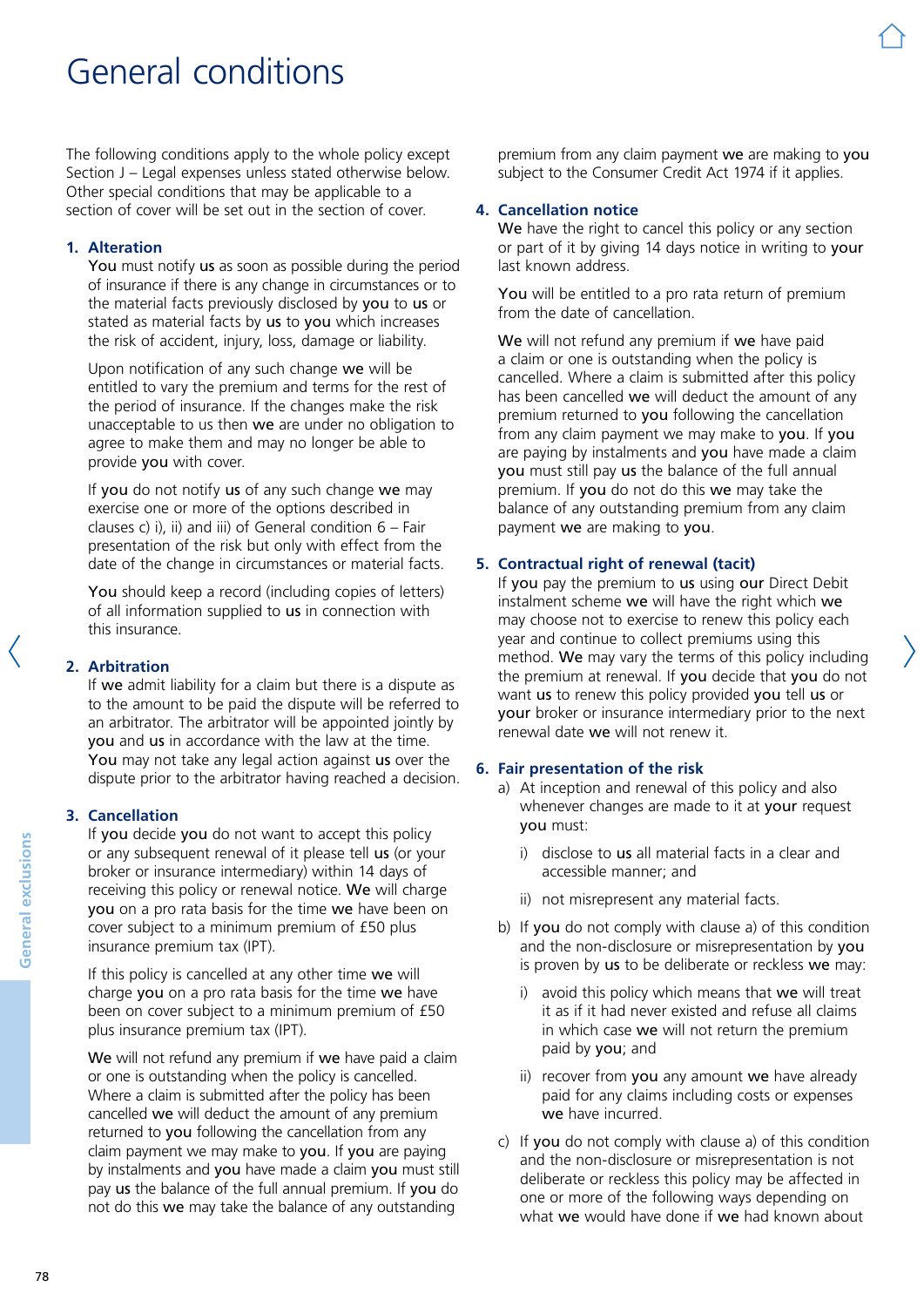the facts which you failed to disclose or misrepresented:

- i) if we would not have provided you with any cover we will have the option to:
	- 1) avoid the policy which means that we will treat it as if it had never existed and repay the premium paid; and
	- 2) recover from you any amount we have already paid for any claims including costs or expenses we have incurred
- ii) if we would have applied different terms to the cover we will have the option to treat this policy as if those different terms apply. We may recover any payments made by us on claims which have already been paid to the extent that such claims would not have been payable had such additional terms been applied
- iii) if we would have charged you a higher premium for providing the cover we will charge you the additional premium which you must pay in full.
- d) Where this policy provides cover for any person other than you and that person would if they had taken out such cover in their own name have done so for purposes wholly or mainly unconnected with their trade, business or profession we will not invoke the remedies which might otherwise have been available to us under this condition if the failure to make a fair presentation of the risk concerns only facts or information which relate to a particular insured person other than you.

Provided always that if the person concerned or you acting on their behalf makes a careless misrepresentation of fact we may invoke the remedies available to us under this condition as against that particular person as if a separate insurance contract had been issued to them leaving the remainder of the policy unaffected.

#### **7. Fraudulent claims**

If you or anyone acting on your behalf:

- a) makes a fraudulent or exaggerated claim under this policy; or
- b) uses fraudulent means or devices including the submission of false or forged documents in support of a claim whether or not the claim is itself genuine; or
- c) makes a false statement in support of a claim whether or not the claim is itself genuine; or
- d) submits a claim under this policy for loss or damage which you or anyone acting on your behalf or in connivance with you deliberately caused; or
- e) realises after submitting what you reasonably believed was a genuine claim under this policy and then fails to tell us that you have not suffered any loss or damage; or
- f) suppresses information which you know would otherwise enable us to refuse to pay a claim under this policy

we will be entitled to refuse to pay the whole of the claim and recover any sums that we have already paid in respect of the claim.

We may also notify you that we will be treating this policy as having terminated with effect from the date of any of the acts or omissions set out in clauses a) to f) of this condition.

If we terminate this policy under this condition you will have no cover under this policy from the date of termination and not be entitled to any refund of premium.

If any fraud is perpetrated by or on behalf of an insured person and not on behalf of you this condition should be read as if it applies only to that insured person's claim and references to this policy should be read as if they were references to the cover effected for that person alone and not to the policy as a whole.

#### **8. Legal representatives**

If you die we will insure your legal personal representatives for any liability you had previously incurred under this policy provided that they keep to the terms of this policy.

#### **9. Payment by instalments**

Where we refer in this policy to the payment of premiums this will include payment by monthly instalments. If you pay by this method this policy remains an annual contract. The date of payment and the amount of the instalment are governed by the terms of the credit agreement. If an instalment is not received by the due date then subject to the Consumer Credit Act 1974 if it applies the credit agreement and this policy will be cancelled immediately.

#### **10.Premium adjustments**

#### Applicable to the whole policy including Section J – Legal expenses

If any changes are made to the policy during the period of insurance that result in an additional or return premium of less than £100 plus insurance premium tax then this premium adjustment will not be charged or refunded (£50 plus insurance premium tax in respect of terrorism changes).

#### **11.Reasonable care**

You will take any reasonable steps to protect the property, prevent accidents and comply with laws, bye-laws or regulations and take reasonable care in the selection and supervision of employees.

#### **12.Sanctions**

Notwithstanding any other terms of this policy we will be deemed not to provide cover nor will we make any payment or provide any service or benefit to you or any other party to the extent that such cover, payment, service, benefit and/or any business or activity of yours would violate any applicable trade or economic sanctions law or regulation.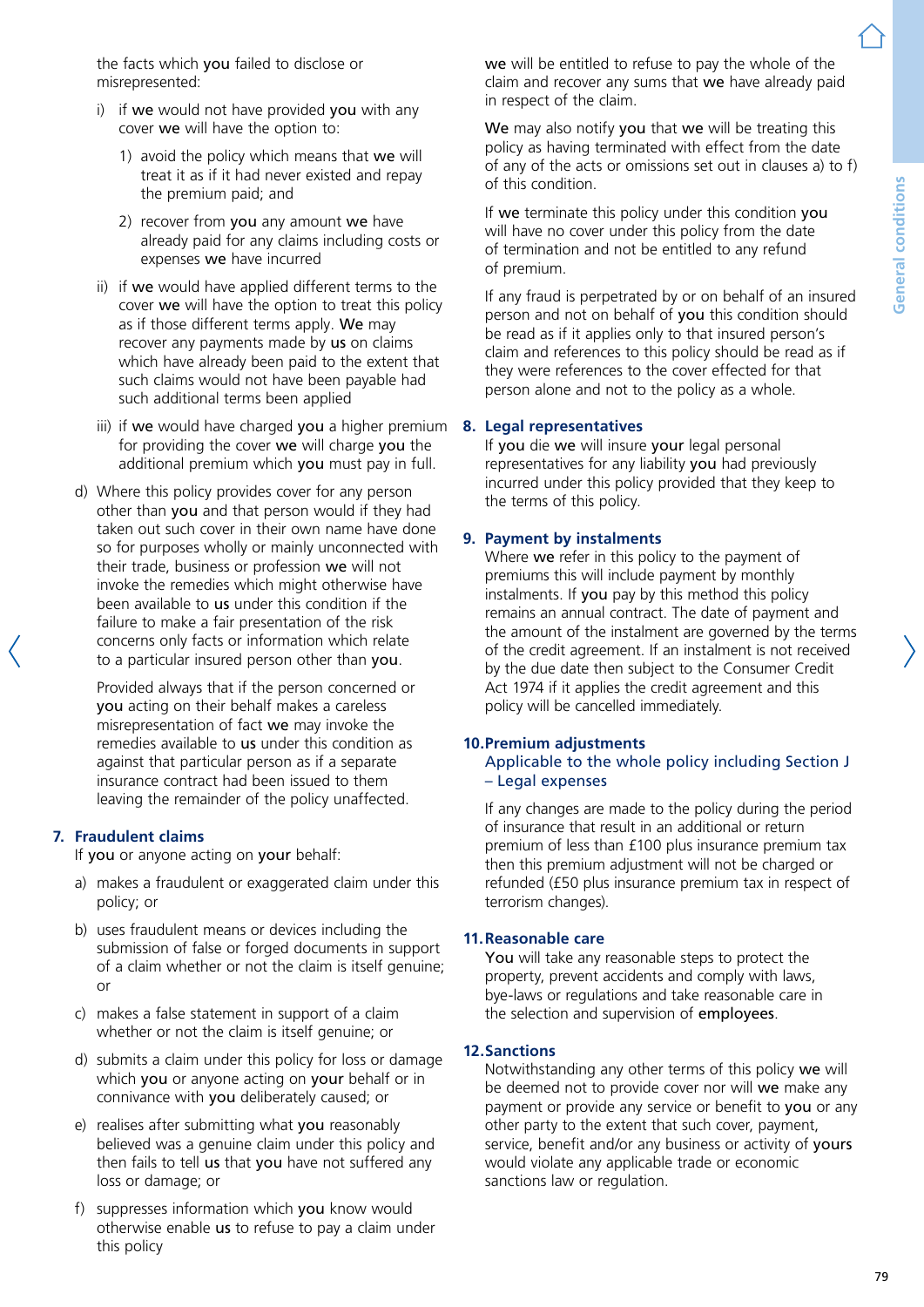# Claims conditions

The following conditions apply to the whole policy except Section J – Legal expenses.

#### **1. Claim notification**

Upon learning of any circumstances likely to give rise to a claim you must:

- a) tell us as soon as reasonably possible and give us any assistance we may reasonably require
- b) as soon as is reasonably possible tell the police if the damage is by theft or attempted theft or by riot or civil labour or political disturbances or vandals or malicious people
- c) immediately send to us any writ or summons issued against you
- d) supply at your own expense full details of the claim in writing including any supporting evidence and information that we require within the following periods:
	- i) seven days for damage by riot or civil, labour or political disturbances or vandals or malicious people
	- ii) 30 days after the expiry of the *indemnity period* under Section B
	- iii) 30 days after any other damage, interruption or bodily injury
- e) take action to minimise the damage and to avoid interruption or interference with the business and to prevent further injury or damage.

### **2. Claim settlement**

We will have the right to settle a claim by:

- a) the payment of money
- b) reinstatement or replacement of the property lost or damaged
- c) repair of the property lost or damaged.

If we decide upon reinstatement, replacement or repair we will do so in a reasonable manner but not necessarily to its exact previous condition or appearance. We will not spend on any one item more than its sum insured.

#### **3. Negotiation or settlement**

You must not admit, deny, negotiate or settle any claim without our written consent.

### **4. Other insurance**

If at the time of any occurrence giving rise to a claim there is any other insurance effected by you or on your behalf providing an indemnity in respect of such claim our liability will be limited to its rateable proportion. If any other insurance is subject to any provision whereby it is excluded from ranking concurrently with this policy in whole or in part or from contributing proportionally our liability under this policy will be limited to any excess beyond the amount which would be payable under such other insurance had this policy not been effected.

#### **5. Right of entry**

We have the right to enter the buildings where the damage has happened and to take and keep any of the property insured and to deal with salvage in a reasonable manner.

#### **6. Salvage**

We have the right to the salvage of any insured property.

#### **7. Section A – Material damage and Section I – Specified items 'all risks' reinstatement**

a) In respect of each item on **buildings**, contents and Section I – Specified items 'all risks' we will pay the cost of reinstatement of the damaged part of the property insured.

Provided that:

- i) the cost of reinstatement is actually incurred; and
- ii) the work of reinstatement is done without unreasonable delay; and
- iii) if the property insured is also insured under any other policy the same basis of settlement applies under both policies.

Where provisos i), ii) or iii) are not complied with we will pay you the lesser of:

- 1) the amount of reduction in value of the property insured caused by its damage after deducting for wear and tear occurring before the damage
- 2) the cost for which repairs could have been completed.
- b) In respect of each item of stock we will pay the amount of reduction in value caused by its damage.

The amount we pay will be adjusted for the excess.

#### **8. Subrogation rights**

We are entitled to:

- a) take the benefit of your rights against another person prior to or after we have paid a claim
- b) take over the defence or settlement of a claim against you by another person.